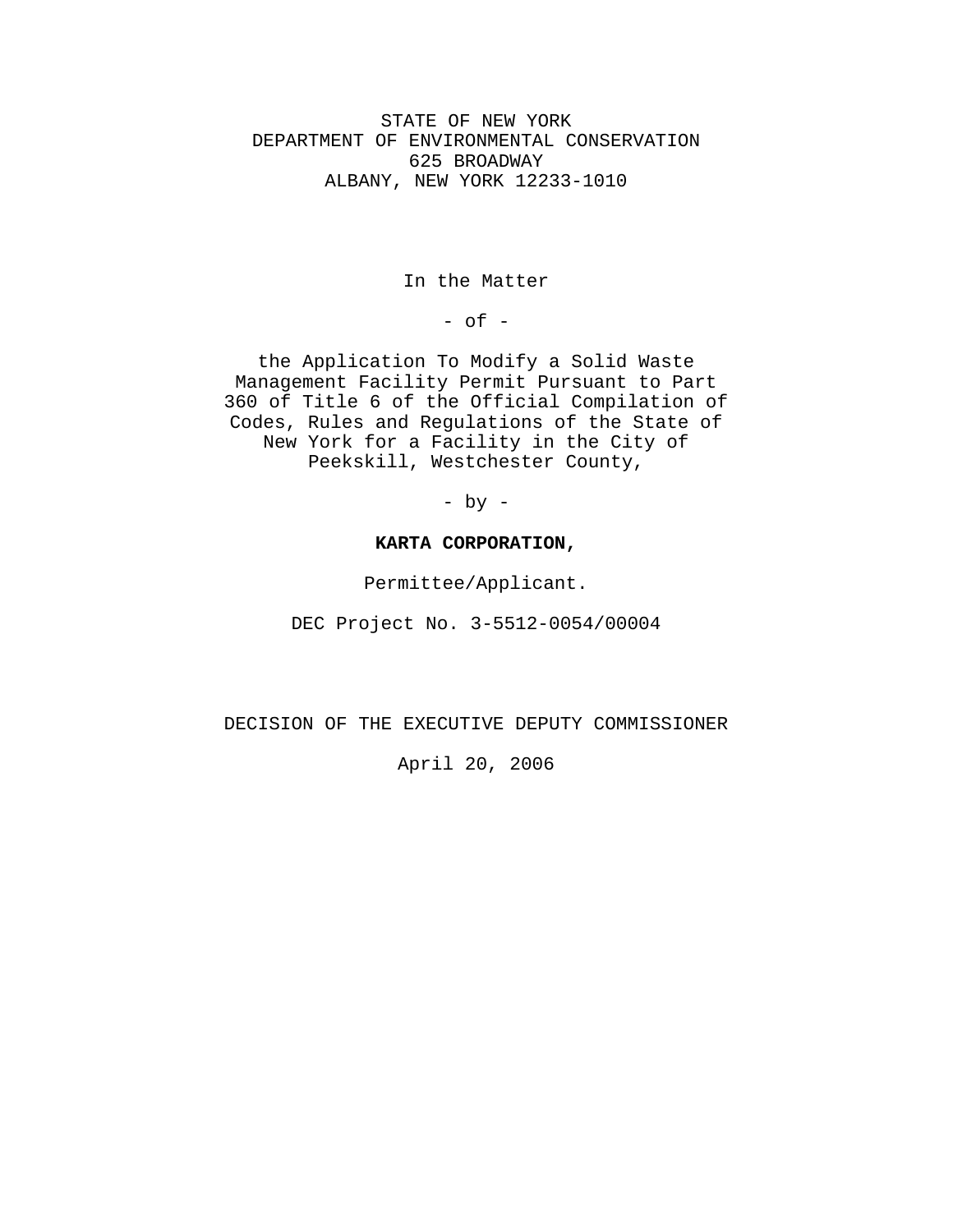# DECISION OF THE EXECUTIVE DEPUTY COMMISSIONER<sup>1</sup>

Karta Corporation ("Karta") submitted an application to the New York State Department of Environmental Conservation ("Department") seeking to modify its existing solid waste management permit for its solid waste management facility located in the City of Peekskill, Westchester County. The solid waste management facility is a transfer station that processes mixed municipal wastes, commercial wastes, recyclables, construction and demolition debris, and yard wastes.

The facility presently operates pursuant to two Departmental approvals. A portion of the facility located at 1017 Lower South Street operates under a solid waste management facility permit issued pursuant to part 360 of title 6 of the Official Compilation of Codes, Rules and Regulations of the State of New York ("6 NYCRR Part 360") (see DEC Permit No. 3-5512-00054/00004, Exh 11). Another portion of the facility located at 1011 Lower South Street operates as a registered recyclables handling and recovery, construction and demolition debris, and uncontaminated unadulterated wood processing facility (see DEC

<sup>&</sup>lt;sup>1</sup> By memorandum dated February 18, 2005, then-Acting Commissioner Denise M. Sheehan delegated decision making authority in this matter to then-Deputy Commissioner Lynette M. Stark. The parties to this proceeding were so notified by letter dated February 28, 2005. Deputy Commissioner Stark was named Executive Deputy Commissioner on February 2, 2006.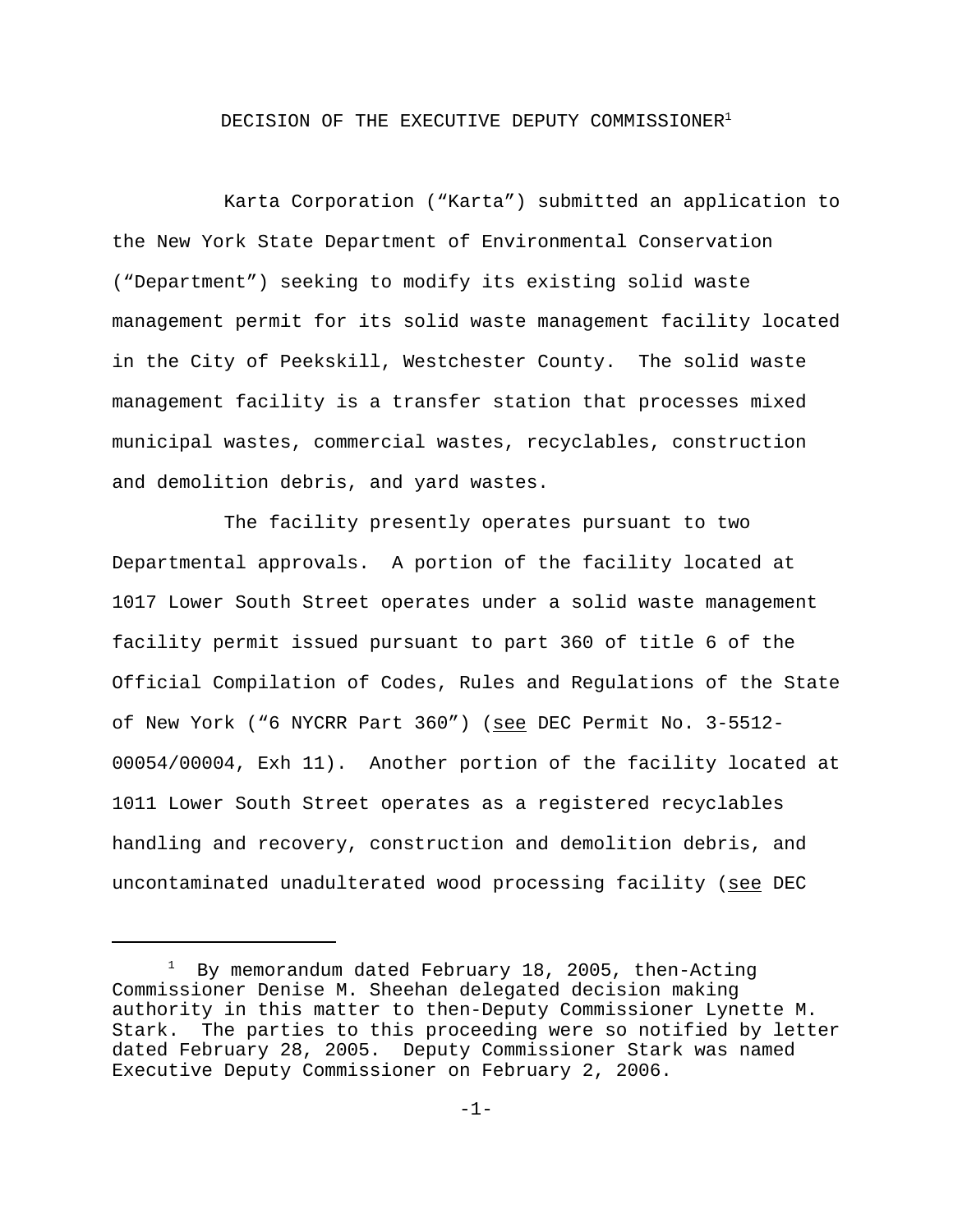Registration No. 60W08, Exh 52). In addition, Karta's facility is the subject of two orders on consent executed with the Department (see Order on Consent [6-30-02], DEC Case No. 3- 20010329-41, Exh 7; Order on Consent [8-12-03], DEC Case No. 3- 5512-00054-00004, Exh 8).

Karta's application seeks to modify its present approvals to allow it to operate the entire facility under a single Part 360 permit. After Karta's application was reviewed by Department staff, the matter was referred to the Department's Office of Hearings and Mediation Services for permit hearing proceedings pursuant to 6 NYCRR Part 624. The matter was assigned to Administrative Law Judge ("ALJ") P. Nicholas Garlick.

A draft permit was subsequently prepared by Department staff. Karta objected to many of its provisions and proposed a number of alternative permit provisions. After hearings were conducted regarding Karta's objections, the ALJ issued a hearing report, which is attached. I adopt the ALJ's hearing report as my decision in this matter, subject to the modifications and comments contained herein.

## Discussion

### Standard of Review

As noted by the ALJ, the parties dispute the applicable standard of review. Staff claims that "the information contained in the application for a permit, the draft permit, and the

-2-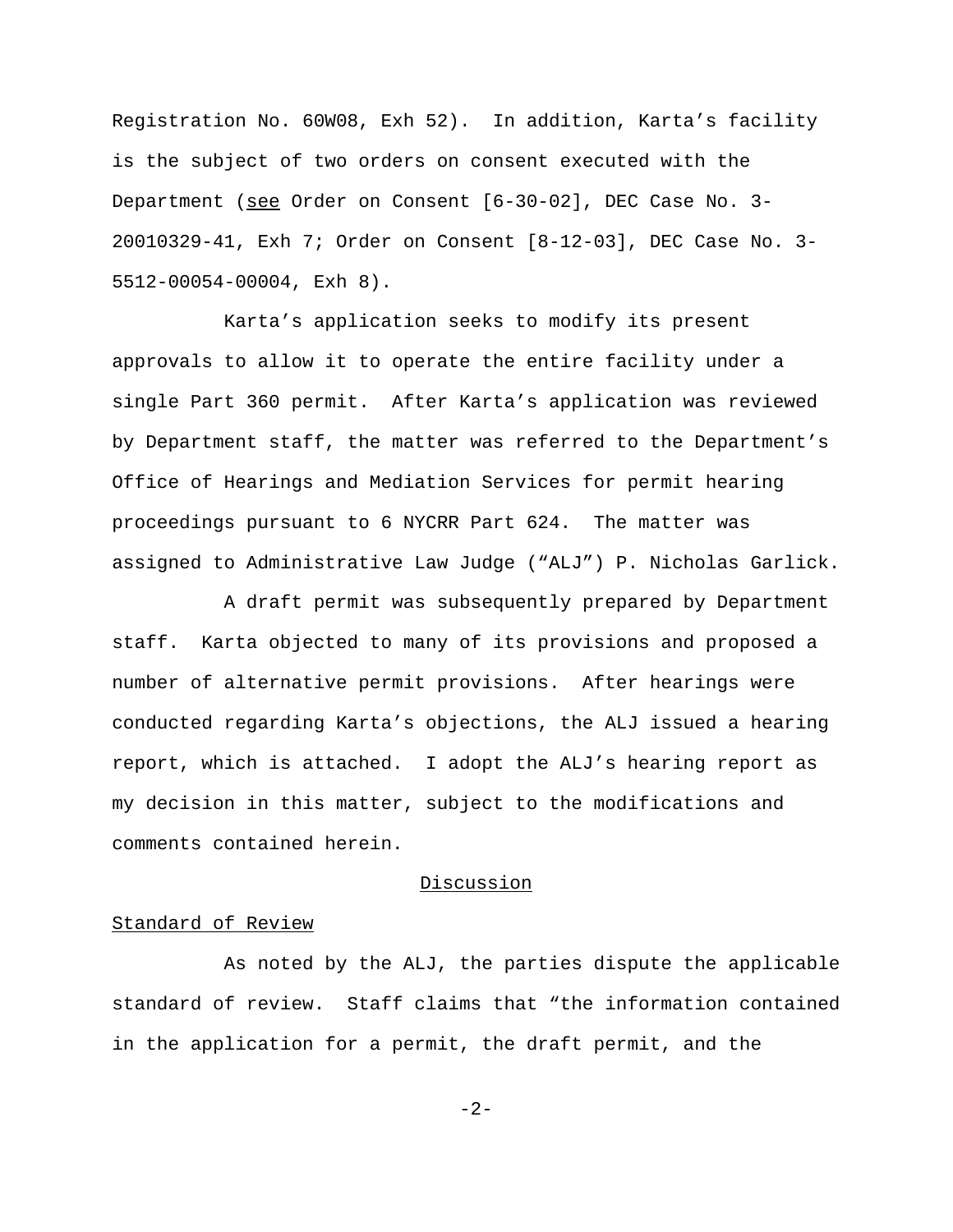attendant information required by DEC Staff" constitute a "prima facie" case for issuance of the permit as drafted by staff, and that the permit conditions are presumptively rational and supported by the record (DEC Staff's Post-Hearing Memorandum of Law, at 7). Throughout its closing brief, staff also argues that Karta has the burden of establishing "by a preponderance of the evidence" that staff's proposed permit conditions are "arbitrary, capricious, or contrary to law."

Karta, on the other hand, argues that it only has the burden of proving that its proposed permit conditions meet all applicable laws and regulations, and that it has no burden to disprove the reasonableness of permit conditions proposed by staff, at least where such conditions do not directly track the applicable regulations. Due to the potential for judicial review, Karta argues that Department staff carries a burden of establishing a reason, founded either upon the regulations or on significant environmental impacts, for imposing its proposed permit conditions, and that its proposed permit conditions are necessary to effectuate the regulations. Karta also contends that Department staff has the burden of supporting its permit conditions with "substantial evidence."

Neither argument is fully accurate. In an administrative permit hearing proceeding on a permit application, the Department's permit hearing procedures (see 6 NYCRR part 624)

 $-3-$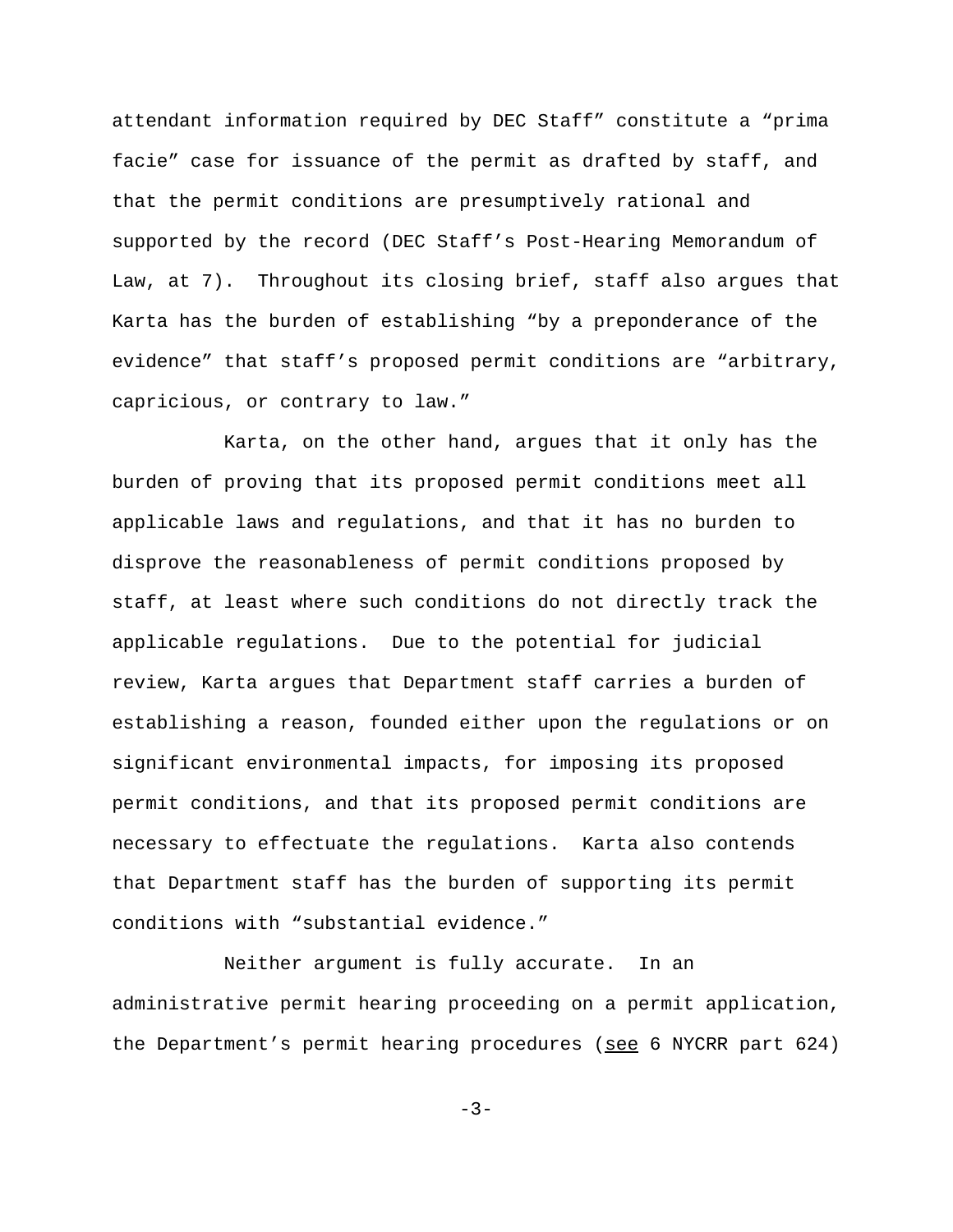expressly provide that during the evidentiary portion of the proceedings, "[t]he applicant has the burden of proof to demonstrate that its proposal will be in compliance with all applicable laws and regulations administered by the department" (6 NYCRR 624.9[b][1]; see also State Administrative Procedure Act ["SAPA"] § 306[1]). With respect to fact issues, "the party bearing the burden of proof must sustain that burden by a preponderance of the evidence" (6 NYCRR 624.9[c]).

The applicant's burden of proof encompasses both the burden of producing evidence as well as the ultimate burden of persuasion that its project and the permit conditions it proposes are in compliance with all applicable laws and regulations (see Matter of Peckham Materials Corp., Commissioner's Second Interim Decision, March 15, 1993, at 4; see also Borchers and Markell, New York State Administrative Procedure and Practice § 3.12, at 54 [West's NY Prac Series 2d ed 1998]; Prince, Richardson on Evidence §§ 3-201 and 3-202 [Farrell 11th ed]; McCormick on Evidence § 336 [5th ed]). Once an applicant produces evidence sufficient to establish a prima facie case, the burden of production may shift to other parties in the proceeding, including Department staff, to produce evidence either in rebuttal to the applicant's evidence or in support of contrary factual assertions, or both (see Matter of St. Lawrence Cement Co., LLC, Second Interim Decision of the Commissioner, at 126-

 $-4-$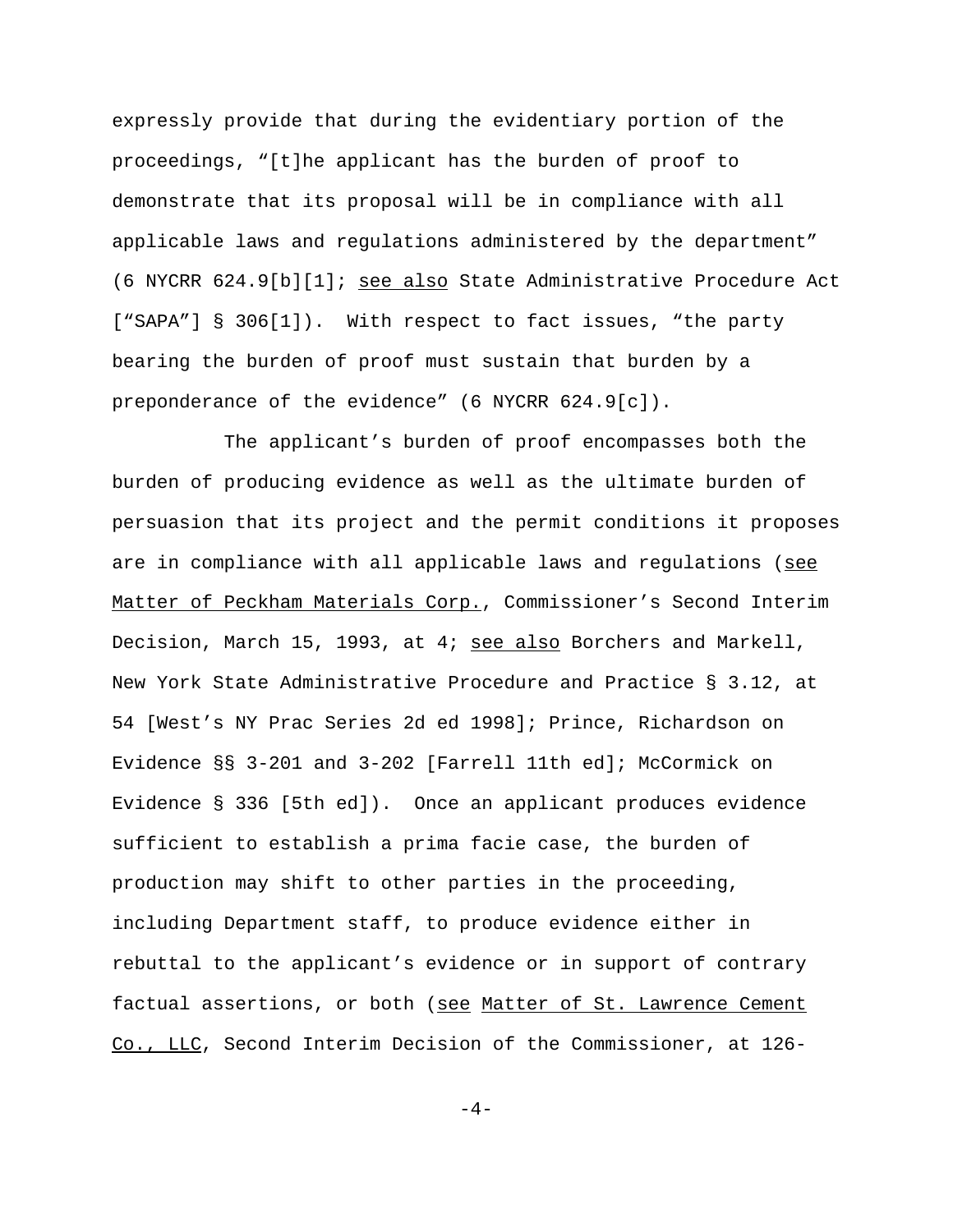127).

Karta is correct that, in carrying its burden of proving in this proceeding that the permit conditions it proposes are in compliance with all laws and regulations, it is not necessarily required to prove that staff's proposed permit conditions are unreasonable. However, where, as here, Karta's contention is not simply that the proposed alternative permit conditions it offers sufficiently satisfy permit issuance standards, but that Department staff's conditions are themselves unreasonable or unauthorized, Karta carries the ultimate burden of persuasion on that point.

With respect to Department staff's burden of production, staff is correct that a case for permit issuance may be supported by the information contained in the application for a permit as well as other information required by staff during permit application review. However, to the extent staff relies upon the presumption contained in 6 NYCRR  $624.4(c)(4)$ , that regulatory presumption is not applicable at this stage of the proceedings. The presumption contained in section  $624.4(c)(4)$  is the presumption applied during the issue conference stage of permit hearing proceedings to evaluate whether a proposed intervenor has raised an adjudicable issue for hearing. That presumption is not applicable to the evidentiary hearing portion of the proceeding and, in any event, would not be applicable

 $-5-$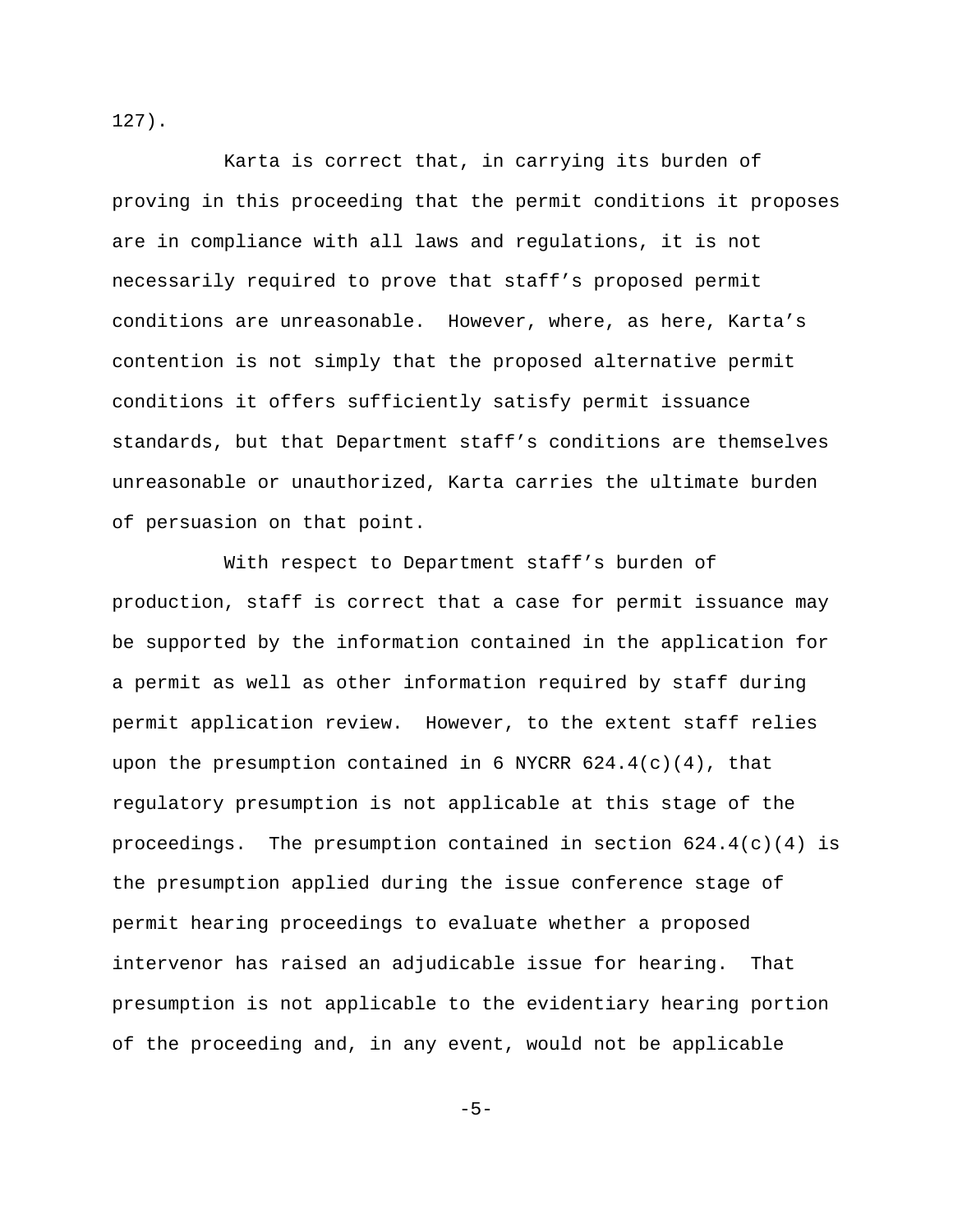where a dispute exists between applicant and Department staff over a substantial term or condition of the draft permit.

Thus, the ALJ is correct in stating that when evaluating the record and making recommendations to the Commissioner, no presumption is applied, except one regulatory presumption not applicable here ( $\frac{\text{see}}{\text{See}}$  6 NYCRR 624.9[b][3]). The ALJ's, and ultimately the Commissioner's, review is essentially de novo, with application of the "preponderance of evidence" standard for resolving factual issues.

### Applicable Permit Issuance Standards; Record of Compliance

Karta's solid waste management facility is regulated pursuant to, and is therefore subject to the permitting requirements of, Environmental Conservation Law ("ECL") article 27, title 7, and 6 NYCRR part 360 ("Part 360"). In addition to the specific permitting and operational requirements imposed by Part 360, Part 360 requires that "[t]he provisions of each permit issued pursuant to this Part must assure, to the extent practicable, that the permitted activity will pose no significant adverse impact on public health, safety or welfare, the environment or natural resources, and that the activity will comply with the requirements identified in [subpart 360-1] and the applicable Subpart pertaining to such a facility, and with other applicable laws and regulations" (6 NYCRR 360-1.11[a][1]).

-6-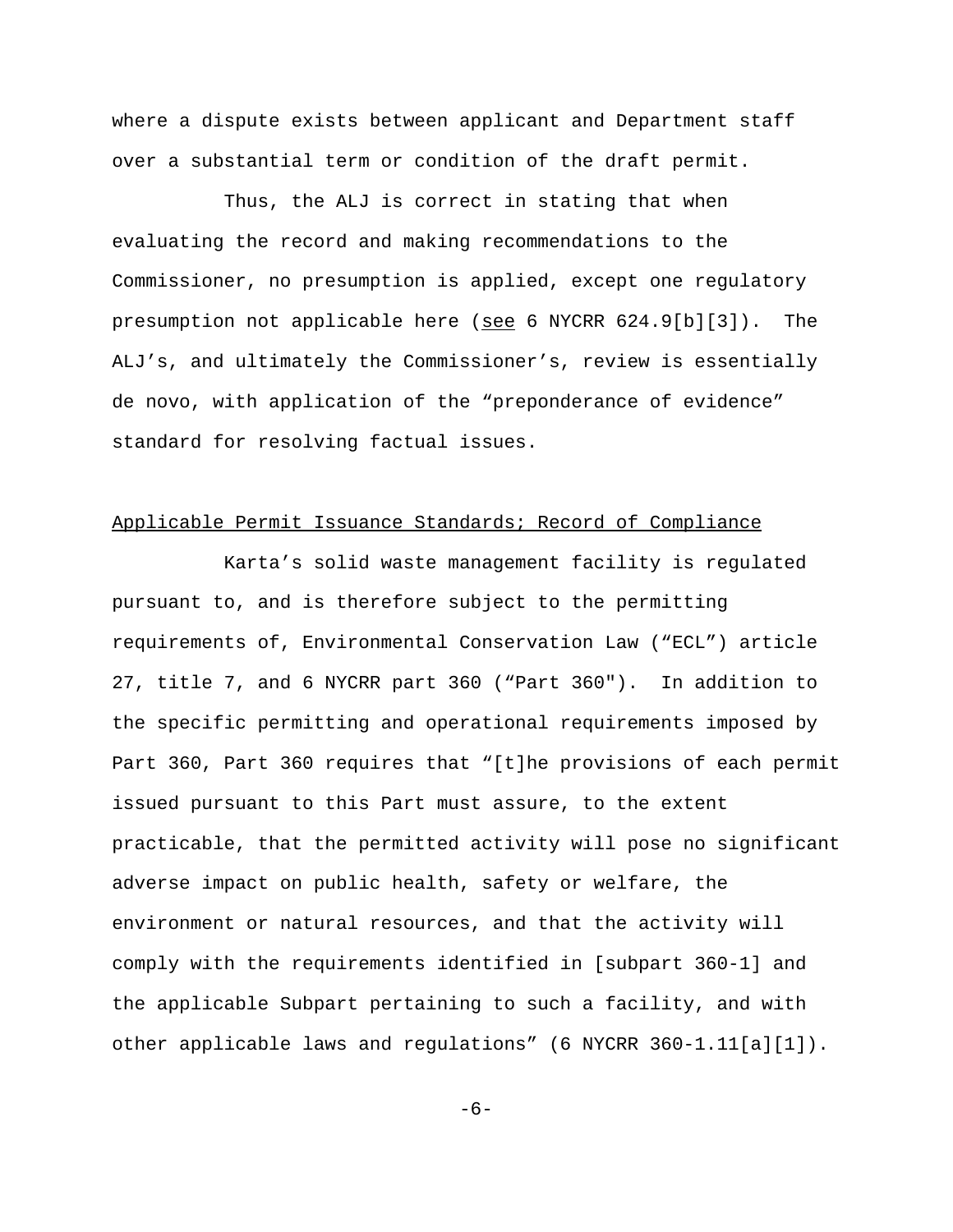Other requirements identified in subpart 360-1 include the minimization of leachate generation and the effective control of blowing litter and other solid waste, dust, vectors, odors, and noise, among other things (see 6 NYCRR  $360-1.14[b][2]$ ,  $[i]-[m]$ , [p]). In reviewing the hearing record in this proceeding, Department staff's draft permit conditions and Karta's challenges thereto are evaluated against these regulatory standards, and permit conditions that are "rationally related" to the prevention of significant adverse environmental impacts may be included in the final permit (see Matter of C.I.D. Landfill, Inc. v New York State Dept. of Envtl. Conservation, 167 AD2d 827 [2d Dept 1990]).

In addition to the general and specific permit issuance standards applicable to a proposed project, the Department also considers an applicant's history of compliance with environmental laws and regulations, as well as with prior permits and consent orders, if any, issued to or executed with an applicant (see Record of Compliance, DEC Commissioner Policy DEE-16 [revd March 5, 1993] ["Record of Compliance Policy"]). Based upon the applicant's record of environmental compliance, the Department has the authority to deny, suspend, or revoke permits or impose strict permit conditions to protect the environment and increase assurance that an applicant will comply with applicable law (see Matter of Waste Mgmt. of N.Y., LLC., Interim Decision of the Commissioner, May 15, 2000, at 6-7; Matter of Laidlaw Envtl.

-7-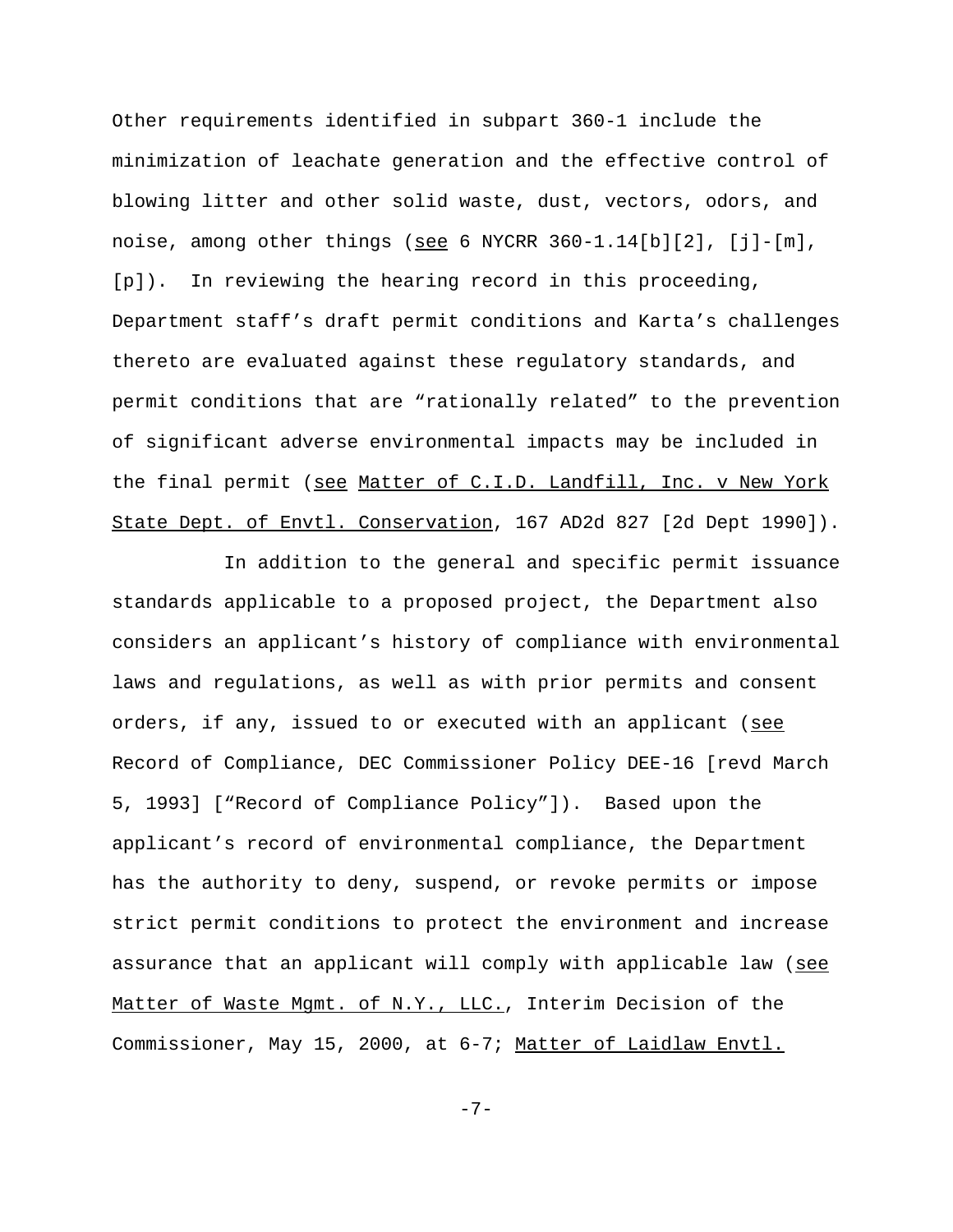Servs., Inc., Decision of the Commissioner, June 28, 1994, at 1; see also Matter of Flacke v Onondaga Landfill Systems, Inc., 69 NY2d 355, 363-364 [1987]; Matter of Bio-Tech Mills, Inc. v Williams, 65 NY2d 855 [1985], affg for the reasons stated by Main, J., below 105 AD2d 301 [3d Dept]). Allegations of violations of relevant laws may be included and proven in an administrative permit hearing proceeding, including a proceeding on an application to modify an existing permit (see Record of Compliance Policy, at II, IV).

In this matter, the ALJ determined that Department staff established nearly 300 violations of the ECL, its associated regulations, and consent orders at Karta's facility over the past five years. Many of those violations demonstrate Karta's persistent failure to control waste, litter, dust, odors, leachate and vector breeding areas at the facility. These violations also reveal a history of persistent failure to operate the facility within regulatory limits and Departmental approvals. Accordingly, the ALJ correctly concluded that Karta's history of non-compliance provided additional justification for many of the control measures Department staff seeks to impose in the final permit.

In light of Karta's documented non-compliance with applicable environmental standards, its reliance on an ALJ's issues ruling in Matter of Town of Brookhaven (April 26, 1995, at

-8-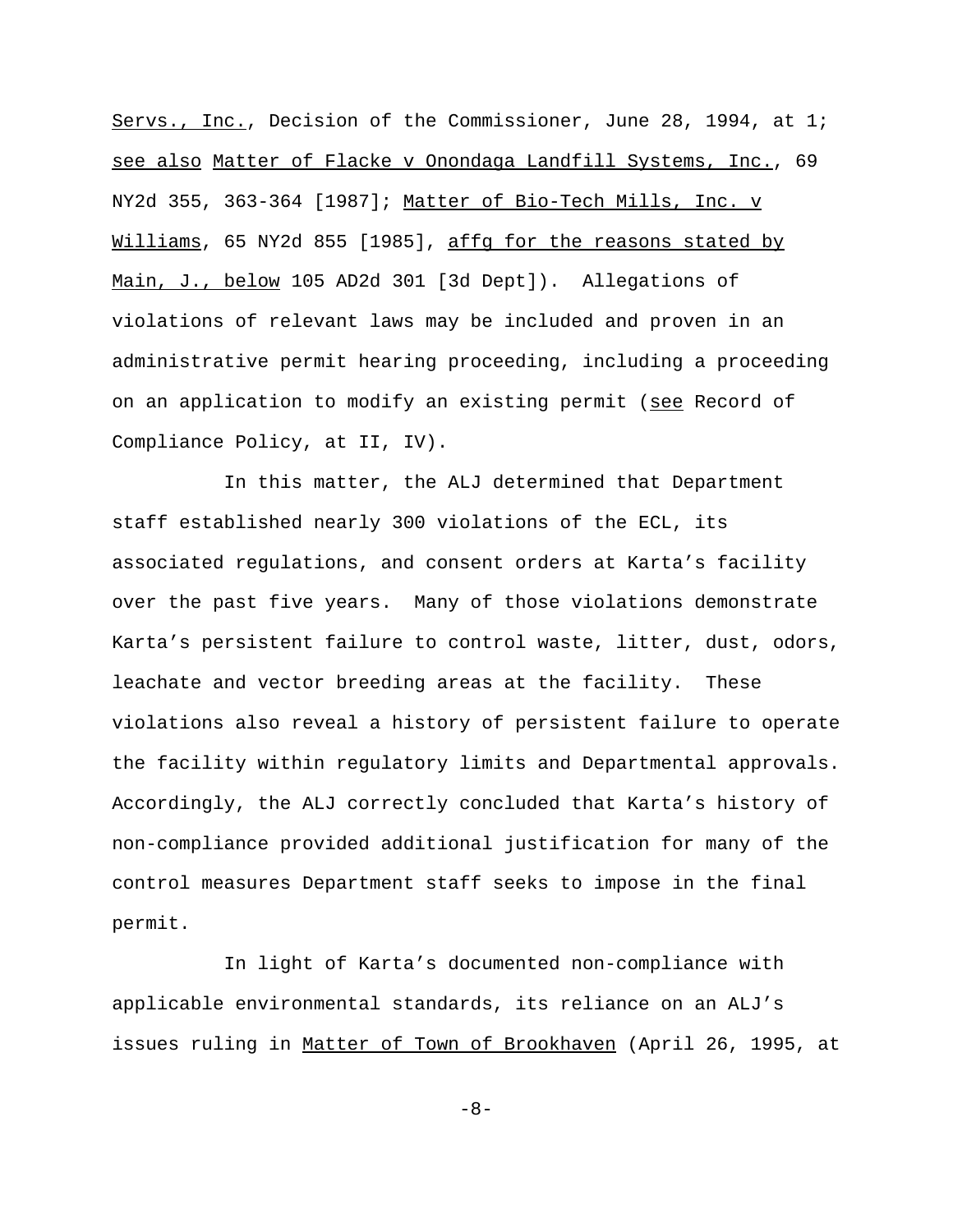21-22) is unavailing. In Town of Brookhaven, proposed intervenors, relying solely upon the general provision in 6 NYCRR  $360-1.11(a)(1)$ , failed to raise an adjudicable issue concerning the applicant's compliance with more specific requirements of Part 360. Here, in contrast, Karta's history of non-compliance raises serious doubts about its ability to meet both the general standard in section  $360-1.11(a)(1)$ , as well as the more specific standards requiring the minimization of leachate generation, the effective control of blowing litter and other solid waste, dust, vectors, odors, and noise, among other impacts, unless more stringent permit conditions are included in the final permit. Tonnage Limitations; Storage Limitations; Limitations on Hours of Operation

Karta objects to the tonnage limitations (Draft Permit Condition 30), storage limitations (Draft Permit Condition 31), and the limitations on the facility's hours of operation (Draft Permit Condition 44) included in staff's draft permit. As noted by the ALJ, however, the draft permit's tonnage limitations and, consequently, the limitations on hours of operation are supported by a preponderance of the credible evidence, and consistent with permit requirements imposed upon facilities similar to Karta's. The draft permit's storage limitations are also supported by a preponderance of the credible evidence and Department staff's more credible technical analysis. Karta's proposed limits fail to provide adequate assurance of environmental compliance,

-9-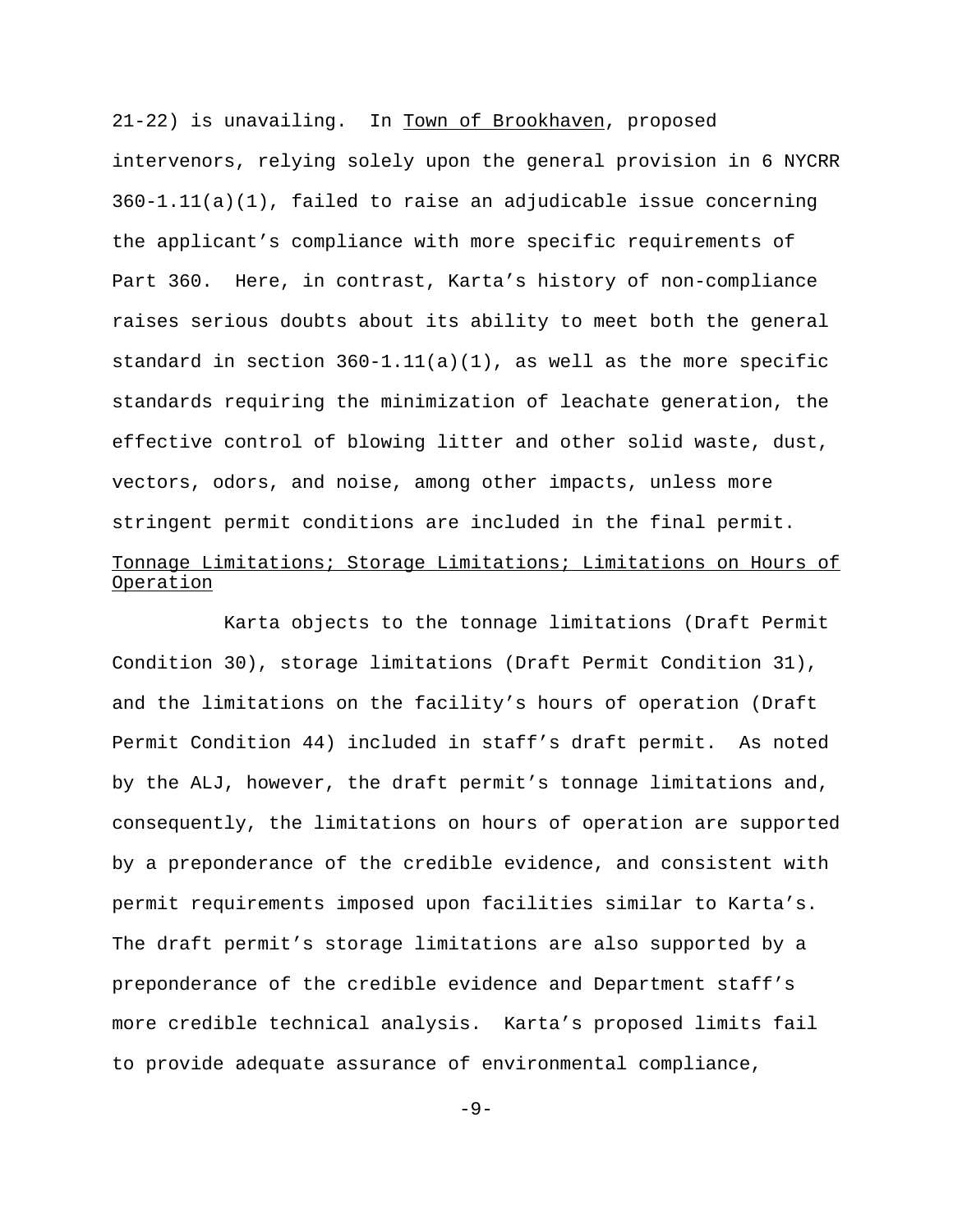particularly given Karta's historical failure to timely remove solid waste from the facility.

# Definition of Aggregate; C&D Fines; Authority to Produce Alternative Daily Cover

Karta seeks to expand the narrow definition of "aggregate" Department staff proposes in its draft permit condition 29 to include its use as structural fill, including road base. Because Karta's proposal to use its crusher run in roadbase is consistent with the Department's application of the term "substitute for conventional aggregate" (6 NYCRR 360- 1.15[b][11]), I accept Karta's proposed definition in part, subject to the following limitations.

As found by the ALJ, the facility currently accepts recognizable, uncontaminated concrete and concrete products, asphalt pavement, brick, glass, soil and rock from both C&D and other sources. This material is then crushed and marketed for several uses, including road base and structural fill. The crushed material, known as "crusher run," meets the specification established by the New York State Department of Transportation for Type 4 subbase course (see NYS DOT Standard Specifications, Section 304 - Subbase Course, at 3-7, Exh 17).

Type 4 crusher run contains a substantial percentage of unrecognizable fine material that can be easily mistaken for uncontaminated natural soil. Because Karta's C&D crusher run fines contain asphalt, however, they contain polycyclic aromatic

 $-10-$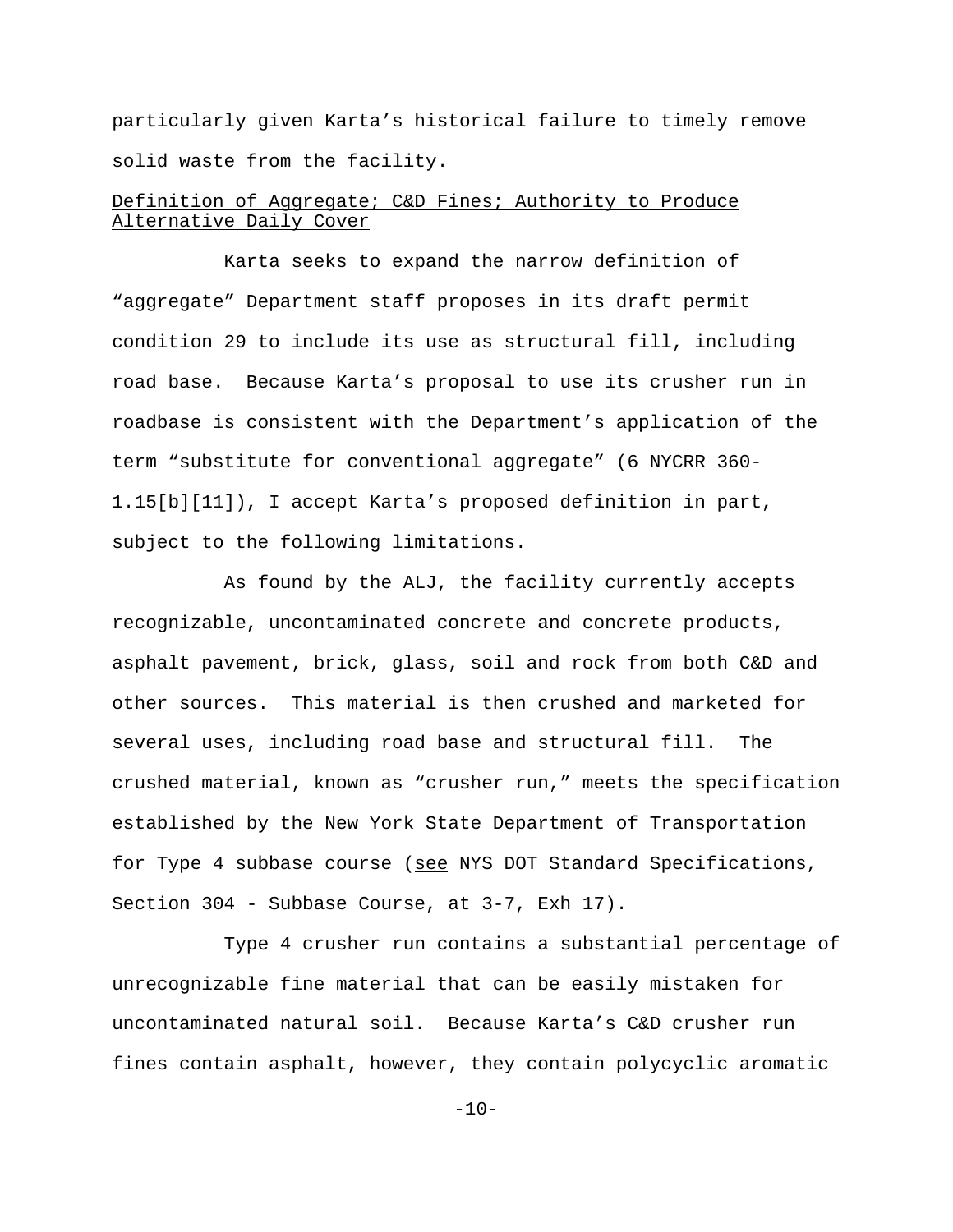hydrocarbons ("PAHs"), some of which are carcinogenic. The health risk posed by the inappropriate use of Karta's Type 4 crusher run, such as for residential fill, requires strict control of its use. This is particularly so in Karta's case, whose screenings have been used in inappropriate places, exposing the public, including children, to elevated levels of these carcinogens.

Consistent with the generic beneficial use determination contained in Part 360 (see 6 NYCRR 360-1.15[b][11]) and the Department-wide application of that BUD, Karta's proposal to expand the permit definition of aggregate to include the use of its Type 4 crusher run as road base is acceptable, so long as that road base is subsequently covered by asphalt or concrete pavement and not combined with soil. However, to avoid the health risks associated with the inappropriate use of Karta's asphalt-containing Type 4 crusher run fines, Karta must apply for a case-specific beneficial use determination if it wishes to market its crusher run for any other use, including as structural fill or substrate under parking lots, for example (see 6 NYCRR  $360 - 1.15$ [d]).

Accordingly, draft permit condition 29 should be modified to read:

> ". . . within doors numbered 12, 13, 14, 15, and 22 -- rock, concrete, brick, conventional aggregate, and aggregate substitute (For purposes of this permit, aggregate substitute

> > -11-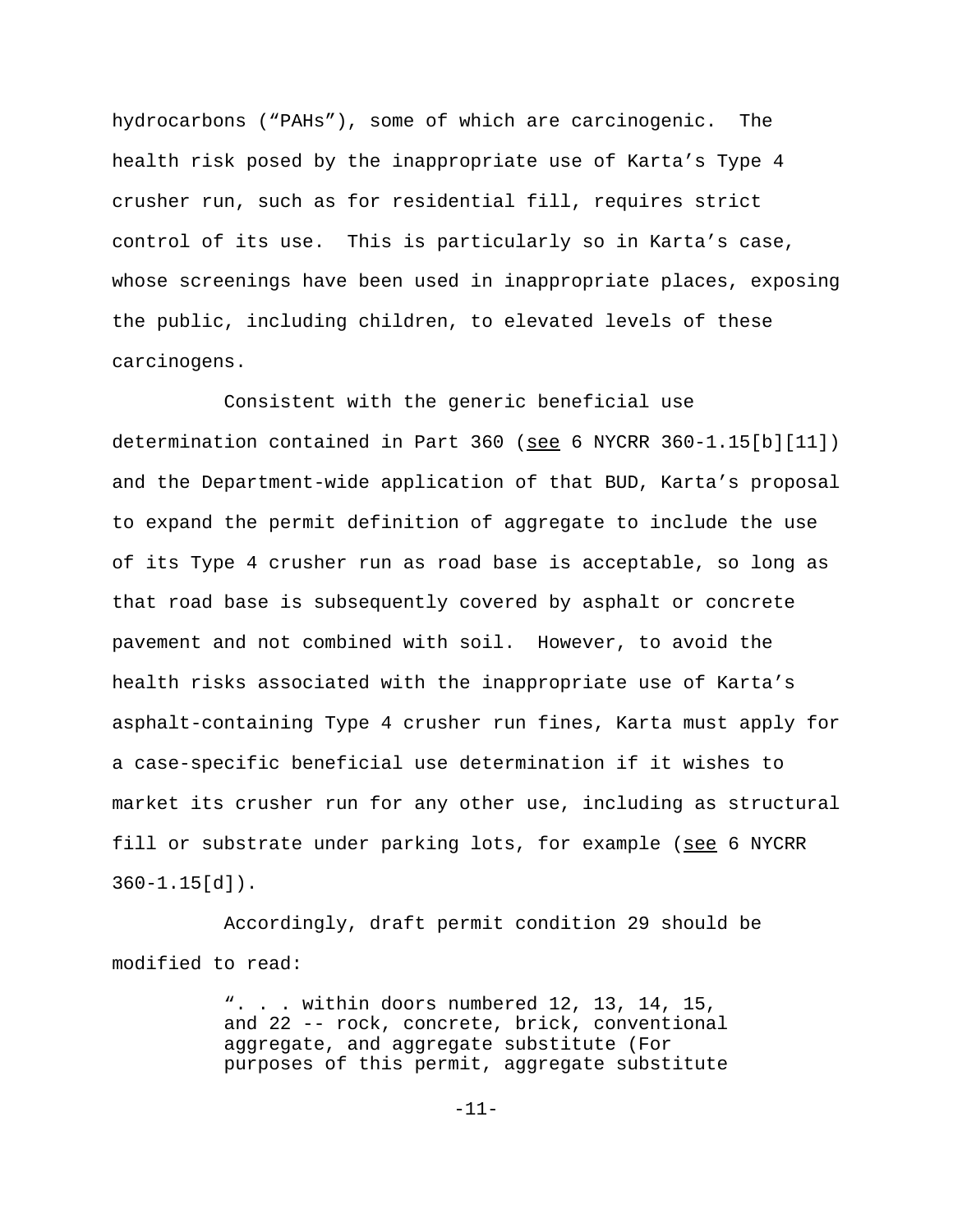as referenced here means substitute for conventional aggregate provided for in 6 NYCRR 360-1.15(b)(11), including Type 4 crusher run, provided that the permittee's aggregate substitute may only be added to cement to make concrete, added to asphalt to make asphalt pavement, or used in roadbase that is constructed consistent with standard engineering principles, covered by asphalt or concrete pavement, and not mixed with soil) . . . ."

With respect to the draft permit's limitation on the disposal of fines not meeting the above definition of aggregate substitute (see Draft Permit Condition 27), however, I accept the ALJ's rationale and recommendations. In particular, the record establishes that PAH-containing C&D fines from Karta's facility have inappropriately been placed in a town park, among other locations, thereby justifying the permit restrictions. To be consistent with permit condition 29, staff's draft permit condition 27 should be modified to provide "Fines shall be considered as any portion of the waste stream that does not meet the definition of aggregate substitute in special condition #29 below."

For reasons stated by the ALJ, I also accept permit condition 28 proposed by staff in its brief indicating that Karta is not authorized to produce alternative daily cover ("ADC"), but may submit a permit modification application to become authorized.

-12-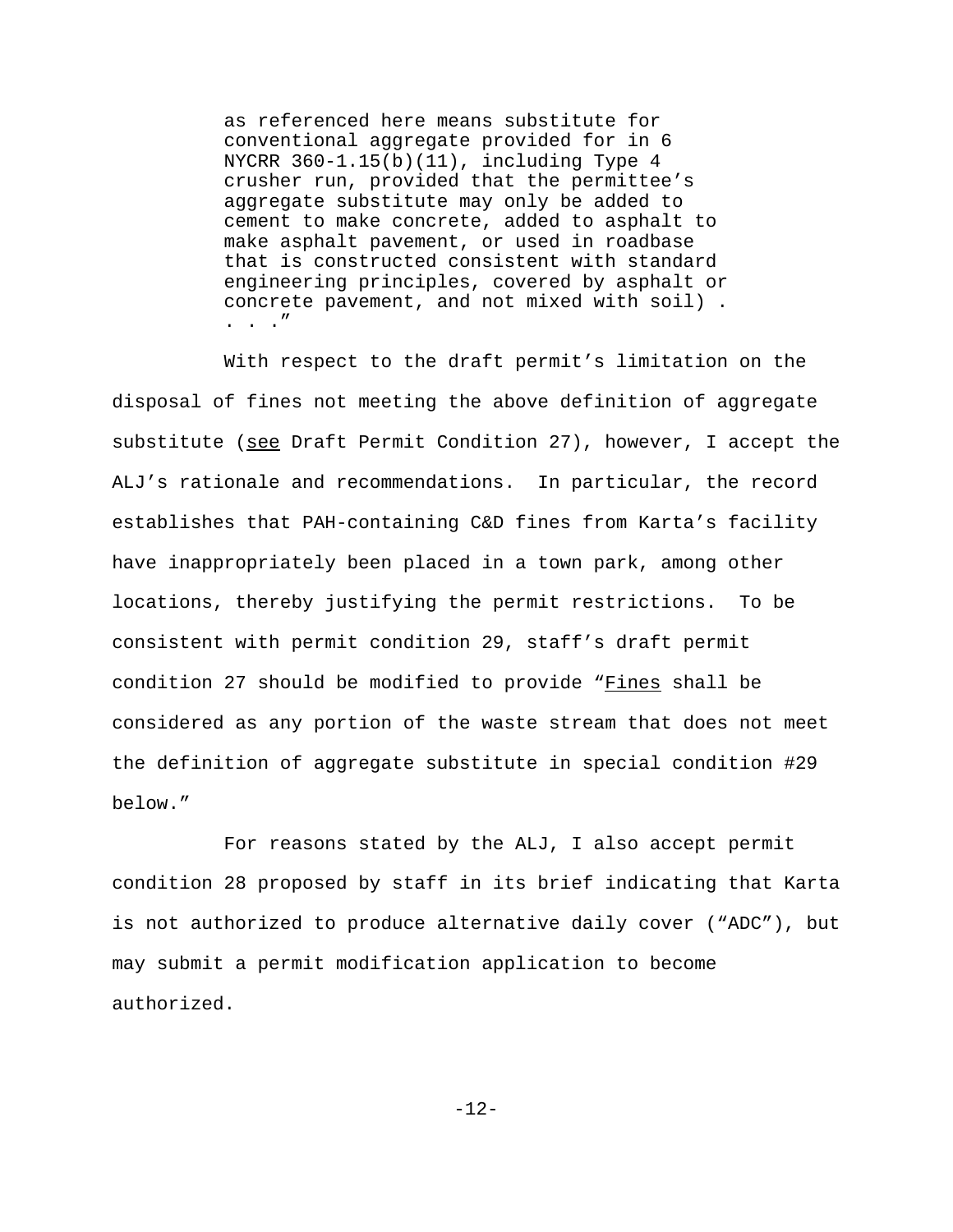# Plans for Construction/Operations in the Area Between Buildings 3 and 6

For the reasons stated by the ALJ, I accept staff's proposed permit conditions 21 and 26. Permit condition 21 requires Karta to submit plans to the Department for the construction of a cover over the conveyor system between Buildings 3 and 6 prior to use of the conveyor system. Permit condition 26 prohibits tipping, storage or loading in the area located between Buildings 3 and 6. I also accept the ALJ's recommendation that permit condition 26 be modified to allow Karta to submit for Departmental approval plans for tipping, storage and loading in that area. To allow for comprehensive review of Karta plans, the plans for operations in the area should be submitted contemporaneously with the plans for construction of the cover.

Accordingly, permit condition 26 should be modified to read as follows:

> "26. No tipping/storage/loading will be allowed in the area located between buildings #'s 3 and 6. However, contemporaneous with the plan for the construction of a cover system described in paragraph 21 of this permit, the permittee may submit a plan for tipping, storage and/or loading in this area and such activity shall only commence following receipt of written authorization by the department."

# Operations with Doors Closed

The ALJ recommends that I not impose Department staff's proposed condition 32, which requires that "[t]he facility shall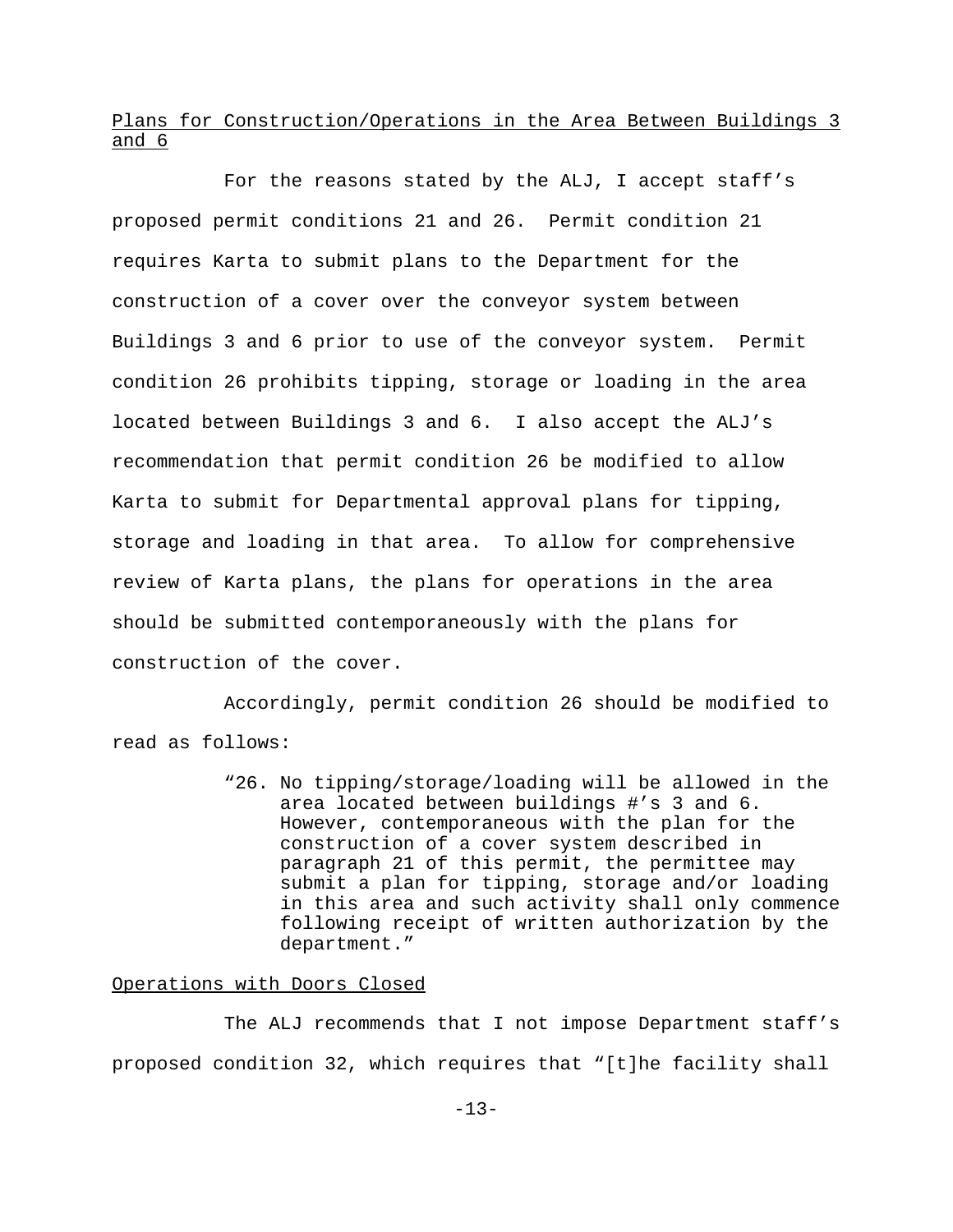operate with the doors closed at all times except when a truck delivering waste is entering or leaving a building. The doors must be closed while dumping is taking place and immediately after the transit movement has been completed" (see Permit [draft 2-17-05], Exh 90, at 7). I accept the ALJ's recommendation in part, for the following reasons.

With respect to Building 6, as noted by the ALJ, the weight of the evidence establishes that it would be unduly difficult to tip garbage trucks inside the building with the doors closed. With respect to Building 3, the only record evidence suggests that tipping garbage trucks with the doors closed is not possible. With respect to Buildings 1 and 2, the record supports the fair inference that that tipping with the doors closed in those buildings would not be possible either. Accordingly, I conclude that based upon this record, it is not practicable to require Karta to conduct tipping operations with the doors closed (see 6 NYCRR 360-1.11[a][1]).

Nevertheless, Karta's significant history of environmental non-compliance, including its repeated failure to control litter and other wastes, dust, vector breeding, and odors at its facility, justifies the practicable mitigation measure of requiring that the doors otherwise remain closed, even though building-specific complaints have not been received by the Department. The circumstance that the present doors might need

-14-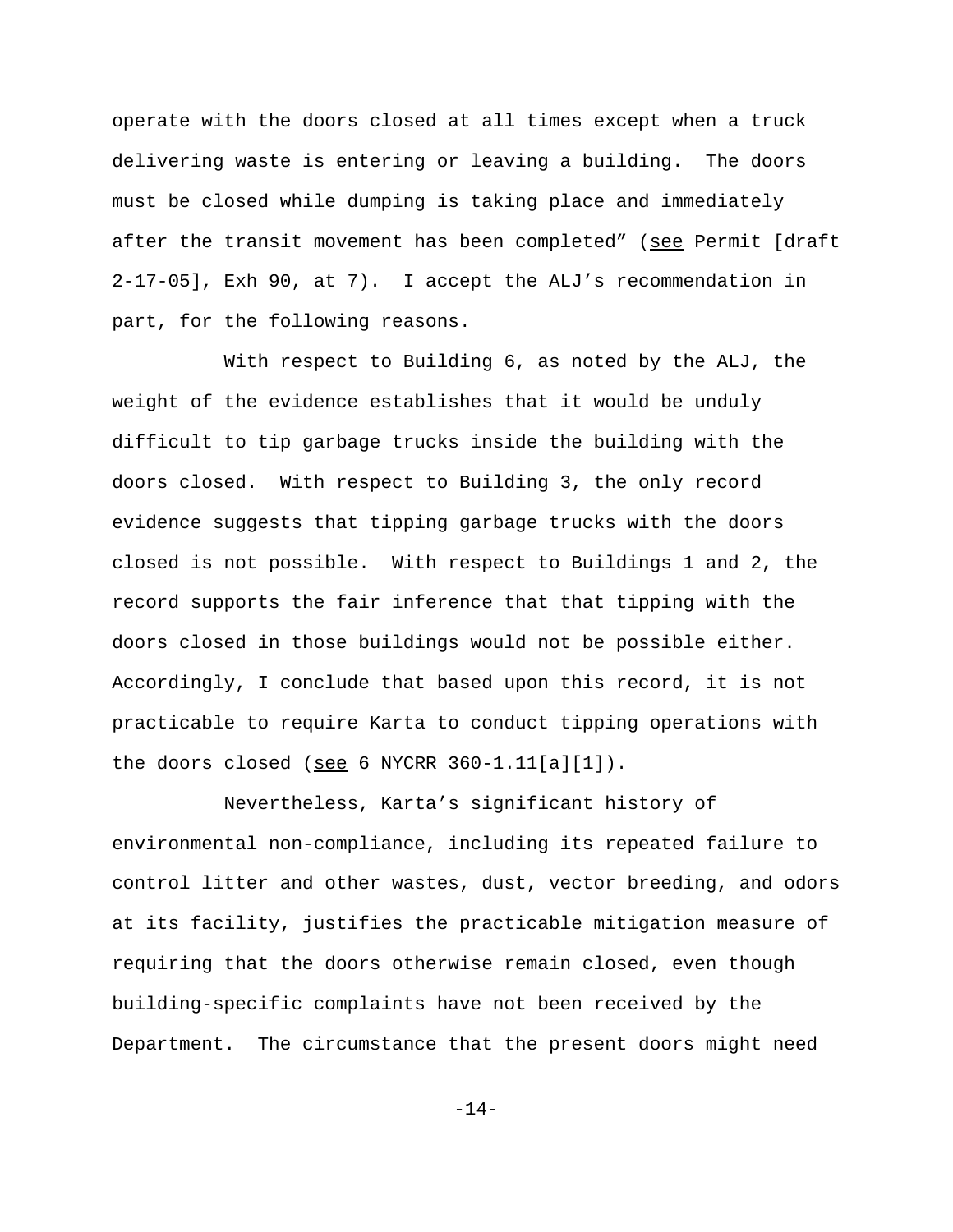to be upgraded to comply with this requirement does not compel a conclusion that the measure is impracticable.

Accordingly, proposed condition 32 should be imposed, modified to allow operations with the doors open not only while vehicles are entering and exiting the building, but also during dumping operations. However, the doors must be closed immediately after the completion of dumping and transit movements. Thus, condition 32 should provide:

> "32. The facility shall operate with the doors closed at all times except when vehicles are entering or leaving, or during dumping operations. The doors must be closed immediately after the transit and dumping movements have been completed."

#### Stormwater Management

Based upon the record evidence, the ALJ recommended imposing the stormwater management measure required by staff's proposed condition 20. I accept the ALJ's assessment and recommendation on this point.

The ALJ rejected staff's condition 33 as proposed in the Department's brief, however, on the ground, among others, that staff failed to identify a regulatory requirement prohibiting stormwater run-on from off-site. I disagree with the conclusion that staff failed to identify an applicable regulatory requirement. As the ALJ noted, Karta is under an obligation under the regulations to minimize the generation of leachate (see

-15-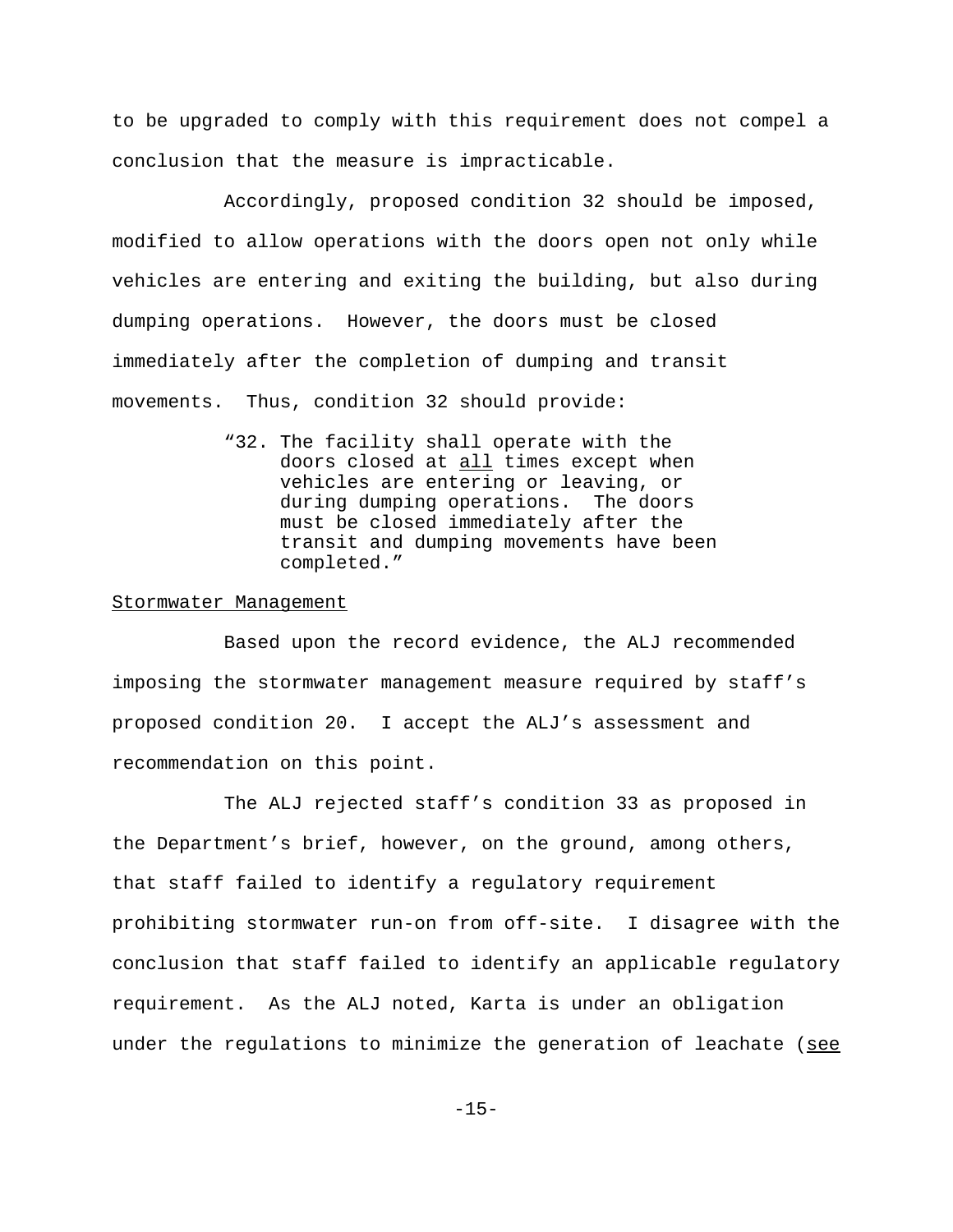6 NYCRR 360-1.14[b][2]). This obligation is in addition to Karta's obligation to manage stormwater under the SPDES program. As also noted by the ALJ, the weight of credible record evidence establishes that stormwater run-on from off-site contributes to the generation of leachate at the facility. I agree with the ALJ, however, that permit condition 20 is adequate to address the problem. Thus, I accept permit condition 33 as proposed by the ALJ.

## Waste Tanks; Safety Training

The ALJ recommends adopting Department staff's proposed permit condition 38 prohibiting the receipt of any waste tanks at the facility other than hot water and water pressure tanks. I agree with the ALJ that this permit condition is supported by a preponderance of the record evidence, including repeated instances of mishandling of propane tanks, and culminating in the death and injury of workers at the facility in a tank-related accident. Because the limitation on the acceptance of tanks is a measure reasonably related to the protection of human safety and the environment, I adopt the ALJ's recommendation.

The ALJ also recommends adopting Department staff's proposal that unacceptable waste recognition training be required for Karta's staff. I agree. The repeated mishandling of tanks by facility workers referred to above more than amply supports the training requirement and is also a measure reasonably related

-16-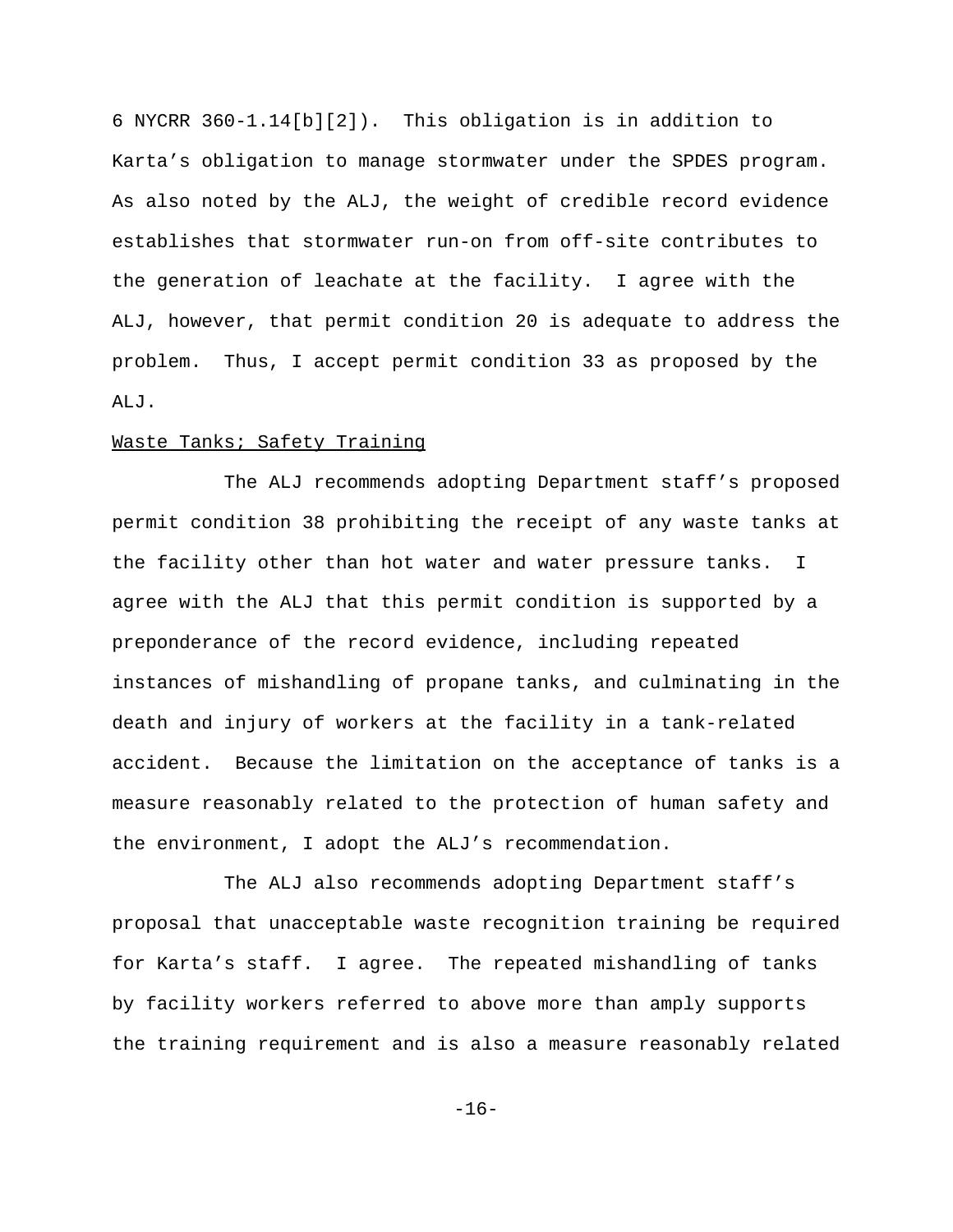to the protection of human safety and the environment.

Accordingly, staff's proposed permit condition regarding training should be included in the permit.

# Remaining Recommendations and Conclusion

I accept and adopt the remaining recommendations from the ALJ not otherwise expressly addressed above.

Accordingly, Department staff is hereby directed to issue a final permit to Karta containing the special conditions as modified herein and the ALJ's hearing report.

> For the New York State Department of Environmental Conservation

 $\_\_\$ s/ By: Lynette M. Stark Executive Deputy Commissioner

Dated: Albany, New York April 20, 2006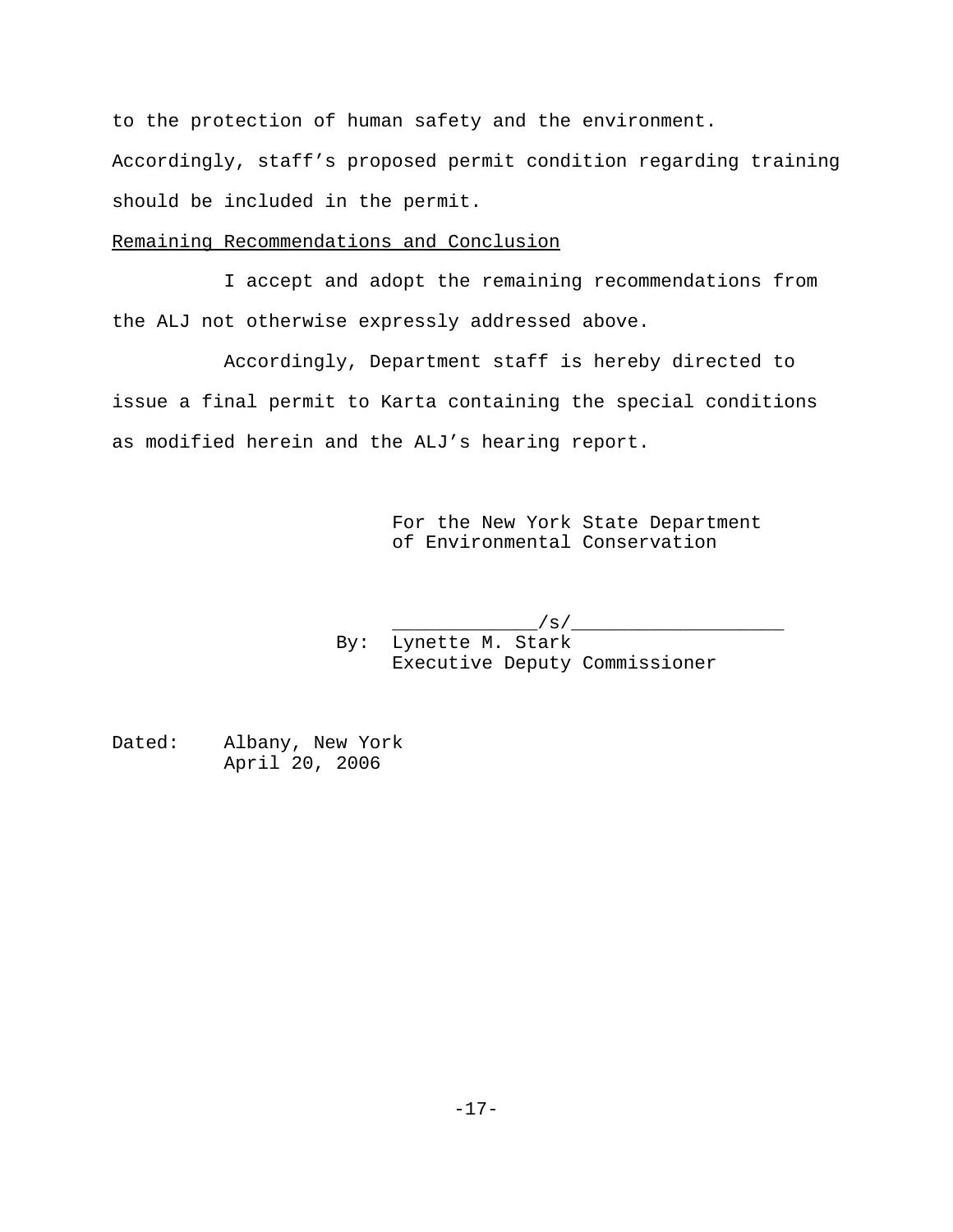STATE OF NEW YORK DEPARTMENT OF ENVIRONMENTAL CONSERVATION 625 Broadway Albany, New York 12233-1550

In the Matter

 $-$  of  $-$ 

the application to modify a Solid Waste Management Facility pursuant to Part 360 of Title 6 of the Official Compilation of Codes, Rules and Regulations of the State of New York for a facility in the City of Peekskill, Westchester County operated by

KARTA CORP.

Permittee/Applicant.

DEC Case #3-5512-00054/00004

HEARING REPORT

 $-$  by  $-$ 

/s/

P. Nicholas Garlick Administrative Law Judge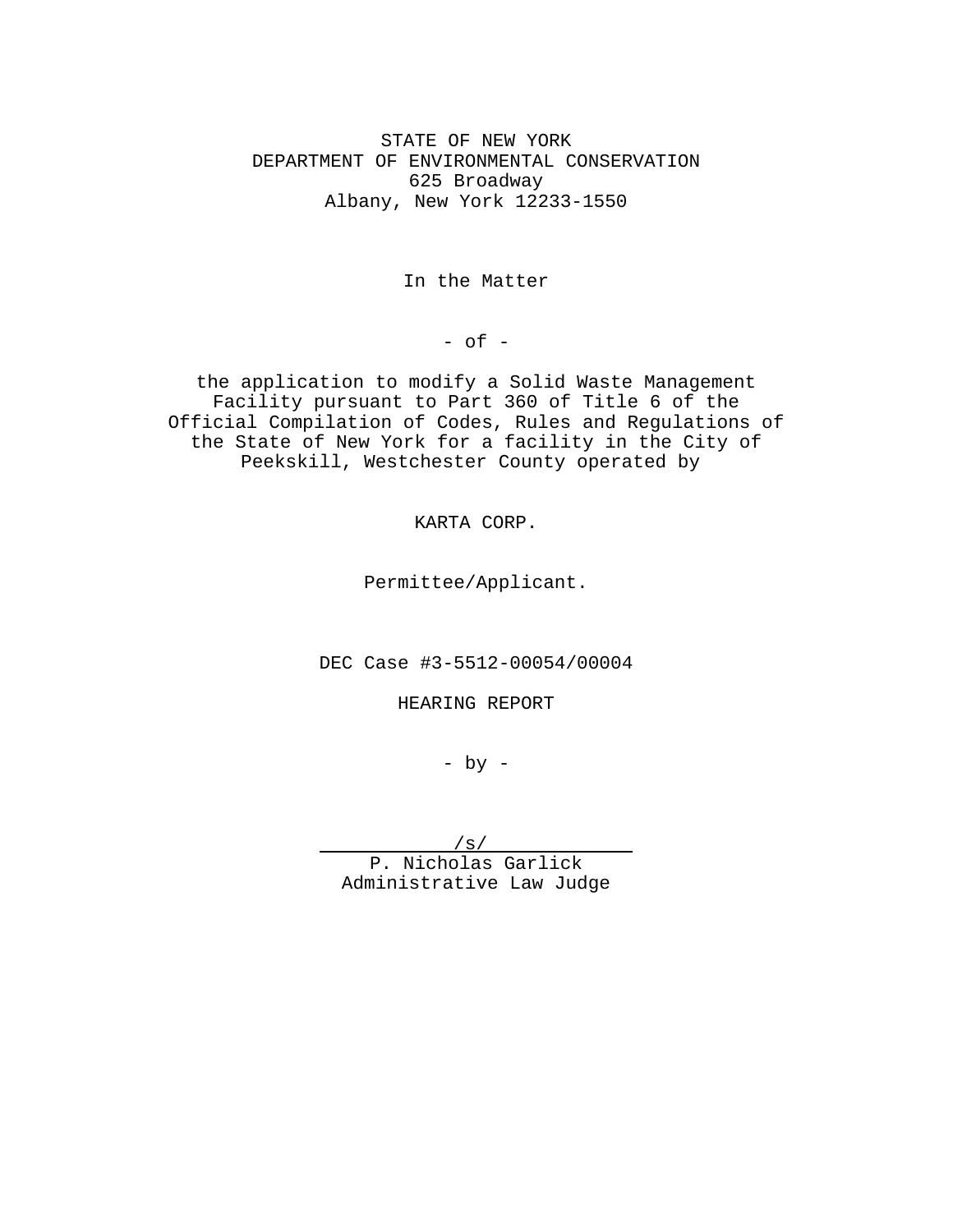#### **SUMMARY**

This matter involves a substantial dispute between Staff of the Department of Environmental Conservation (DEC Staff) and Karta Corp. (Karta), the applicant, regarding material terms of a draft solid waste management permit prepared by DEC Staff in response to an application from Karta to modify its existing solid waste management permit for its facility located at 1011 and 1017 Lower South Street in the City of Peekskill, Westchester County. DEC Staff's original proposed permit contained 67 special conditions or paragraphs, of which Karta objected in part or in whole to 30 (Exh. 3). Each of these objections was identified as an issue and advanced to adjudication in an Issues Ruling dated June 21, 2004. During the hearing process, some of the disputes were resolved as negotiations occurred between DEC Staff and Karta. Karta proposed its version of the draft permit in November 2004 and DEC Staff provided its revised draft permit in February 2005. After a briefing period, which was extended with the consent of the parties, the record closed on September 1, 2005. Newly revised permit conditions were proposed by both Karta and DEC Staff in their briefs. As it now stands, disputes regarding 21 special conditions remain.

#### **SEQRA STATUS**

The Planning Commission of the City of Peekskill is lead agency for purposes of the State Environmental Quality Review Act (SEQRA, Environmental Conservation Law, Article 8). The City determined that continuation of operations at the site would not have a significant effect on the environment and issued a negative declaration in April 1998. DEC Staff relies on this negative declaration for this proposed modification because it is a reduction in impacts from those considered in 1998 and DEC Staff states that this modification will not have a significant impact on the environment (Exh. 1, p.11).

#### **ADJUDICATORY HEARING**

The adjudicatory hearing in this matter occurred over ten days, August 11 - 13, and 16 - 19 and September 20 - 22, 2004, in the Common Council Chambers at Peekskill City Hall.

Karta appeared through Paul D. Casowitz, Esq., of the law firm Sive, Paget & Riesel, P.C. Karta called three witnesses: Kenneth Cartalemi, an owner of Karta; Kenneth Gelting, a consulting solid waste engineer employed by Earth Tech, Inc.; and Fang Yang, a noise expert employed by Earth Tech, Inc.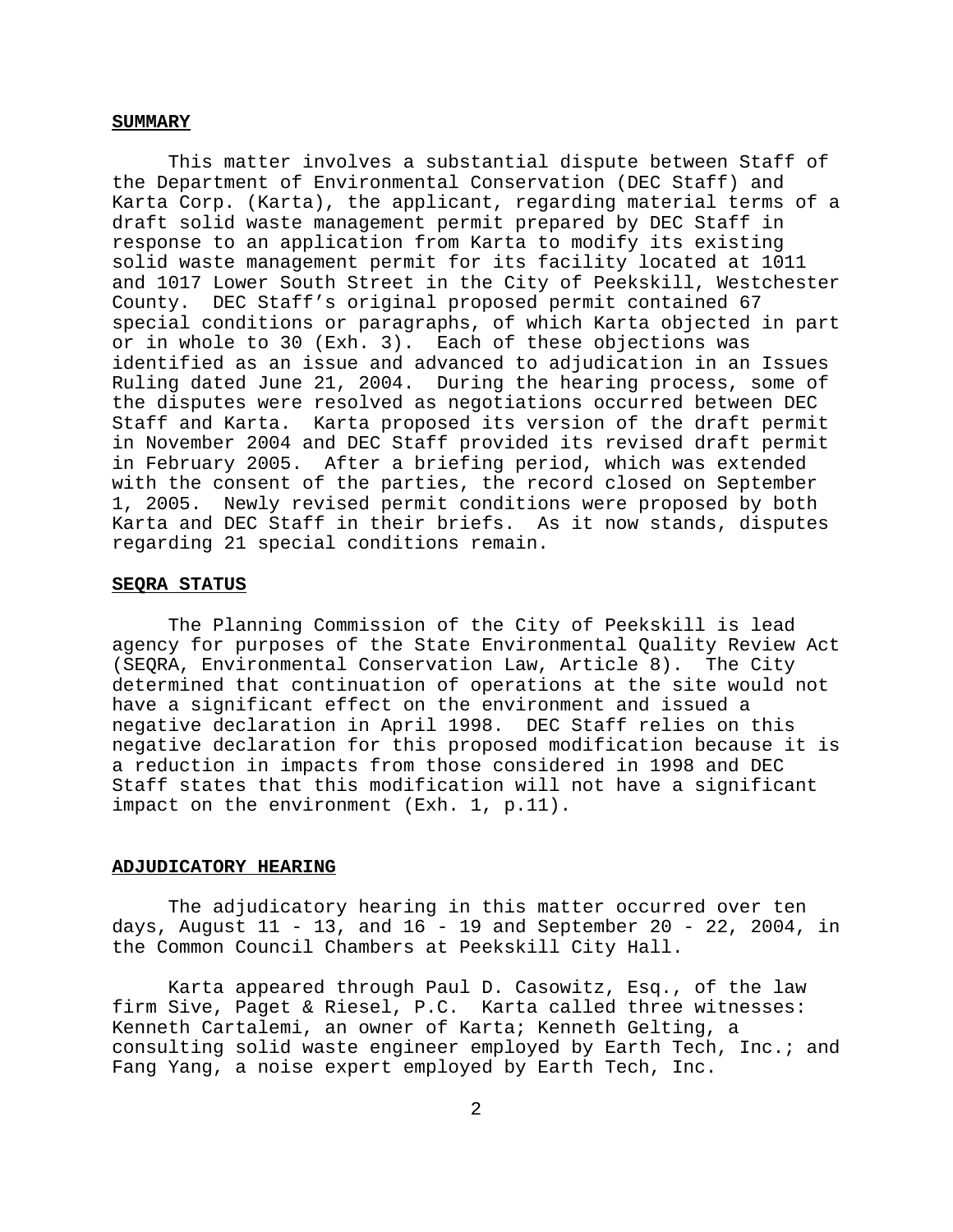DEC Staff appeared through Vincent Altieri, Esq., Regional Attorney, DEC Region 3 and Jonah Triebwasser, Esq., Deputy Regional Attorney. DEC Staff called four witnesses, all of whom are member of DEC Staff: Michael Merriman, Permit Analyst; David Pollock, Solid Waste Engineer; Steven Parisio, Engineering Geologist; and Donald Weiss, Environmental Monitor.

The City of Peekskill appeared through its Acting General Counsel, William J. Florence, Esq. The City called no witnesses.

#### **CLOSING OF THE RECORD**

Following the last day of the adjudicatory hearing, several documents were admitted into the record, including Karta's proposed draft permit dated November 1, 2004 (Exh. 87) and DEC Staff's revised draft permit dated February 17, 2005 (Exh. 90). The briefing schedule was suspended pending the execution of a settlement agreement between the City and Karta Corp. and some of its associated companies. The executed settlement was received in late January 2005 (Exh. 85) and a staggered briefing schedule was established.

The briefing schedule was extended several times with consent of all involved. The City did not brief any issues but submitted a letter dated March 23, 2005 stated that it supported approval of Karta's proposal as it was consistent with its settlement agreement with Karta. Karta's initial brief was received on April 22, 2005. DEC staff filed its brief on June 16, 2005. Karta's reply brief was received on July 1, 2005.

Following receipt of the briefs, at the request of the ALJ, DEC Staff made a motion on July 28, 2005 to include additional exhibits in the record. These exhibits related to: (1) an accident that occurred at the facility in October 2004 after the adjudicatory hearing had ended; and (2) the proposed permit special condition 32 requiring that all municipal solid waste (MSW) be tipped inside with the doors closed. The ALJ requested the additional information regarding the accident because while the parties referred to it in their briefs and during conference calls with the ALJ, there was no evidence in the record about the accident. The ALJ requested information related to the proposed permit special condition 32 because DEC Staff in its brief referred to evidence, specifically photographs, not in the record. DEC Staff requested that the following twelve documents be included in evidence: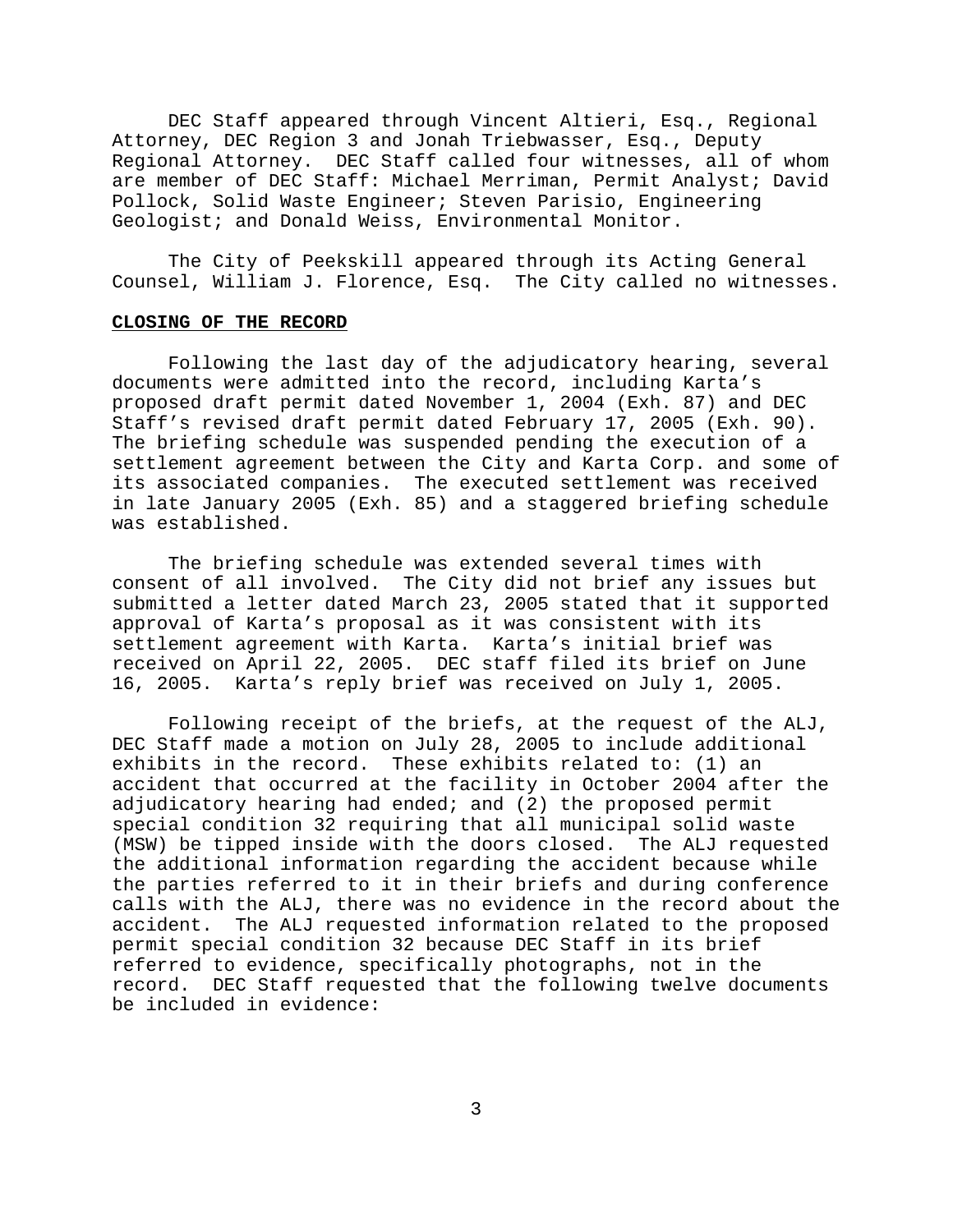| Exh. # | Description                                                                   |
|--------|-------------------------------------------------------------------------------|
| 92     | Peekskill Police Complaint Report 10/4/04                                     |
| 93     | Journal News Article 10/5/04                                                  |
| 94     | Occupational Safety and Health<br>Administration press release 4/12/05        |
| 95     | Journal News Article 10/14/05                                                 |
| 96     | Journal News Article 6/20/05                                                  |
| 97     | 8 photos of discarded tanks at facility                                       |
| 98     | 2 US Department of Labor Citation and<br>Notification of Penalty Forms 4/1/05 |
| 99     | NYSDEC inspection report 8/16/02                                              |
| 100    | NYSDEC inspection report 3/24/04                                              |
| 101    | NYSDEC inspection report 7/21/04                                              |
| 102    | NYSDEC inspection report 10/27/04                                             |
| 103    | 4 photos of trucks in building 6                                              |

Karta objects to the admission of some of these documents, but not all. Karta does not object the admission of Exhibits 92, 94 and 98. Accordingly, these three exhibits are admitted into evidence.

Karta objects to the inclusion of the newspaper articles (Exh. 93, 95 and 96) because they are not reliable and all the relevant information is found in the official reports (Exh. 92, 94 and 98). DEC Staff acknowledges that newspaper articles are not generally admissible but maintains that in this administrative forum these articles are relevant and probative evidence. The purpose of my request for additional information regarding the October 2004 accident was to ensure that the record included the facts such as the date, time, place and cause of the accident. This information is included in Exhibits 92, 94 and 98, as Karta argues, and this information is sufficient to make recommendations. Accordingly, Exhibits 93, 95 and 96 are not admitted into evidence.

Exhibit 97 includes 8 photos of propane tanks. The photographs were reportedly taken between December 2004 and March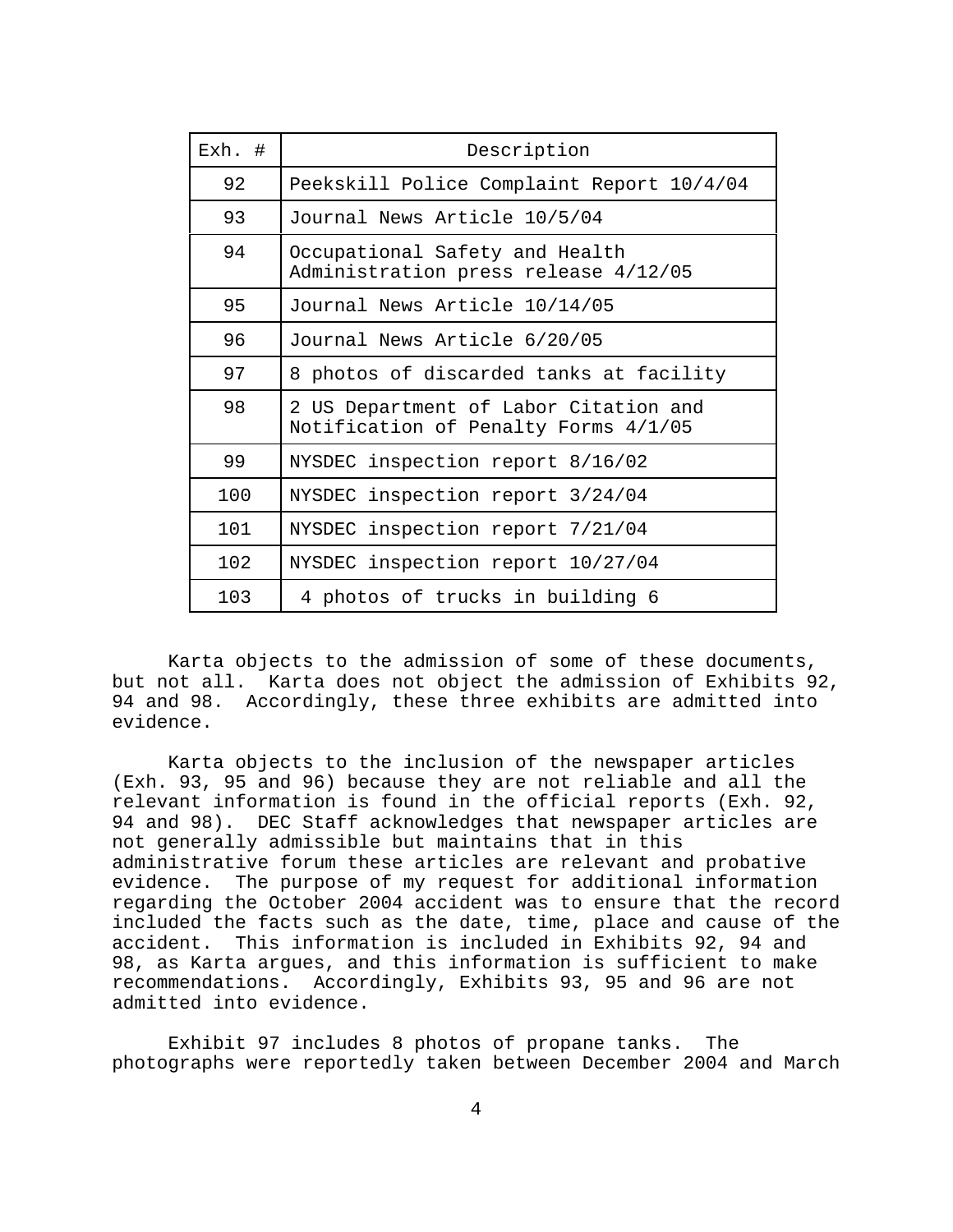2005. Some of the tanks have been cut open and some appear to have valves attached. DEC Staff argues that these photos show mishandling of these tanks at the facility. Karta objects to the admission into evidence of this exhibit because Karta has not had an opportunity to cross-examine the person who took these photos. DEC Staff responds that the photos speak for themselves. Karta does acknowledge that empty tanks are a part of the waste stream it handles. From viewing the photos, it appears that these are indeed waste propane tanks of various sizes, and that some of these tanks have valves on them. According to DEC Staff, it is acceptable for a facility to accept propane tanks with valves as long as the tanks are segregated and the valves properly removed before being considered waste (t. 1892). DEC Staff does not assert nor can it be determined from the photos that these tanks are not set aside to have their valves removed. DEC Staff offers this exhibit in support of its proposed special permit condition #38 which would prohibit Karta from accepting certain waste tanks. DEC Staff argues that these photos are evidence of the mishandling of waste tanks that supports its proposed permit condition, however, since questions exist regarding the circumstances surrounding the tanks in the photos, Exhibit 97 will not be admitted into evidence.

Exhibits 99-102 are inspection reports prepared by DEC Staff documenting conditions at the facility. Karta opposes the admission of these documents because Karta has not had an opportunity to cross-examine the preparer. DEC Staff asserts that these inspection reports buttress its argument regarding its proposed prohibition on the receipt of certain tanks at the facility. It should be noted that Exhibit 102 has already been admitted as Exhibit 89 and Exhibit 101 has already been admitted at Exhibit 10. Exhibit 99 refers to a violation for mishandling propane tanks. Karta admitted to this violation in the 2003 consent order. The remaining report, Exhibit 100, is not necessary for DEC Staff to make its case regarding special condition 38 and Karta's objection on the grounds of lack of cross examination is sustained.

Exhibit 103 includes four black and white photos of trucks operating inside building 6. DEC Staff argues that these photos show that Municipal Solid Waste (MSW) can be tipped inside this building and requests that Exhibit 103 be included in evidence. In its brief, DEC Staff asserted that "DEC Staff have observed and photographed rolloff trucks and compactor trucks dumping inside of building 6 with sufficient room for the doors to be closed" (DEC brief, p. 24). However, while these photographs show trucks inside building 6, they do not show these trucks dumping, as DEC Staff stated in its brief. Karta objects to the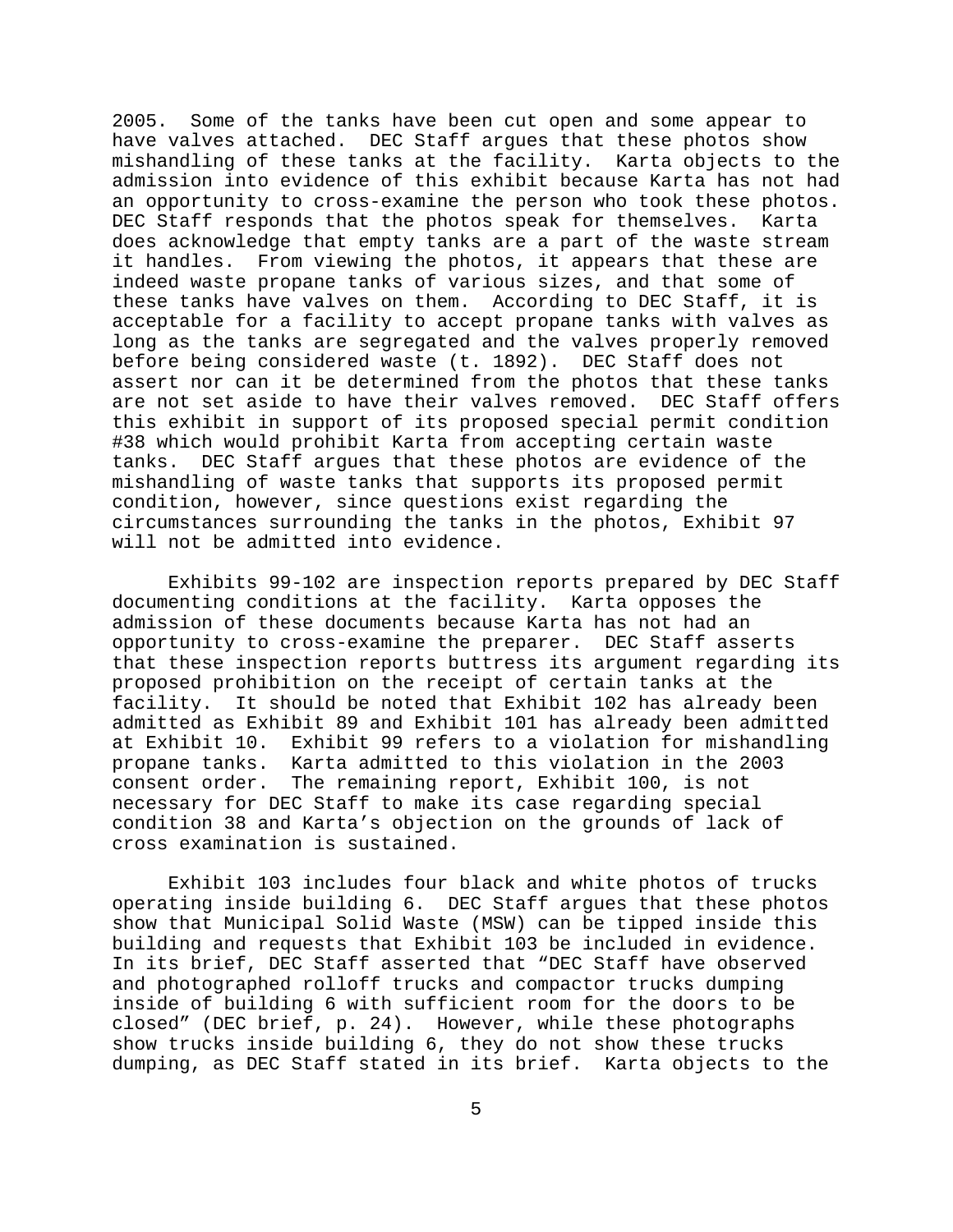inclusion of these photos into the hearing record because they are misleading and impossible to interpret and do not represent typical operating conditions in building 6. These photos do not depict dumping in building 6 and as such do not clearly demonstrate the fact that dumping can occur in building 6 with the doors closed. As such, the other evidence in the record on this point will have to suffice. Karta's assertion that these photos do not show typical operating conditions are credible and further testimony would be required with respect to these photos. DEC Staff had an opportunity to introduce these photos at the hearing and chose not to do so. Because these photographs have been offered late, and Karta has not had the opportunity to challenge them through cross examination, they will not be admitted into evidence.

#### **FINDINGS OF FACT**

### *KARTA CORP. (Karta) and its affiliated entities*

- 1. Karta is listed as the owner/operator in the instant permit application and is liable for compliance with the permit and all requirements of the Environmental Conservation Law (ECL). (April 10, 2003 letter from Casowitz to Triebwasser).
- 2. The principals of Karta and their respective ownership interests are as follows: Kenneth J. Cartalemi (35%); his wife Maria E. Cartalemi (35%), their children, Kenneth Jon, Maria V. and Matthew (a minor, as of the writing of this letter) Cartalemi (10% each). (April 10, 2003 letter from Casowitz to Triebwasser).
- 3. There are several related companies including Karta Container & Recycling, Global Recycling and Collection, Inc., Karta Industries, Inc., and Global Land. Global Recycling & Collection, Inc. owns equipment and vehicles leased to Karta Corp. in connection with the facility or collection activities. The principals of all the companies, with the exception of Karta Industries, Inc. are the same or a sub-set of the principals of Karta Corp. Karta Industries, Inc., is owned 50% by Kenneth James Cartalemi and 50% by his father, Pasquale Cartalemi. (April 10, 2003 letter from Casowitz to Triebwasser).

*The Facility*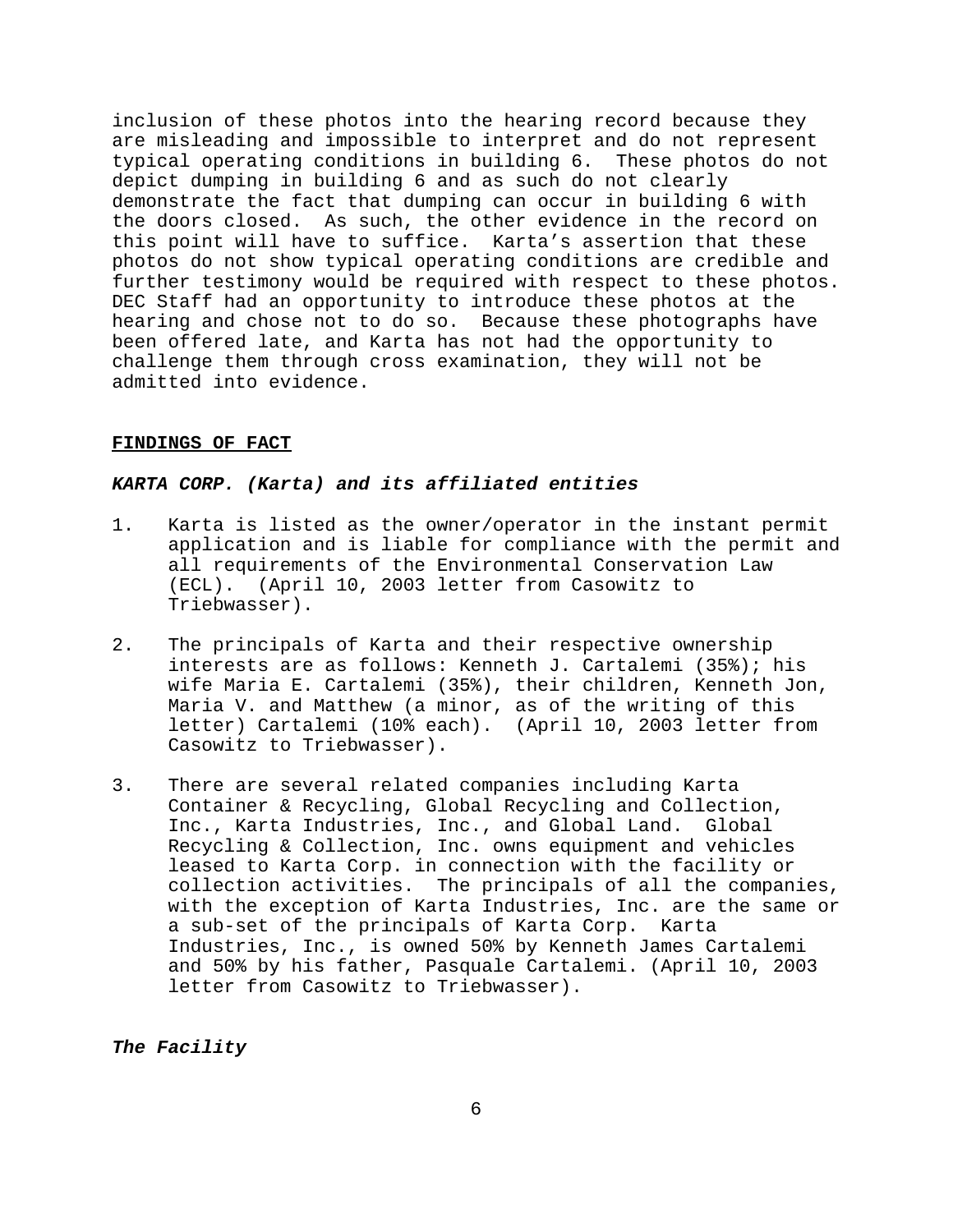- 4. For the purposes of this permit application, the facility consists of eight contiguous parcels. Five of the parcels have the following street addresses and tax map numbers: 1011 Lower South Street (32.20-2-5), 1017 Lower South Street (32.20-2-4), 110 Travis Lane (32.20-13-2), 116 Travis Lane (32.20-13-4) and 120 Travis Lane (13.20-13-3). The three remaining parcels are small areas recently purchased from the City adjacent to the facility and are expected to be merged into the 1011 Lower South Street parcel (Exh. 2, p. 4). The facility is approximately ten acres in size (t. 274).
- 5. The facility is located in an M-2A (General Industrial) Zoning District (Exh. 2, p. 4).
- 6. The 1017 Lower South Street Parcel (1017 parcel) is owned in fee simple by the Peekskill Industrial Development Agency, (as security for IDA financing) and leased to Karta Industries, Inc. (Exh. 85, p. 1).
- 7. The 1011 Lower South Street Parcel (1011 Parcel) is owned in fee simple by Global Land (Exh. 85, p.1).
- 8. Global Collection, Inc. owns the parcels at 110, 116 and 120 Travis Lane (Exh. 85, p.1)
- 9. Presently, Karta Corp. is the owner/operator of a registered solid waste management facility located at 1011 Lower South Street (registered site #60W08) and is also the owner/operator of a permitted solid waste management permit located at 1017 Lower South Street.

## *Permitting History*

10. Karta Corporation, Inc. filed a registration form for a solid waste management facility on August 24, 1998, (DEC Registration #60W08) for operations on the 1011 Lower South Street parcel. This registration stated the normal hours of operation would be from 6:00 a.m. until 8:00 p.m. on weekdays and from 6:00 a.m. until 6:00 p.m. on Saturdays. The registration does not clearly specify the total quantity of material to be processed on a daily/weekly/monthly basis. The registration allows for the receipt and processing of recognizable, uncontaminated, concrete, soil, brick, asphalt pavement, glass, metals, wood, uncontaminated street sweepings, and land-clearing debris for recovery and re-use consistent with local, state and federal regulations. (Exh. 52).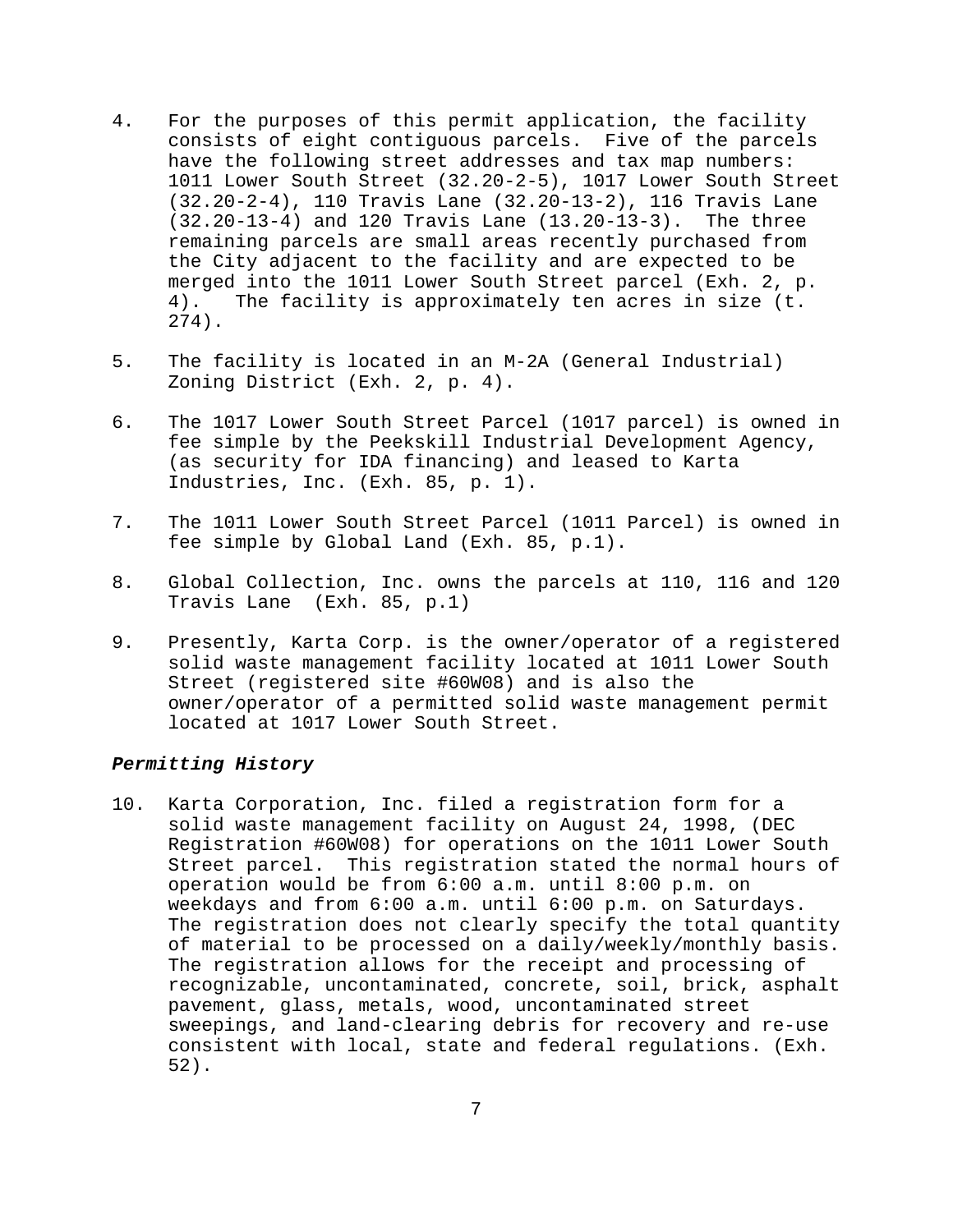11. On March 14, 2001, DEC staff renewed the solid waste management permit (#3-5512-00054/00004) for the portion of the facility located at 1017 Lower South Street (Exh. 11).<sup>2</sup> This permit stated the hours of operation for the facility would be 7:00 a.m. until 5:00 p.m. on Monday through Saturday and prohibited the receipt of waste after 4:00 p.m. (Special Condition 16). The permit limited the acceptance of waste to no more than 500 tons per day of municipal solid waste, commercial waste and construction and demolition debris (Special Condition 8). The permit allows sorting and recovery of recyclable glass and plastic bottles, aluminum and steel cans, paper, and cardboard from municipal solid waste, and the baling and transfer of non-recoverable waste for appropriate disposal. Also allowed on this site, in a separate operational area, is the recovery of metals, rock, soil, concrete, glass, and uncontaminated wood, paper and cardboard from construction and demolition debris; with remaining debris processed for appropriate disposal or allowable use consistent with local, state and federal regulations.

#### *Bankruptcy and Related Litigation*

- 12. In August 2000, a fire occurred at the permitted portion of the facility on the 1017 parcel.
- 13. On January 9, 2002, Karta Corp., Karta Container & Recycling, Inc., and Global Recycling and Collection, Inc. filed for relief under Chapter 11 of the Bankruptcy Code in Bankruptcy Court for the Southern District of New York. (Exh. 85, p. 1).
- 14. On January 30, 2002, the City of Peekskill (City) revoked a special permit which authorized recycling activities on the 1011 parcel. (Exh. 85, p. 2).
- 15. In October 2002, the companies in bankruptcy filed at least two lawsuits against the City of Peekskill, seeking damages and injunctive relief. Apparently an order was issued preventing the revocation of the special permit and allowing operations to continue. (Exh. 85, p. 2).

 $2$  The permit itself referenced the 1011 parcel, however, this is an error (see t. 201) because the 1011 parcel is subject to the registration (Exh. 52).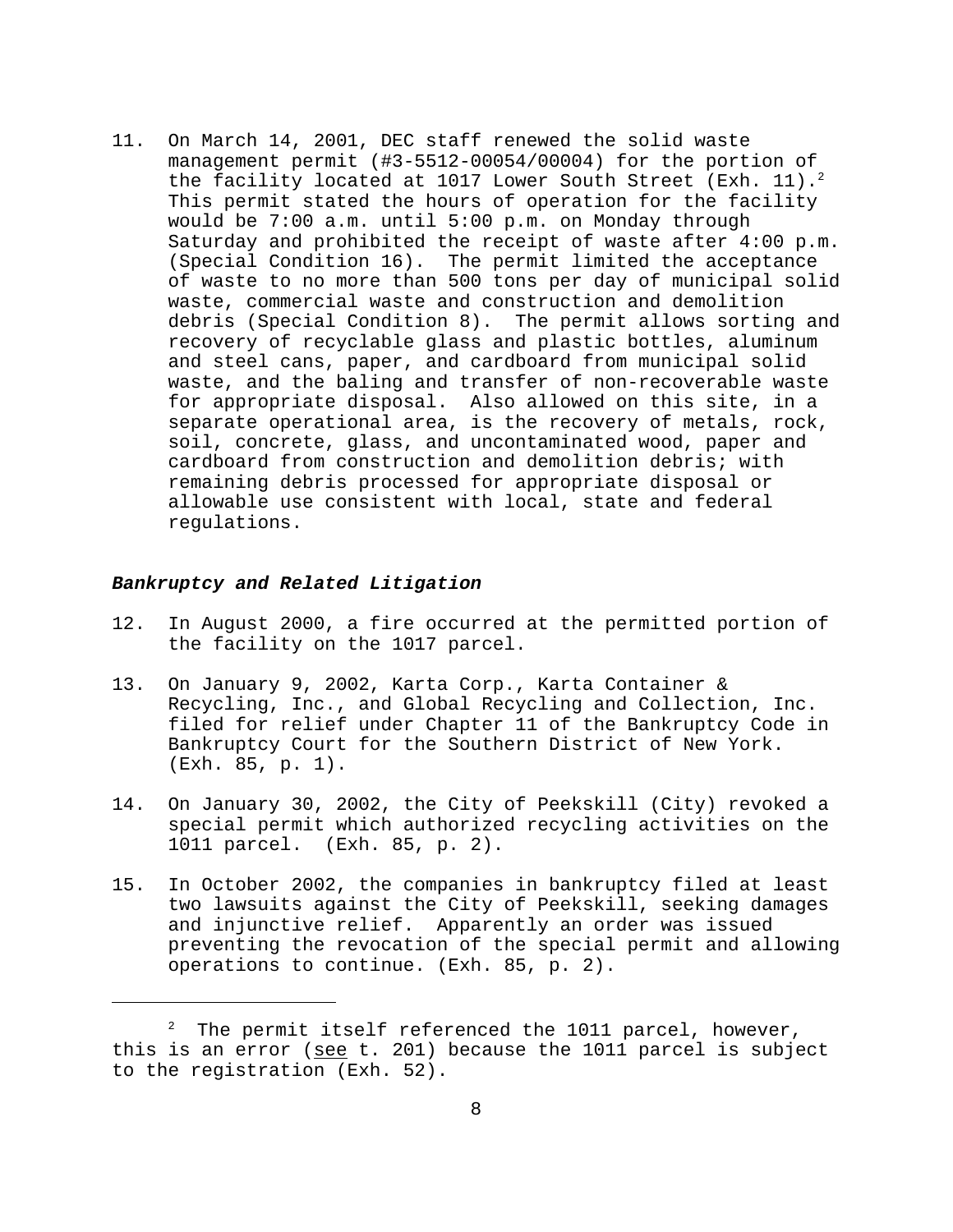- 16. In addition to the litigation described above in finding of fact 15, the City also asserted claims against Karta Corp. and several of its affiliated companies under a service contact modified in August 1990. While not entirely clear from this record, the service contract appears to involve the processing of wastes from the City at the facility. (Exh. 85, p. 2).
- 17. On January 27, 2005, the City, Karta Corp. and its affiliates executed a settlement agreement resolving the litigation described in findings of fact 15 & 16. It is unclear from this administrative record whether or not the settlement agreement has become effective. The terms of the settlement agreement include: (1) providing an option for the City to purchase the 1011 parcel for \$3,125,000; (2) allowing Global Recycling and Collection, Inc. to apply for special use permits from the City to operate the facility; (3) allowing Global Recycling and Collection, Inc. to apply for a special use permit to operate a recycling facility on a parcel located at 1070 Lower South Street (this would also require a permit modification or new permit from DEC); (4) limiting the amount of materials received at the 1017 property to 750 tons per day, based on a seven-day moving average (but not to exceed 800 tons per day); (5) specifying the types of waste to be accepted at the facility; and  $(6)$ specifying the hours of operation at the facility.

# *DEC's Permit Application Process*

- 18. In August 2001, Karta submitted an application to DEC Staff to modify its existing solid waste management permit. This modification contemplates including the operations on both the 1011 and 1017 parcels in the permitted facility.
- 19. On May 30, 2002, DEC Staff issued a Notice of Incomplete Application (Exh. 19 & 41).
- 20. On October 4, 2002, DEC Staff issued a Notice of Incomplete Application (Exh. 40).
- 21. On October 15, 2002, DEC Staff issued a Notice of Incomplete Application (Exh. 18 and 39).
- 22. Karta submitted revisions to its applications on March 3, 2003, March 11, 2003 and April 14, 2003.
- 23. On May 1, 2003, DEC Staff informed Karta Corp. that the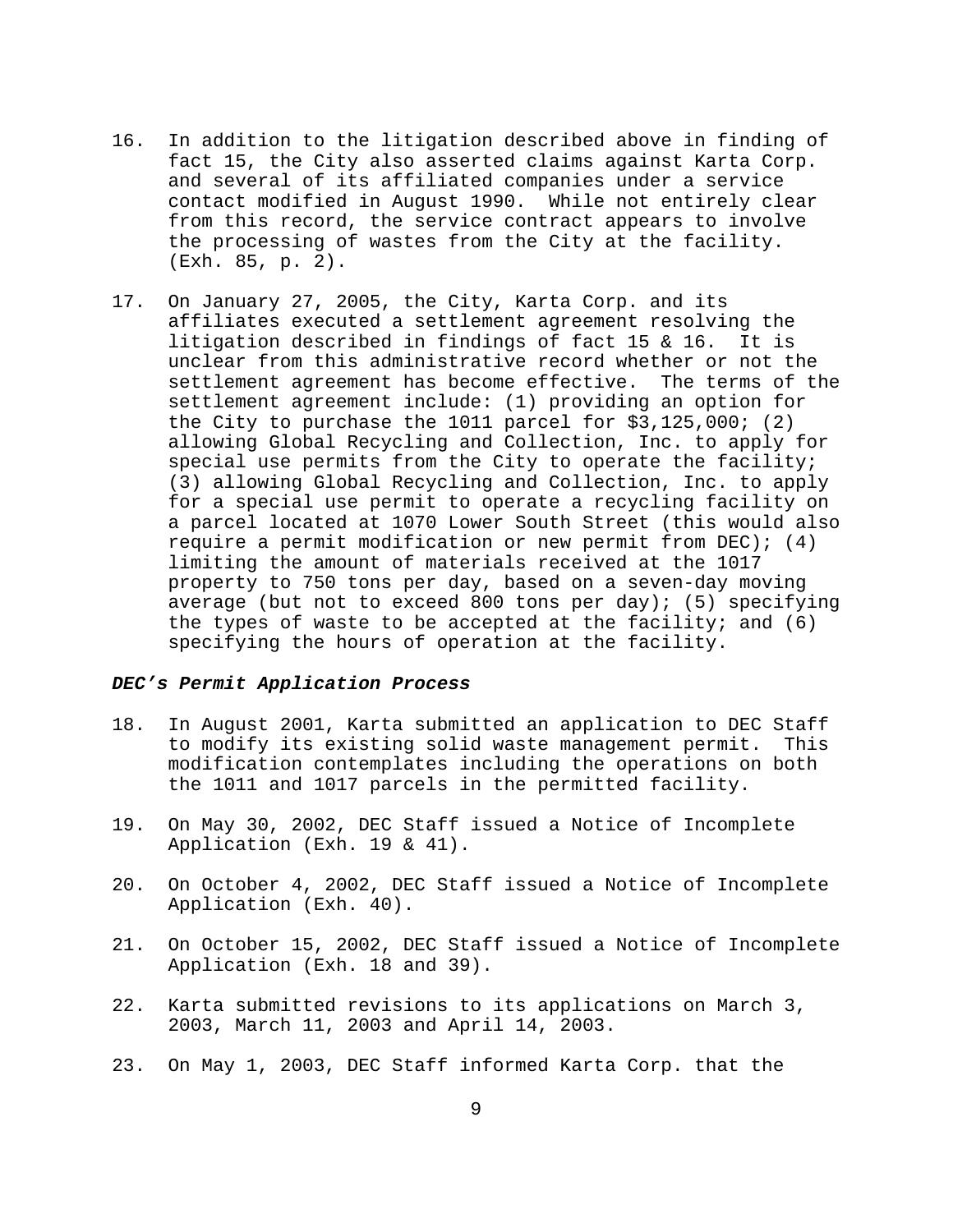processing of its permit modification application had been suspended due to outstanding violations at the facility (Exh. 38).

- 24. On September 8, 2003, DEC Staff issued a Notice of Complete Application (Exh. 12). The Notice appeared in the Department's electronic *Environmental News Bulletin* on September 17, 2003, the local *Pennysaver* on September 17, 2003 and *The Journal News* on September 13, 2003.
- 25. Karta submitted additional information to DEC Staff on September 17, 2003 and October 2, 2003.
- 26. By letter dated September 23, 2003, the City informed DEC Staff that it opposed Karta's request to operate 24 hours a day. The letter also informed DEC Staff that the City's Special Use Permit, which authorized operation of the facility, had been revoked and that the City had been enjoined from enforcing revocation by a bankruptcy court.
- 27. By letter dated November 7, 2003, DEC Staff notified the Permittee that the permit modification application was being referred for an administrative hearing because there was a reasonable likelihood that application would be denied or could be granted only with major modifications (see 6 NYCRR 621.7(b)).
- 28. On December 24, 2003, the referral was received in the Office of Hearings and Mediation Services ("OHMS") and Administrative Law Judge ("ALJ") P. Nicholas Garlick was assigned to the matter.
- 29. By letter dated March 15, 2004, DEC Staff informed the ALJ that it would oppose permit issuance for the pending application and that in this case no draft permit was needed before Notice would be published.
- 30. On April 7, 2004, the Notice of Legislative Public Hearing and Notice of Issues Conference was published in the *Environmental Notice Bulletin*. The Notice was published in the *Journal News* on April 8, 2004 and in the *Pennysaver* on April 21, 2004, and in the Spanish language *Pennysaver* on the same date.
- 31. A legislative hearing was held on April 29, 2004, in the Council Chambers, Peekskill City Hall, 840 Main Street, Peekskill, NY. Representatives of Karta, DEC Staff, the City and two members of the public spoke.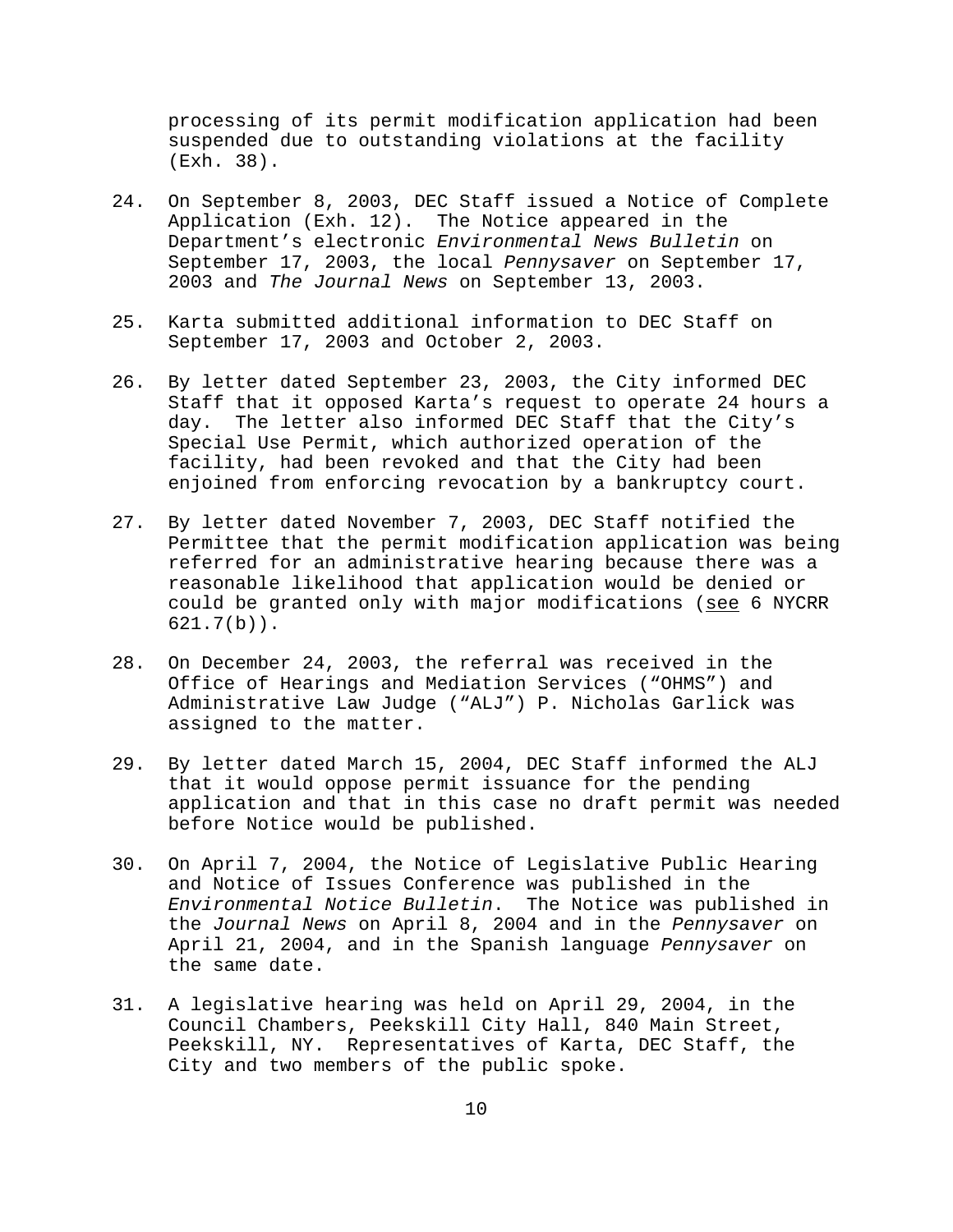- 32. By letter dated April 30, 2004, the City petitioned for full party status and proposed five issues for adjudication, including: hours of operation; intensity of use of the site; requiring the facility to be enclosed; activities conducted within structures at the facility; and noise, odors and dust.
- 33. On May 12, 2004, DEC Staff provided a draft permit (Exh. 1).
- 34. An issues conference was held on May 13, 2004 in the Council Chambers, Peekskill City Hall, 840 Main Street, Peekskill, New York. At the issues conference, both Karta and the City indicated that they were unable to respond to the draft permit because they had only received the permit the day before. The ALJ then ruled that an additional notice was necessary to announce the availability of the draft permit, allowing public comment on the draft permit, and reconvening the issues conference.
- 35. Immediately following the May 13, 2004 issues conference, a site visit took place. Representatives of DEC Staff, Karta and the City accompanied the ALJ during the site visit.
- 36. A Notice of Availability of Draft Permit and Notice of Continued Issues Conference, scheduled for June 17, 2004, was published in the *Environmental Notice Bulletin* on May 17, 2004, and in the *Journal News* on May 19, 2004.
- 37. On June 16, 2004, Karta provided a detailed issues list which included all of Karta's disputes with DEC Staff (Exh. 3). DEC Staff stipulated that all of the issues met the standards for adjudication. The City agreed that Karta's list included those of importance to the City.
- 38. By letter dated June 16, 2004, the continuation of the issues conference was cancelled, since all issues had been either resolved or previously identified.
- 39. An Issues Ruling advancing all identified issues to adjudication was issued on June 21, 2004 and no appeals were filed.

# *Enforcement Actions*

40. By Notice of Violation ("NOV") dated October 14, 1997 (Exh. 51), DEC Staff alleged eight violations against Karta. The record does not indicate the disposition of these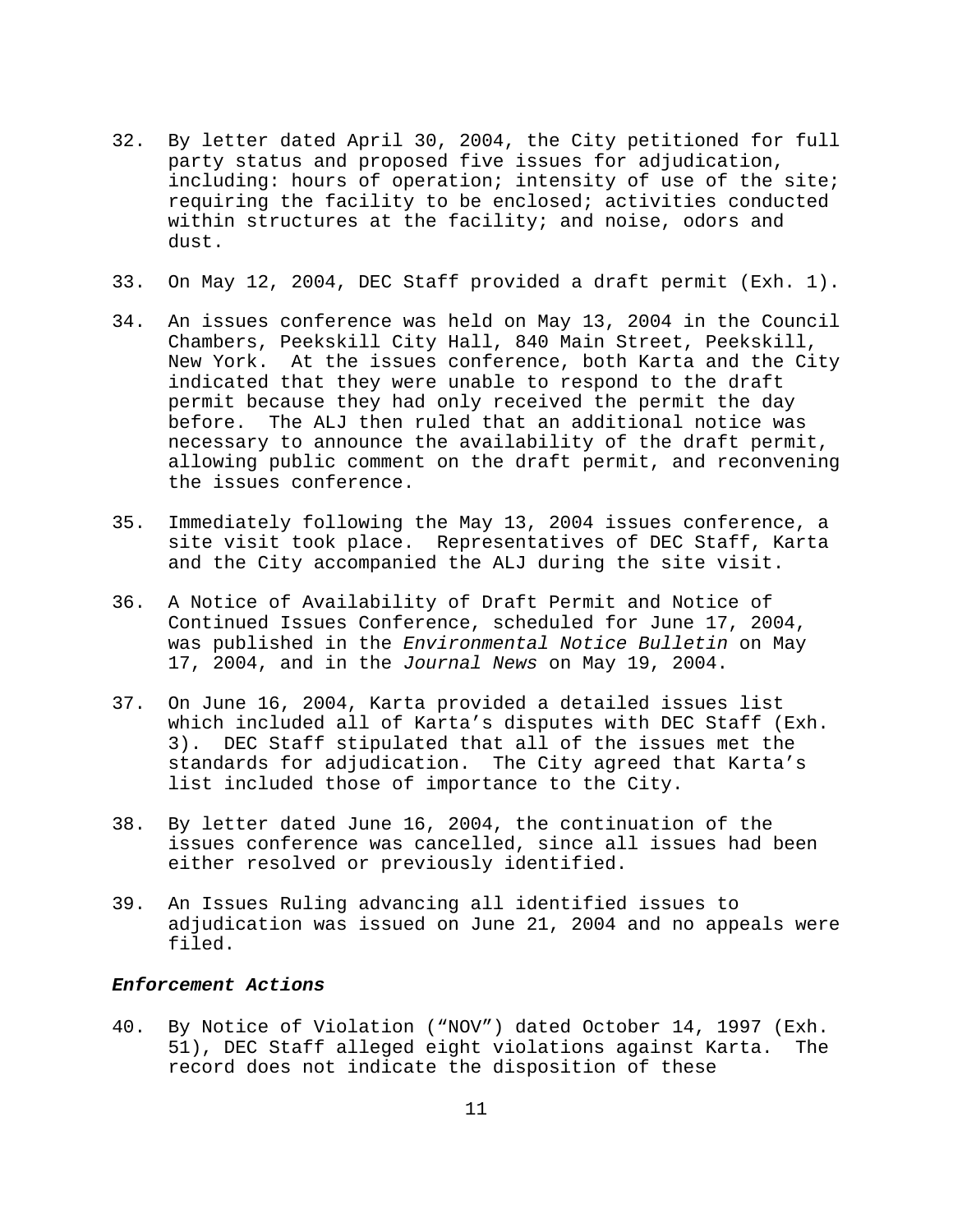allegations.

- 41. By Notice of violation dated June 7, 1999 (Exh. 49), DEC Staff alleged a single violation against Karta. The record does not indicate the disposition of this allegation.
- 42. By Notice of Violation dated February 16, 2001, DEC Staff alleged eleven violations against Karta (Exh. 45), six at the permitted portion of the facility, two at the registered portion of the facility and the others at two other facilities not under consideration in this proceeding.
- 43. On July 27, 2001, David G. Pollock of DEC Staff inspected the both the permitted and registered facilities and completed an inspection report alleging several violations (Exh. 42). These violations as well as those from four other inspections (inspection reports not in the record) were alleged in a Notice of Violation (NOV) dated August 6, 2001 (Exh. 43). The NOV alleges one violation at the permitted portion of the facility and eight violations at the registered portion of the facility.
- 44. By Notice of Violation dated December 22, 2000 (Exh 46), DEC Staff alleged that Karta had been making changes to its permitted facility without DEC Staff authorization.

# *The 2002 Consent Order*

- 45. On June 30, 2002, Karta Corp. entered into an Order on Consent (Case #3-20010329-41) with the Department (Exh. 7). One of the purposes of this consent order was to confirm the activities Karta would be allowed to conduct, while its permit modification was being processed. Under the terms of this consent order, Karta paid a \$15,000 civil penalty and represented that it had taken steps to ensure that repeat violations would not be repeated. Karta also agreed to a \$30,000 suspended penalty to be payable if it violated the terms of the order.
- 46. The specific violations Karta admitted to in the 2002 consent order are listed below.
	- A. Litter was not sufficiently confined or controlled in violation of 6 NYCRR 360-1.14(j), 360-11.4(e), 360- 16.3(h)(4) and 360-16.4(b)(5).
	- B. Litter, waste and leachate were not being sufficiently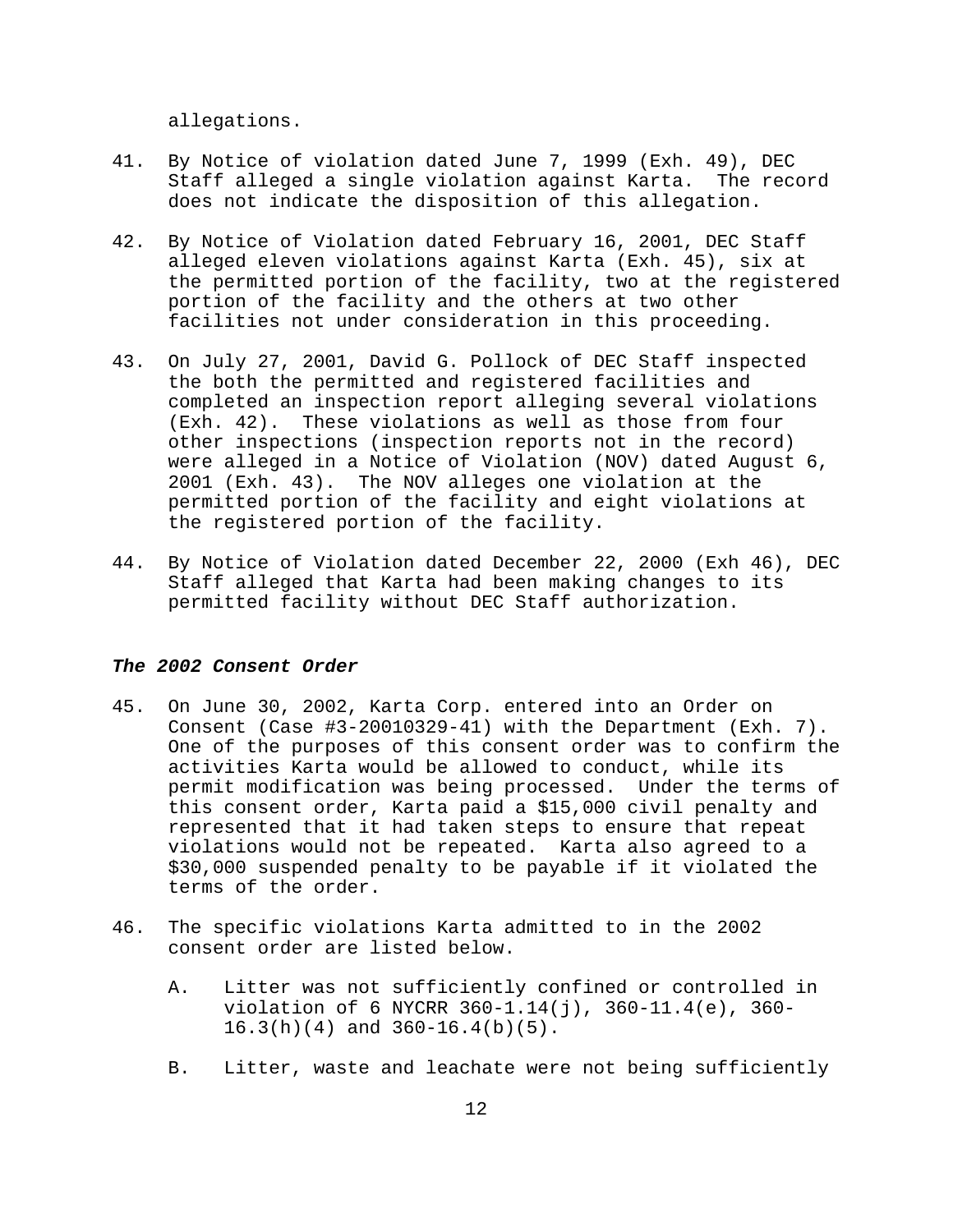controlled to prevent vector breeding areas in violation of 6 NYCRR 360-1.14(l), 360-11.4(e), 360- 16.3(h)(5) and 360-16.4(b)(5).

- C. A small hydraulic oil spill was observed at the site on January 31, 2001 and Karta failed to notify proper authorities of the spill, in violation of ECL 17-0801.
- 47. In addition to the violations Karta admitted, DEC Staff also alleged:
	- A. Karta had managed solid waste in areas of the facility not allowed by its permit in violation of 6 NYCRR 360- 1.7(a) and 360-16.1.
	- B. Leachate in the area of the building damaged by the fire was not properly controlled by Karta in violation of 6 NYCRR 360-1.14(f) and 16.4(a).
	- C. Karta accepted industrial waste at the facility (empty, plastic drums not labeled as cleaned) in violation of 6 NYCRR 360-1.14(e)(1) and special condition #8 of its permit.
	- D. Karta improperly treated crushed gypsum board and stored it outside in violation of 6 NYCRR  $360-1.14(r)$ .
- 48. In the 2002 consent order, DEC Staff agreed to not seek penalties or other relief for these alleged violations, provided Karta complied with the terms of the order. DEC Staff's alleged violations were documented in 18 inspection reports from the last half of 2000, 28 inspection reports from 2001 and 8 inspection reports from the first half of 2002 (Exhs. 42, 43, 45, 46).
- 49. The 2002 consent order recognized that following the fire in August 2002, Karta had temporarily relocated certain activities without DEC approval in order to continue operations.

## *The 2003 Consent Order*

50. On August 5, 2003, Karta Corp. entered into an Order on Consent (Case #3-5512-00054-00004) (Exh. 8). In this consent order, Karta agreed to pay a \$30,000 civil penalty and a \$50,000 stipulated penalty upon a future determination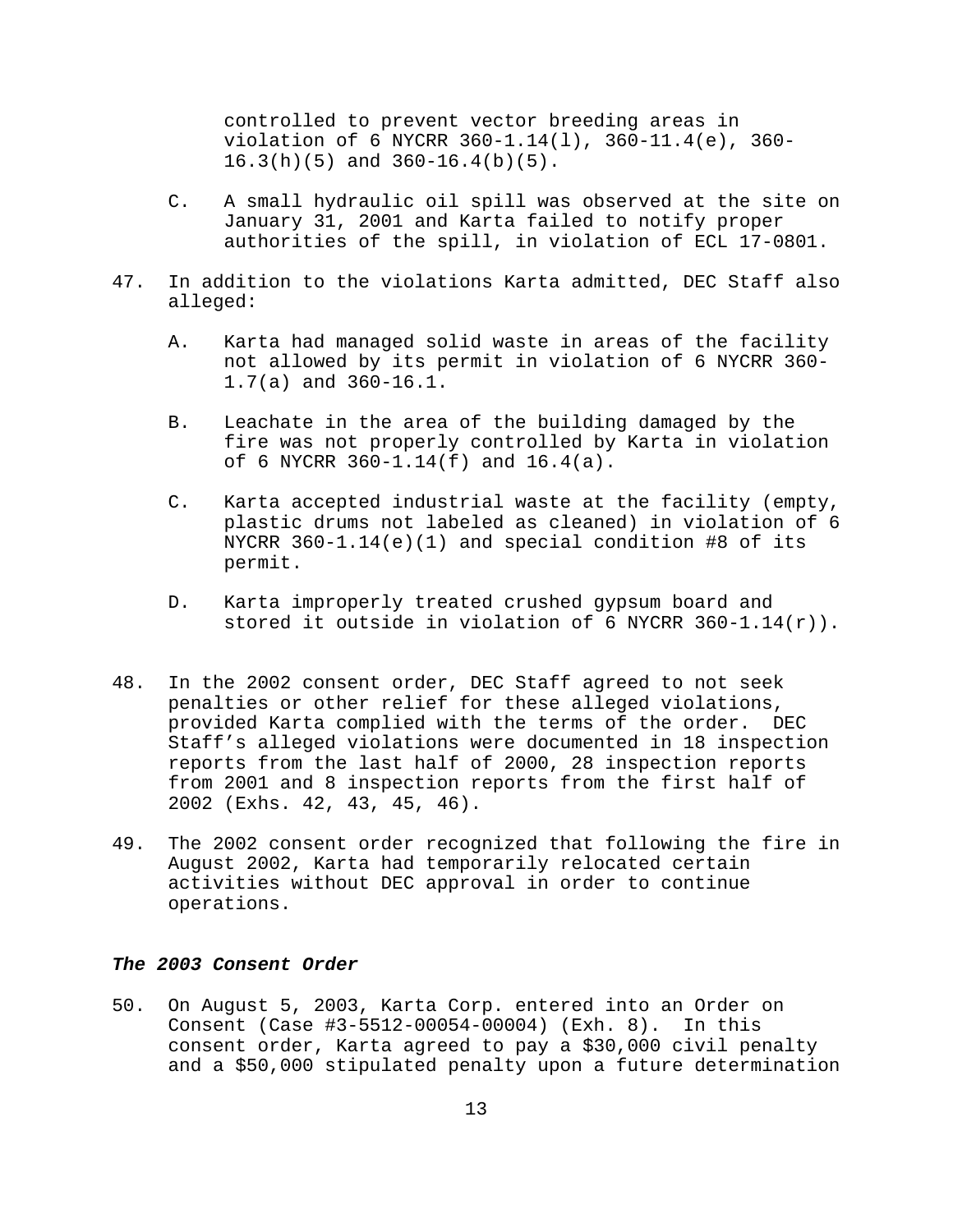by DEC that Karta violated any provision of this second consent order.

- 51. In this second consent order, Karta admitted to each of the violations on the dates specified in Exhibits A (NOV dated March 10, 2003), B (eight environmental conservation appearance tickets) and "the various Notices of Violation"3 (Exh. 8, p. 2). Based on information in this administrative record, there is evidence to show Karta admitted to the following 82 violations.
	- A. Karta handled solid waste in unauthorized areas of the facility on eighteen different occasions between June 2002 and January 2003, in violation of 6 NYCRR 360- 1.7(a), 360-1.8(h)(1)(5) and 360-16(1).
	- B. Karta failed to control and minimize leachate once in June 2002 in violation of 6 NYCRR 360-1.14(b)(2), 16.3(f)(2) and 360-16.4(g).
	- C. Karta's facility components were maintained and operated without proper authorization on three occasions in violation of 6 NYCRR 360-1.14(f) and 360- 16.4(a).
	- D. Karta did not sufficiently confine or control solid waste on eight occasions in violation of 6 NYCRR 360- 1.14(j), 360-16.3(h)(4), 360-16.4(b)(5) and the first consent order.
	- E. Karta failed to maintain and have available selfinspection reports on two occasions in violation of 6 NYCRR 360-1.14(i)(2).
	- F. Karta provided inadequate storage for incoming (Construction and Demolition) C&D debris on four occasions in violation of 6 NYCRR  $360-16.4(f)(1)$ .

<sup>&</sup>lt;sup>3</sup> It is unclear what is meant by "various Notices of Violation." The 2003 Consent Order contains a reference to a June 26, 2003 NOV which is not in this record. In addition, apart from March 10, 2003 NOV (Exh. A to Exh. 8 in this record) there are no NOVs between the date of the 2002 and 2003 consent orders. Apparently, other NOVs do exist and Karta admitted to the violations they alleged, but they are not included in this record.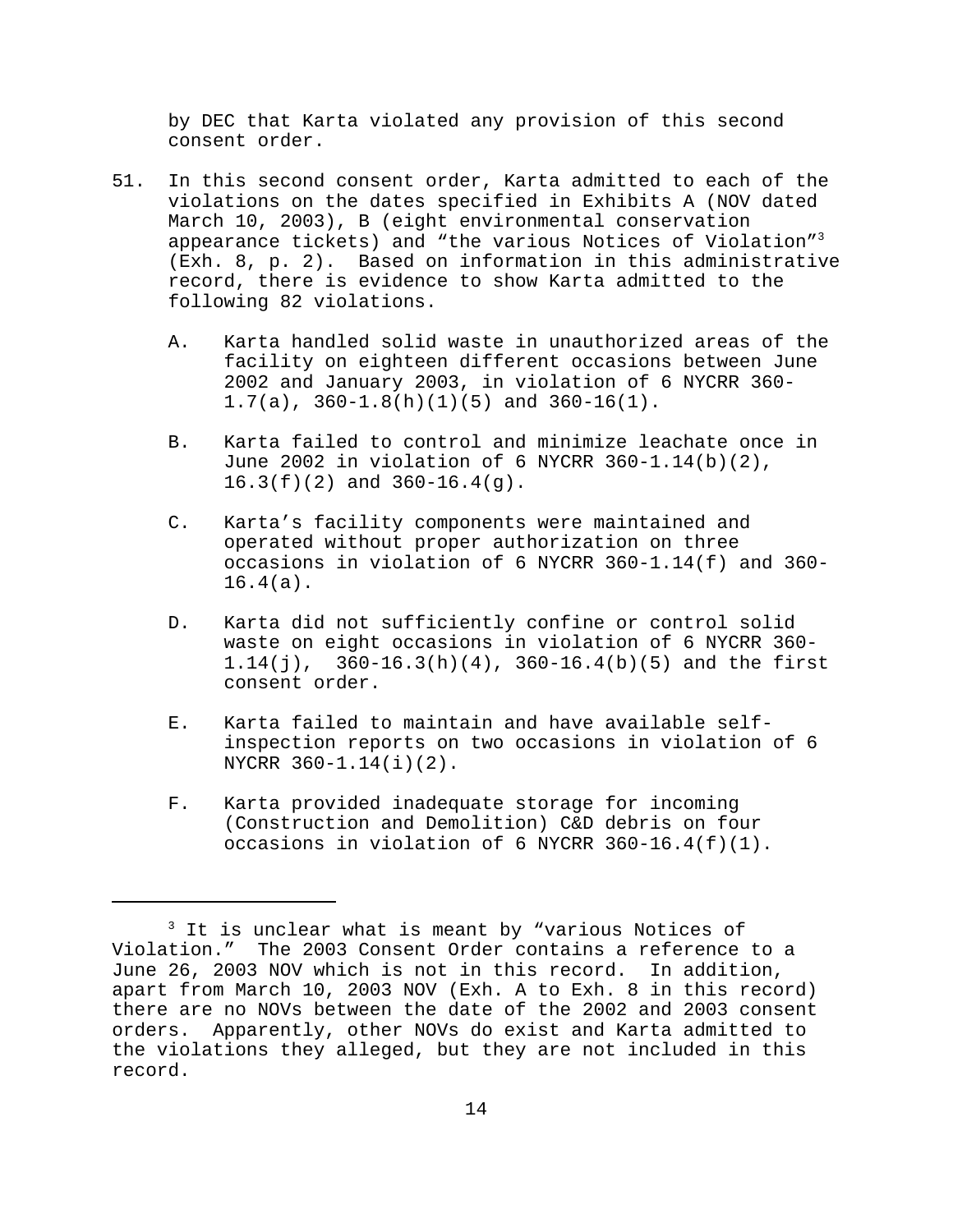- G. Karta allowed piles of C&D to exceed 20 feet in height on fourteen occasions in violation of 6 NYCRR 360-  $16.4(f)(3)$ . In addition, the base of the pile exceeded 5,000 square feet on one occasion.
- H. Karta failed to maintain adequate facility reports on two occasions in violation of 6 NYCRR  $360-1.14(u)(1)$ .
- I. Karta failed to maintain a daily log of solid waste on six occasions in violation of 6 NYCRR 360-11.4(i), 360-  $1.4(c)$ ,  $360-1.4(h)(s)$ ,  $360-1.14(e)(2)(i)$  and  $360 16(b)(2)(i)(1)$ .
- J. Karta failed to adequately control dust on six occasions in violation of 6 NYCRR 360-1.14(k), 360-  $16(g)(5)$ ,  $360-16.3(h)(5)$  and  $360-16.4(b)(5)$ .
- K. Karta failed to maintain storage piles of C&D materials at least 50 feet from the property line on four occasions in violation of 6 NYCRR  $360-16.4(f)(3)$ .
- L. Karta stored uncovered C&D piles for longer than 30 days on two occasions in violation of 6 NYCRR 360-  $16.4(f)(2)$ .
- M. Karta failed to properly separate materials and adequately supervise on six occasions in violation of 6 NYCRR 360-16.4(c)(3).
- N. Karta failed to report a petroleum spill on January 23, 2003 in violation of ECL 17-1743.
- O. Karta operated an unregistered petroleum bulk storage facility on January 23, 2003 in violation of 6 NYCRR 612.2(a)(1).
- P. Karta caused or allowed contaminants to enter the atmosphere on January 23, 2003 in violation of ECL 71- 2105(1).
- Q. Karta failed to control litter on January 23, 2004 in violation of 6 NYCRR 360-11.4(e).
- R. Karta failed to report a petroleum spill within 2 hours on January 23, 2003 in violation of 6 NYCRR 613.
- S. Karta transported solid waste uncovered on January 23, 2003 in violation of ECL 27-0713.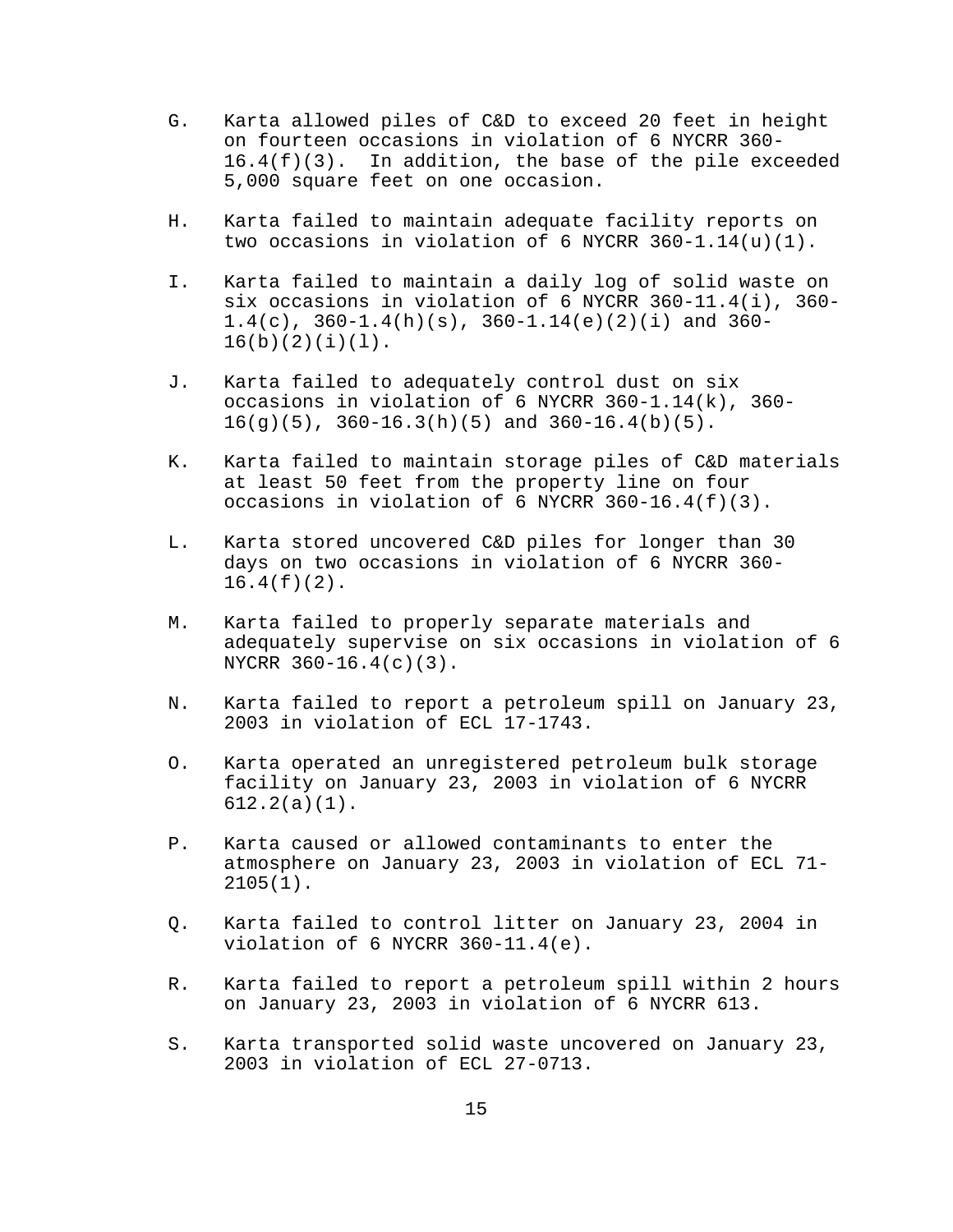- 52. The 2003 consent order also contained a schedule of compliance which included changes to the way both the permitted and registered facilities operated and the assignment of department employees to act as on-site environmental monitors.
- 53. Authority for Karta to continue operations at the site would have expired 90 days after the execution of the 2003 consent order. However, authority to continue operations under the terms of the consent order was granted by DEC Staff by letter dated December 9, 2003 until such time as a final permit decision was made (Exh. 91).

### *Enforcement Activity Since the 2003 Consent Order*

- 54. By Notice of Violation dated December 16, 2003 (Exh. 37), DEC Staff alleged the following violations of Karta's permit, registration and the August 2003 consent order. Based on this administrative record, a preponderance of the evidence demonstrates that Karta Corp. committed the following violations on the dates indicated.
	- A. Karta managed solid waste outside of approved areas on November 25, December 3, December 9, and December 10, 2003 at the permitted facility and at the registered facility on December 10, 2003 in violation of 6 NYCRR  $360 - 1.7(a)$ .
	- B. Karta installed a new conveyor belt without prior DEC approval in violation of 6 NYCRR Part 360-1.14(f)(1) and 360-16.4(a). This violation was noted on December 10, 2003. Karta also failed to notify DEC Staff within five days of the installation in violation of special condition 23 of its operating permit.
	- C. Karta operated a tub grinder in an unauthorized area on December 3 and 9, 2003 in violation of the August 2003 consent order and 6 NYCRR Part  $360-1.14(f)(1)$  and  $360-$ 16.4(a).
	- D. Karta failed to sufficiently confine or control solid waste at the facility on November 25, 2003 in violation of 6 NYCRR 360-1.14(j) and 360-16.3(h)(4) .
	- E. Karta accepted a rolloff box full of tires which was observed at the facility on December 10, 2003 in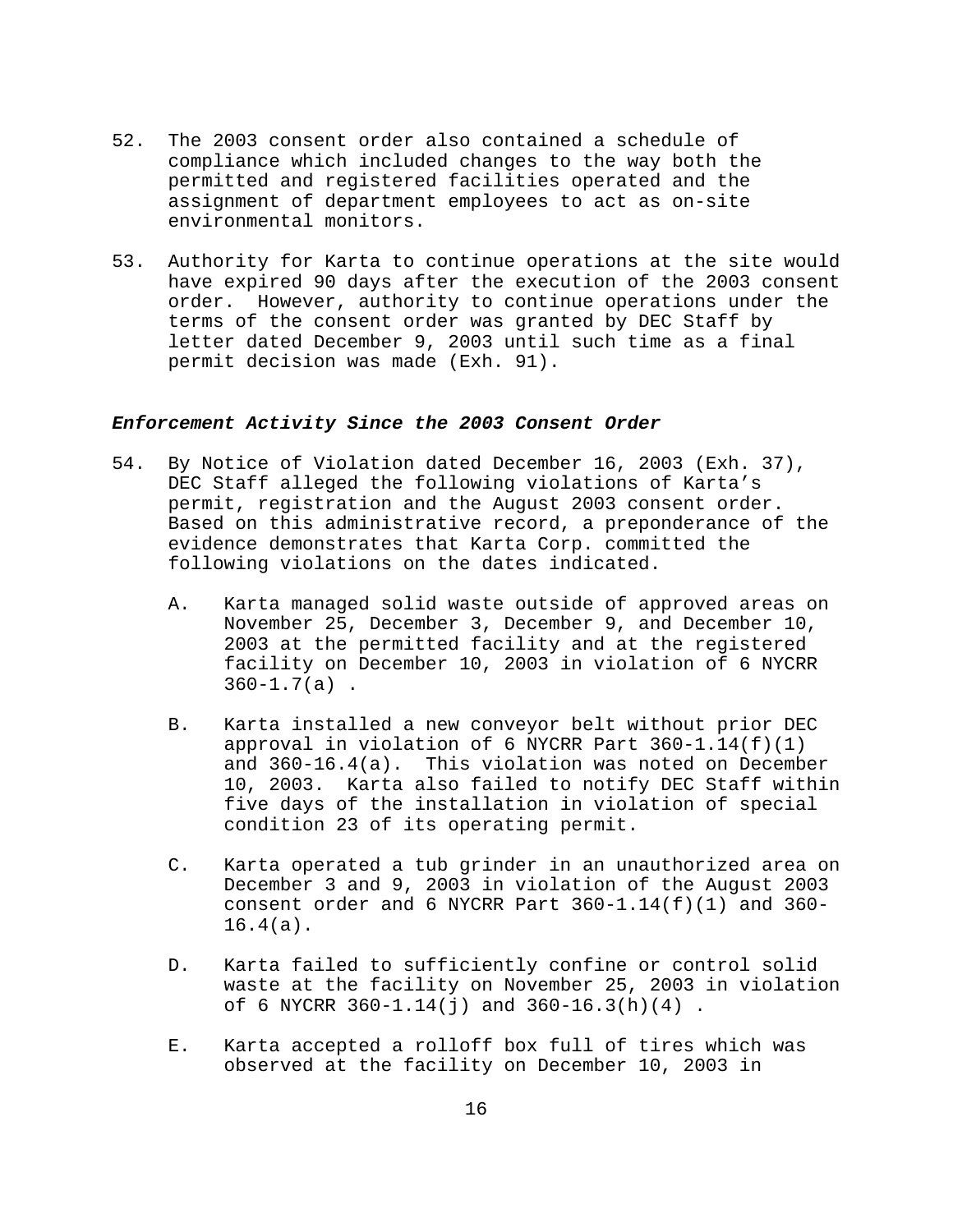violation of 6 NYCRR 360-1.14(e)(r), 360-16.1(a), 360- 16.3(h)(4), and 360-16.4(b).

- F. Karta allowed piles of C&D debris to exceed 20 feet in height on December 10, 2003 in violation of 6 NYCRR 360-16.4(f)(3).
- G. Karta stored processed C&D off-site on December 10, 2003 in violation of 6 NYCRR 360-16.4(t)(3).
- 55. By Notice of Violation dated January 16, 2004 (Exh. 36), DEC Staff alleged a number of violations of Karta's permit, registration and the second consent order. Based on this administrative record, a preponderance of the evidence demonstrates Karta committed the following violations on the dates indicated.
	- A. Karta managed solid waste outside of approved areas at the permitted facility on December 18, 2003, December 30, 2003, January 9, 2004 and January 14, 2004 and at the registered facility on December 30, 2003, January 9, 2004 and January 14, 2004 in violation of 6 NYCRR  $360 - 1.7(a)$ .
	- B. Karta failed to operate the facility in accordance with its authorization. Specifically, Karta operated the new conveyor belt without prior DEC approval in violation of 6 NYCRR Part  $360-1.14(f)(1)$  and  $360-$ 16.4(a). This violation was noted on December 18, 2003, December 30, 2003, January 9, 2004 and January 14, 2004. Karta also failed to notify DEC Staff within five days of the installation in violation of special condition 23 of its operating permit.
	- C. Karta failed to sufficiently confine and control solid waste on January 9, 2004 in violation of 6 NYCRR 360- 1.14(j) and 360-16.3(h)(4).
	- D. Karta allowed leachate to pond inside building 6 on December 18, 2003 in violation of 6 NYCRR 360- 1.14(b)(2), 360-16.3(f)(2) and 360-16.4(g).
	- E. Karta stored unauthorized quantities of incoming C&D on December 30, 2003, January 9, 2004 and January 14, 2004 in violation of 6 NYCRR  $360-16.4(f)(1)$  and condition five of the second consent order.
	- F. Karta failed to effectively control dust on the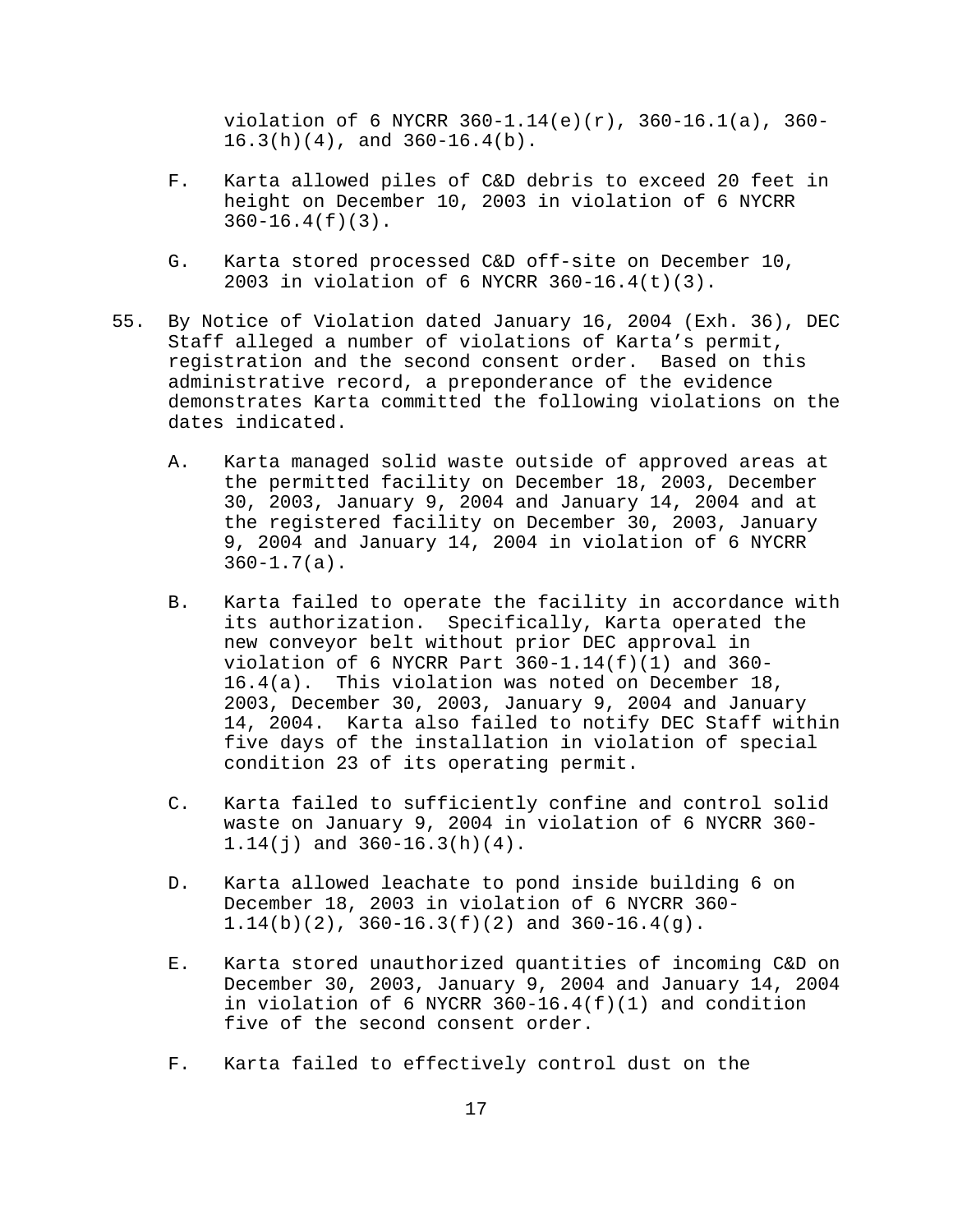permitted portion of the site on January 9, and January 14, 2004 in violation of 6 NYCRR 360-1.14(k), 360- 16.3(g)(5), 360-16.3(h)(5), and 360-16.4(b)(5).

- G. Karta allowed piles of C&D debris to exceed 20 feet in height on January 9 and January 14, 2004 in violation of 6 NYCRR 360-16.4(f)(3).
- H. Karta failed to properly separate materials on December 30, 2003 in violation of 6 NYCRR 360-16.4(c)(3); specifically, processed mulch made from chipped wood containing painted wood and plywood, and an air conditioning unit and pressure container for roofing adhesive were found in the scrap metal pile.
- I. Karta accepted unauthorized waste on the registered site on January 14, 2004 in violation of 6 NYCRR 360- 16.1(a) and (d), 360-16.3(h)(4) and 360-16.4(b).
- 56. By Notice of Violation dated March 5, 2004 (Exh. 35), DEC Staff alleged several separate violations of Karta's permit and the second consent order. Based on this administrative record, a preponderance of the evidence demonstrates Karta committed the following violations on the dates indicated.
	- A. Karta managed solid waste outside of approved areas on at the permitted facility on February 4, February 20 and March 2, 2004 in violation of 6 NYCRR  $360-1.7(a)$ .
	- B. Karta failed to operate the facility in accordance with its authorization. Specifically, Karta operated the new conveyor belt without prior DEC approval in violation of 6 NYCRR Part  $360-1.14(f)(1)$  and  $360-$ 16.4(a). This violation was noted on February 4, February 20, and March 2, 2004. Karta also failed to notify DEC Staff within five days of the installation in violation of special condition 23 of its operating permit.
	- C. Karta failed to sufficiently confine and control solid waste on February 20 and March 2, 2004 in violation of 6 NYCRR 360-1.14(j) and 360-16.3(h)(4).
	- D. Karta failed to operate within allowable limits on February 20 and March 2, 2004 in violation of condition 5 of the second consent order.
	- E. Karta allowed marking lines to become obscure on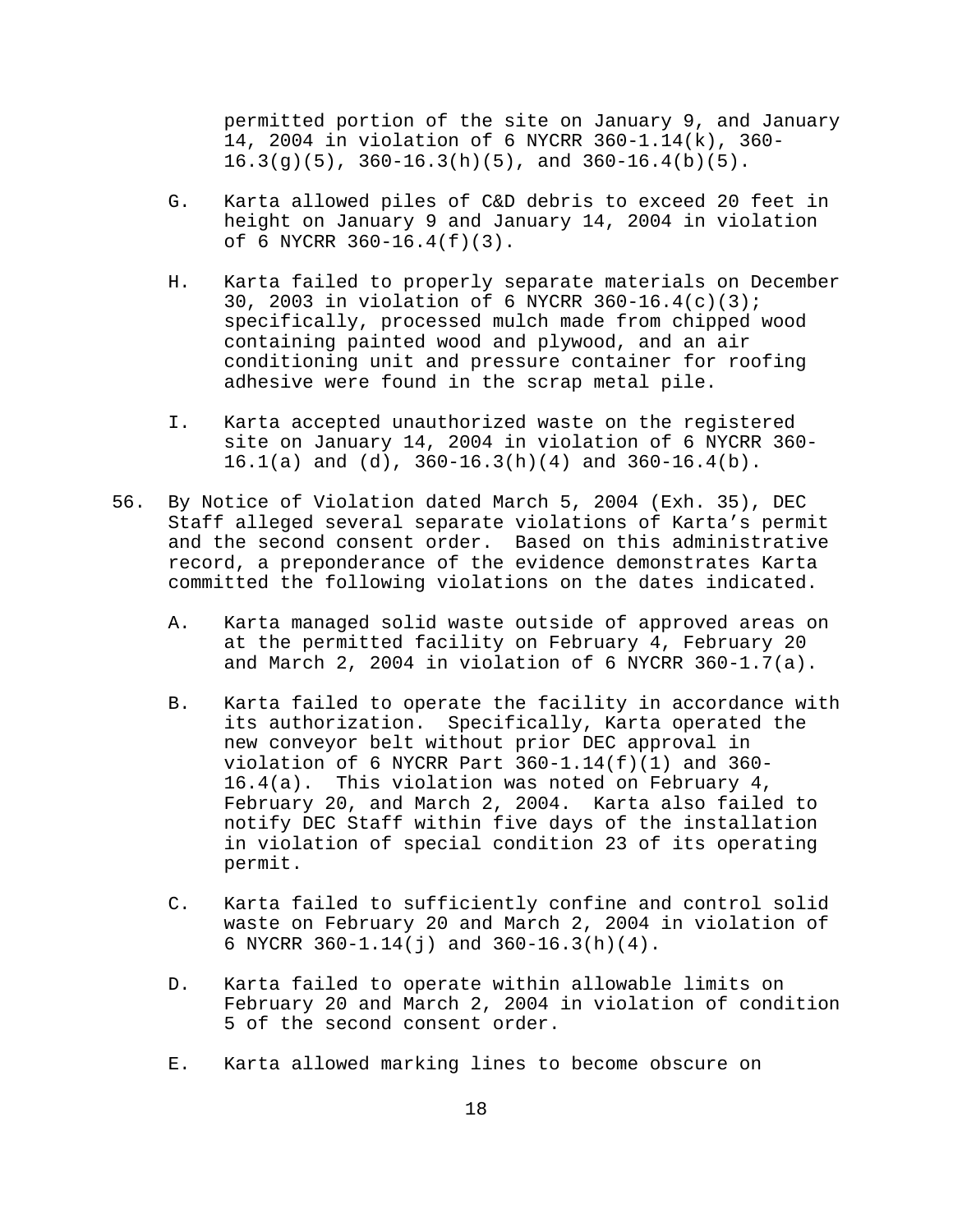February 20, 2004 in violation of condition 5 of the second consent order.

- 57. By Notice of Violation dated March 29, 2004 (Exh. 34), DEC Staff alleged several violations at the facility. Based on this administrative record, a preponderance of the evidence demonstrates Karta Corp. committed the following violations on the dates indicated.
	- A. Karta operated a C&D grinder outside on March 25, 2004 in violation of condition five of the second consent order.
	- B. Karta processed C&D material in unauthorized areas on March 25, 2004 in violation of the second consent order and 6 NYCRR  $360-1.7(a)(1)(ii)$  and  $360-1.14(f)(1)$ .
	- C. Karta stored unauthorized amounts of C&D material on March 28, 2004. Specifically, over 3,000 cubic yards of material were stored outside, in excess of the 500 cubic yards permitted by the second consent order. This was also a violation of 6 NYCRR  $360-1.7(a)(1)(ii)$ , 360-1.14(j), 360-16.4(b)(5) and 360-16.4(f)(1).
	- D. Karta failed to entirely cover C&D piles stored outside with a waterproof tarp on March 28, 2004, in violation of item 5 of the second consent order.
- 58. By Notice of Violation dated April 5, 2004 (Exh. 32), DEC Staff alleged several violations at the facility. The text of this NOV is identical to the NOV dated March 29, 2004 (Exh. 34) except the date is different, therefore, it is likely that these documents refer to the same violations which are listed in Finding of Fact 57.
- 59. By Notice of Violation dated April 20, 2004 (Exh. 31), DEC Staff alleged a series of violations of Karta's permit, registration and the second consent order. Based on this administrative record, a preponderance of the evidence demonstrates Karta committed the following violations on the dates indicated.
	- A. Karta managed solid waste outside of approved areas on March 24, April 9, April 14, and April 19, 2004 at the permitted facility and on March 24 and April 19, 2004 at the registered facility in violation of 6 NYCRR 360- 1.7(a).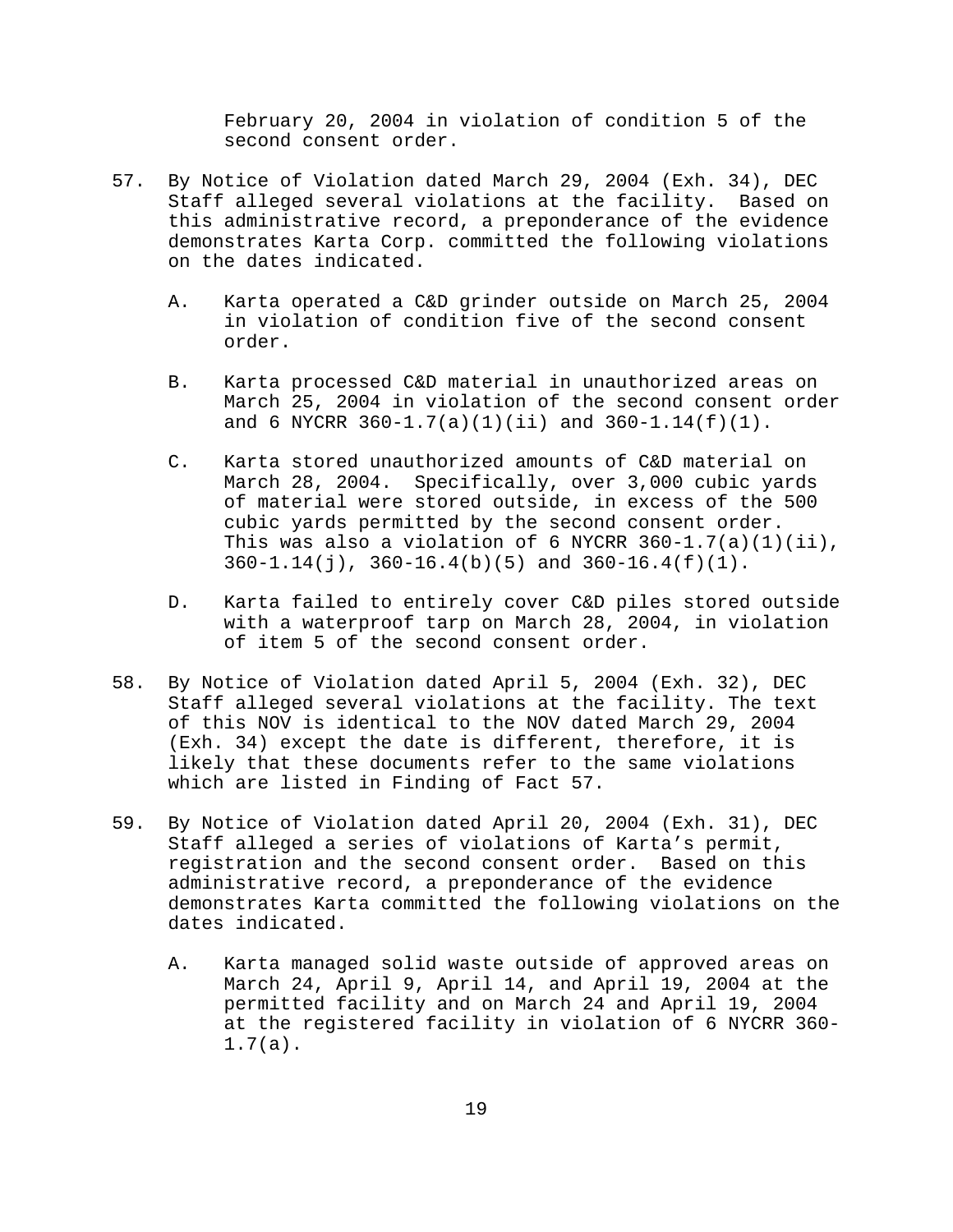- B. Karta failed to sufficiently confine and control C&D material on March 24, April 14 and April 19 in violation of 6 NYCRR  $360-1.14(j)$ ,  $360-16.3(h)(4)$  and  $360 - 16.4(b)(5)$ .
- C. Karta failed to operate the facility in accordance with its authorization. Specifically, Karta operated the new conveyor belt without prior DEC approval in violation of 6 NYCRR Part  $360-1.14(f)(1)$  and  $360-$ 16.4(a). This violation was noted on March 24, April 9, April 14, and April 19, 2004. Karta also failed to notify DEC Staff within five days of the installation in violation of special condition 23 of its operating permit.
- D. Karta failed to effectively control dust on April 9, 2004 in violation of 6 NYCRR 360-1.14(k), 360- 16.3(g)(5), 360-16.3(h)(5), and 360-16.4(b)(5).
- E. Karta stored unauthorized amounts of C&D material on April 9, April 14, and April 19, 2004, in excess of the 500 cubic yards permitted to be stored outside by the second consent order. This is also a violation of 6 NYCRR 360-16.4(f)(1).
- F. Karta failed to prevent solid waste from entering surface or groundwaters on April 14, 2004 in violation of 6 NYCRR 360-1.14(b)(1), specifically hand picking a truck of solid waste from a trailer truck and throwing the materials on the ground. This is also a violation of the August 2003 consent order.
- G. Karta failed to maintain storage piles of C&D materials at least 50 feet from the property line on April 14 and April 19, 2004 in violation of 360-16.4(f)(3), specifically allowing a pile to get too close to the facility's border with the L&L Scrap yard to the north.
- H. Karta accepted unauthorized waste, specifically over 500 tires, on April 19, 2004 at the permitted portion of the facility, and roll off containers containing C&D material on the permitted portion of the site, on March 24 and April 19, 2004, in violation of 6 NYCRR 360-  $1.14(e)(r)$ ,  $360-16.1(a)(d)$ ,  $360-16.3(h)(4)$  and  $360 16.4(b)(1)$ ,  $(2)$ ,  $(4)$ , and  $(5)$ .
- I. Karta failed to properly separate materials on March 24, and April 19, 2004 in violation of 360-16.4(c)(3);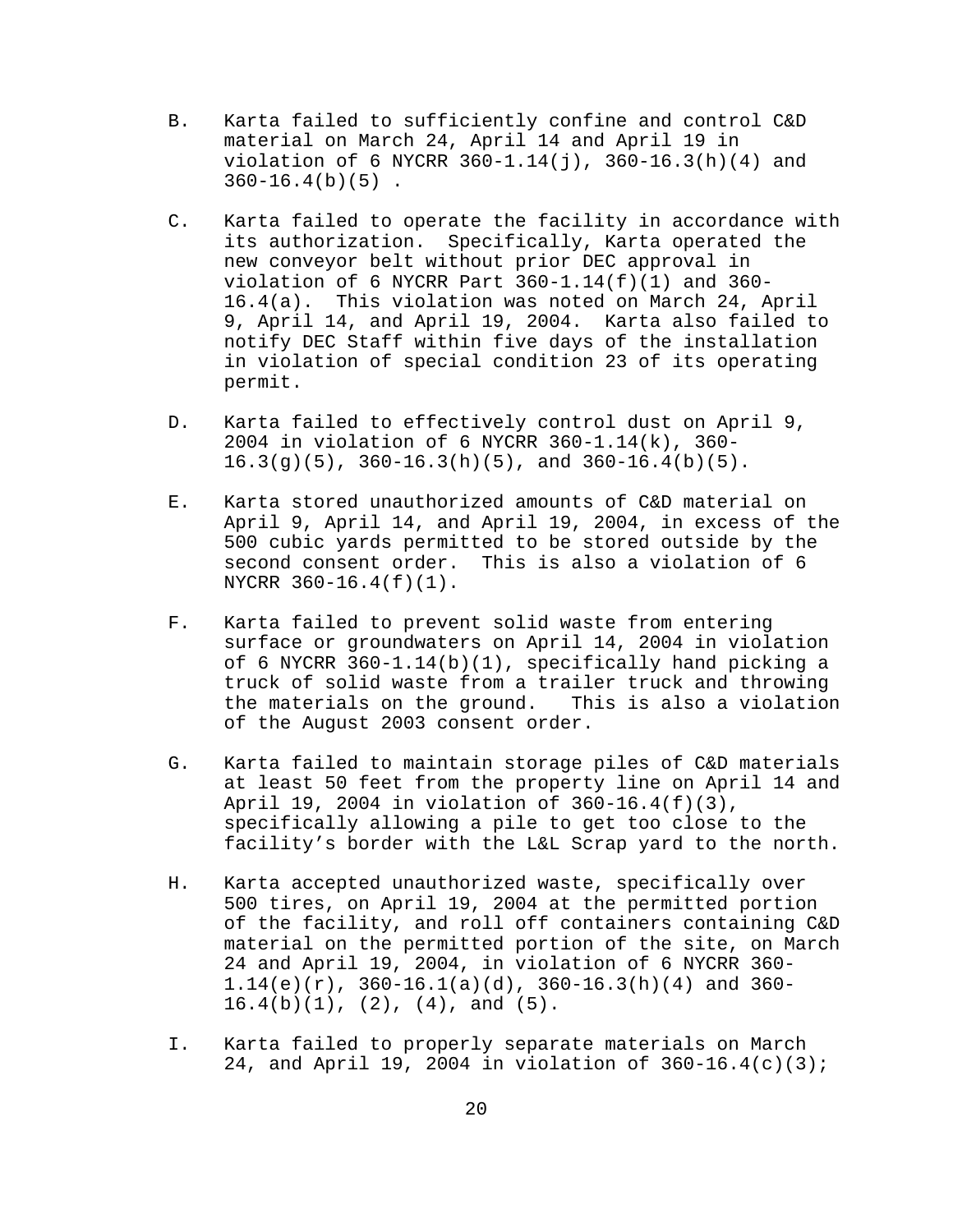specifically, processed mulch made from chipped wood contained painted wood, pressure treated wood, stained wood and plywood.

- 60. By Notice of Violation dated June 8, 2004 (Exh. 30), DEC Staff alleged a number of violations of Karta's permit and registration. Based on this administrative record, a preponderance of the evidence demonstrates Karta Corp. committed the following violations on the dates indicated.
	- A. Karta shipped approximately 8,800 tons of alternative daily cover (ADC) to Steuben County Landfill without the required DEC authorization in violation of 6 NYCRR  $360-1.5(a)$ ,  $360-1.7(a)(1)(ii)$ , and  $360-16.4(d)$ .
	- B. Karta failed to include in its 2003 annual report that it had accepted bulk loads of tires on at least seven occasions in violation of 6 NYCRR 360-1.5(a)(2), 360-  $1.7(a)(1)(ii)$ ,  $360-1.14(e)(1)$  &  $(2)$ ,  $360-1.14(i)(1)$ ,  $360-1.14(r)$ ,  $360-16.1(a)$ ,  $360-16.4(b)(1)$  &  $(2)$ , and  $360-16.4(f)(1)$ .
	- C. Karta failed to file an annual report for 2001 and 2002 and failed to file the 2003 annual report within 60 days from the end of the calendar year for the registered portion of the facility in violation of 360-  $1.4(c)$ ,  $360-1.14(i)(1)$  and  $360-16.4(i)(1)$ .
- 61. By Notice of Violation dated June 9, 2004 (Exh. 29), DEC Staff alleged a series of violations of Karta's permit, registration and the second consent order. Based on this administrative record, a preponderance of the evidence demonstrates that Karta committed the following violations on the dates indicated.
	- A. Karta failed to manage solid waste within approved areas at the permitted portion of the site on March 25 and 28, April 26 and 29, May 10, 19 and 26, and June 3, 2004 and on six dates at the registered site on April 26 and 29, May 10, 19 and 26, and June 3, 2004 in violation of 6 NYCRR 360-1.7(a).
	- B. Karta failed to sufficiently control solid waste on March 28, April 26 and 29, May 10, 19 and 26, and June 3, 2004 at the permitted facility and on April 26 and 29, May 19 and 26 and June 3, 2004 at the registered facility in violation of 6 NYCRR 360-1.14(j), 360-  $3(h)(4)$ ,  $360-16.4(b)(5)$  and condition five of the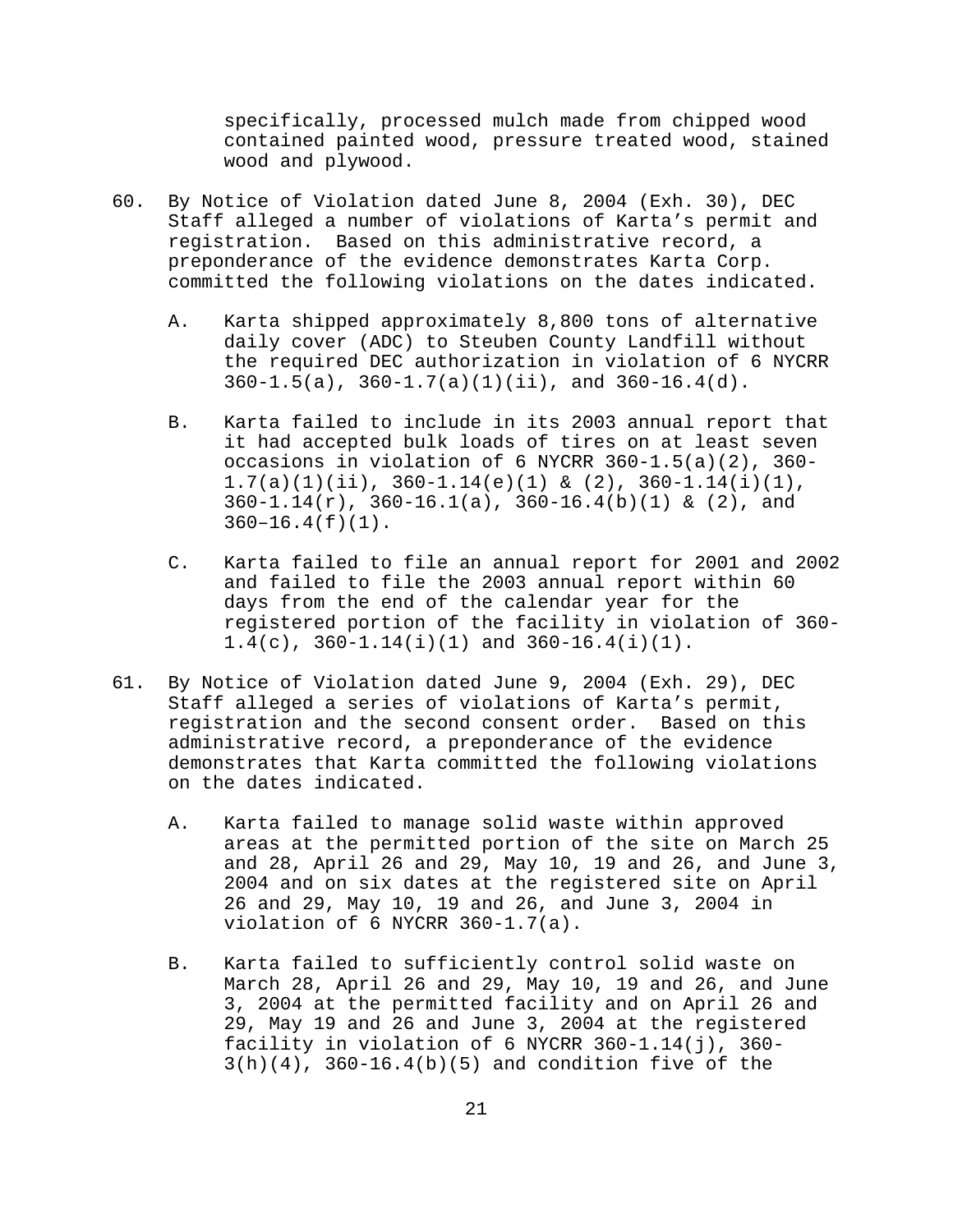second consent order.

- C. Karta allowed putrescible municipal solid waste to be spread on the ground outside on April 29, 2004 in violation of 6 NYCRR  $360 - 1.14(j)$  and  $360 - 11.4(e)$ .
- D. Karta operated the conveyor belt without prior approval from DEC Staff. This violation was noted on March 25, April 26 and April 29, 2004 in violation of 6 NYCRR 360-1.14(f)(1) and 360-16.4(f). Karta also failed to notify DEC Staff within 5 days of the installation of the conveyor belt in violation of special condition 23 of its permit.
- E. Karta failed to effectively control dust on May 26 and June 3, 2004 at the permitted portion of the facility and on May 26, 2004 at the registered portion of the facility in violation of 6 NYCRR 360-1.14(k), 360-  $16.3(g)(5)$ ,  $360-16.3(h)(5)$  and  $360-16.4(b)(5)$ .
- F. Karta failed to have adequate storage for piles of incoming C&D on March 28, April 26 and 29, May 10, 19 and 26, and June 3, 2004 in violation of 6 NYCRR 360- 16.4(f)(1) and condition 5 of the second consent order.
- G. Karta failed to provide adequate storage for incoming putrescible municipal solid waste on May 10 and June 3, 2004 in violation of 6 NYCRR 360-11.4(g).
- H. Karta allowed solid waste to come into contact with surface water runoff and allowed solid waste to enter the surface waters on April 26 and 29, May 10 and 26 and June 3, 2004 at the permitted facility and on April 26 and 29, May 19 and 26 and June 3 at the registered facility in violation of 6 NYCRR  $360-1.14(b)(1)$ . This created leachate in violation of 6 NYCRR 360- 1.14(b)(2), 360-16.3(f)(2) and 360-16.4(g).
- I. Karta failed to maintain storage piles of C&D materials at least 50 feet from the property line on April 29, May 10, 19 and 26, and June 3, 2004 in violation of 6 NYCRR 360-16.4(f)(3), specifically allowing a pile to get too close to the facility's border with L&L Scrap yard to the north.
- J. Karta accepted unauthorized waste on April 29; (large quantity of waste tires) and May 10, 2004 (air conditioning unit, refrigeration unit and patio sealing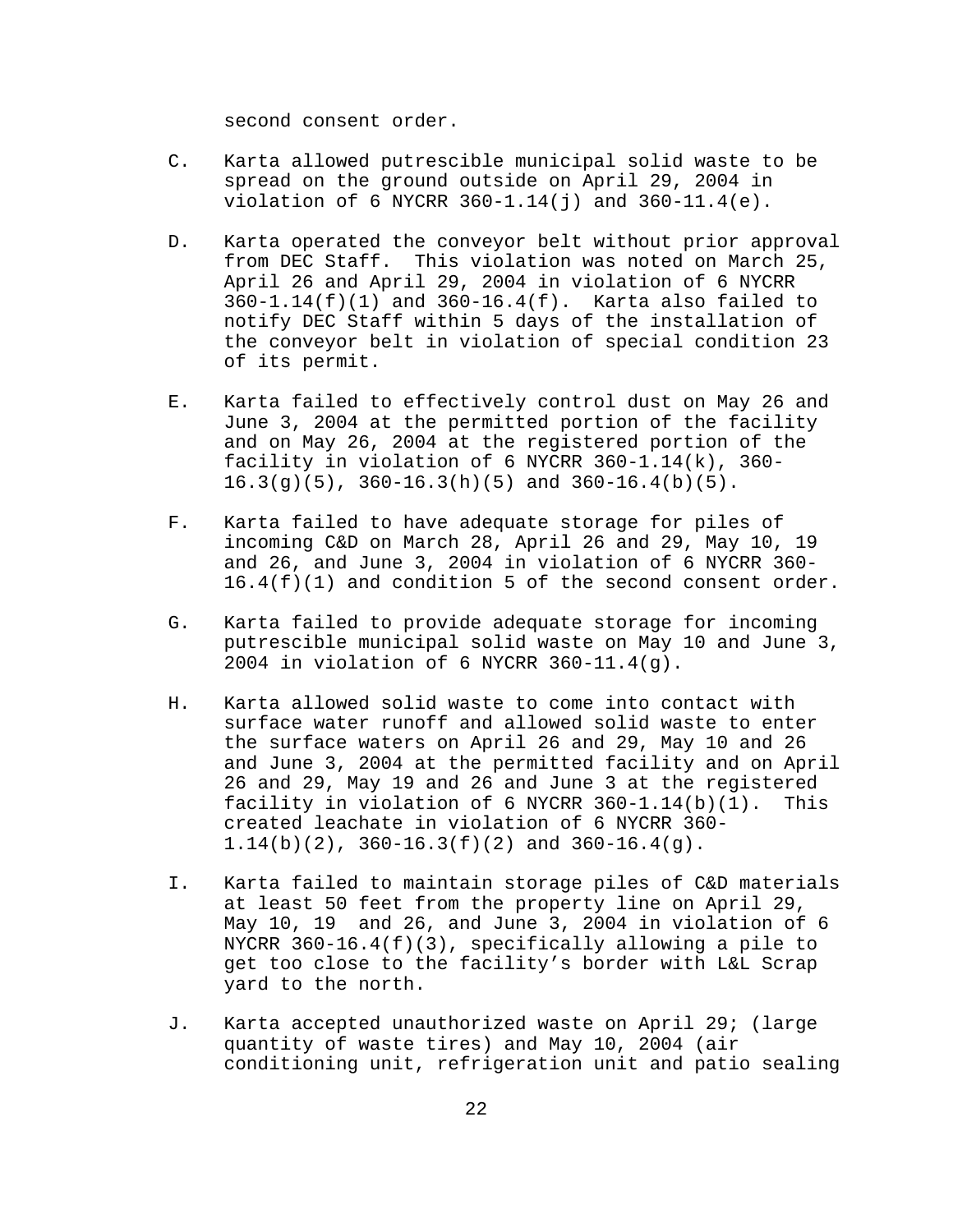chemicals in incoming C&D pile) in violation of 6 NYCRR  $360-1.14(e)(r)$ ,  $360-16.1(a)(d)$ ,  $360-16.3(h)(4)$ , and  $360-16.4(b)(1)$ ,  $(2)$ ,  $(4)$ , and  $(5)$ .

- K. Karta failed to control vector breeding areas at both the C&D and MSW portions of the permitted site on April 29 and May 10, 2004 in violation of 6 NYCRR 360-1.14(l) and  $360-16.4(b)(5)(I)$ , (ii) and (iii).
- L. Karta failed to enclose processing, tipping, sorting, storage and compaction activities on the permitted site on April 29, 2004 in violation of 6 NYCRR 360- 11.3(a)(3).
- M. Karta loaded MSW outside using a front-end loader instead of using balers as approved by DEC Staff in the facility's operation and maintenance manual on April 29, 2004 in violation of 6 NYCRR 360-1.14(f)(2).
- N. Karta weighed vehicles destined for the permitted facility at the scale on the registered site contrary to the facility's O&M manual on April 26 and 29, and May 10, 2004 in violation of 6 NYCRR 360-16.4(b)(2).
- O. Karta failed to remove unauthorized solid waste (bulk waste tires) within 24 hours on April 29 and May 10, 2004 in violation of 6 NYCRR 360-16.4(f)(1).
- P. Karta failed to have available a copy of the daily log for the permitted facility on May 10, 2004 in violation of 6 NYCRR 360-11.4(i).
- Q. Karta failed to have available the required records for C&D materials for both the permitted and registered facility on May 10, 2004 in violation of 6 NYCRR 360-  $1.4(c)$ ,  $360-16.4(b)(2)$  and  $360-16.4(i)(2)$ .
- R. Karta failed to timely remove putrescible MSW from the facility on May 10 and June 3, 2004 in violation of 6 NYCRR 360-11.4(l).
- S. Karta failed to adequately inspect incoming loads of C&D on May 10, 2004 in violation of 6 NYCRR 360-  $16.4(b)(2)$  and  $360-16.4(c)(3)$ .
- T. Karta operated later than allowed on April 29, 2004 in violation of special condition 16 of the facility's operating permit.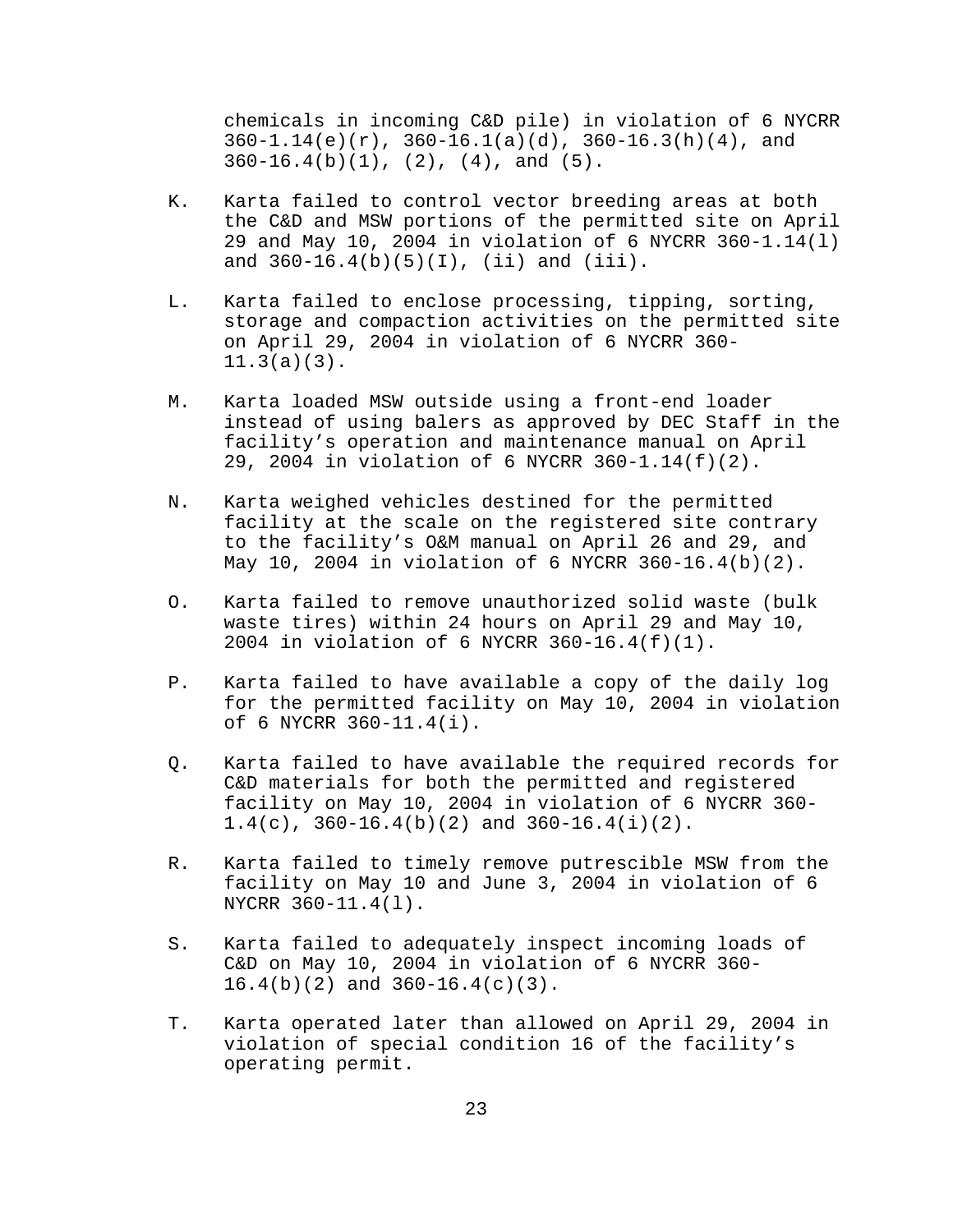- U. Karta accepted unauthorized waste at the registered facility on April 26 and 29, May 26 and June 3, 2004 in violation of 6 NYCRR  $360-1.14(e)$  and  $(r)$ ,  $360 16.1(a)(d)$ ,  $360-16.3(h)(4)$  and  $360-16.4(b)(1)$ ,  $(2)$ ,  $(4)$ and (5).
- V. Karta failed to properly separate materials on May 10 and June 3, 2004 in violation of 6 NYCRR 360- 16.4(c)(3), specifically, processed mulch made from chipped wood contained painted wood, pressure treated wood, stained wood and plywood.
- W. Karta operated a portable grinder outside on March 25, 2004 in violation of condition 5 of the second consent order.
- X. Karta improperly placed incoming C&D materials and allowed excessively high piles on April 26 and 29, May 10, 19, and 29 and June 3 in violation of condition five of the second consent order.
- 62. On July 12, 2004 and again on July 21, 2004, DEC Staff member Donald Weiss inspected the facility and issued inspection reports (Exh. 9 & 10, respectively). These inspection reports alleged a series of violations of part 360 and Karta's existing permit. Based on this administrative record, a preponderance of the evidence demonstrates that Karta committed the following violations on the dates indicated.
	- A. Karta failed to manage solid waste in approved areas on July 12 and 21, 2004 in violation of 6 NYCRR 360-  $1.7(a)(1)$ ,  $360-1.8(h)(1)$  &  $(5)$ , and  $360-16.1$ .
	- B. Karta failed to ensure that adequate equipment was available to remove MSW on July 12 and 21, 2004 in violation of 6 NYCRR 360-1.14(f)(2).
	- C. Karta failed to ensure adequate drainage on July 21, 2004 in violation of 6 NYCRR 360-11.4(f).
	- D. Karta failed to have available a daily log of wastes on July 12 & 21, 2004 in violation of 6 NYCRR 360-11.4(l).
	- E. Karta failed to sufficiently control solid waste, including blowing litter, on July 21, 2004 in violation of 6 NYCRR 360-1.14(j) and 360-11.4(e).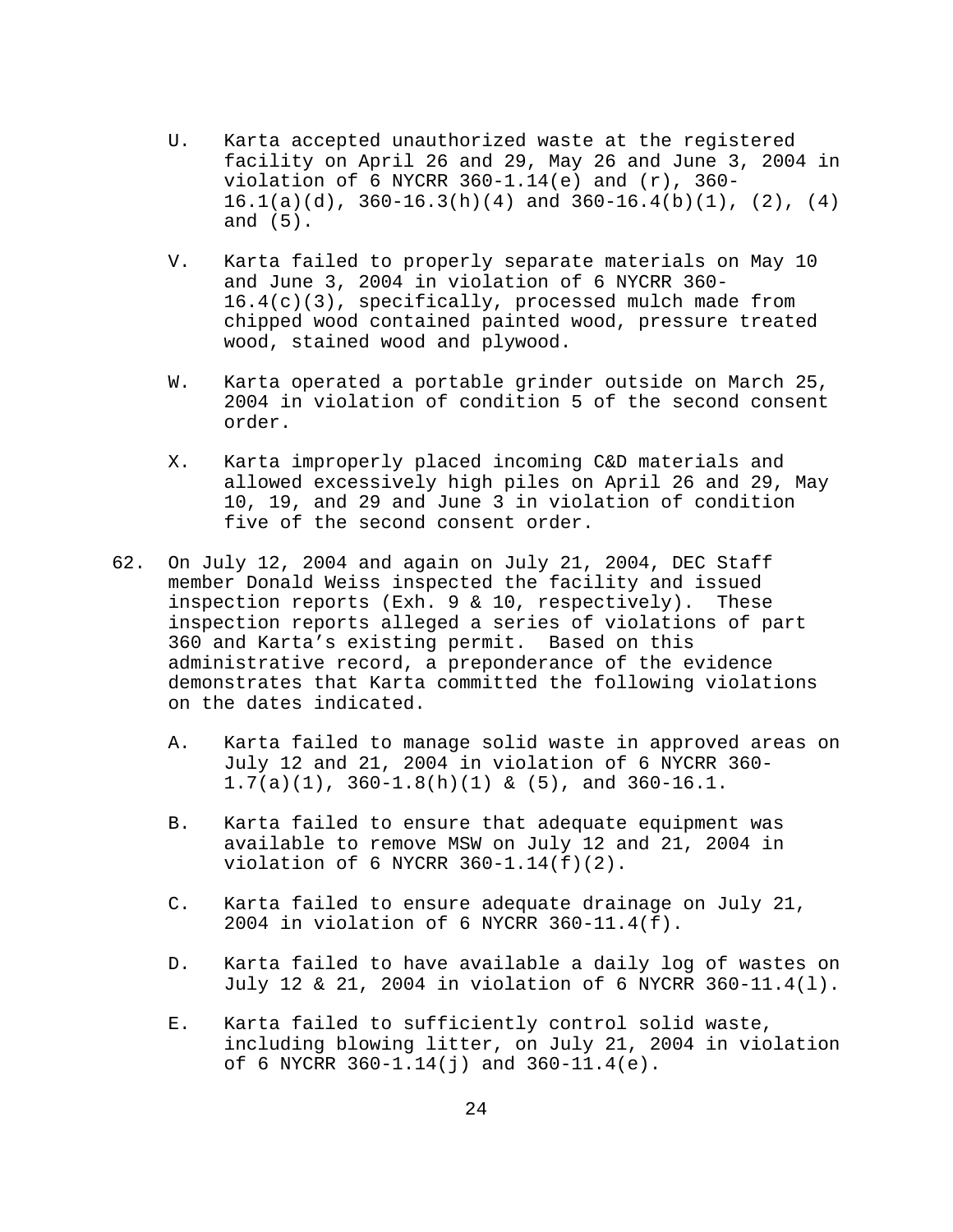- F. Karta failed to control vectors and vector breeding areas on July 12 and 21, 2004 in violation of 6 NYCRR 360-1.14(l) and 360-11.4(e).
- G. Karta failed to control nuisance odors on July 12, 2004 in violation of 6 NYCRR 360-1.14(m) and 360-11.4(e).
- H. Karta failed to minimize leachate on July 12 and 21, 2004 in violation of 6 NYCRR 360-1.14(b)(2), 360- 15.3(f)(2) and 360-15.4(g).
- I. Karta failed to maintain onsite roads in passable condition on July 12 and 21, 2004 in violation of 6 NYCRR 360-1.14(n).
- J. Karta provided inadequate storage of incoming solid waste on July 12 and 21, 2004 in violation of 6 NYCRR  $360 - 11.4(q)$ .
- K. Karta failed to timely remove solid waste on July 12 and 21, 2004 in violation of 6 NYCRR 360-11.4(g).
- L. Karta failed to weigh or measure incoming solid waste on July 12 and 21, 2004 in violation of 6 NYCRR 360- 11.4(n)(2).
- M. Karta failed to submit an annual report by March 1, in violation of special condition 4 of the facility's existing permit.
- N. Karta accepted excess quantities of waste on July 12 and 21, 2004 in violation of special condition 8 of the facility's existing permit.
- O. Karta allowed excessively large wood storage piles on July 12 and 21, 2004 in violation of special condition 11 of the facility's existing permit.
- P. Karta accepted unauthorized waste on July 12 and 21, 2004 in violation of 6 NYCRR 360-1.14(e)(r), 360-  $16.1(a)(d)$ ,  $360-16.3(h)(4)$ , and  $360-16.4(b)(1)(2)(4)$  & (5).
- Q. Karta failed to have operational records available on July 12 and 21, 2004 in violation of 6 NYCRR 360-  $1.4(c)$ ,  $360-1.8(h)(8)$ ,  $360-1.14(a)(2)(i)$  and  $360 16.4(b)(2)(i)$ .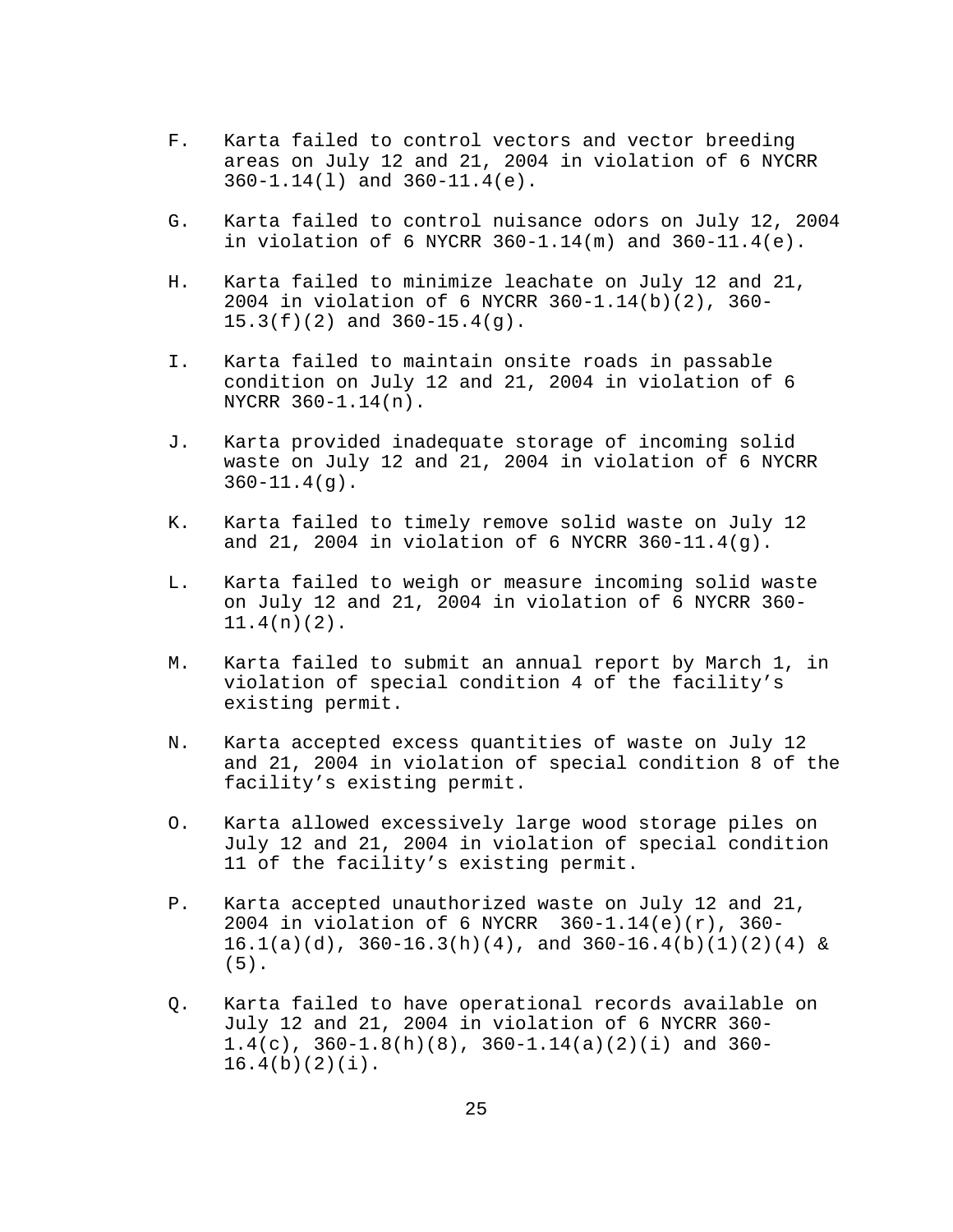- R. Karta failed to sufficiently control solid waste on July 12 and 21, 2004 in violation of 6 NYCRR 360- 1.14(j),  $360-16.3(h)(4)$ , and  $360-16.4(b)(5)$ .
- S. Karta failed to effectively control dust on July 12 and 21, 2004 in violation of 6 NYCRR 360-1.14(k), 360- 16.3(g)(5), 360-16.3(h)(5) and 360-16.4(b)(5).
- T. Karta failed to control vector breeding areas on July 12 and 21, 2004 in violation of 6 NYCRR 360-1.14(l) and 360-16.4(b)(5)(i)(ii) & (iii).
- U. Karta failed to prevent solid waste from entering surface waters on July 12 and 21, 2004 in violation of 6 NYCRR 360-1.14(b)(1).
- V. Karta failed to inspect incoming C&D loads on July 21, 2004 in violation of 6 NYCRR 360-16.4(b)(2).
- W. Karta failed to properly separate contaminated wood from a pile to be processed on July 12 and 21, 2004 in violation of 6 NYCRR 360-16.4(c)(3).
- X. Karta provided inadequate storage for incoming C&D on July 12 and 21, 2004 in violation of 6 NYCRR 360-  $16.4(f)(1)$ .
- Y. Karta failed to remove unauthorized solid waste from the facility within 24 hours on July 21, 2004 in violation of 6 NYCRR 360-16.4(f)(1).
- Z. Karta allowed C&D to be stored uncovered outside for more than 30 days on July 12 and 21, 2004 in violation of 6 NYCRR 360-16.4(f)(2).
- AA. Karta allowed C&D to be stored covered outside or inside for longer than 90 days in violation of 6 NYCRR 360-16.4(f)(1).
- BB. Karta allowed piles of C&D to be excessively large on July 12 and 21, 2004 in violation of 6 NYCRR 360- 16.4(f)(3).
- CC. Karta failed to maintain storage piles of C&D materials at least 50 feet from the property line on July 12 and 21, 2004 in violation of 6 NYCRR 360-16.4(f)(3), specifically allowing a pile to get too close to the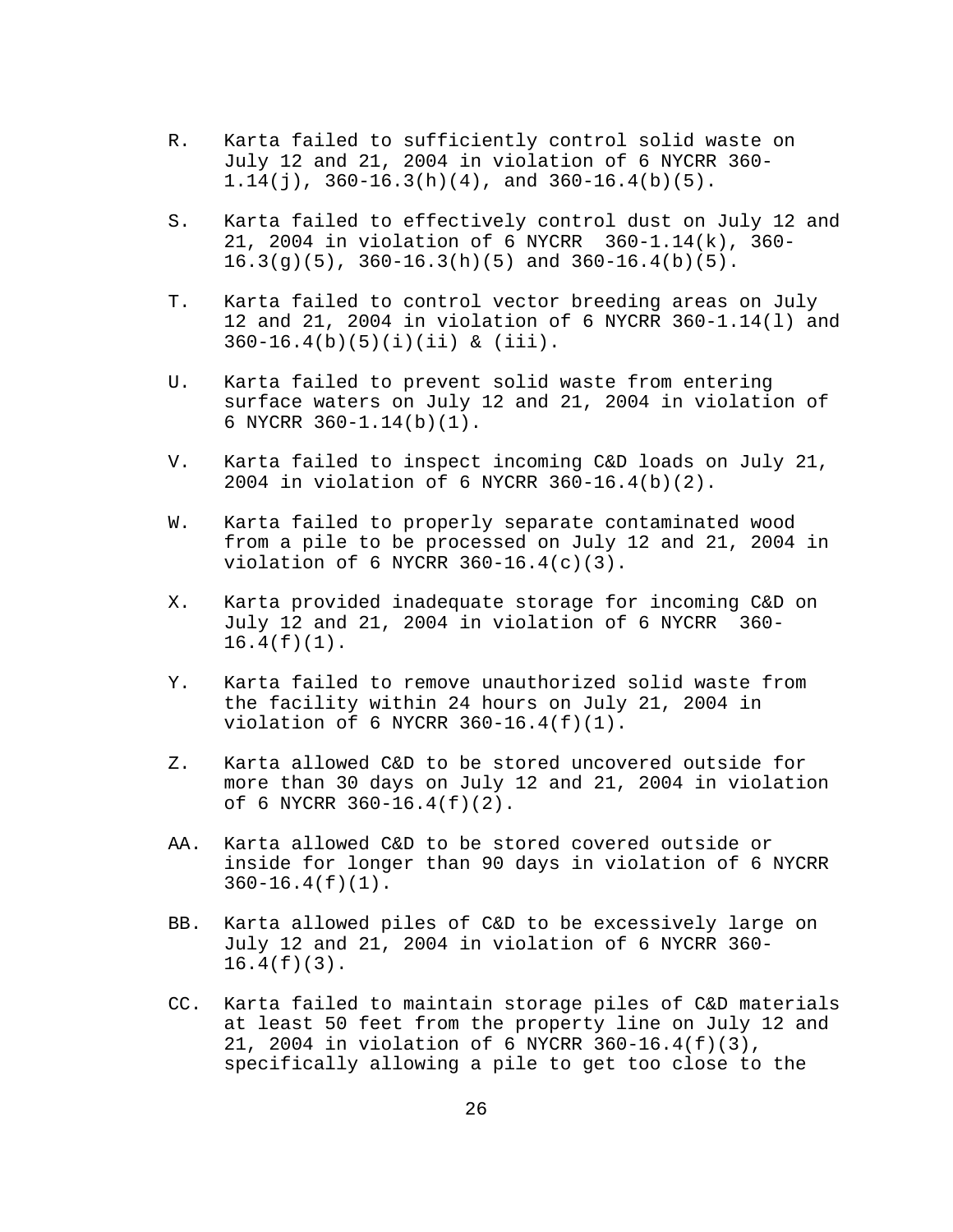facility's border with L&L Scrap yard to the north.

- DD. Karta stored ADC onsite for more than 15 days on July 12 and 21, 2004 in violation of 6 NYCRR 360-16.4(d)(1) and  $360-16.4(f)(5)$ .
- 63. On October 27, 2004, DEC Staff member Donald Weiss inspected the facility and issued an inspection report (Exh. 89). This inspection report alleged a series of violations of part 360, Karta's existing permit and registration. Based on this administrative record, a preponderance of the evidence demonstrates Karta committed the following violations on the dates indicated.
	- A. Karta failed to manage solid waste in approved areas on October 27, 2004 in violation of 6 NYCRR 360-1.7(a)(1), 360-1.8(h)(1) & (5), and 360-16.1.
	- B. Karta failed to control vectors and vector breeding areas on October 27, 2004 in violation of 6 NYCRR 360- 1.14(l) and 360-11.4(e).
	- C. Karta provided inadequate storage of incoming solid waste on October 27, 2004 in violation of 6 NYCRR 360- 11.4(g).
	- D. Karta failed to sufficiently control solid waste, including blowing litter, on October 27, 2004 in violation of 6 NYCRR 360-1.14(j) and 360-11.4(e).
	- E. Karta failed to prevent solid waste from entering surface waters on October 27, 2004 in violation of 6 NYCRR 360-1.14(b)(1).
	- F. Karta failed to minimize leachate on October 27, 2004 in violation of 6 NYCRR  $360-1.14(b)(2)$ ,  $360-15.3(f)(2)$ and 360-15.4(g).
	- G. Karta accepted unauthorized waste at the registered facility on October 27, 2004 in violation of 6 NYCRR 360-1.14(e) and (r), 360-16.1(a) and (d), 360-  $16.3(h)(4)$  and  $360-16.4(b)(1)$ ,  $(2)$ ,  $(4)$  and  $(5)$ .
	- H. Karta failed to inspect incoming C&D loads on October 27, 2004 in violation of 6 NYCRR 360-16.4(b)(2).
	- I. Karta failed to properly separate materials on October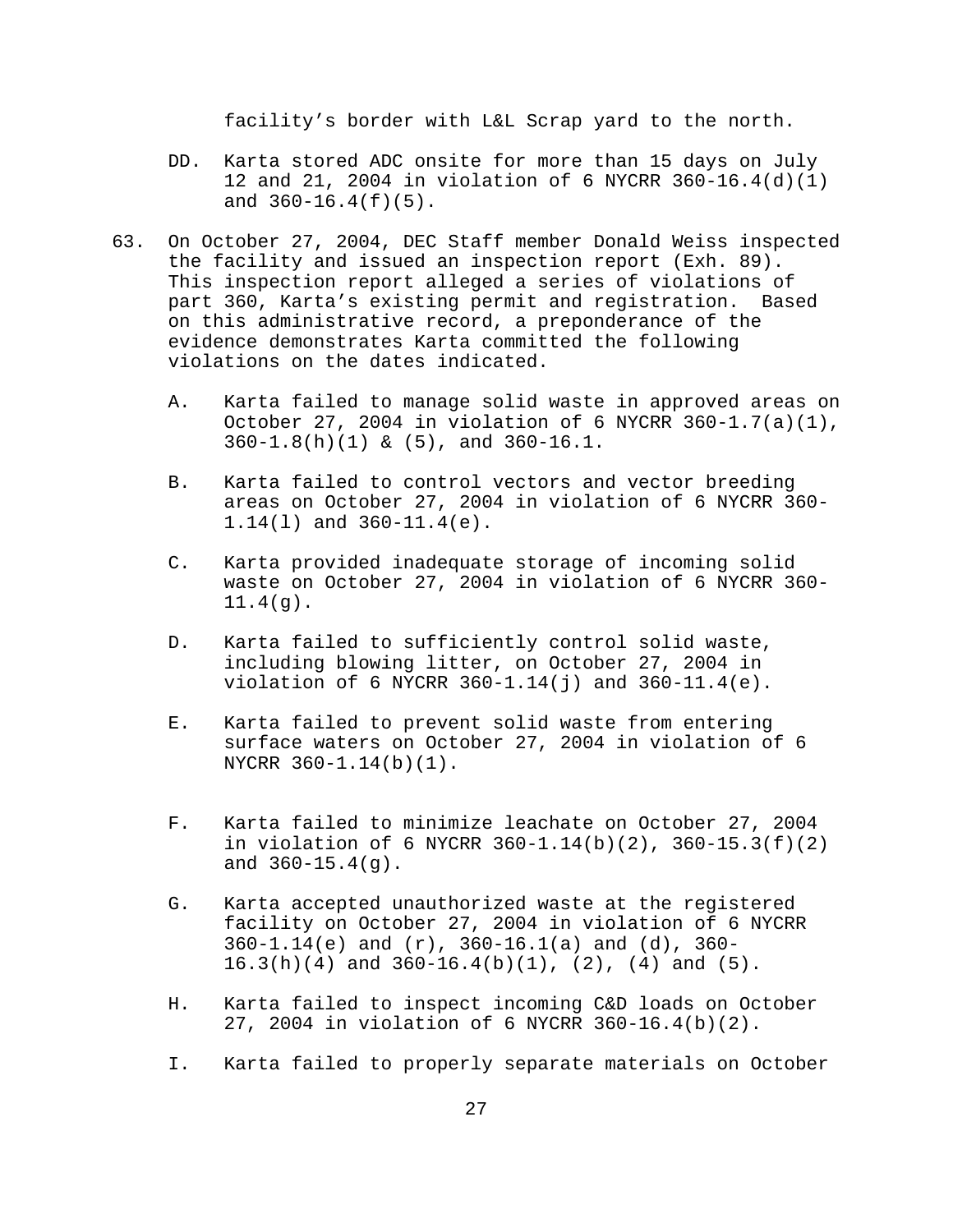27, 2004 in violation of 6 NYCRR 360-16.4(c)(3).

#### **DISCUSSION**

In this case both DEC Staff and Karta have proposed draft permits. These proposals have evolved during the negotiations and hearing process.

## **Evolution of Permit Modification Application**

As discussed above, the 2003 consent order (Exh. 8) required Karta to submit a permit modification application to place both the registered site (1011 Lower State Street) and the permitted site (1017 Lower State Street) under a single permit. This application was deemed incomplete on a number of occasions and five subsequent amendments were then filed by Karta. DEC Staff apparently became frustrated at this process, the result of which would have considerably curtailed the throughput of the facility, and "decided to call the application complete notwithstanding the deficiencies in an attempt to move the process forward" (DEC brief, p. 2).

Karta's original application requested authority to operate 24 hours a day and process 2,750 tons per day (t. 888) but due to the settlement between the City and Karta concerning litigation not directly related to this case, Karta has reduced its requested throughput and hours of operation to the current proposal, which is discussed in detail below.

Karta's application has continued to evolve through the hearing process. New site drawings were completed in the weeks before the hearing showing new structures (specifically an enclosure between buildings 3 and 6 and a new canopy in front of building 6), equipment was moved (specifically a wood grinder was proposed to be placed in the proposed enclosure between buildings 3 & 6), and new operating restrictions were proposed on the last day of the hearing as the result of the supplemental noise assessment. Thus, the application materials (Exh. 2) are no longer an accurate description of proposed activities at the site.

# **DEC Staff's Position**

DEC Staff argues that Karta has failed to meet its burden of proof required to demonstrate that its proposal will be in compliance with all applicable laws and regulations administered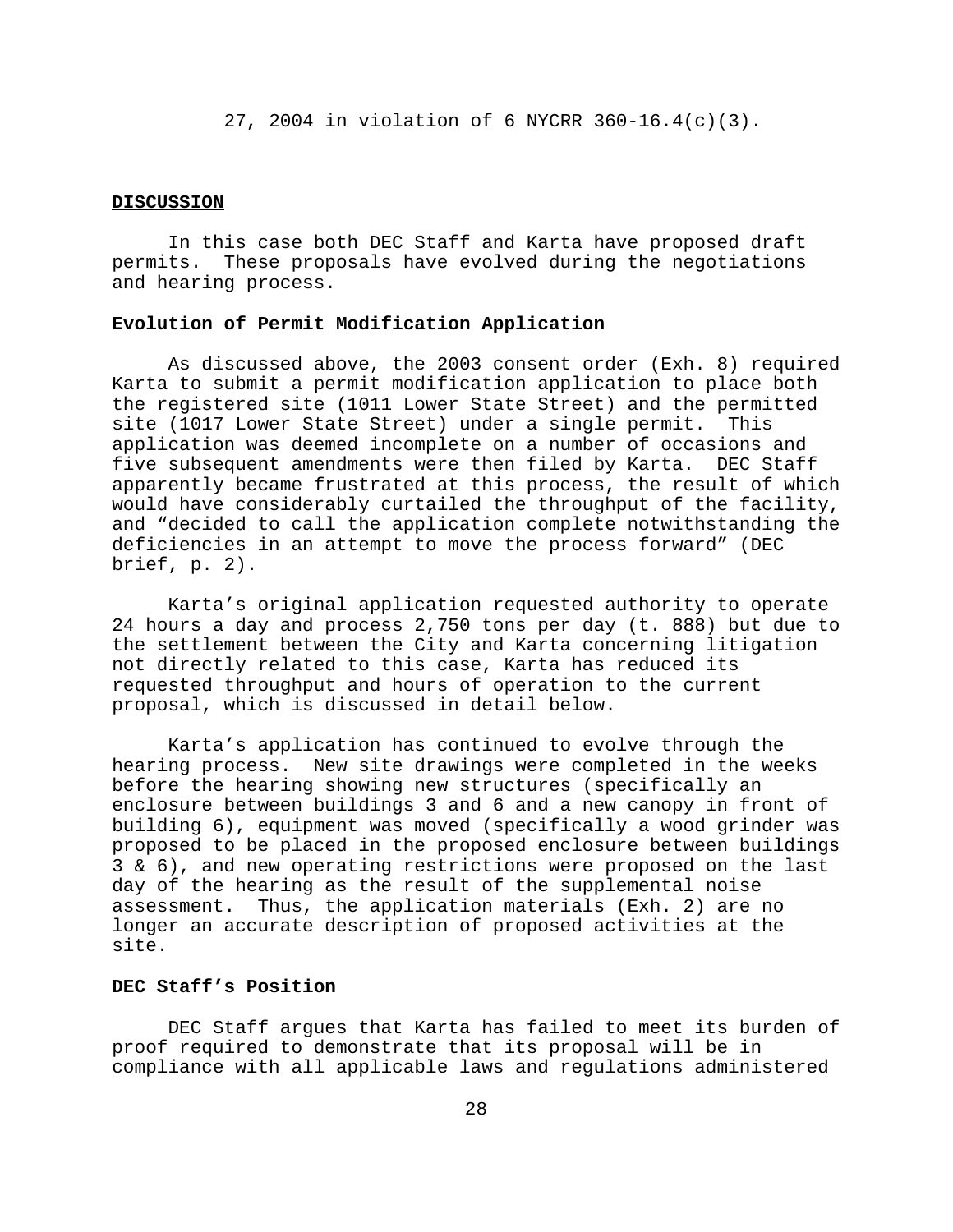by the DEC (see 6 NYCRR  $624.9(b)(1)$ ) and that DEC Staff's proposed permit should be issued. DEC Staff argues that Karta's proposed permit would not provide for proper oversight of the facility. DEC Staff argues that its proposed permit language tracks appropriate regulatory requirements, is consistent with requirements on similar facilities in DEC Region 3, and is necessary given the compliance history of this facility.

## **Karta's Position**

Karta argues it has met its burden of proof and its proposed draft permit should be issued as final by the Commissioner.

# **Standard of Review**

DEC Staff argues that its proposed permit conditions enjoy a prima facie presumption that they are rational and supported by the record and that the burden is on the applicant to prove that the contested conditions are arbitrary and capricious or contrary to law. In this case, DEC Staff argues the burden rests on Karta to demonstrate that DEC Staff's draft permit conditions are not supported by the preponderance of the evidence (DEC brief, p. 7).

Karta responds that in the context of a permit hearing, Karta need only show by a preponderance of the evidence that its proposed facility complies with the applicable regulations; it is up to DEC Staff to create a substantial basis in the record that any conditions surpassing the regulatory requirements are reasonably related to environmental impacts. Karta further argues that any permit condition not related to a specific regulatory requirement must relate to significant adverse impacts posed by the proposed activity.

In an administrative permit case where the matter to be decided relates to a dispute between DEC Staff and the applicant over substantial terms and conditions of a draft permit prepared by DEC Staff, there is no authority for DEC Staff's position that the draft permit enjoys a presumption of rationality. Rather, it is the responsibility of the parties to present supporting evidence for their proposed permit conditions. Then, it is the ALJ's responsibility to evaluate the evidence in the record and make recommendations to the Commissioner so she can make a final decision regarding the dispute.

### **History of Compliance**

A primary justification used by DEC Staff to support its proposed restrictions on Karta's operations is Karta's history of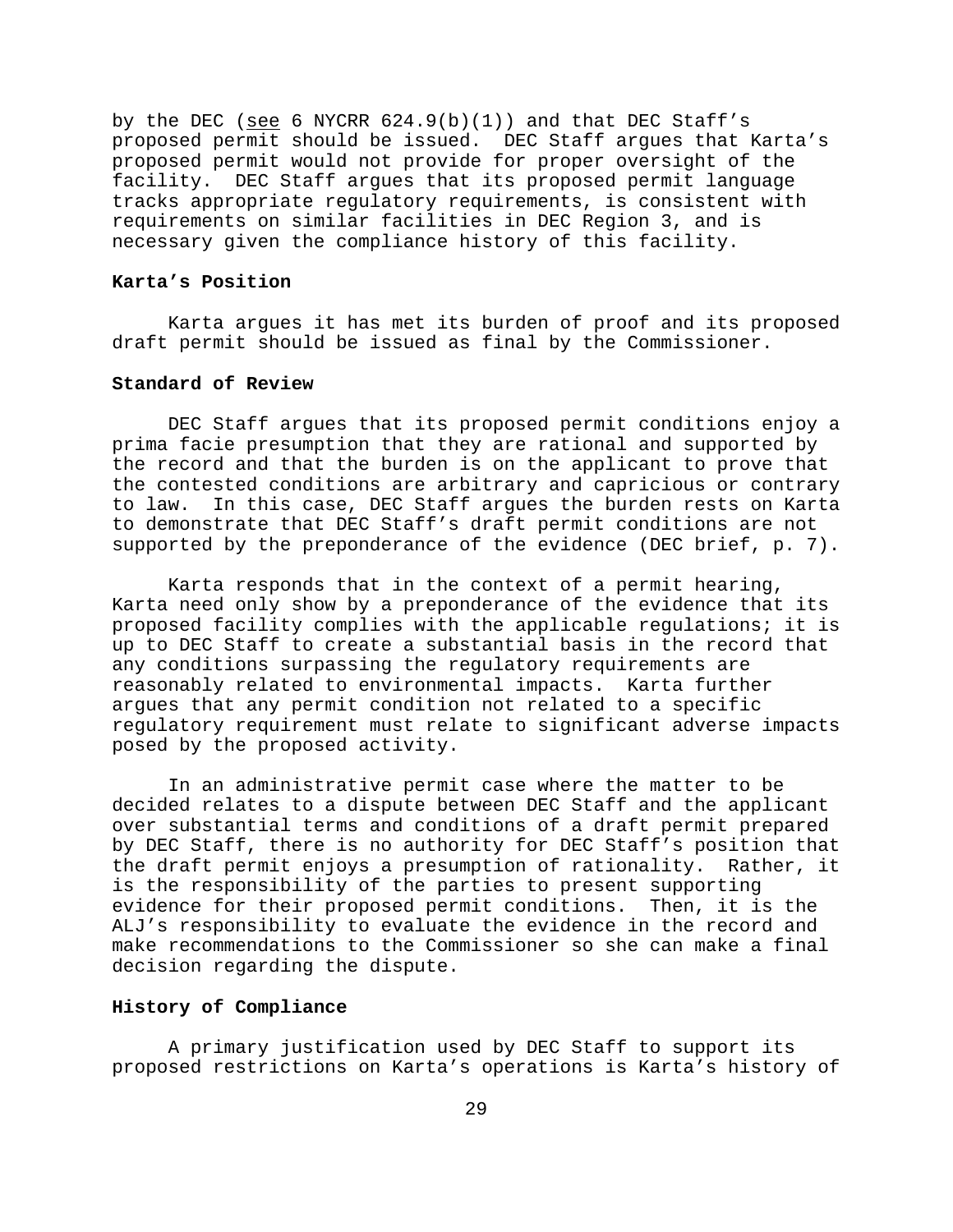non-compliance. DEC Staff has introduced extensive evidence of violations of the Environmental Conservation Law (ECL), associated regulations and consent orders to support its argument that more restrictive permit conditions should be imposed.

In this record, DEC Staff has established nearly 300 violations at the facility over the past five years. Karta entered into a consent order on June 26, 2002 in which it admitted to three violations that occurred between 2000 and 2002 and paid a \$15,000 fine. Karta entered into another consent order on August 12, 2003 and paid a fine of \$30,000. In this consent order, Karta admitted to at least 82 separate violations, but because all of the documents listing the various violations are not in this record, the number could be substantially higher.

Since the 2003 consent order, DEC Staff has continued inspections at the facility and introduced a series of Notices of Violation and Inspection Reports alleging over 200 additional violations. Karta did not deny these violations or present evidence to defend against these violations although it was on notice that DEC Staff were arguing that past non-compliance was central to its case. Accordingly, using the information in this record and applying the "preponderance of the evidence" evidentiary standard applicable to DEC permit hearings  $(624.9(c))$ , I find that DEC Staff has established the fact that Karta has committed approximately 200 violations since the 2003 consent order became effective.

The reason for this approximation stems from the nature of the violations. For example, DEC Staff have cited Karta 15 separate times for installing the current conveyor belt without prior DEC Staff approval and this may only be one violation. DEC Staff has also cited Karta for conducting solid waste operations outside approved areas (in violation 360-1.7(a)) on twenty-seven different dates, but on eleven of these dates the violation has been noted at both the permitted and the registered portions of the facility, so this may be 38 separate violations. To avoid arguments regarding the total number of violations and to keep the focus on the type of violations, I have opted not to total the violations. In any event, the number of violations proven between August 2003 and October 2004 is approximately 200.

Karta argues that the vast majority of violations are either directly related to the site utilization restrictions imposed by the present division of the facility into a registered portion and a permitted portion as well as the operational restrictions imposed by the 2003 consent order (Karta reply brief, p. 2). Although a review of the violations committed by Karta since the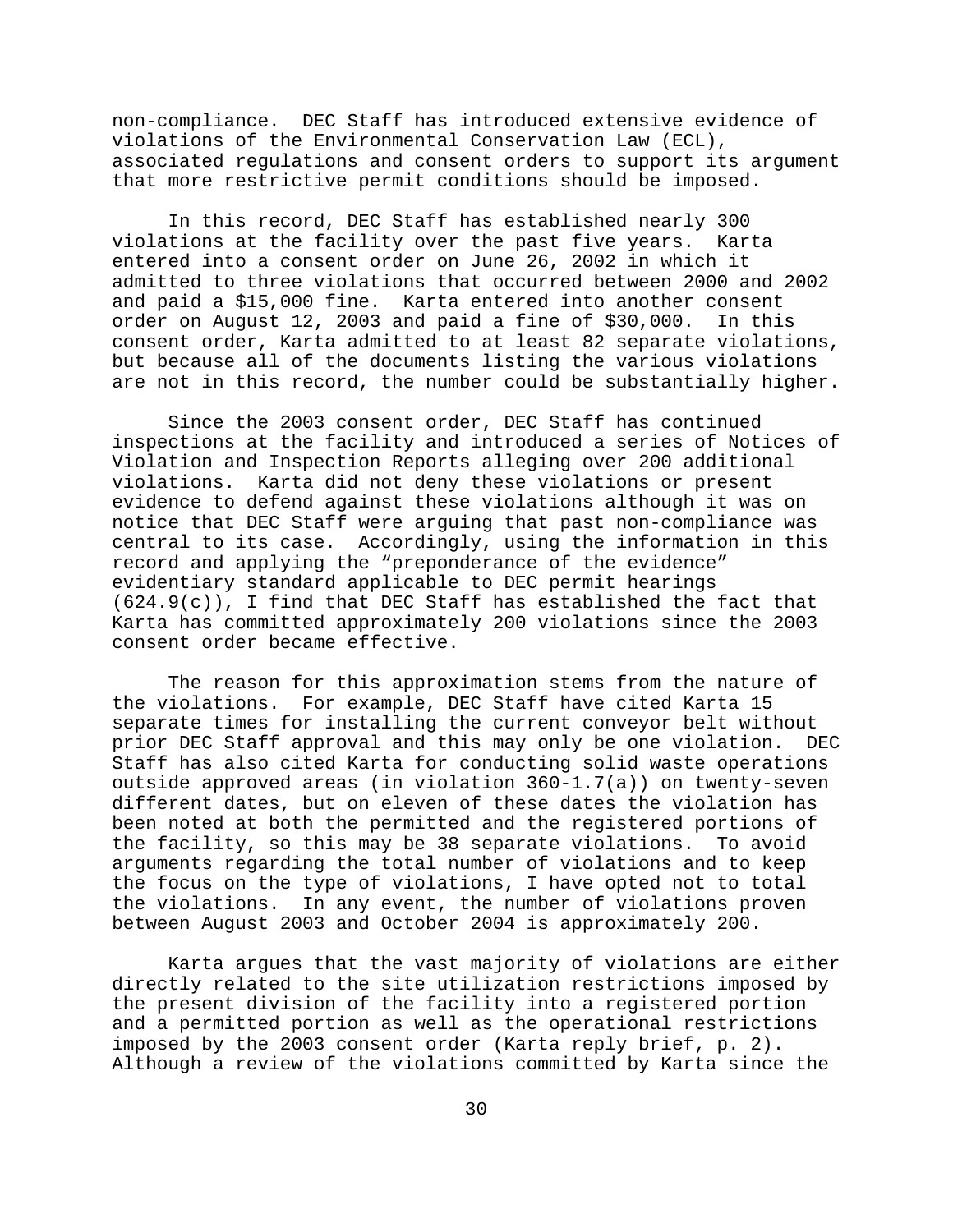August 2003 consent order shows that some of the violations are related to site utilization restrictions imposed by this consent order, the evidence does not support Karta's assertion that the vast majority are so related. And even if they were, it only proves that Karta has failed to abide by the restrictions it agreed to follow in the consent order.

#### **The Permit and Special Conditions**

As discussed above, on June 16, 2004, the Permittee provided a list of thirty issues (Exh. 3) it proposed for adjudication regarding DEC's original proposed draft permit (Exh. 1). DEC Staff stipulated that all these issues were substantial disputes. The City did not propose any other issues. All issues identified by Karta were advanced to adjudication because they were disputes between DEC staff and the Permittee over substantial terms or conditions of the permit, which is the standard set forth in the regulations (6 NYCRR  $624.4(c)(1)(i)$ ).

At the opening of the adjudicatory hearing, a series of negotiated settlements were read into the record resolving a number of the more minor issues. In addition, as the result of information provided at the hearing, further understandings have been reached which have narrowed the number of issues remaining to be decided.

All the disputes identified relate to the "Special Conditions" section of DEC Staff's proposed draft permit. This discussion addresses each of the 67 proposed special permit conditions sequentially and notes whether an issue was raised regarding the condition, and if so, if the issue was resolved or not.

### **Paragraph 1** – *Status: issue raised and resolved.*

Karta objected to providing DEC Staff five copies of all submissions required by the permit. The parties agreed that only two copies will be required for submissions, other than permit modifications (t. 6).

**Paragraphs 2 & 3** – *Status: no issue raised.*

**Paragraph 4** – *Status: issue raised and resolved*.

A factual question remains regarding whether or not the Westchester County Department of Environmental Facilities (WCDEF) may accept leachate from Karta through existing sewer lines. The parties agreed that if WCDEF does not allow Karta to discharge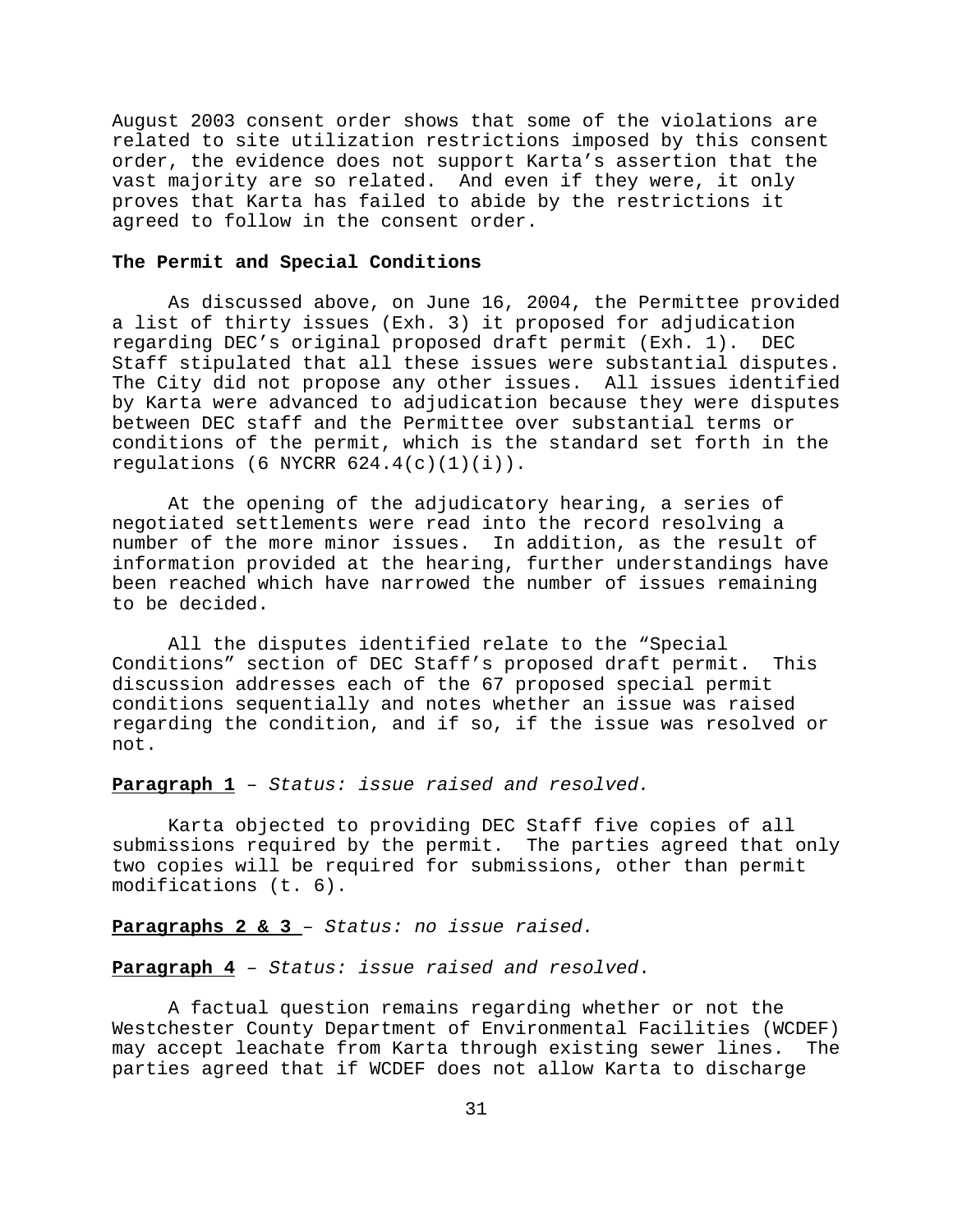leachate into the sewers that Karta will collect and truck leachate to a facility equipped and authorized to accept leachate (t. 7). If WCDEF does accept leachate, Karta is authorized to discharge leachate to the on-site sewer.

**Paragraphs 5 & 6** – *Status: no issue raised*.

**Paragraph 7** – *Status: issue raised and resolved*.

The parties agreed to modify this paragraph regarding the requirement for a complete set of as-built drawings to be supplied within 30 days of permit issuance to recognize that some of the equipment used at the facility is portable and may be moved as part of normal facility operations. The as-built drawings will include the possible multiple positions for Karta's mobile equipment (t. 8).

**Paragraph 8** – *Status: issue raised and resolved*.

DEC Staff agreed to remove language that would have required Karta to have a Professional Engineer (P.E.) certify that all buildings have proper ventilation and that air quality within the buildings will be safe for all employees. DEC Staff agreed to remove this language after Karta objected that the standard was not objective nor one that a P.E. could certify. The P.E. will certify that the submitted drawings are accurate and in compliance with applicable codes and statutes.

**Paragraphs 9 & 10** – *Status: no issue raised.*

**Paragraph 11** – *Status: issue raised and resolved*.

Karta withdrew its objection to this paragraph when informed by DEC Staff that weekly reporting was required of all facilities similar to Karta (t. 10).

**Paragraph 12** – *Status: issue raised and resolved*.

Karta withdrew its objection to the language in DEC Staff's draft permit regarding the required use of tracking forms for each load of material leaving its facility after DEC Staff clarified that this requirement applied only to recyclables and not materials covered by a Beneficial Use Determination (BUD) (t. 10).

**Paragraph 13** – *Status: issue raised and resolved.*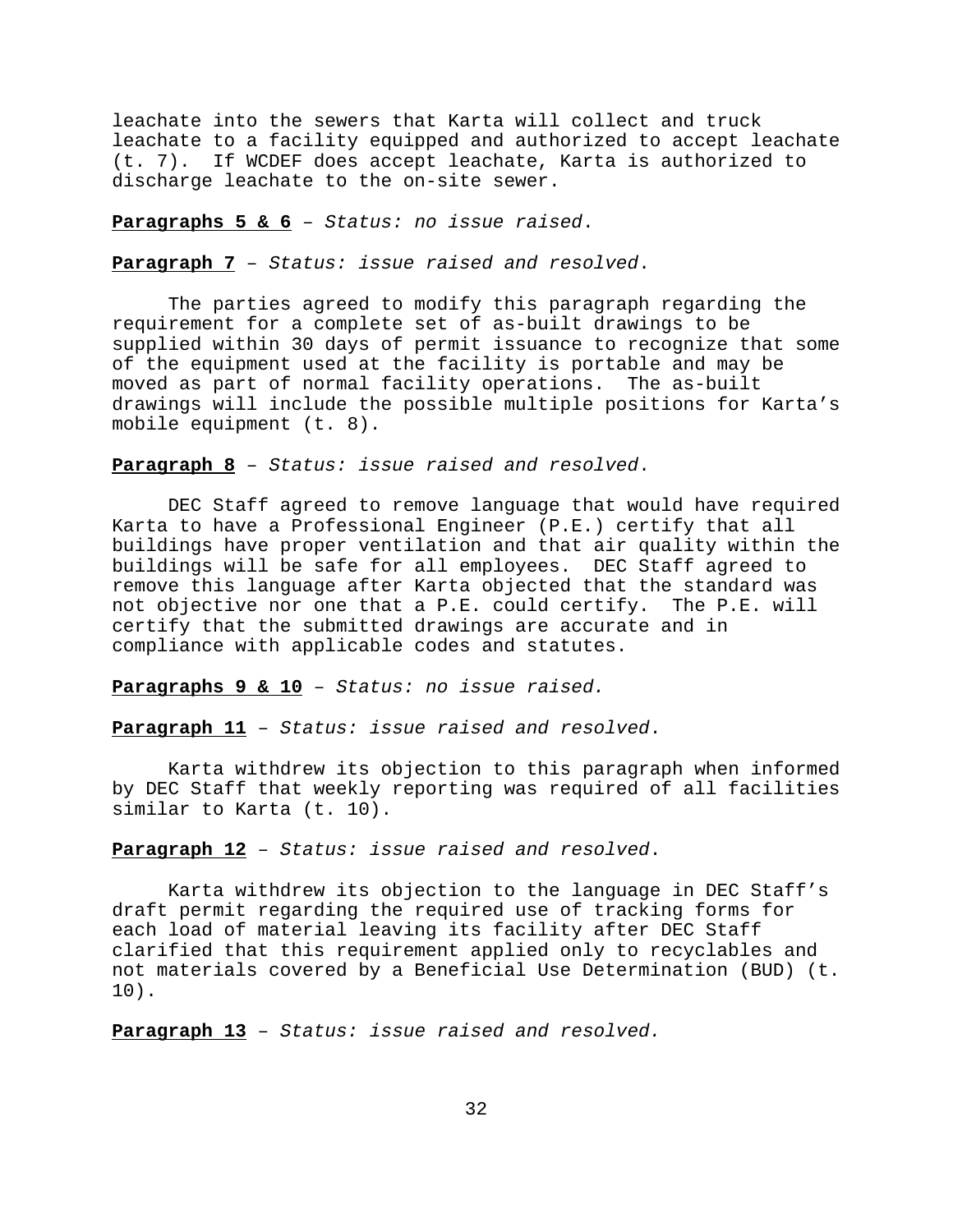This paragraph requires that all solid waste passing through the facility ultimately be treated or disposed of at a facility authorized to accept such waste or be used consistent with an approved BUD. Karta sought clarification that marketable recyclables recovered from solid waste would not be treated as solid waste and has accepted the language in DEC Staff's draft permit.

**Paragraph 14** – *Status: no issue raised.*

**Paragraph 15** – *Status: issue raised and resolved.*

This paragraph requires an End User Form to be signed by all purchasers and end users of recycled aggregate and products made from processed C&D. Karta initially objected to this provision on the basis that some products were no longer classified as solid waste. However, after DEC Staff explained that all similar facilities must use the End User Form, Karta withdrew its objection.

# **Paragraph 16** – *Status: issue raised and resolved*.

In its June 16, 2004 letter, Karta objected to provisions of this paragraph regarding notification of DEC Staff in the event of damage to or a malfunction of structures or components at the facility. This objection has been withdrawn and Karta has accepted the draft language proposed by DEC Staff (t. 15).

# **Paragraph 17** – *Status: issue raised and resolved*.

Karta withdrew its objection to this paragraph requiring five-day prior notification of DEC Staff before activities (other than normal, routine operations) occur at the site after DEC Staff stated that it would not preclude immediate action to address emergency repairs (t. 15). Karta proposed revisions to this paragraph that were accepted by DEC Staff.

# **Paragraph 18** – *Status: issue raised and resolved*.

This paragraph requires Karta to submit all plans for new construction at the site to DEC Staff 90 days before proposed commencement for review and written approval. After DEC Staff clarified that any construction authorized by the permit would not be included in the requirement, Karta withdrew its objection (t. 17).

**Paragraph 19** – *Status: issue raised and unresolved*.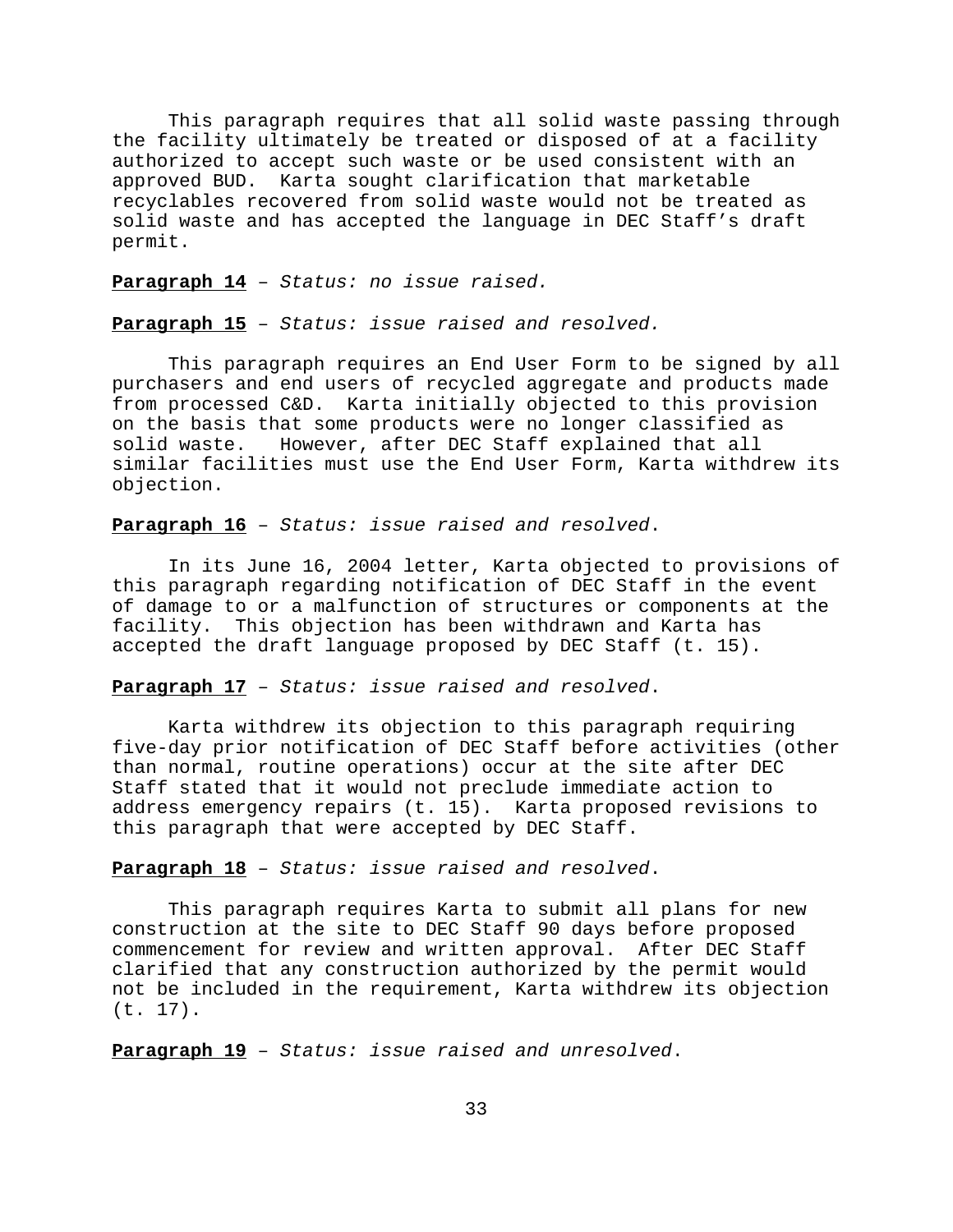DEC Staff proposed:

- "19. All construction shall be in strict conformance with the provisions of:
	- a) 6 NYCRR Part 360 regulations and any revisions hereafter promulgated; and
	- b) General and Special Conditions of this permit."

Karta did not raise an issue related to this paragraph in its June 16, 2004 letter and, consequently, no issue related to this paragraph was advanced to adjudication. Nor was any issue related to this paragraph discussed during the hearing.

However, following the close of the adjudicatory hearing, Karta proposed in its version of the draft permit (Exh. 87) an additional subparagraph which reads:

> "c) the permittee may make minor modifications to the facility by providing the Department with 30 days prior written notice of the intended modification. The modification shall be deemed approved if the Department does not object to the proposed modification".

DEC Staff rejects this proposed language (DEC Staff brief p.34) and states that all changes of operation and protocol at the site must be submitted to and approved by the Department in writing prior to implementation, which is standard in such permits. DEC Staff continues that since the term "minor modification" is not defined, it creates ambiguity which, based upon Karta's history of compliance, could be used to allow major changes at the facility without prior DEC approval.

Karta responds that it would not undertake any modification until 30 days after notifying DEC Staff and if DEC Staff objected then no modification would occur. Karta argues that this would remove any form of ambiguity. Karta concludes that this would address DEC Staff's concern while allowing it a more expedient means of implementing minor modifications.

In its brief, DEC Staff stated that obtaining prior approval from DEC Staff for a proposed modification is standard for this type of permit, so the question is: should Karta be treated more leniently than other similar facilities? DEC Staff argues no and points to Karta's compliance history to support denying this request and the over 200 violations Karta committed since August 2003, including the instance where Karta modified its facility and installed the new conveyor belt following the fire without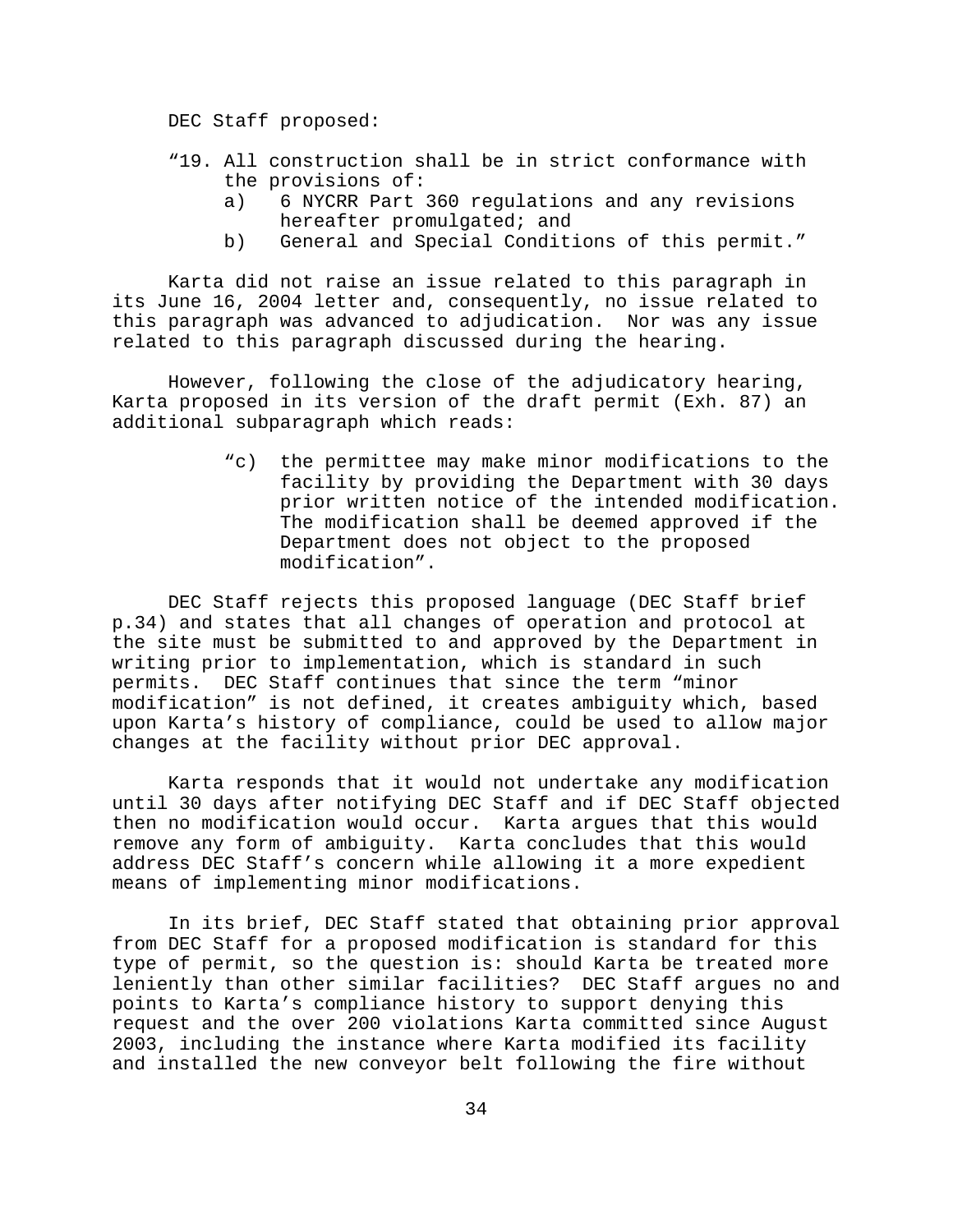DEC staff's prior approval.

A reasonable basis exists to deny Karta's request to allow minor modifications to the facility without DEC Staff's prior approval on the grounds that its compliance history does not warrant more lenient treatment than similar facilities.

**Paragraph 20** – *Status: issue raised and unresolved*.

This paragraph was proposed in DEC Staff's May 12, 2004 draft permit and reads:

"20. Within ninety days of the issuance of this permit, the facility will repair and/or upgrade all drainage for the facility to prevent infiltration of storm water(s) into any and all buildings on-site. The storm water system must be depicted on the as-built plans referenced in special condition #7."

Stormwater issues are addressed in this paragraph as well as paragraph 33 and much of this discussion is equally relevant to that paragraph as well.

DEC Staff states that the purpose of this proposed paragraph is to prevent stormwater from entering structures at the facility and being mixed with waste so as to minimize leachate generation as required by  $360-1.14(b)(2)$  (t. 857). There is no disagreement that the area around building 6 slopes toward the building, causing stormwater to flow into it (t. 310, 1097). The record contains several violations relating to stormwater mixing with solid waste in building 6 and then ponding, causing a vector breeding area (Exh. 9 & 10). DEC Staff asserts that steps need to be undertaken to prevent this, including possibly altering the slopes outside the building so that they are sloped away from the building (and all others on the site). DEC Staff states that stormwater has been observed entering building 6 through the front doors and the back wall (t. 860). DEC Staff is also concerned about stormwater entering building 6 from the area between building 3 and building 6 (t. 1111). DEC Staff believes that 90 days is enough time to address this issue (t. 860).

Karta's expert testified that stormwater does drain into building 6 and that this is how the facility was designed in the late 1980's (t. 310). This stormwater is captured in floor drains, flows through an oil/water separator and is discharged to municipal sewage pipes. He stated he believed that the amount of stormwater generated at the site would be insignificant given the size of the receiving wastewater treatment plant (t. 312). Karta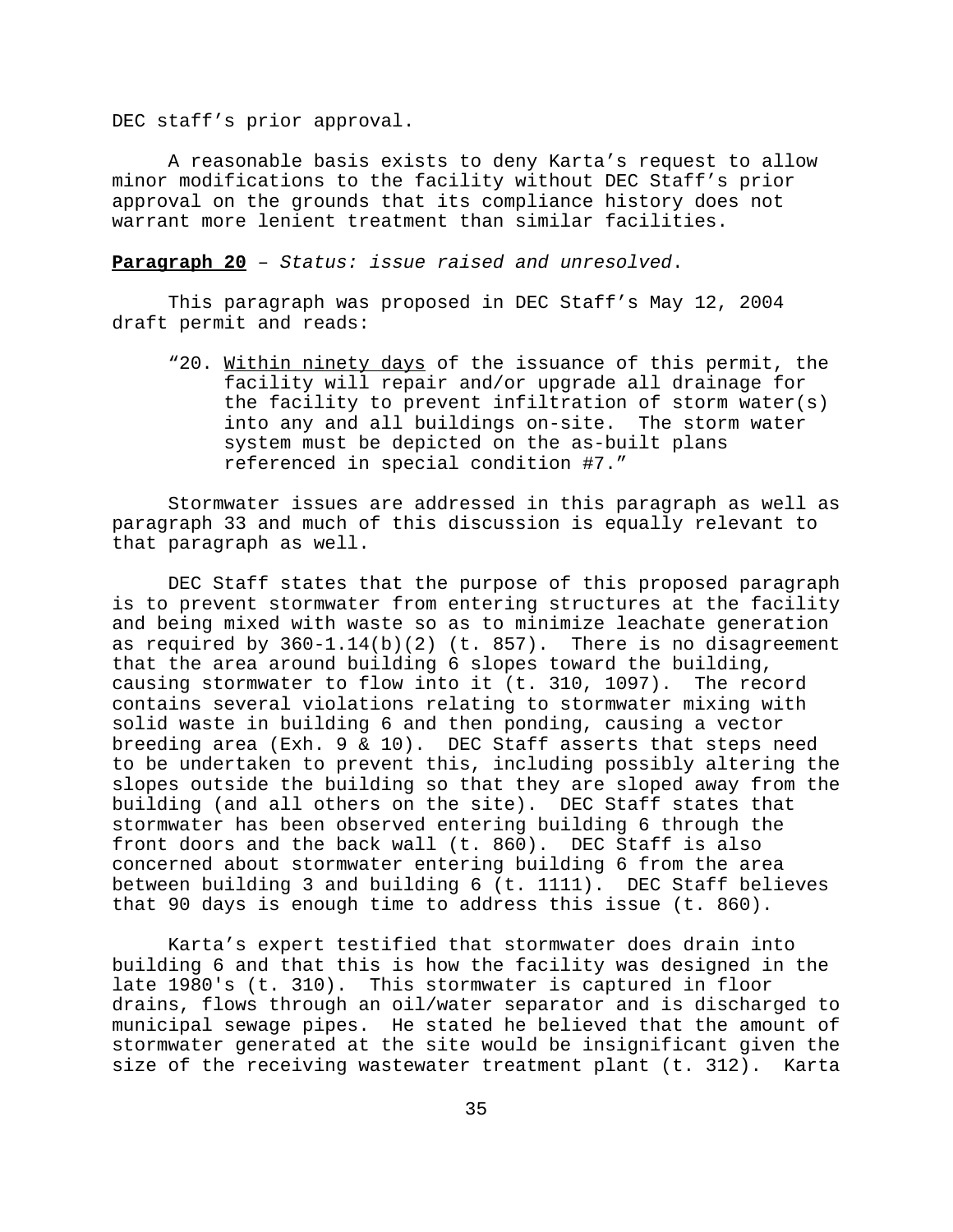states that drainage collected within the facility buildings conducting solid waste operations is appropriately directed to the sanitary sewer, which is properly authorized (Exh. 3, p. 5- 6).

Karta, in its June 16, 2004 letter identifying issues (Exh. 3), objected to this requirement on the grounds that it knew of no regulation prohibiting the infiltration of storm water into buildings and that all such storm water was collected and discharged to the sanitary sewer. This objection is effectively countered by the language of 360-1.14(b)(2) which requires the minimization of leachate generation:

"(2) Leachate. All solid waste management facilities must be constructed, operated and closed in a manner that minimizes the generation of leachate that must be disposed of and prevent the migration of leachate into surface and groundwaters. Leachate must not be allowed to drain or discharge into surface water except pursuant to a State Pollutant Discharge Elimination System permit and must not cause or contribute to contravention of groundwater quality standards established by the department pursuant to ECL section 17-0301."

Since it is undisputed that stormwater enters building 6 and mixes with waste, the generation of leachate is not minimized and action on Karta's part is necessary.

Also in its June 16, 2004 letter (Exh. 3), Karta argued that the facility's drainage system had been authorized by both the City of Peekskill (through site plan review) and DEC Staff (via coverage under DEC's SPDES General Permit for Stormwater Discharges [permit no. GP-98-03]). Karta also argued that DEC Staff had reviewed and approved the facility's Storm Water Pollution Prevention Plan (SWPPP) and Storm Water Management Plan (SWMP).

Karta did not submit any evidence at hearing regarding the City's site plan review. Karta did introduce an October 15, 2002 letter from DEC Staff member Merriman (Exh. 18) stating in part:

"On October 1<sup>st</sup> we received a 2-page letter and a multi-page Stormwater Management Plan from Ralph Mastromonaco, PE, for the Part 360 renewal and modification.... As part of our review of your Part 360 application, your facility is required to satisfy the requirements of the Stormwater SPDES General Permits GP-98-06 for Construction Activities and GP-98-03 for Industrial Activities. Based on staff's review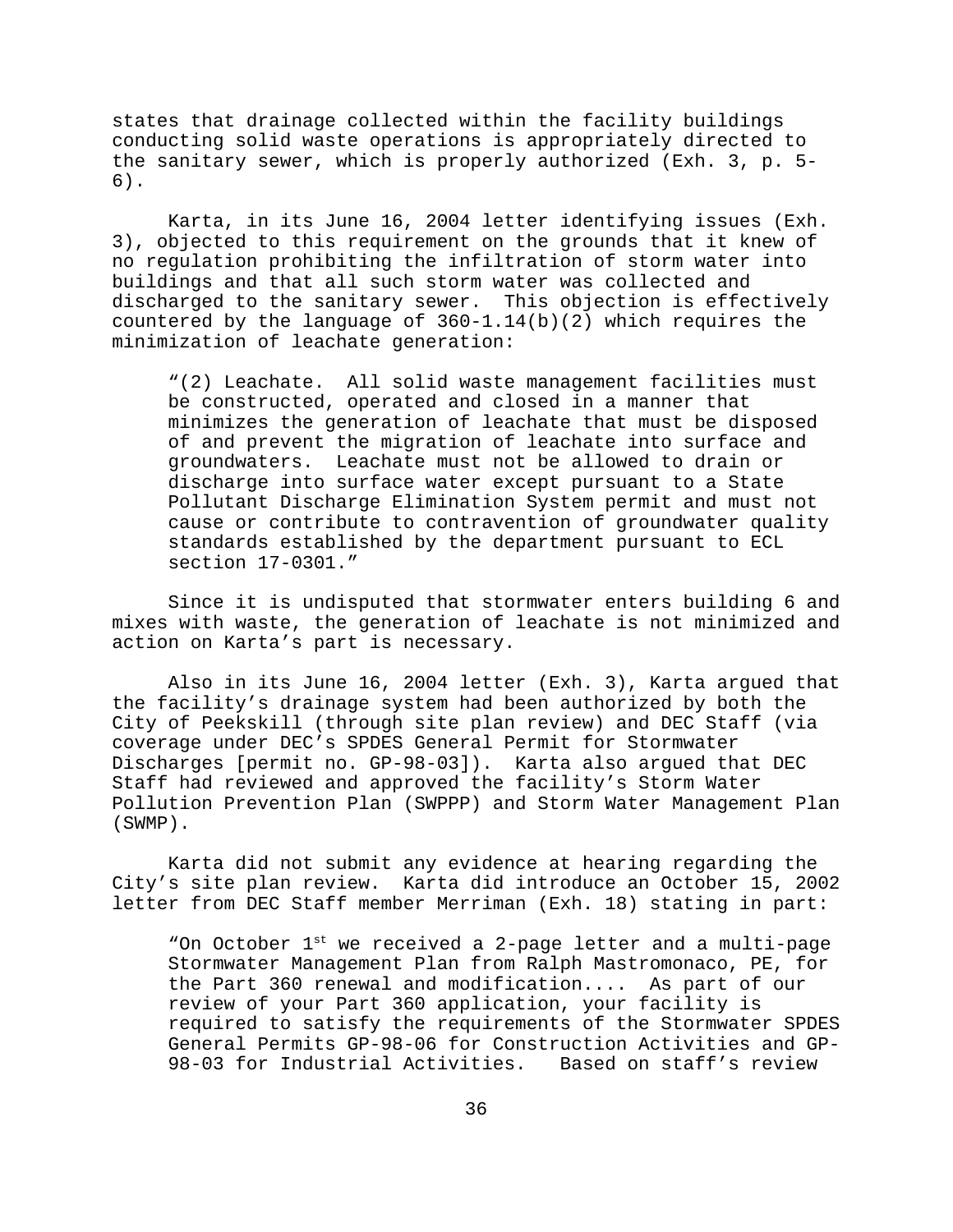of Mr. Mastromonaco's submission, we have determined that it satisfies the requirements of both of these Stormwater SPDES General Permits."

Exhibit 18 went on to note that information was missing from Karta's Stormwater Management Plan (appendix F of Exh. 2). At least three amendments to this plan were received by DEC Staff following this letter (January 27, February 28 and October 6, 2003). According to Karta's expert witness this plan was approved by DEC Staff (t. 299). DEC Staff does not challenge this assertion.

DEC Staff does not address Karta's argument that an approved stormwater plan satisfies the requirement that leachate generation be minimized. However, it seems that the stormwater management plans, authorized by article 17 of the ECL and applicable to many types of facilities other than transfer stations, regulate the proper management of stormwater, while the regulatory requirement to minimize leachate generation, based on statutory authority found in article 27 of the ECL, regulates the proper management of solid waste. As such they are separate requirements and compliance with the first is not proof of compliance with the second. A review of the stormwater plan included in the application materials (Exh. 2, Appendix F) reveals only a review of maximum storm flows and no mention of leachate minimization.

After reviewing DEC Staff's position, Karta has modified its position and seeks authority to construct a canopy to reduce stormwater infiltration into building 6, but opposes the requirement that surfaces around the building be pitched away from the building. Karta proposed the following substitute language:

"20. Within ninety days of the issuance of this permit, the facility will repair and/or upgrade all drainage for the facility to prevent or minimize the infiltration of storm water(s) into any and all buildings on-site. The storm water system must be depicted on the as-built plans referenced in special condition #7. Where outside surfaces are pitched to the building to collect water that may come in contact with solid waste in the drains inside the building, Karta shall install a canopy to minimize the infiltration of storm water into the buildings."

Karta's proposed language introduces the concept of a canopy to be constructed over the area in front of building 6. This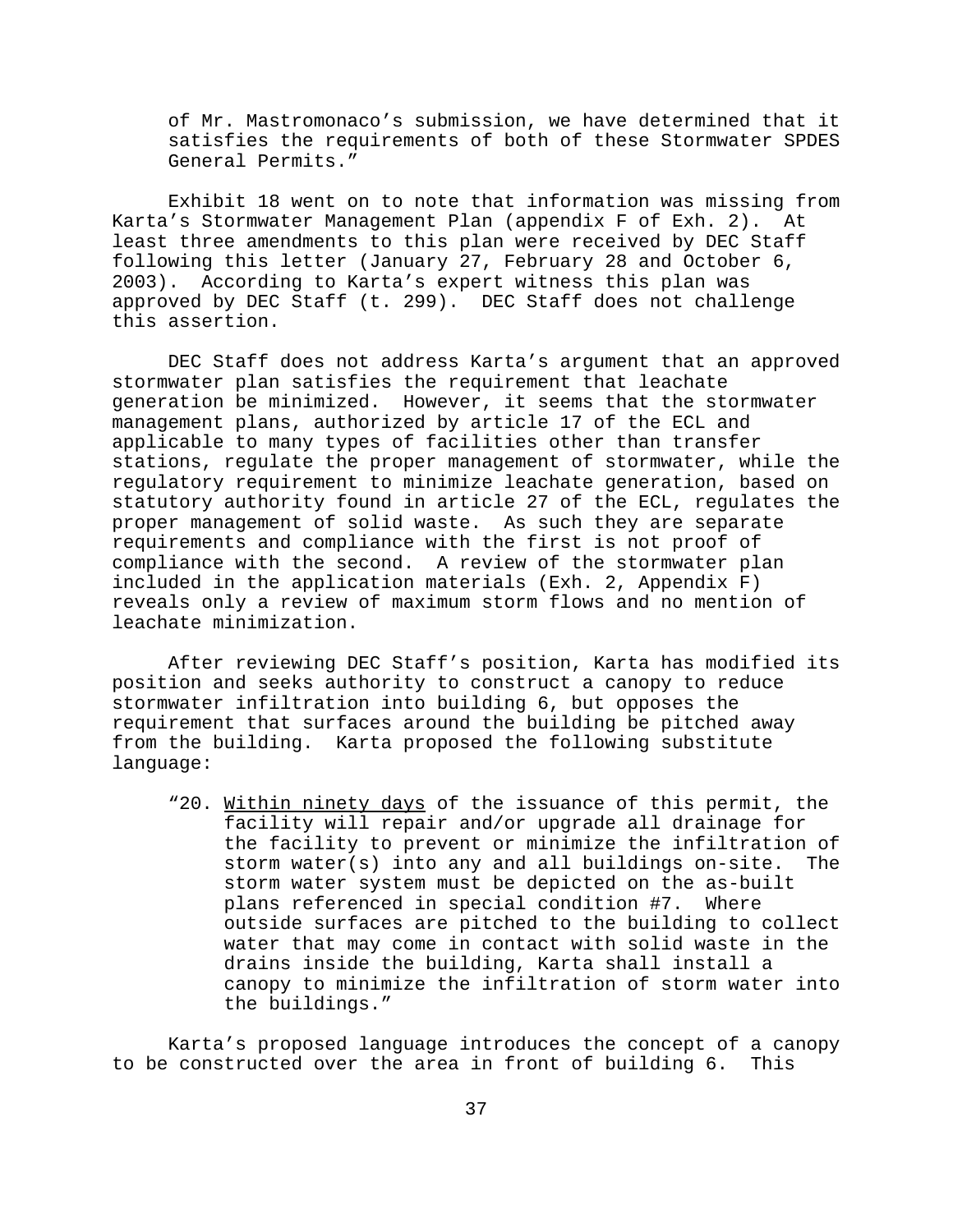canopy was not included in the original permit modification application nor in any of the five subsequent amendments (Exh. 2). It seems to have been first discussed in a meeting between DEC Staff and Karta after the issues conference (t. 1100). The idea of a canopy was discussed at the hearing and was described as a roof structure with gutters (t. 1103). Its footprint is also represented in drawings which were revised just days before the hearing and not shown to DEC Staff prior to the hearing (Exh. 14). Karta's expert stated that the proposed canopy in front of building 6 would also have a series of gutters and downspouts that would divert the stormwater to on-site treatment areas and away from the sewer lines (t. 313).

DEC Staff does not object to the concept of a canopy, but argues that the record does not contain adequate information regarding the construction details of such a canopy for it to evaluate the proposal (t. 1105). Specifically, DEC Staff argues that while the footprint of the canopy is described in Exhibit 14, no engineering details have been provided to allow it to be considered. DEC Staff notes further that the supports for the canopy are not described, nor is there a proposal for what types of material the canopy would be made of, nor is there a description of whether the canopy would have sides, etc. As such, the concept of the canopy remains just that, a concept.

DEC Staff has demonstrated that a regulatory requirement to minimize the amount of leachate exists and that leachate is being generated by the flow of stormwater into building 6 where it mixes with wastes, due to the existing sloping at the site. DEC Staff has proposed requiring Karta to address this problem but not mandated a solution. It has suggested changing the slopes at the site so that stormwater runs away from the building instead of into it. Karta objects, but does not argue that DEC Staff's suggestion is impossible. Karta proposes installing a canopy to address this situation, but its proposal is incomplete and lacks vital engineering details. Karta's proposal may make sense, but based on the information in this record, there is not enough data to include Karta's proposed language in the final permit. Accordingly, there is a reasonable basis to include DEC Staff's draft language in the final permit. This would not preclude Karta from submitting another permit modification application with sufficient engineering details to allow a canopy to be constructed in the future.

**Paragraph 21** – *Status: issue raised and unresolved*.

DEC Staff has proposed the following paragraph: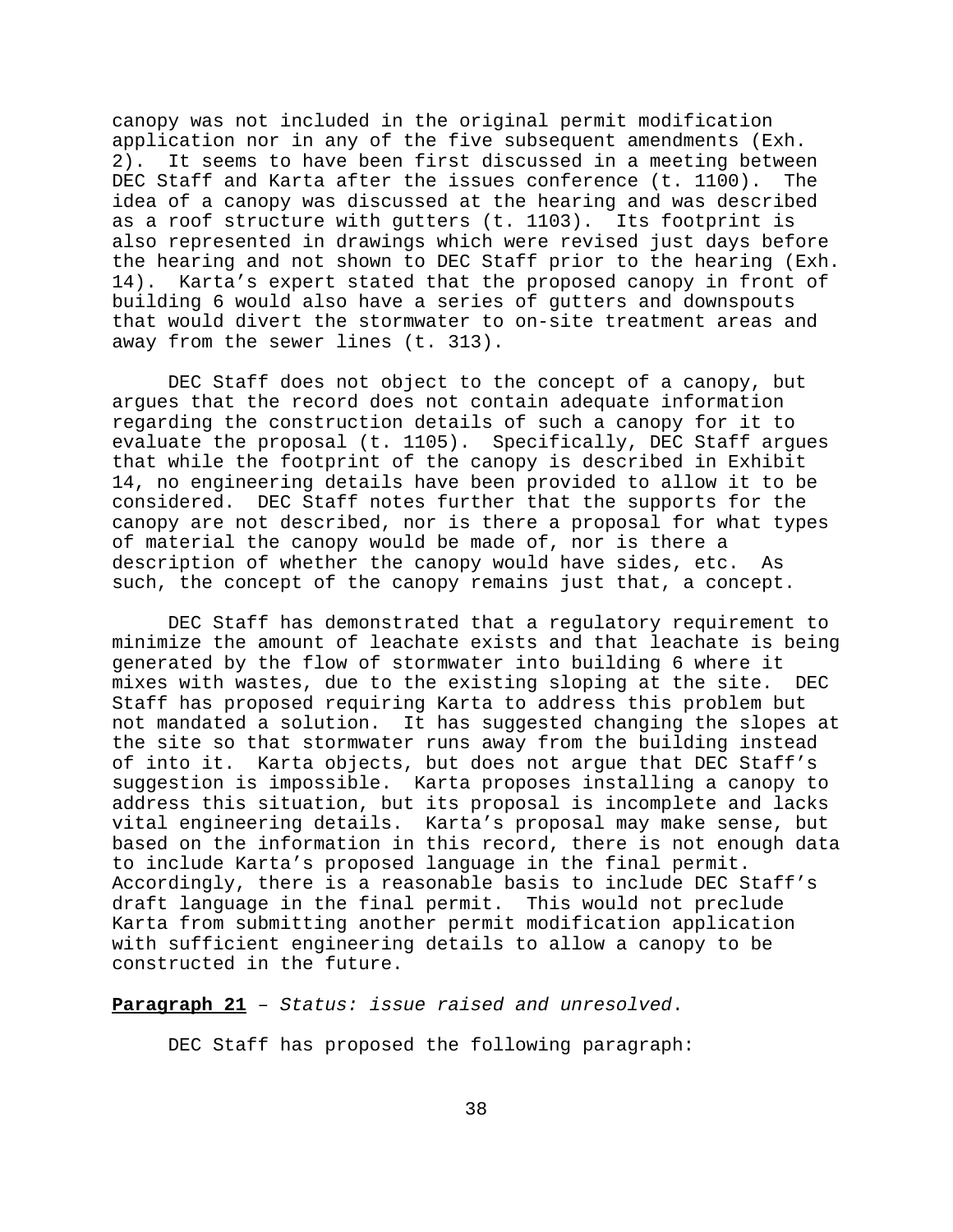"21. Prior to use of the conveyor system between buildings #3 and 6, the permittee shall first submit plans to the Department for a cover system prepared by a PE, receive approval for those plans from the Department, construct the cover system in accordance with the approved plans, have a PE certify that the construction was performed in accordance with the approved plans, and receive written approval of the certification from the Department."

Before discussing this paragraph, some background is helpful. Following the fire at the facility in August 2000, the conveyor system was installed in building 6 without DEC Staff's approval. This system, also known as the ERINS system, was designed to be fed from building 3 and passes from building 3 across an open area between buildings 3 and 6 before entering building 6, where it is used to separate various wastes. Currently, Karta loads the conveyor system from this area between buildings 3 and 6 and after the permit modification is approved, waste would be loaded from inside building 3. According to DEC Staff, the loading of waste from the area between buildings 3 and 6 is not currently authorized and has been the source of numerous violations. Mr. Cartalemi testified that while this area is on the registered (1011 Lower South Street) property, the permitted facility (1017 Lower South Street) enjoys a 50 foot easement which would allow these operations (t. 37). This argument does not address the prohibition on C&D processing in this area under the terms of the August 2003 Consent Order (Exh. 8, p. 15). This area is presently uncovered and the parties agree that a covering is necessary if operations are to be permitted.

DEC Staff member Pollock testified that the purpose of this provision is to minimize leachate generation in the area between buildings #3 and #6 (t. 861). He testified that this could be addressed by enclosing the entire area between buildings 3 and 6 (t. 1112). With this proposed paragraph, DEC Staff seek to suspend the use of the ERINS system in this area until: (1) plans for a cover are submitted to and approved by DEC Staff; (2) the cover is constructed and certified as completed according to the plans by a PE; and (3) DEC Staff issues a written approval.

In the application materials and first five revisions to them, a simple canopy cover was proposed by the applicant to be placed over the conveyor. However, at the hearing, apparently without first notifying DEC Staff, Karta revised this concept and announced that it was now proposing to fully cover the entire area between buildings 3 and 6 (t. 315). Gleaning a description from the testimony presented, Karta proposes that this area would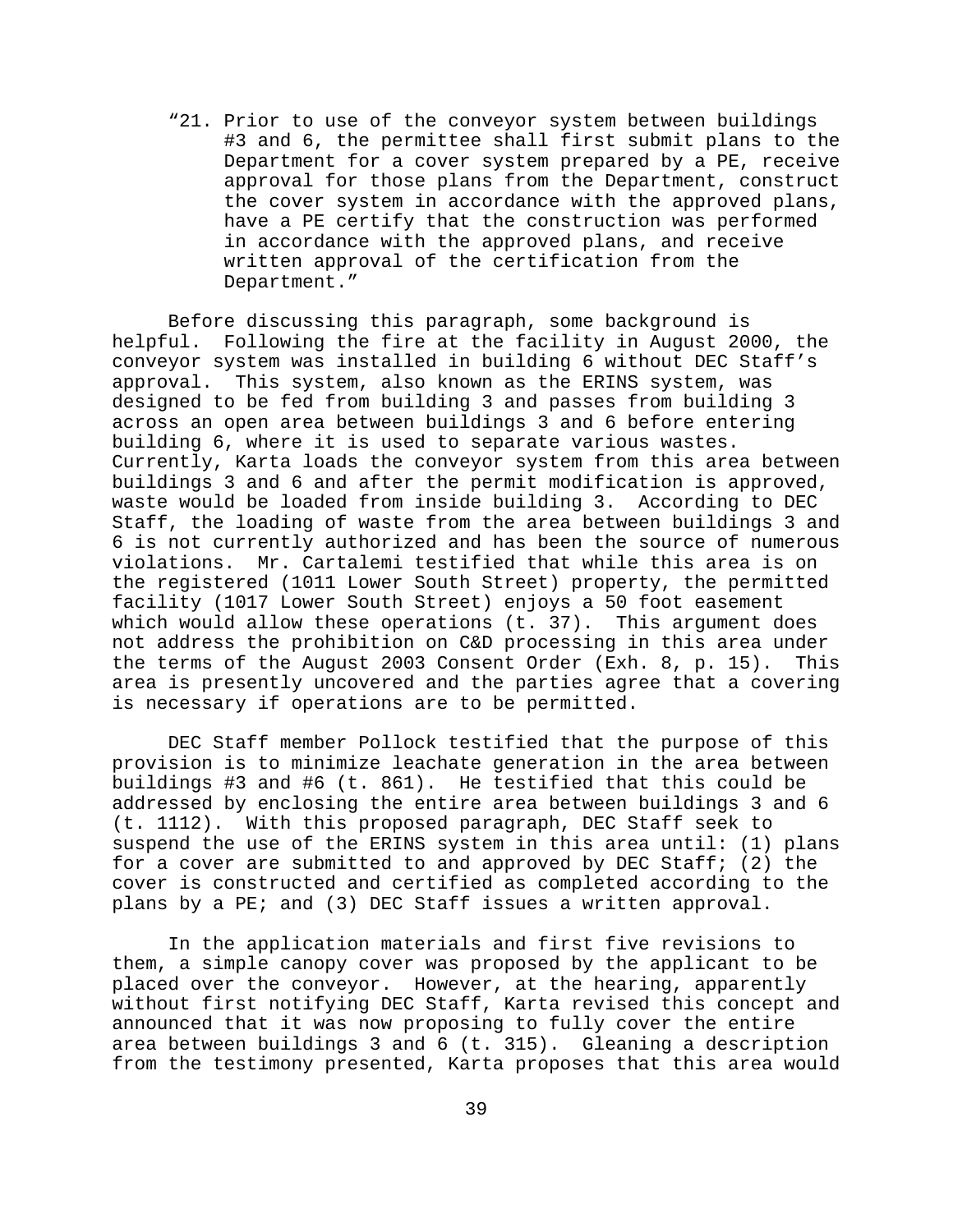have a concrete base and stormwater would be collected in a trench drain, run through an oil/water separator and into the sanitary sewer (t. 350). The revised process flow diagram (Exh. 14, drawing 7) also shows a "hammerhill" placed in this area which is apparently a CBI wood grinder which would be fed from building 6 and material coming out of the grinder would be conveyed into building 3 (t. 277).

In response to this revision regarding enclosing the area between buildings 3 and 6, DEC Staff states that there is insufficient information in these materials to make the decision whether or not to authorize construction. Specifically, DEC Staff states that there are no specifications regarding how it will be constructed (t. 862) and maintains that it cannot approve this covering without reviewing specific plans and specifications (T. 863).

In its June 16, 2004 letter, Karta stated that it "objects to the provision requiring pre-construction review of its design drawings. Certification by a PE after construction that the covering has been completed in accordance with the permit and in compliance with applicable building codes will be provided to the Department" (p.2). In its proposed draft permit (Exh. 87), Karta proposes:

"21. Prior to use of the conveyor system between buildings #3 and 6, the permittee shall have a PE certify that the construction was performed in accordance with the approved plans, approved by the Department."

Apparently, Karta seeks approval for the construction in this area through this proceeding. After construction, Karta would then get a PE certification.

DEC Staff argues that the record does not contain drawings that can be approved. Indeed, there is no description other than the outline of the building and the words "proposed metal structure" on the drawings (Exh. 14, drawing 1). There is a reference to a concrete floor in the testimony, but no description of the wall, the structural supports or other necessary information to authorize construction.

Due to the lack of specificity as to what the proposed structure between buildings 3 and 6 would be, there does not appear to be sufficient information in the record to authorize construction in this area. Only once sufficiently detailed engineering drawings have been submitted, reviewed by DEC Staff and approved, would it be appropriate to authorize construction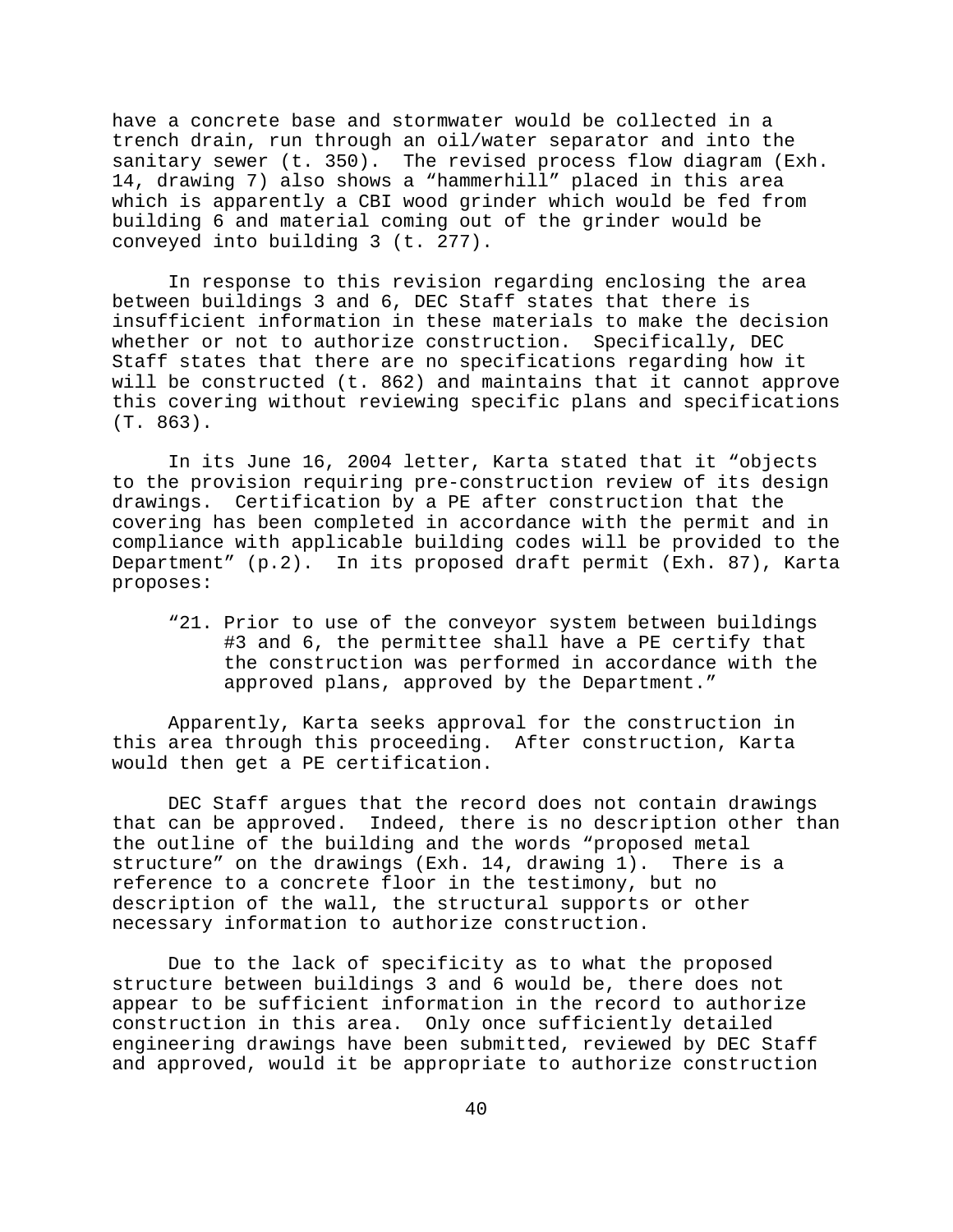of a structure in this area. Accordingly, a rational basis exists to include DEC Staff's draft language in the final permit, and reject Karta's proposed condition.

**Paragraph 22** – *Status: issue raised and unresolved*.

DEC Staff's draft permit contains the following language regarding repairs at the facility.

"22. Within thirty (30) days of the issuance of this permit, the permittee shall complete construction and repair of buildings 1,2,3, and 6. This shall include, but shall not be limited to, walls, doors, floors, push walls, etc."

DEC Staff witness Pollock testified that the purpose of this paragraph is to ensure the facility has completed repairs of damage to structures and equipment and to require the completion of the construction of buildings at the site as the department believed they would be constructed (t. 865). DEC Staff selected the 30 day time frame because these repairs could be undertaken during the hearing process and could be finished by the time the permit was issued. Mr. Pollock indicated DEC Staff would be flexible on the 30 days if Karta could demonstrate the need for additional time to complete a specific repair (t. 867). When asked by the ALJ at the hearing if a list of repairs needed at the facility had been developed by DEC Staff, the answer was no. Mr. Pollock stated it wasn't clear what exactly needs to be repaired and finished (t. 868).

Karta objects to the short time frame and states that circumstances beyond its control, such as the time required to get a local building permit, weather considerations and scheduling contractors require longer than 30 days (t. 316). Karta also objects to DEC Staff's alleged failure to specify which repairs are necessary. It also seeks permission in this paragraph to undertake two areas of new construction: (1) covering the space between building 3 and 6; and (2) installation of a canopy at building 6.

"22. Within one hundred and twenty (120) days of the issuance of this permit, the permittee shall complete construction and repair of buildings 1, 2, 3, and 6. This shall include, but shall not be limited to: the enclosure of Building 3 including metal doors, the covering of the space between building 3 and 6 including the conveyor belt and the installation of a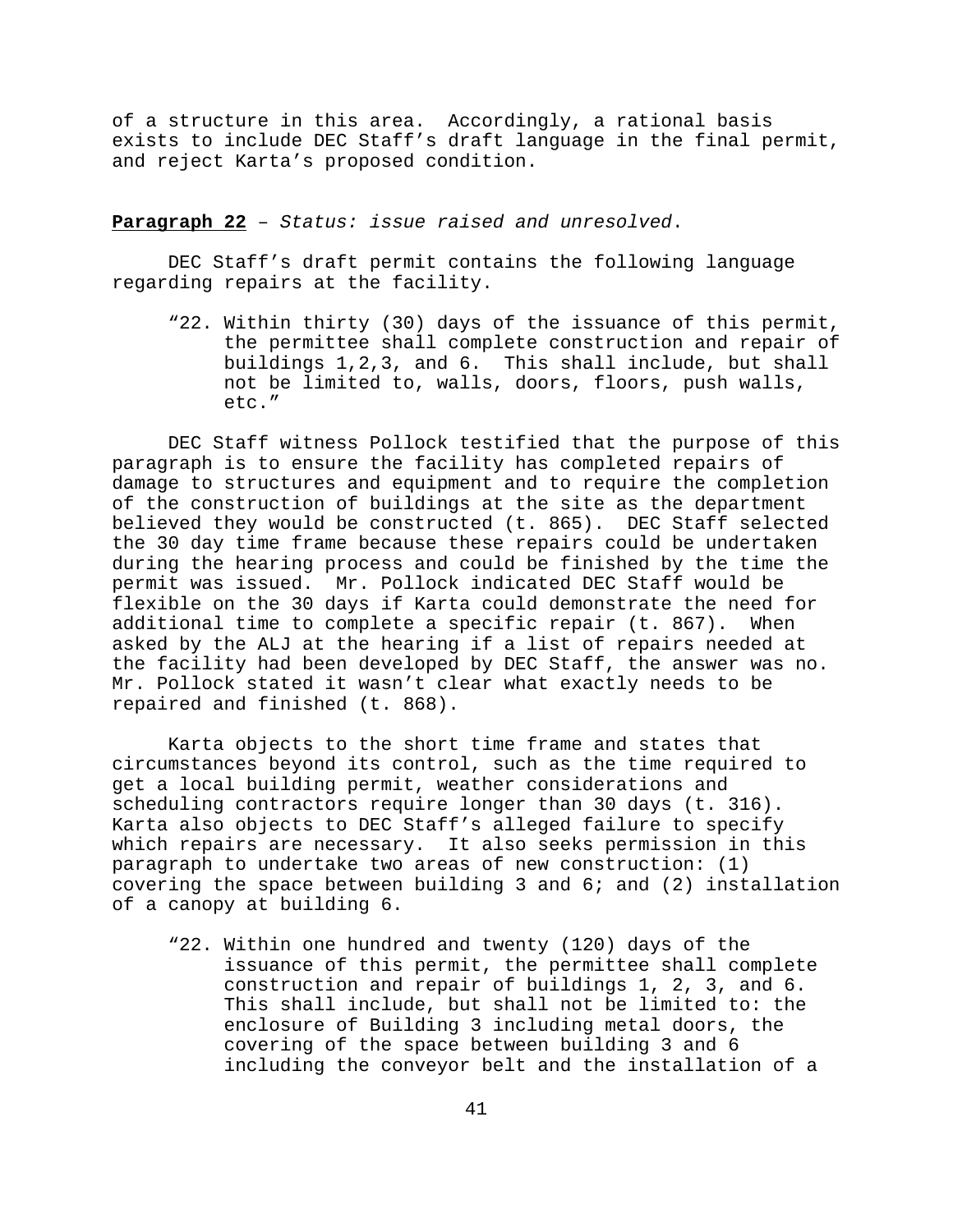canopy at building 6 where trucks may be loaded as well as any repairs to walls, doors, floors, push walls, etc."

DEC Staff rejects Karta's argument that Karta doesn't know what repairs DEC Staff is seeking (brief p. 34). DEC Staff noted that Karta has an continuing obligation (as do all facilities) to continue routine maintenance and repair. DEC staff argues that its proposed permit condition is fully justified and supported by the record. Karta does not dispute its continuing obligation to maintain buildings and equipment in a state of good repair, but challenges DEC Staff's assertion that the record demonstrates which repairs are needed. DEC Staff argues that even though it has not prepared a list of repairs necessary at the site, a facility operator should not need to be told by the government what repairs are necessary to keep its facility in good repair.

Karta claims that without more specificity from DEC Staff, ambiguity is created such that DEC Staff could cite Karta for failing to repair items Karta did not know had to be repaired (Karta's reply, p. 28). However, should DEC Staff cite Karta for a violation for failing to repair its facility and Karta objects stating that such repair is not necessary, this dispute is appropriate for an administrative enforcement hearing.

DEC Staff also rejects authorizing Karta's new construction at this time because Karta has not submitted adequate information for review and approval. The covering of the area between buildings 3 and 6 is discussed above in Paragraph 21 and the construction of a canopy in front of building 6 is discussed above in paragraph 20.

For the above reasons, DEC Staff's proposed language should be included in the final permit.

**Paragraph 23** – *Status: no issue raised.*

**Paragraph 24** – *Status: issue raised and unresolved*.

DEC Staff proposes the following language regarding outside activities at the facility.

"24. There shall be no tipping, storage, or processing of waste/recyclables and/or BUD materials outside of a building without prior written approval from the Department. Outside storage for this purpose will be defined as any area without a structure over same containing a roof, sufficient flooring, and four walls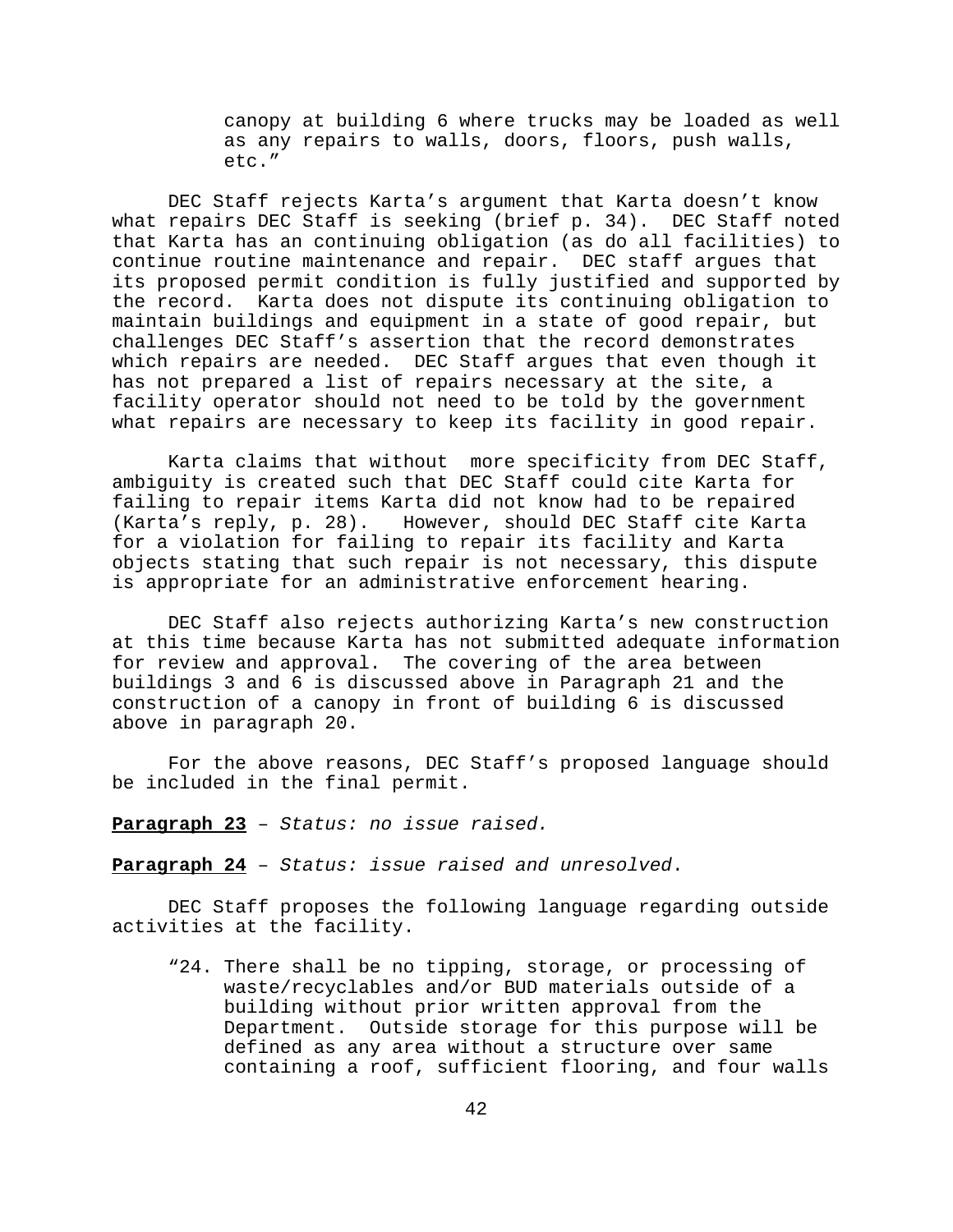sufficient to confine stored material, dust, odors, leachate, etc. from leaving the structure."

DEC Staff witness Pollock testified that the purpose of this provision was to: (1) control and minimize the generation of leachate; and (2) ensure recyclables (specifically paper products) are not damaged by being left out in the rain and thereby affecting marketability (t. 869). He continued that the application materials were confusing regarding which materials Karta wanted to store outside and DEC Staff was concerned that leachate controls might be inadequate (t. 871).

"Leachate" is defined as a liquid solid waste that "results from in contact with or passage through solid waste" (6 NYCRR 360-1.2(b)(98)). Mr. Pollock testified that materials produced at the Karta facility pursuant to a Beneficial Use Determination (BUD) (360-1.15), such as aggregate, were considered waste by DEC Staff until this material is placed in commerce and leaves the facility for use (t. 1058). He also testified that any recyclable material stored at the Karta facility was also considered a solid waste (t. 1080). Therefore, stormwater coming in contact with these materials was considered leachate and must be minimized pursuant to 6 NYCRR 360-1.14(b)(2).

Karta accepts the second sentence in DEC Staff's proposed paragraph 24, but seeks to change the beginning of the paragraph to read:

"24. There shall be no tipping or storage of waste materials outside. Waste materials shall not include recyclables or materials authorized for use pursuant to a BUD, including without limitation, stone, aggregate, such as NYSDOT Specification 4, clean soil or sand, separate concrete and aggregate unless the Department issued BUD otherwise restricts the outside storage of such material."

Karta argues that Part 360 does not prohibit where materials, which are essentially commodities, may be stored and that the record is devoid of any evidence that the outside storage of these commodities would constitute a nuisance or result in any adverse environmental impacts. While the regulations do contemplate the outside storage of materials at recyclables handling and recovery facilities (6 NYCRR 360-  $12.2(a)(3)$ , these materials remain solid waste, as defined by the regulations  $(360-1.2(a))$ . Therefore, leachate generation must be minimized  $(360-1.14(b)(2))$ .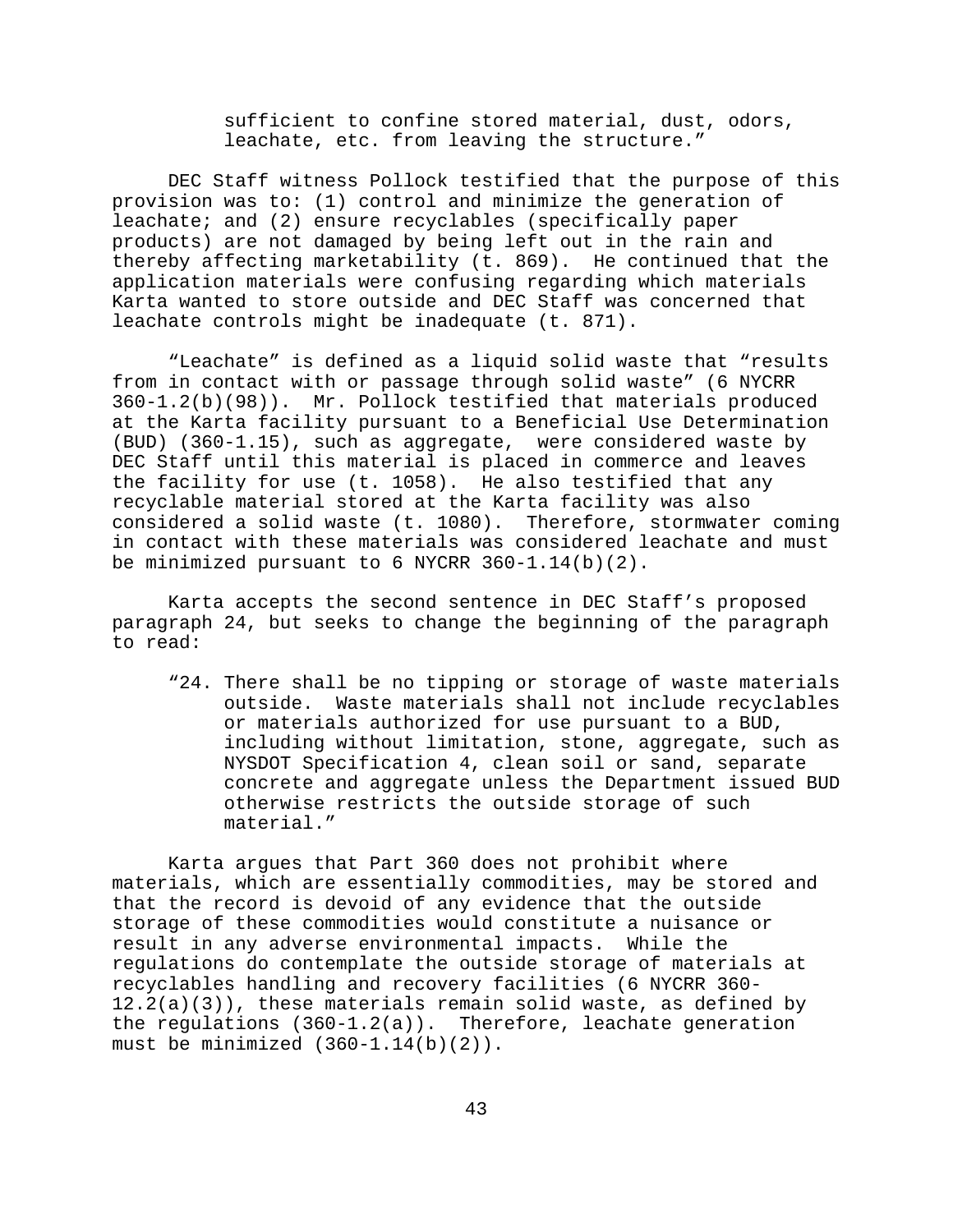Section 2.2.8 of the application (Exh. 2) describes three areas at the facility where temporary storage of materials will occur: (1) southwest of building 1 addition along the western property line; (2) adjacent to the building 1 addition to the southeast; and (3) to the rear of building 3. The first two areas will be on asphalt pavement and the third will be grassed. All stormwater from these areas will be collected and managed by the facility's stormwater management system. Items to be stored in this area include clean fill, metal, etc. Portable material barriers will be used as necessary to ensure separation of materials. These areas are clearly depicted on the site plan (Exh. 14, drawing 1).

DEC Staff argues that this information is insufficient to permit the outside storage of these wastes because not enough detail has been provided regarding the specific locations of each waste that would be stored, nor is there any mention of how stormwater would be managed to minimize leachate generation.

DEC Staff indicated it would consider a request by Karta to allow outside storage of certain materials including: recognizable concrete, brick, asphalt pavement, glass and rock with no fines (t. 1069); baled metals, aluminum and tin (t. 871, 1069); and NYSDOT Specification 4 or "aggregate," assuming Karta is authorized to manufacture this product. This consideration would be contingent upon Karta submitting additional information regarding how leachate would be minimized (stormwater diversion techniques, etc.).

DEC Staff stated that paper products could not be stored outside because those products could be damaged and would no longer be marketable, thwarting the state's goal of encouraging recycling (t. 870). Karta agrees that long-term outside storage may diminish the material's value. However, Karta argues that short-term outside storage is a regular practice in the industry and at the facility. Karta cites as an example the handling of such materials at supermarkets and retail stores (Karta reply brief, p.13). Karta states it has an economic interest in maintaining the quality of its recycled paper products. Neither party points to 360-12.2(a)(2), which applies to Karta (see 360- 11.4(h)), and reads:

"(2) External storage of paper and other recyclables whose marketability may be adversely affected by exposure to the sun or weather conditions is prohibited unless stored in covered containers or in a manner otherwise acceptable to the department...."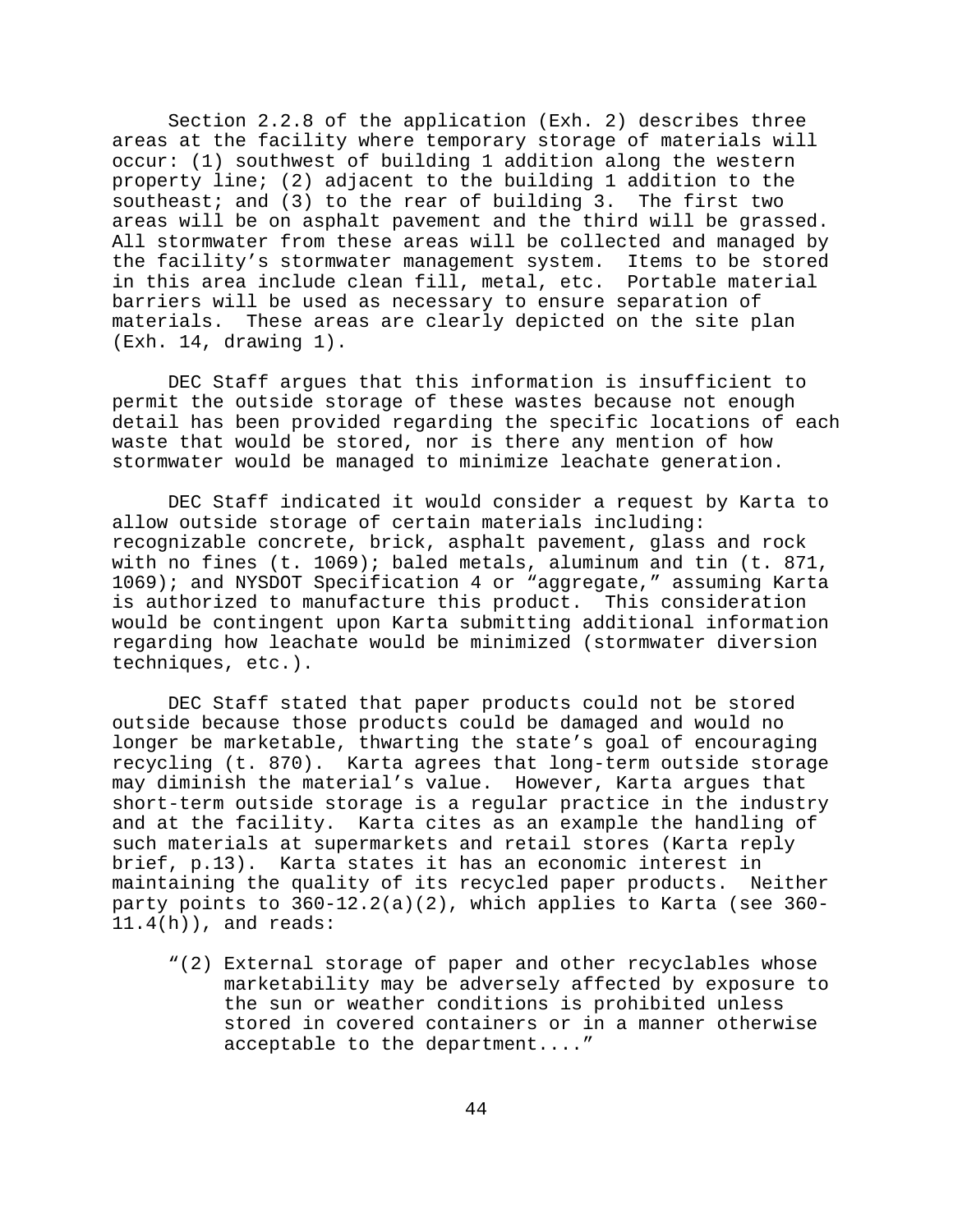Karta has failed to demonstrate the exact locations where outside storage of individual recyclables will occur, and more importantly, failed to include any details regarding how it intends to minimize leachate generation from such storage. Consequently, it has failed to demonstrate that its proposal to store these materials outside will be in compliance with applicable requlations as required by  $624.9(b)(1)$ . There is a reasonable basis to include DEC Staff's draft language relative to outside storage in the final permit.

**Paragraph 25** – *Status: Issue raised and resolved*.

DEC Staff proposes that Karta not be allowed to store any waste, "products," beneficial use materials, recyclables, etc. within fifty feet of any property line unless otherwise approved by the Department in writing. Karta requested permission to store materials within 50 feet of the property line if such storage occurred inside. DEC Staff agreed (DEC brief p. 35).

**Paragraph 26** -*Status: issue raised and unresolved*.

This paragraph is closely related to paragraph 21, above. DEC Staff's draft permit reads:

"26. No tipping/storage/loading will be allowed in the area located between buildings #'s 3 and 6."

DEC Staff states the purpose of this paragraph is to cause Karta to conduct its operations within enclosed areas. Currently, Karta is the only facility in DEC Region 3 to operate outside. One other is not enclosed but operates under a cover, which DEC Staff is in the process of having enclosed (t. 873). The enclosure of these facilities is designed to control odor, dust, and vectors, and minimize leachate generation (t. 875).

As discussed in paragraph 21, above, the permit application (Exh. 2) mentioned a cover over the conveyor belt which was changed to a proposed enclosure of the entire area between buildings 3 and 6. DEC Staff asserts that the application materials are unclear as to how Karta plans to use this area. On cross-examination, DEC Staff witness Pollock stated that he did not believe DEC Staff would object to language allowing tipping, storage and or loading in this area after an approved enclosure is in place (t. 1120); however, DEC Staff did not revise the language of this paragraph in its final draft permit (Exh. 90).

Karta seeks to add the following phrase at the end of DEC Staff's proposed paragraph: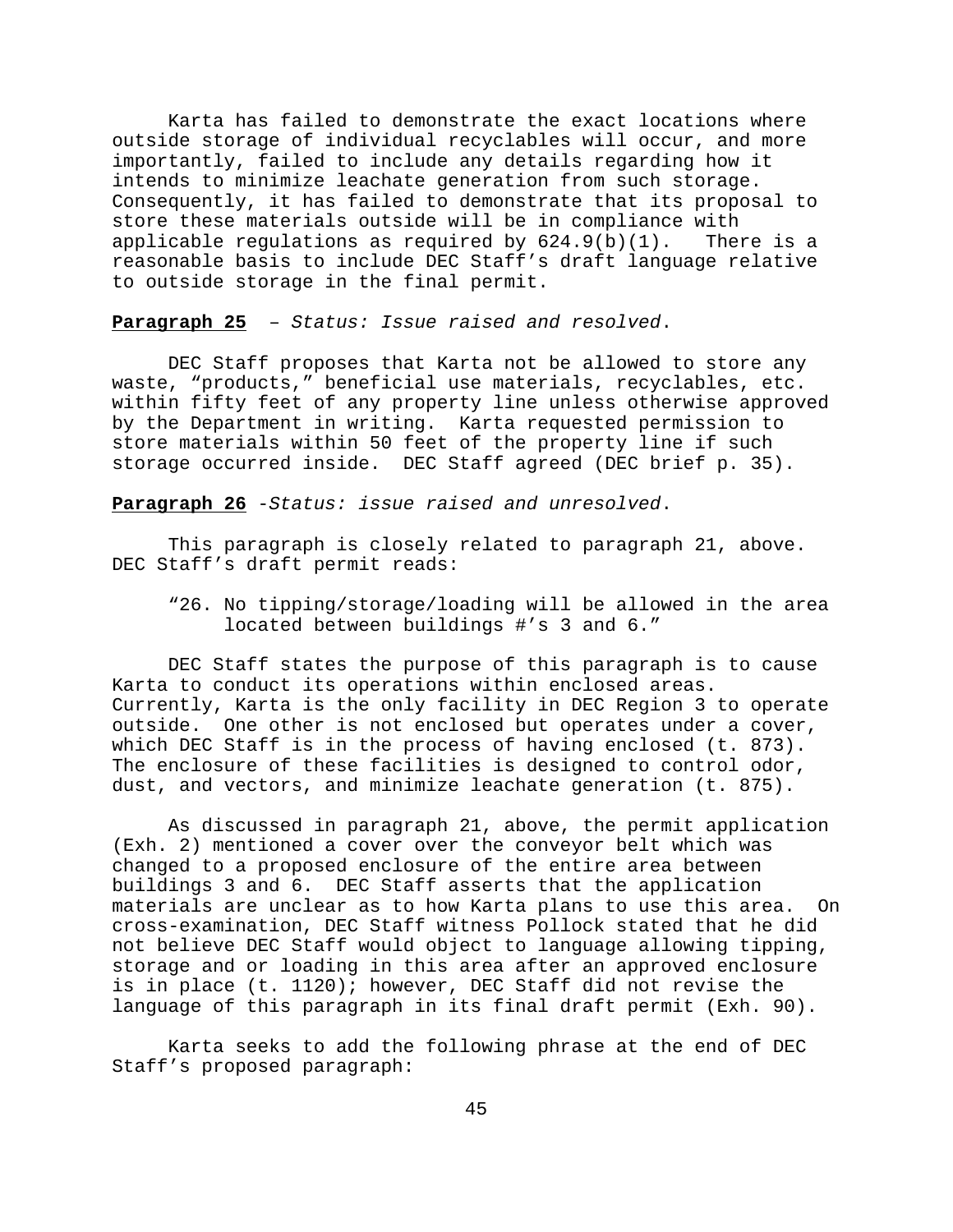"...until a covering approved by the Department is installed, including approved drainage."

DEC Staff responds that prior to any tipping activity in this area, the applicant should submit to DEC Staff an application with detailed designs of necessary changes in engineering reports along with proposed revisions to all manuals. DEC Staff also states that this area must be fully enclosed before waste may be placed in this area, consistent with DEC Staff's position that all operations be conducted indoors (DEC brief, p. 35).

As discussed above in paragraph 21, the record does not contain enough information to authorize the construction of the enclosure of the area between buildings 3 and 6 based because of the insufficient nature of the application materials regarding the details of this structure. Following the submission and approval of sufficient plans for this enclosure and its construction and certification by a P.E., it seems that DEC Staff would not object to the storage and processing of materials in this area. However, it may be prudent to require the applicant to specify such storage and processing activities in writing before these activities occur.

DEC Staff's draft language should be amended to allow Karta to submit a plan to allow tipping/storage/loading in this area following construction of an approved cover, pursuant to paragraph 21, as discussed above.

**Paragraph 27** -*Status: issue raised and unresolved*.

DEC Staff proposes the following language regarding fines, which are the smallest pieces of C&D after it is crushed at the site:

"27. Construction and demolition debris fines resulting from the processing/crushing of concrete, brick, stone, soil, and asphalt pavement shall be disposed of at an authorized solid waste management disposal facility. Fines shall be considered as any portion of the waste stream that does not meet the definition of aggregate in special condition #29 below."

Karta objects to this entire proposed paragraph and seeks to have it deleted. Karta argues that fines associated with clean fill, the recovery of rock, stone, brick, asphalt, and concrete are acceptable aggregate and need not be landfilled. This paragraph is closely linked to paragraph 29 of DEC's draft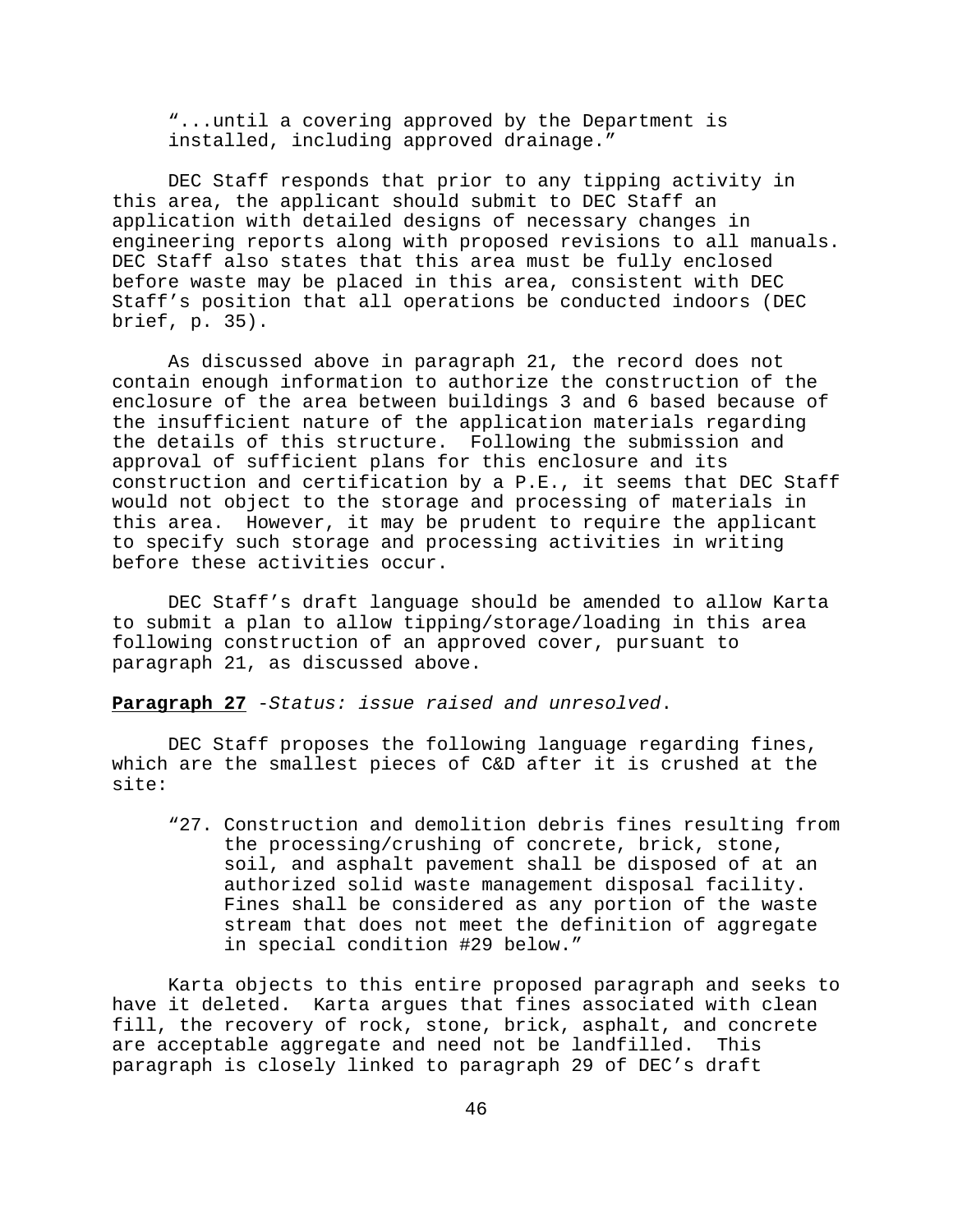permit, which is discussed below.

DEC Staff Engineering Geologist Steven Parisio testified regarding the rationale for this proposed permit condition. DEC Staff's concern is that processed C&D, when finely ground, can have the appearance of natural soil to the untrained eye (t. 1512) and has been distributed as topsoil to unsuspecting property owners and contractors in Region 3 (t. 1519). This material is of concern because small particles of asphalt in this product contain polycyclic aromatic hydrocarbons (PAHs), some of which are carcinogens. DEC Staff's reference to "fines" means particles smaller than 2 millimeters (t. 1550).

As explained by Mr. Parisio, when asphalt is ground into small fragments, this increases the surface area which causes greater contamination risks from the PAHs. While runoff from roadways constructed of large slabs of asphalt does not present a health risk, smaller fragments of asphalt in soil can (t. 1523). The primary pathway for human exposure is through children playing in the soil and ingesting these PAHs, as well as people eating root vegetables grown in this soil (t. 1524). As further explained by Mr. Parisio, there are hundreds of different PAHs, and DEC Staff routinely tests for 17 different ones, of which 6 are carcinogens, benzo(a)pyrene being the PAH DEC Staff is most concerned about (t. 1525). The level used to determine whether or not soil is safe is found in DEC's Technical and Administrative Guidance Memorandum (TAGM) #4046 (Exh. 57) and the level for benzo(a)pyrene is 0.061 ppm (t. 1532).

The distribution of "fines" (also called "screenings") as topsoil has caused a number of problems in Region 3 including subdivisions where this material has been used to grade lawns around expensive homes (t. 1526) and seven to nine instances where schools in Westchester County have accepted "gifts" of new athletic fields using fill with elevated levels of PAHs (t. 1540). These examples were not linked to Karta at the hearing.

Three other examples of contaminated fines which did involve the Karta facility were discussed in Mr. Parisio's testimony. The first involved the Pelham Bay Landfill in New York City. In this case, Karta supplied approximately 30,000 cubic yards of material that NYC believed to be topsoil that was used to cap this closed landfill (t. 1530). When no vegetation would grow on the cap, NYC and DEC Staff investigated. It turned out that the reason nothing would grow was because the pH level of the soil had been altered by the addition of crushed concrete. During the course of the investigation it was also revealed that the product supplied by Karta also contained elevated levels of PAHs (Exh.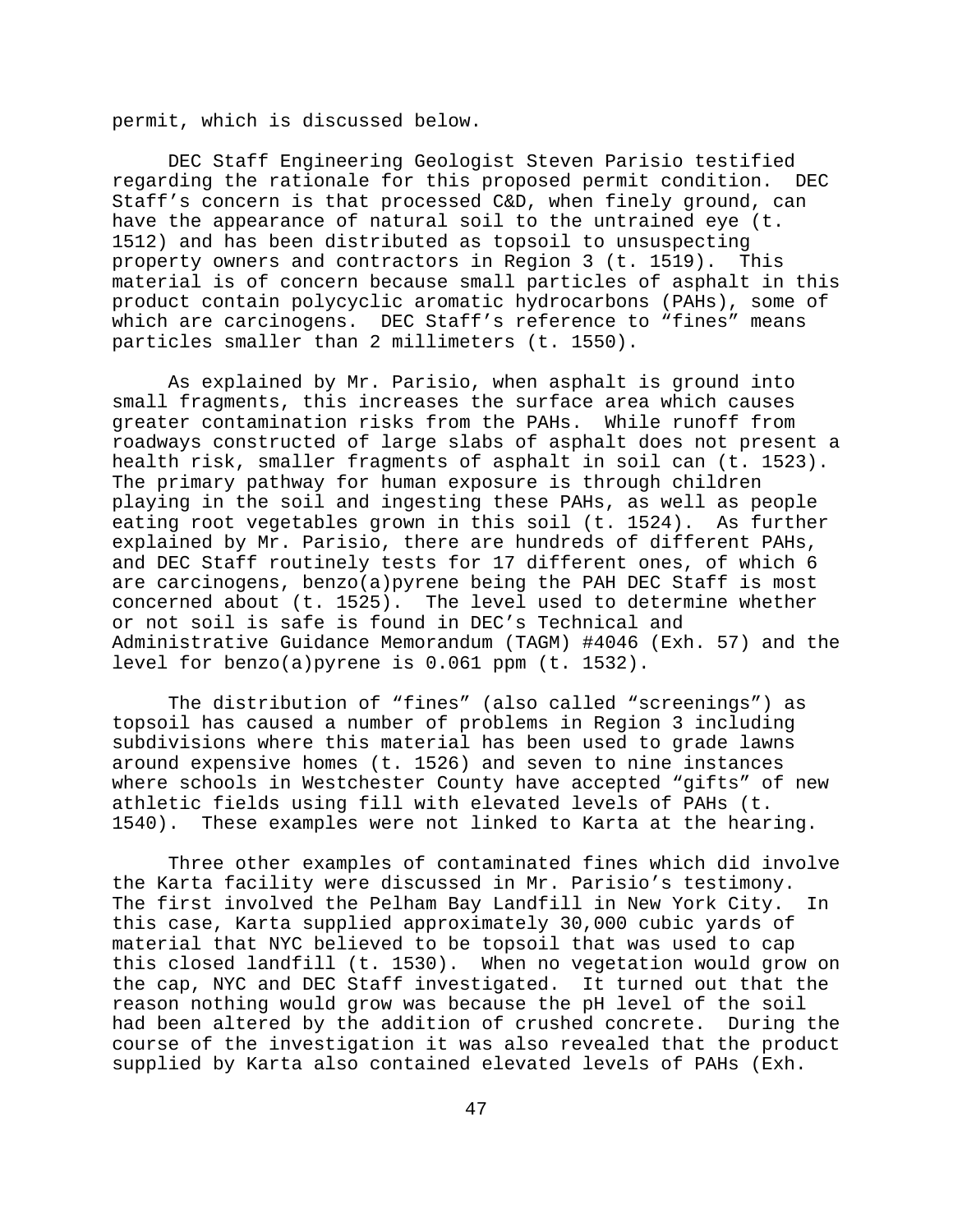58). Apparently Karta did not sell this material directly to NYC and it is not clear from this record if DEC Staff took an enforcement action against Karta as a result of this inappropriate use of screenings (t. 1676).

The second example of contaminated fines being distributed from the Karta facility occurred in 1999 and involved approximately 2,000 cubic yards of "screened fill material" which was used as a subgrade for tennis courts at a town park in the Town of Putnam Valley, Putnam County (t. 1538). "A sample of the material collected by Department staff on May 27, 1999 was analyzed and found to contain pulverized C&D debris including brick, concrete, glass and asphalt pavement together with a significant amount of pulverized wood. Wood fragments made up 27% by volume of the >6 mm size fraction and 19% by volume of the 2-6 mm size fraction in the sample tested. In addition, the sample contained trace amounts of gypsum, plastic, paint chips, tile and metal" (Exh. 60, p.1). The record is unclear how this alleged violation was resolved (t. 1659).

The third example cited by Mr. Parisio involved property located at 1070 Lower South Street, Peekskill, just down the road from the facility. This property is apparently owned by Global Land, one of the companies closely associated with Karta Corp (Exh. 85). He testified that a quantity of this material has been deposited on this property (t. 1530) and DEC Staff has tested the fill at this site and discovered that levels of PAHs in the fill exceed health based standards (Exh. 62). On crossexamination, Karta established that the 1070 Lower South Street Property was adjacent to railroad tracks and that other sources for PAHs were likely on the site (t. 1739). However, Mr. Parisio testified that he was confident that the samples taken from the site were taken from the fill material originating at the Karta facility (t. 1741).

DEC Staff has demonstrated in this record that this facility has been the source of fines which have been distributed as topsoil and/or fill and that this material has elevated levels of PAHs, some of which are carcinogens. DEC Staff has also demonstrated that this fine material has been placed in areas where members of the public, including children, could be exposed to it and that in one case this material from this facility was placed in a public park. Further, under Karta's current application, fines from C&D would be sorted and end up in ADC (Exh. 14, drawing 7), which as discussed below (see discussion of paragraph 28) Karta is not currently authorized to produce. Other fines would be generated from the facility as C&D is crushed and then used in aggregate, which as discussed below (see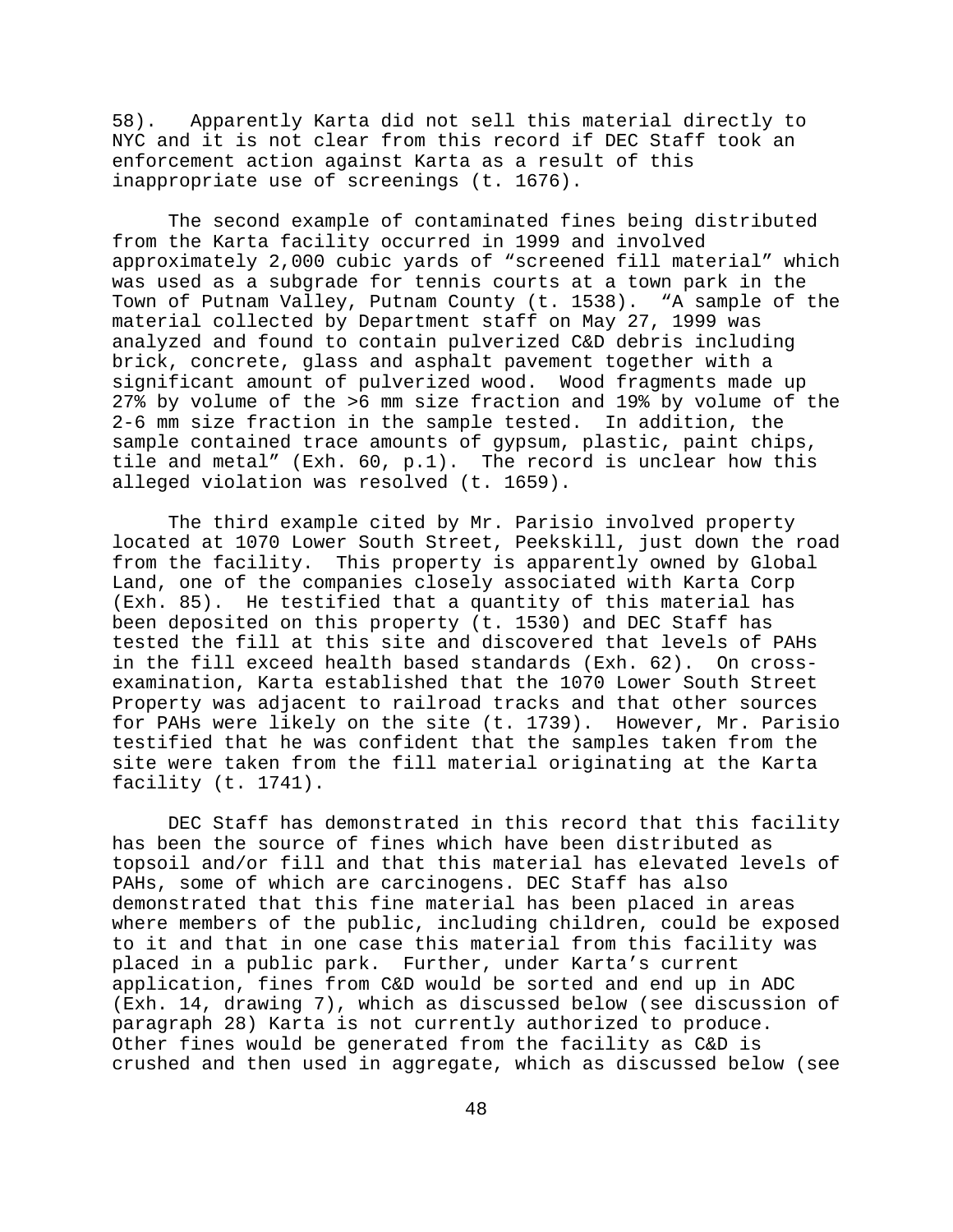discussion of paragraph 29) can only be used for limited purposes. Accordingly, the record contains a rational basis for the Commissioner to include DEC Staff's proposed paragraph 27 in the final permit. This would not preclude the applicant from applying for a case-specific Beneficial Use Determination (BUD) for the use of its crushed C&D product which would allow greater DEC oversight of the material's production, testing, distribution and ultimate use nor would it preclude Karta from applying for permission to produce ADC, which may also contain fines. DEC Staff's draft permit language should be included in the final permit.

**Paragraph 28** - *Status: issue raised and unresolved*.

DEC Staff's initial draft permit (Exh. 1) and revised draft permit (Exh. 90) both stated:

"28. The permittee is not an authorized facility to produce alternative daily cover (ADC). In addition, the Beneficial Use Determination (BUD) to produce ADC for Seneca Meadows issued on September 20, 1994 is hereby revoked. The permittee may submit a permit modification to become reauthorized, however, the submittal shall also contain, in addition to what is required pursuant to Part 360 and SEQRA, a testing protocol consistent with the information provided by the Region 3 office in a letter of December 29, 1997 to Sullivan County in which the permittee was copied."

In its brief, DEC Staff proposed deleting the second sentence from what was originally proposed, which it believes meets Karta's objections (DEC brief, p. 21). Karta, however, insists on its objection and seeks to have the entire proposed paragraph deleted from the final permit.

Two disputes regarding this paragraph exist. First, DEC Staff argues that two authorizations are needed regarding ADC: one for the facility producing the ADC and another for the facility accepting and using the ADC. Karta disagrees and argues only a single authorization is necessary and that it possesses one which cannot be revoked in a permit modification hearing. The second dispute involves whether sufficient information is contained in the instant permit modification application materials for Karta to be authorized to produce ADC, should such authorization be necessary.

The relevant regulations to the first dispute are found at  $360 - 16.4$ (d):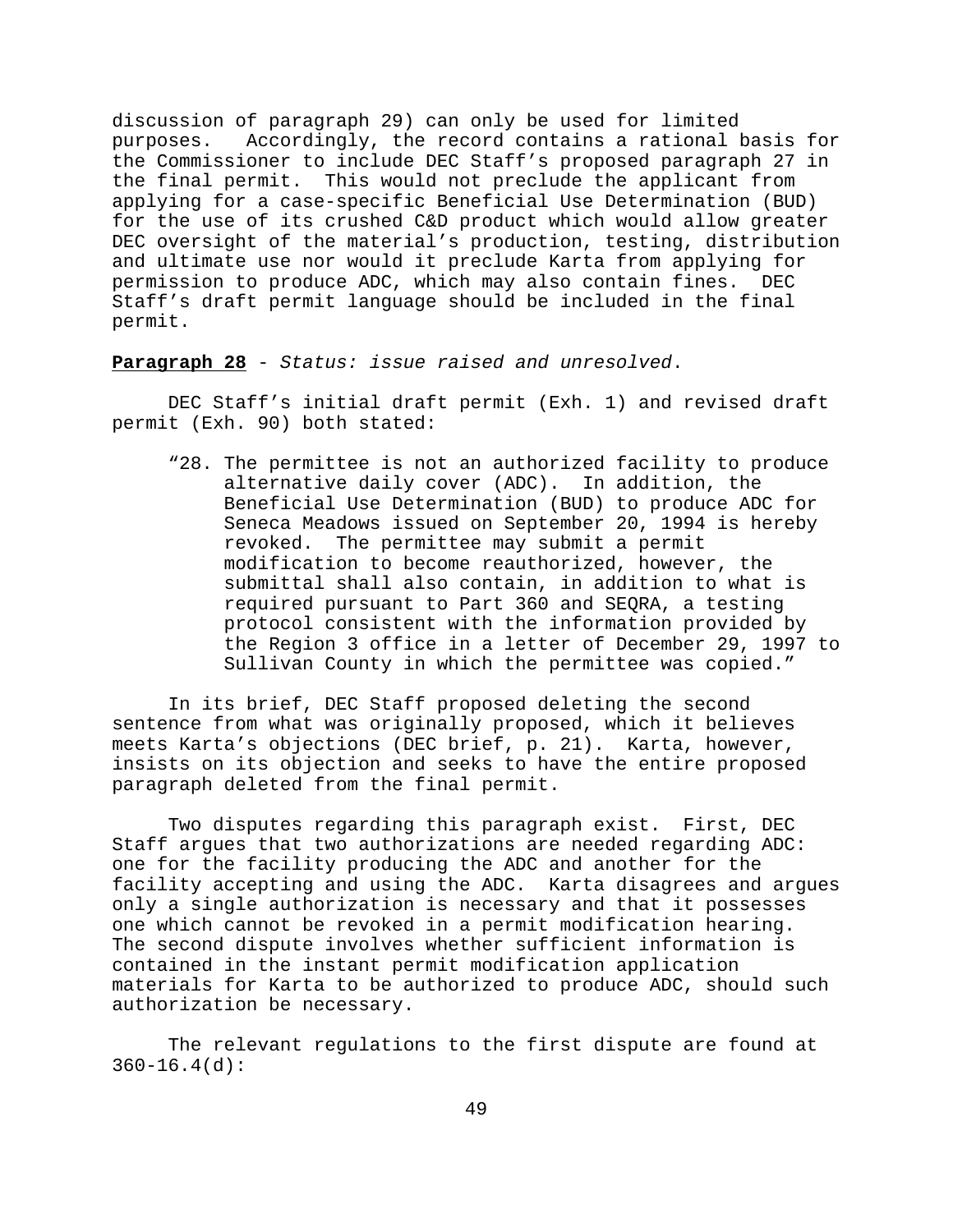"(d) Use of C&D debris as an alternative daily cover material at a landfill.

(1) Screenings. The department may approve the use of screenings separated prior to pulverizing operations at C&D debris processing facilities that only accept recognizable, uncontaminated, non-pulverized C&D debris for use as an alternative daily cover on landfills in the State, if:

(i) It can be demonstrated that the material is capable of meeting the following minimum performance criteria for daily cover material:

> (a) to control and not sustain fire; (b) to control and not contribute to odors (this may require the separation of plaster and wallboard from daily cover material); (c) to control and not contribute to the propagation of vectors;

(d) to control and not contribute to blowing litter and dust; and

(e) to control scavenging.

(ii) The amount of fines (material passing through a number 200 sieve) in the screenings is less than 25 percent by weight (dry basis). (iii) The organic content of the screenings is less than 15 percent by weight (dry basis).

(2) Pulverized C&D debris. The department may approve the use of pulverized C&D debris from permitted C&D processing facilities for use as an alternative daily cover material on landfills in New York State if:

(i) the pulverized C&D debris satisfies the same requirements for screenings as described in subparagraphs  $(1)(i)$ -(iii) of this subdivision; and

(ii) the pulverized C&D debris is used as daily cover only at landfills authorized by the department to accept pulverized C&D debris.

(3) Testing of C&D debris used for daily cover. All C&D debris intended to be used as daily cover must receive written department approval prior to its use as an alternative daily cover material. Facilities which recover C&D debris for use as daily cover on landfills in New York State must have a plan approved by the department which fully describes sampling and analytical procedures, including the frequency of testing, to ensure compliance with paragraph (1) of this subdivision."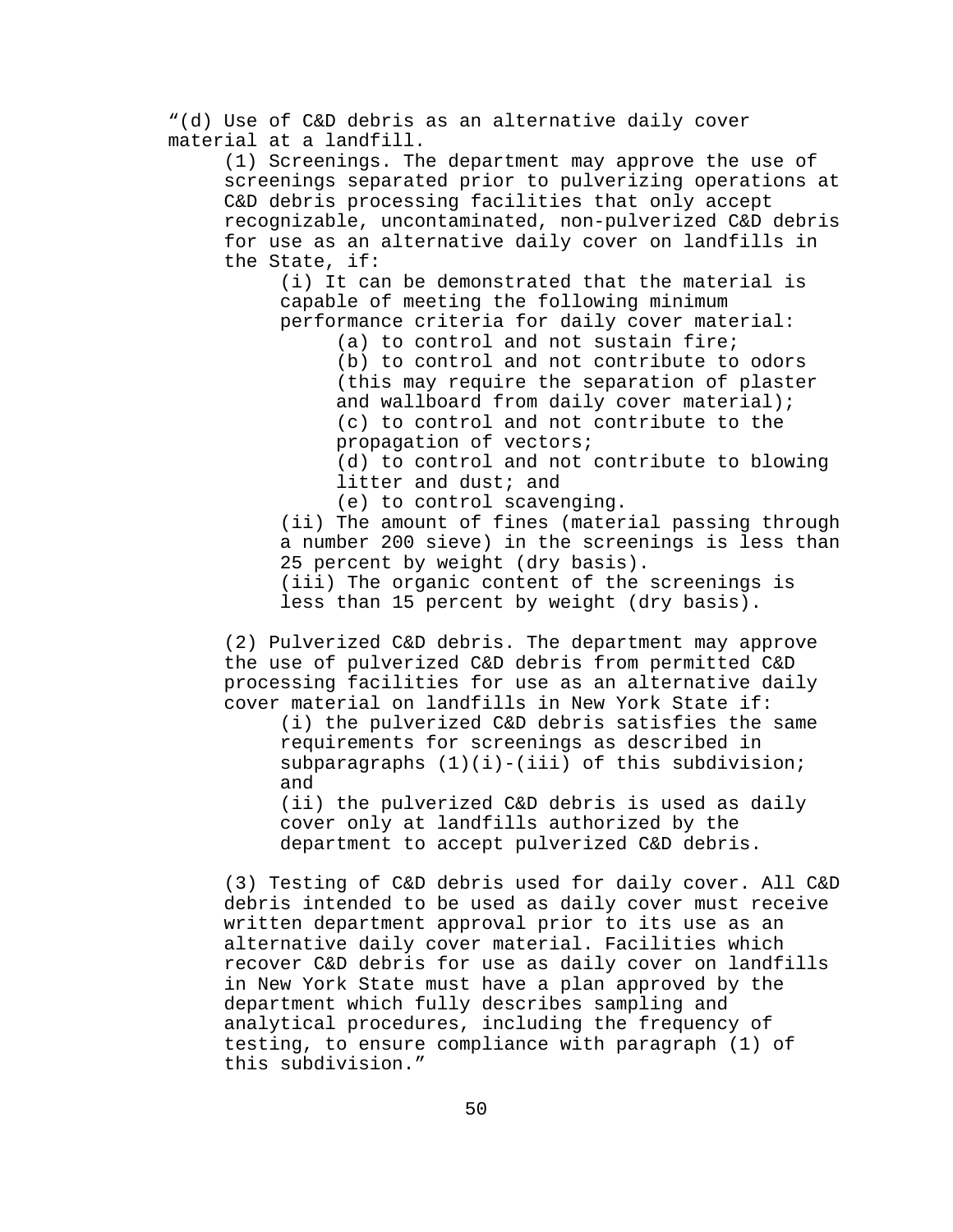Karta maintains that a 1994 letter from DEC Region 8 to an Albany Engineering firm authorizing the use of ADC from Karta at the Seneca Meadows Landfill (Exh. 27) authorizes both the landfill to use the ADC and Karta to produce it (Karta's brief, p.28). Karta argues that a valid BUD exists and that no separate authorization is required to produce ADC.

DEC Staff argues that the regulations require two approvals and that this letter only addresses approval to use ADC in Region 8, not to produce ADC in Region 3. DEC Staff states that Karta has never been authorized to produce ADC and that the first sentence of Paragraph 28 is not a revocation of an existing authorization. DEC Staff witness Pollock testified that while the 1994 authorization, which was issued by NYSDEC Region 8, allowed the use of processed C&D as ADC, Karta needed a separate authorization from NYSDEC Region 3 to produce ADC, which it does not have (t. 877, 1143). According to Mr. Pollock, Region 3 has had testing protocols for ADC since 1994 or 1995 and Karta has not been subject to the standard procedure to become authorized to produce ADC (t. 878).

In the record is a letter from DEC Region 3 dated December 29, 1996 to the Sullivan County Landfill (Exh. 28) which granted authorization to use ADC from Karta and reads in part: "This approval is applicable through July 1, 1998. If Sullivan County wishes to use ADC from Karta after July 1, 1998 Karta must submit the documents required by Part 360-16.4(d) and receive written approval from Region 3 for the production of the material." Karta was copied on this letter. Karta does not assert that it ever submitted this documentation or was ever approved to produce ADC.

A second letter in the record from Region 3 to Karta dated June 8, 2004 (Exh. 30) contained the following paragraph:

"The facility is in violation of 6NYCRR Part 360-1.5(a); 1.7(a)(1)(ii) and 16.4(d) for sending all, or a portion of 8,804.03 tons of material to Steuben County Landfill in New York to be used as Alternative Daily Cover (ADC). The facility has been informed a number of times, the most recently being the Department's October 4, 2002 correspondence, that Karta is not authorized to produce ADC until such time as a permit modification to do so is issued by the Department. Any application will require an approvable testing protocol (requirements previously noted). The only exception to this is the approval from the Department's Albany office dated September 20, 1994 allowing Karta to send construction and demolition debris to Seneca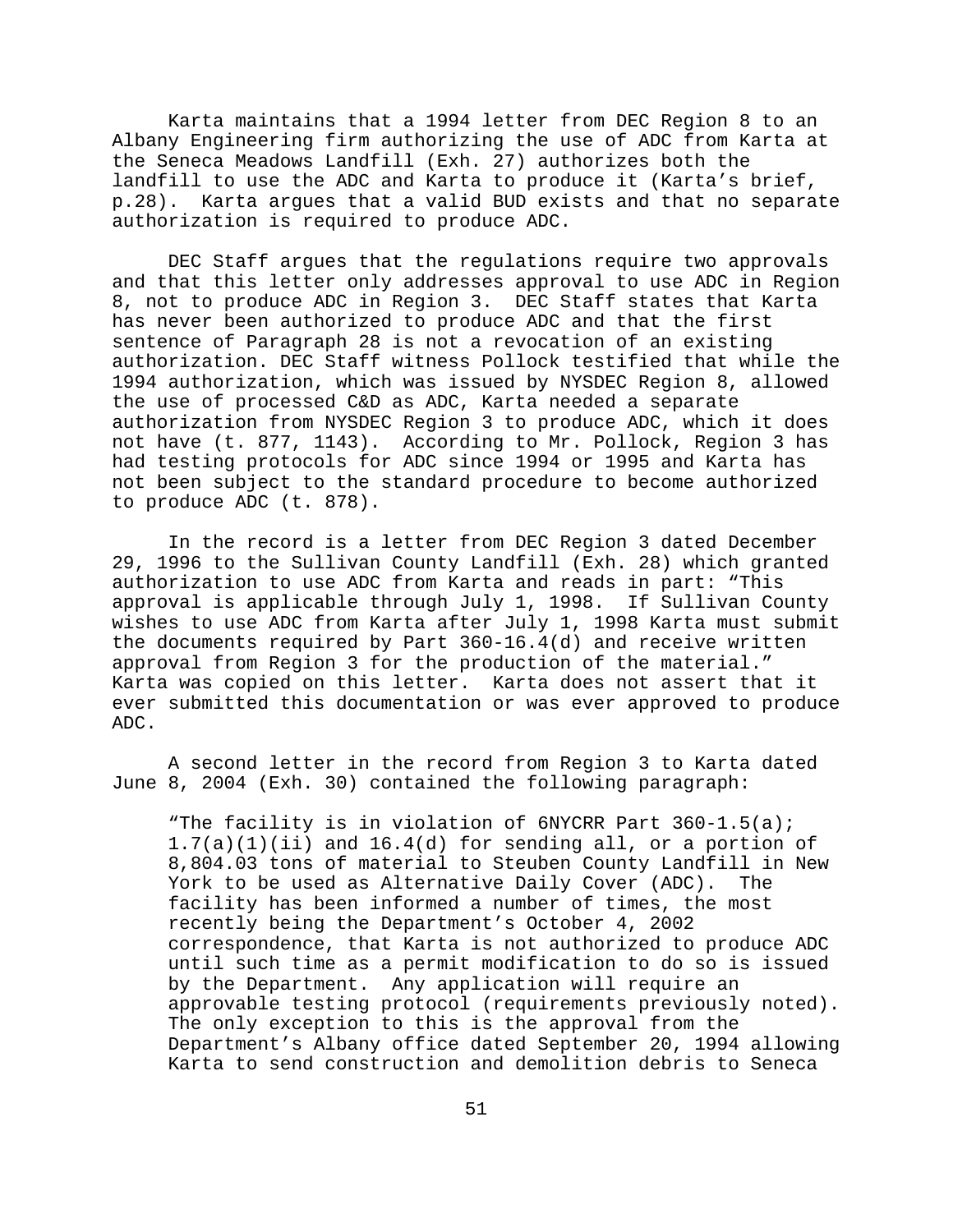Meadows Landfill for use as ADC. This is the only landfill at this time allowed to receive construction and demolition debris from Karta for use as ADC. The referenced approval does not however, authorize Karta to produce ADC."

It is clear from the regulations found at 360-16.4(d) that requirements are imposed upon a facility seeking to produce ADC: "Facilities which recover C&D debris for use as daily cover on landfills in New York State must have a plan approved by the department which fully describes sampling and analytical procedures, including the frequency of testing, to ensure compliance...." This is different from the requirements placed upon facilities receiving the ADC to become authorized. DEC Staff's reading of the regulations is correct and, Karta is not authorized to produce ADC.

With respect to Karta's second argument, that if a separate authorization to produce ADC is necessary, the application materials, which have been deemed by DEC Staff as complete, contain the necessary information. Karta also points out that an Operation and Maintenance Manual and testing protocol were already submitted (Exh. 2). According to Karta, DEC Staff must either approve or deny Karta's request to produce ADC on the basis of the information in the application before requiring additional submissions. Karta states this is an attempt by DEC Staff to defer action on this part of Karta's application until a future date.

The regulations set forth the information necessary to become approved to produce ADC. "Facilities which recover C&D debris for use as daily cover on landfills in New York State must have a plan approved by the department which fully describes sampling and analytical procedures, including the frequency of testing, to ensure compliance with paragraph (1) of this subdivision" (reproduced above).

In addition, the record also contains an authorization for production of ADC to one of Karta's competitors (Exh. 28, p.3). This authorization includes information on flamability, sulfate, total sulfur, pH, organic content, % passing #200 sieve, moisture content, specific gravity, asbestos, PCB, TCLP, ignitablility, corrosivity and reactivity.

Karta argues that its application contains enough information for the Department to authorize the production of ADC. It points to information in the record regarding production of ADC (Exh. 2, appendices G, H & I) and this statement from the application materials (Exh. 2, p.26):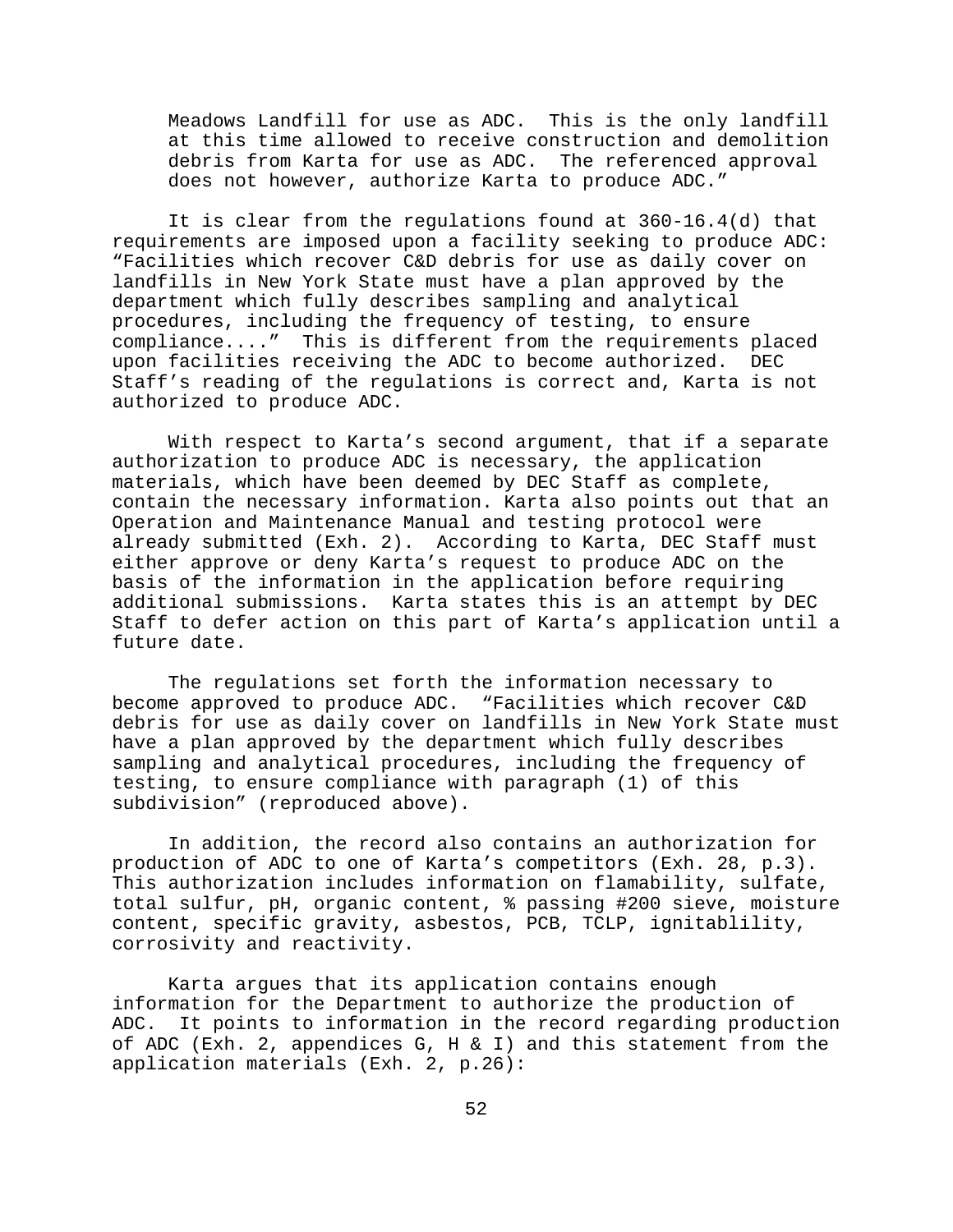"The ADC produced by the integrated C&D Recycling system will consist of 2-inch minus material that will [be] transported offsite to landfills for beneficial reuse as ADC under NYSDEC-issued Beneficial Use Determinations (BUD Material) issued to the respective landfill. Detailed information regarding the facility's BUD materials is provided in *Petition for Beneficial Use Determination for Alternative Landfill Daily Cover/Alternative Grading Material. Earth Tech, Inc. June 16, 1999, Revised February 2000*4. Karta will continue to provide testing data on its ADC to confirm conformance with the individual landfill's NYSDEC ADC approval, as requested by the landfill facility. In addition, to provide an ongoing baseline characterization of its ADC waste stream, on a semi-annual basis, the facility will test a representative sample of its ADC for hazardous waste characterization using the Toxic Constituent Leaching Procedure (TCLP; USEPA SW 846; Method 1311). These test results will be maintained in the facility's operating record, in addition to being provided to the landfills."

Karta did not introduce the "Petition for Beneficial Use Determination for Alternative Landfill Daily Cover/Alternative Grading Material. Earth Tech, Inc. June 16, 1999, Revised February 2000" as an exhibit, nor does it appear to be included in the application materials in the record (Exh. 2), so its relevance can only be speculated upon at this point.

According to Mr. Pollock, the current application materials do not contain sufficient information for DEC Staff to authorize Karta to produce ADC (t. 880). The specific deficiencies are not noted.

DEC regulations require that an applicant demonstrate that its proposal will be in compliance with all applicable laws and regulations administered by the department  $(624.9(b)(1))$ . In this case, Karta claims that the information in the application materials is sufficient for the Department to authorized Karta to produce ADC. Yet the materials Karta points to as evidence do not address the following issues found in the authorization to its competitor (Exh. 28): specifically, flamability, sulfate, total sulfur, pH, organic content, % passing #200 sieve, moisture content, specific gravity, asbestos, PCB, ignitablility, corrosivity and reactivity. Indeed the only reference to one of these requirements is to TCLP. Accordingly, it is reasonable to

 $4$  This document is not in the record of this proceeding.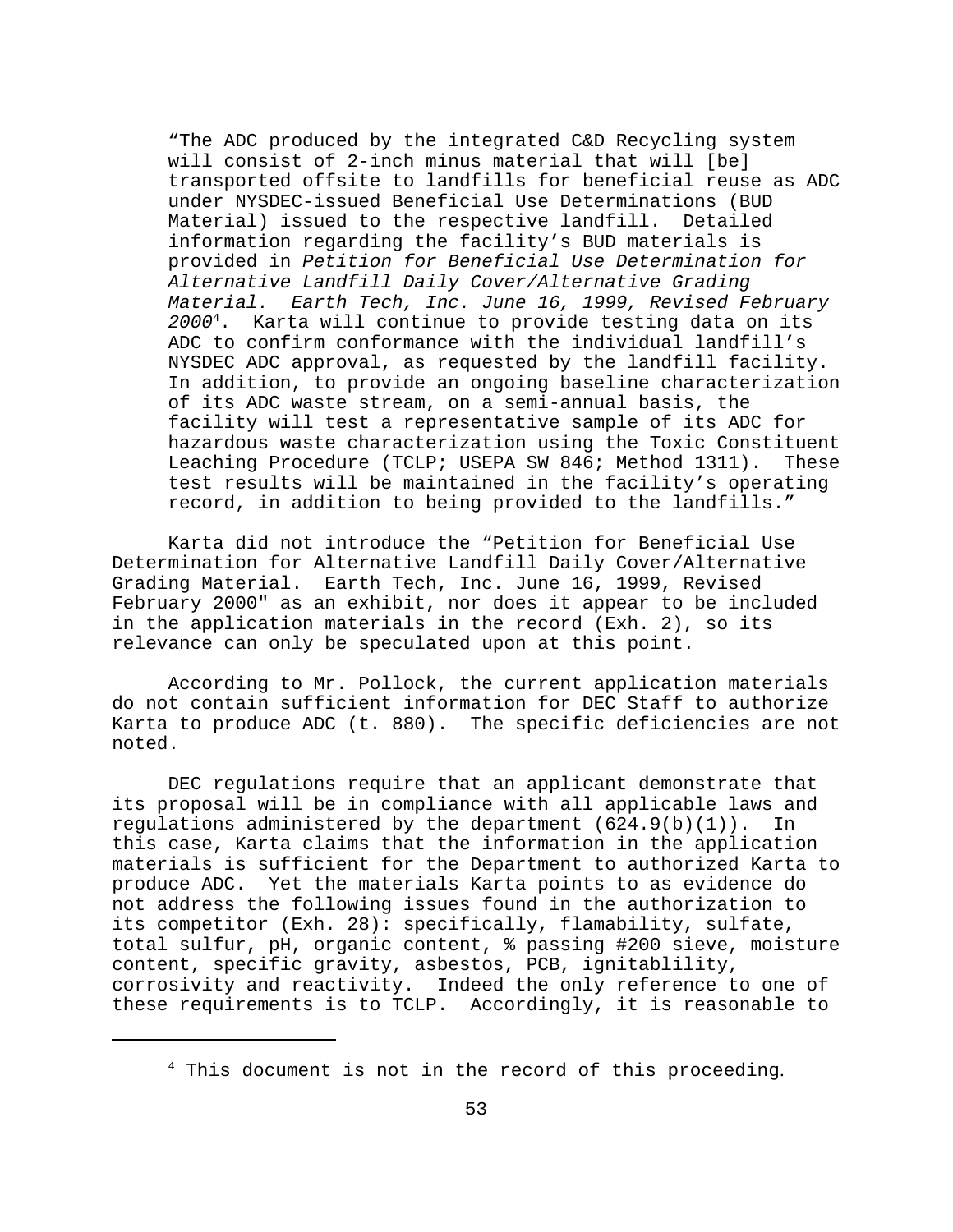conclude that DEC Staff is correct and that insufficient information has been presented by Karta to be authorized to produce ADC.

In sum, Karta has failed to show that it is authorized to produce ADC currently nor has it shown that its application materials contain sufficient information to be granted such authority. Accordingly, DEC Staff's proposed permit language for paragraph 28 should be adopted.

**Paragraph 29** - *Status: issue raised and unresolved*.

DEC Staff have proposed the following:

"29. The receipt and processing of material will only occur within the following on-site buildings (buildings are numbered in accordance with the site plans of Attachment "A"):

Building #1 – South end – uncontaminated, non urban soils; North end – commingled recyclables (bottles, cans, plastics). Building #2 – North end – source separated aluminum; South end – source separated metals (no vehicles or vehicle parts for dismantling, etc.); Center (between doors #2 and #5) – mulch and topsoil. Building #3 – Within doors numbered 16 and 17 – (easterly side) - unadulterated wood (any loads containing adulterated wood must be taken into the building via doors 18 – 21 for proper sorting); (westerly side) – trees, stumps, pallets; within doors numbered 12, 13, 14, 15, and 22 – rock, concrete, brick, aggregate, or aggregate substitute. (Aggregate as referenced here means sand or gravel added to cement to make concrete or added to asphalt to make asphalt pavement); within doors numbered 18, 19, 20, 21 – C&D. Building #4 – No waste, products, or recyclables. Building #6 – North of door #2 – construction and demolition debris processing; between doors #2 and #3 – source separated newspaper and OCC (old corrugated cardboard); south of door #3 – Municipal Solid Waste (MSW).

All waste and product areas within the buildings referenced above must be clearly delineated by white or yellow lines painted on the floor that are clearly visible at any and all times."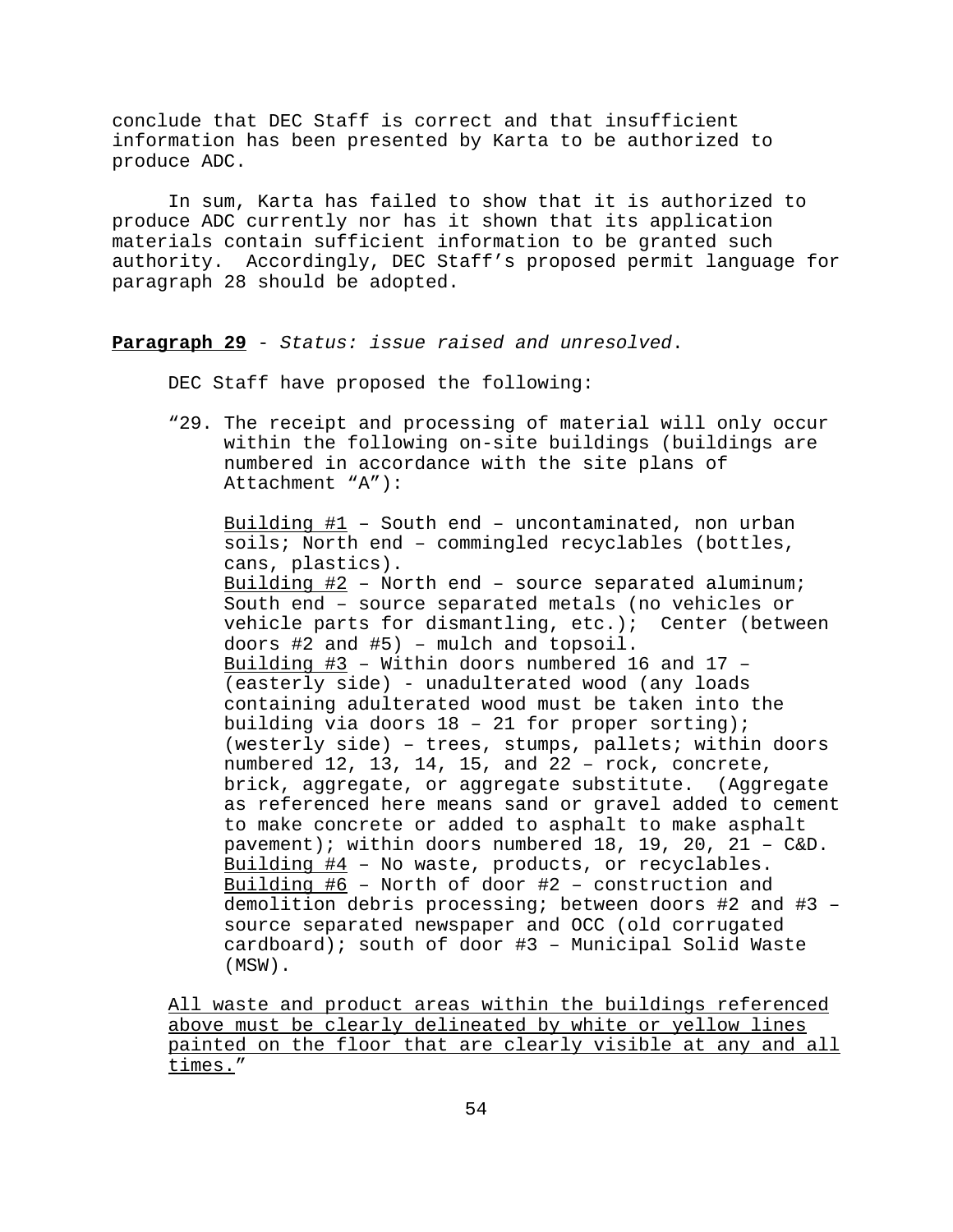DEC Staff witness Pollock testified that the intent of this paragraph was to allow the department to regulate the activities within the facility (t. 881). He stated that DEC Staff felt that the description of where specific activities would occur at the site was not sufficiently addressed in the application materials and that this type of condition is used for other, similar facilities (t. 883).

Karta does not object to the descriptions of where activities will occur in this paragraph, but does object to DEC Staff's proposed definition of "aggregate" found in the paragraph related to building #3 and suggests a revised definition.

"Aggregate as referenced here means sand, stone or gravel used for concrete, asphalt, and structural fill, including road base. Source separated concrete, bricks, stone, and asphalt or similar uncontaminated recognizable material separated from C&D may be processed to produce aggregate meeting the requirements of the generic BUD set forth at 6 NYCRR 360-1.15(a)." (Karta's brief, p. 71).

The definition of "aggregate" is important because the term is used in 360-1.15(b) which establishes categorical BUDs. This section reads:

"(b) Solid waste cessation: The following items are not considered solid waste for the purposes of this Part when described in this subdivision:...

(11) recognizable, uncontaminated concrete and concrete products, asphalt pavement, brick, glass, soil and rock placed in commerce for service as a substitute for conventional aggregate."

Currently, the facility accepts recognizable, uncontaminated concrete and concrete products, asphalt pavement, brick, glass, soil and rock and also recovers this material from C&D. This material is then crushed and marketed for several uses including road base and structural fill. This crushed material meets the specifications published by NYS Department of Transportation for Type 4 material, also known as crusher run (Exh. 17).

As discussed above, this paragraph is closely linked to the discussion of paragraph 27 above. There is no definition of "aggregate" in Part 360 or other relevant regulations. A review of the Final Environmental Impact Statement for Revisions/Enhancements to 6 NYCRR Part 360 Solid Waste Management Facilities, dated May 1993, when this categorical BUD was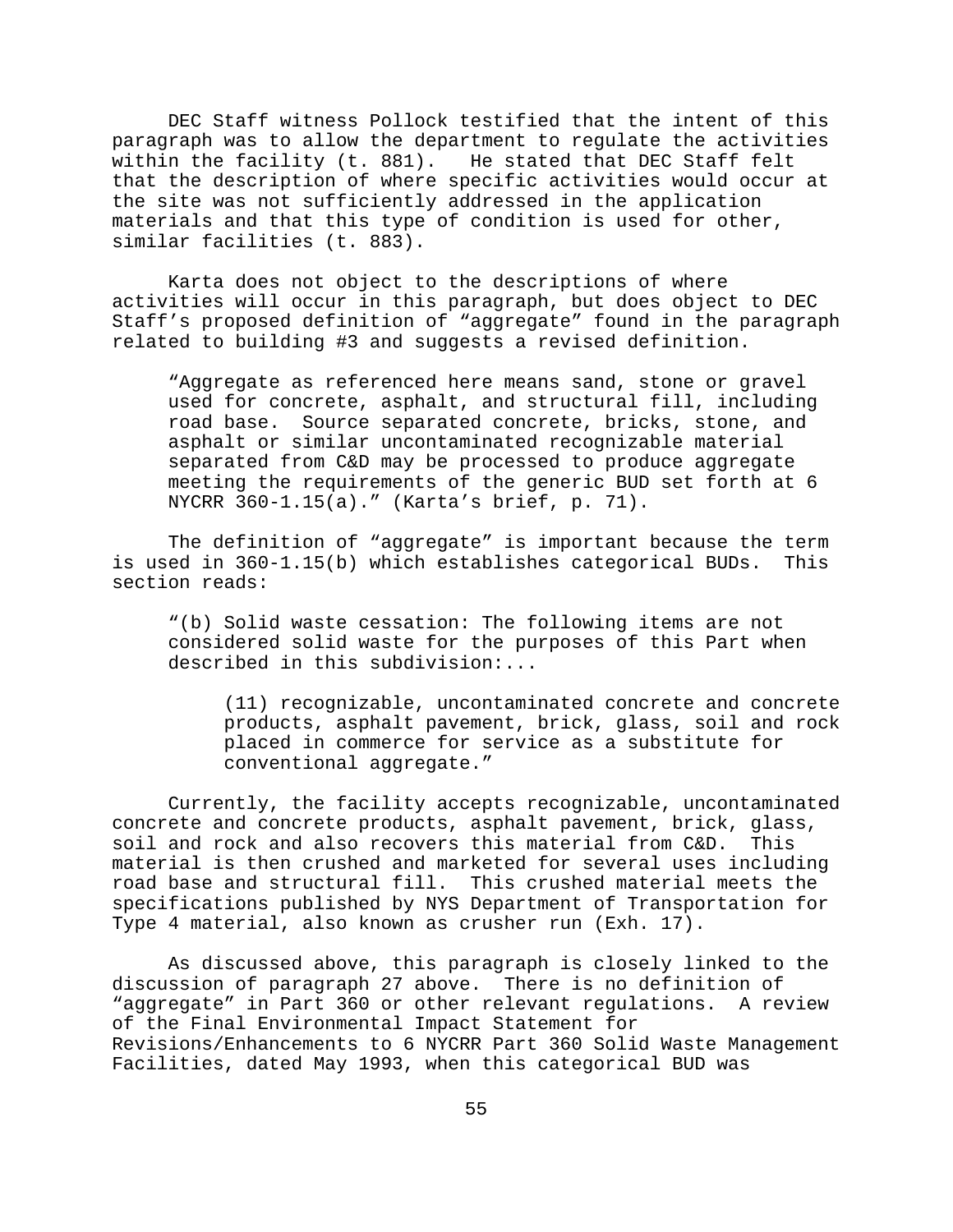established sheds no light on the definition of "aggregate".

The dispute regarding the definition of "aggregate" involves whether the term should be defined narrowly, as DEC Staff argues, or more broadly, as Karta seeks. DEC Staff argues that the definition found in Webster's Dictionary (Exh. 63) is the best definition. Specifically, the third definition of "aggregate" as a noun which reads "any of several hard inert materials (as sand, gravel, or slag) used for mixing with a cementing material to form concrete, mortar, or plaster". DEC Staff expert Steven Parisio argued that this narrow definition of "aggregate" is the best definition in light of the entire regulatory scheme for C&D. Specifically, Part 360-7.1(b)(1) & (11), which govern exempt C&D landfills, which can only accept uncontaminated, recognizable concrete and concrete products, brick, asphalt, pavement, soil, rock and glass, provides that such facilities can only operate during daylight hours and cannot accept compensation for such disposal (see also ECL 27-0707).

According to DEC Staff, a broader definition of "aggregate" advocated by Karta would in effect make the provisions of ECL 27- 0707 null and void and would allow an exempt C&D landfill to operate at night and accept money for disposal by claiming it was just accepting aggregate pursuant to the categorical BUD. DEC Staff argues that if Karta wishes to market processed C&D waste for other purposes than mixing into concrete or asphalt, it can seek a case specific BUD (t. 1584), which is something DEC Staff encourages permittees to do. These case specific BUDs would allow DEC Staff greater control over where and how this material could be used. This control is necessary because the crushed asphalt contains PAHs, some of which are carcinogenic. DEC Staff argues that proper placement of this material is important to protect the environment and human health.

In its brief, Karta points out that the definition of "aggregate" that DEC Staff now seeks, and reproduced above from DEC Staff's revised draft permit, is at variance with DEC Staff's original draft permit (Exh. 1) which read: "(Aggregate as referenced here means sand or gravel added to cement to make concrete or added to asphalt to make asphalt pavement or used in the construction of subgrades, drainage layers, swales and subsurface drains)." DEC Staff did not explain this change in its brief, but DEC Staff witness Pollock testified that he believed this language, now deleted, was placed in the original draft permit in error (t. 1131).

In support of its argument for a broader definition of "aggregate" Karta argues that NYSDOT uses the term aggregate to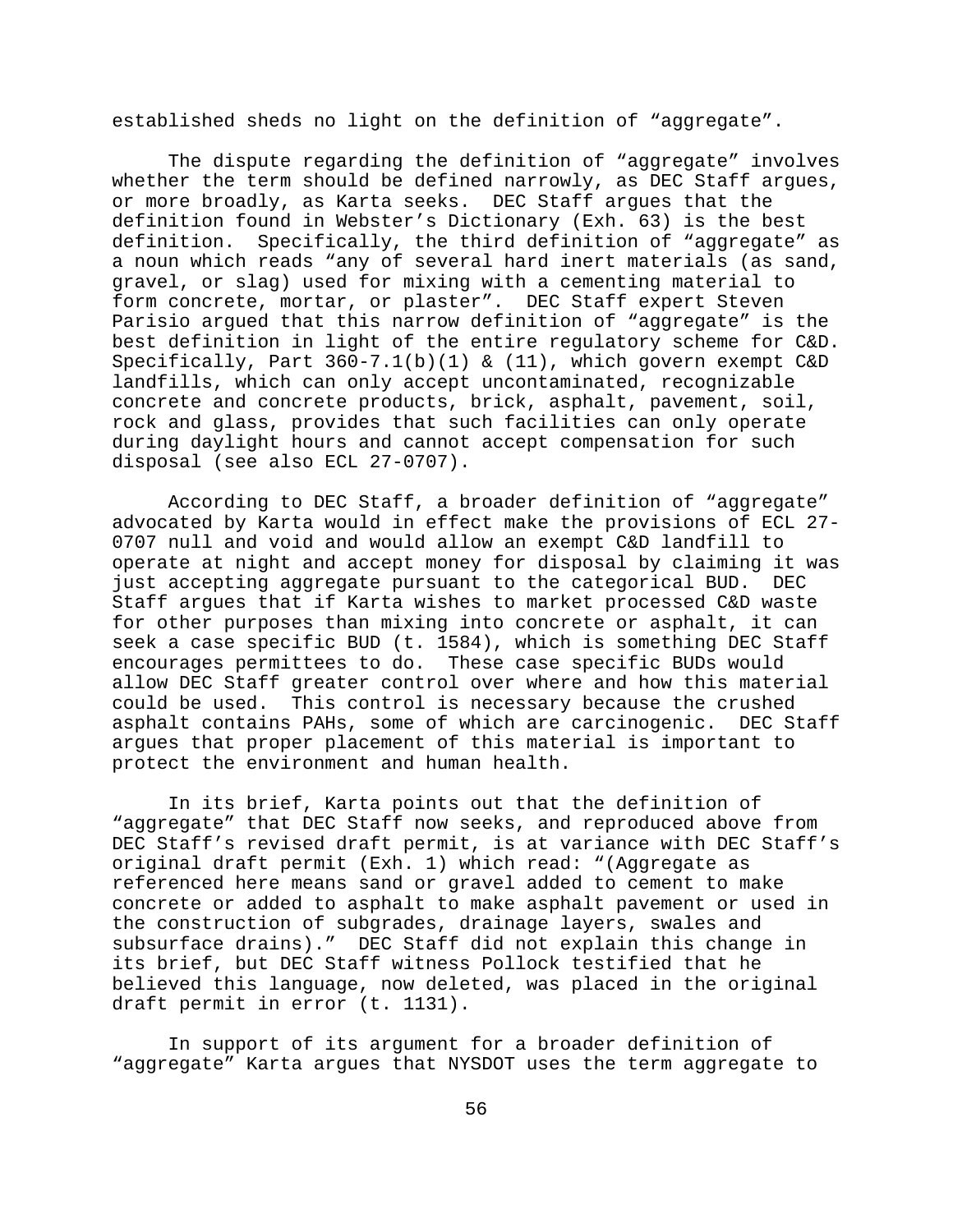refer to type 4 material. Karta also introduced numerous other definitions of "aggregate" which define the term more broadly, including: information from the Connecticut Department of Environmental Protection (Exh. 68), a definition from the Civil Engineering Reference Manual (Exh. 70), a definition from Highway Engineering (sixth edition) (Exh. 72), a definition from Industrial Minerals and Rocks (fifth edition)(Exh. 73), and a research paper entitled "Use of Recycled Concrete Aggregate as a Base Course (Exh. 77). Other information in the record defines "aggregate" more narrowly or gives several definitions both narrow and broadly, including: the Dictionary of Geological Terms (Exh. 64) and the Dictionary of Mining, Mine and Related Terms (Exh. 78). This information is of marginal value to this proceeding and demonstrates only that "aggregate" can be defined either narrowly as a component of cement and asphalt or broadly to include road base and structural fill.

Based on the evidence in this record, the Commissioner should adopt DEC Staff's proposed definition because it is consistent with other aspects of the regulatory scheme and is protective of human health and the environment. If Karta wishes to continue to produce this material it will have to apply for a case-specific BUD pursuant to 360-1.15(d) which will allow greater control over where and how this material is used, so as to protect the public health and the environment.

**Paragraph 30** - *Status: issue raised and unresolved*.

DEC Staff have proposed allowing a maximum daily throughput at the facility of 900 tons per day, with each of five subcategories of waste having separate sub-limits. DEC Staff proposes:

- "30. Tonnage Limit The permittee is authorized to accept the following maximum tonnage:
	- No more than 100 tons per day of MSW as defined in 360-1.2(b)(106);
	- No more than 320 tons per day of C&D;
	- No more than 50 tons of source separated and commingled recycle materials per day;
	- No more than 350 tons per day of source separated C&D type materials; and
	- No more than 80 tons per day of unadulterated wood and land clearing debris."

This paragraph also contains three footnotes defining "C&D", "source separated and commingled recycle materials" and "source separated C&D type materials". These definitions are not in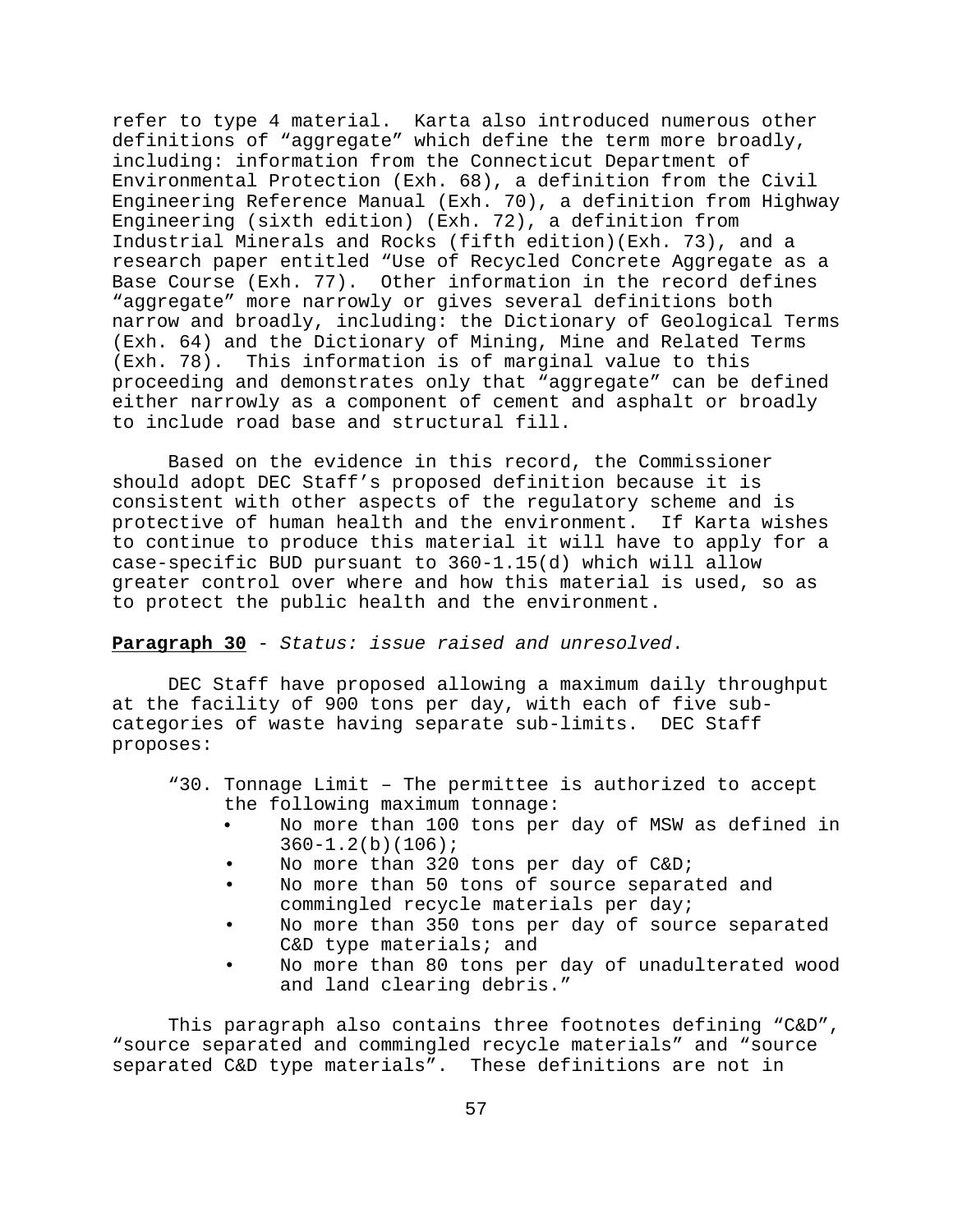dispute.

Karta proposes a lower daily throughput of 800 tons per day total, which is consistent with its agreement with the City (Exh. 85), but objects to the limits proposed by DEC Staff on subcategories of waste. Karta does not object conceptually to subcategorical limits, but argues that DEC Staff's proposed limits are too low (Karta reply, p. 10). Karta proposes to be allowed to choose any waste stream to meet the 800 ton daily limit, except MSW which would be capped at 500 tons per day (the amount currently authorized). Karta proposes the following language:

- "30. Tonnage Limit The permittee is authorized to accept the following maximum tonnage:
	- No more than 500 tons per day of MSW as defined in  $360 - 1.2(b)(106);$
	- No more than 800 tons per day of C&D;
	- No more than 800 tons per day of source separated and commingled recycle materials per day;
	- No more than 800 tons per day of source separated C&D type materials; and
	- No more than 800 tons per day of unadulterated wood and land clearing debris.

Provided that the cumulative total of all categories of material shall not exceed 800 tons per day."

Karta argues that an important part of its business model is the flexibility to choose which waste it will process on a given day, based on the profitability of the different streams. An example provided at the hearing involved the acceptance of a series of trailers which were very high in metal content which has a high value when separated from the other waste. Under DEC Staff's proposed limits, Karta could not take larger quantities of this valuable waste on the days it becomes available. The loss of this flexibility would be a blow to the profitability of the facility.

DEC Staff makes three arguments in support of its proposed sub-categorical tonnage limits. First, DEC Staff is concerned that the facility does not have the capacity to properly handle the quantities of waste Karta seeks authority to accept and that DEC Staff's proposed sub-categorical limits are reasonable given the capacity of the equipment at the facility and the hours of operation proposed in paragraph 44. Second, Karta's compliance history warrants the lower sub-categorical tonnage limits. Third, permits for similar facilities in Region 3 contain similar restrictions.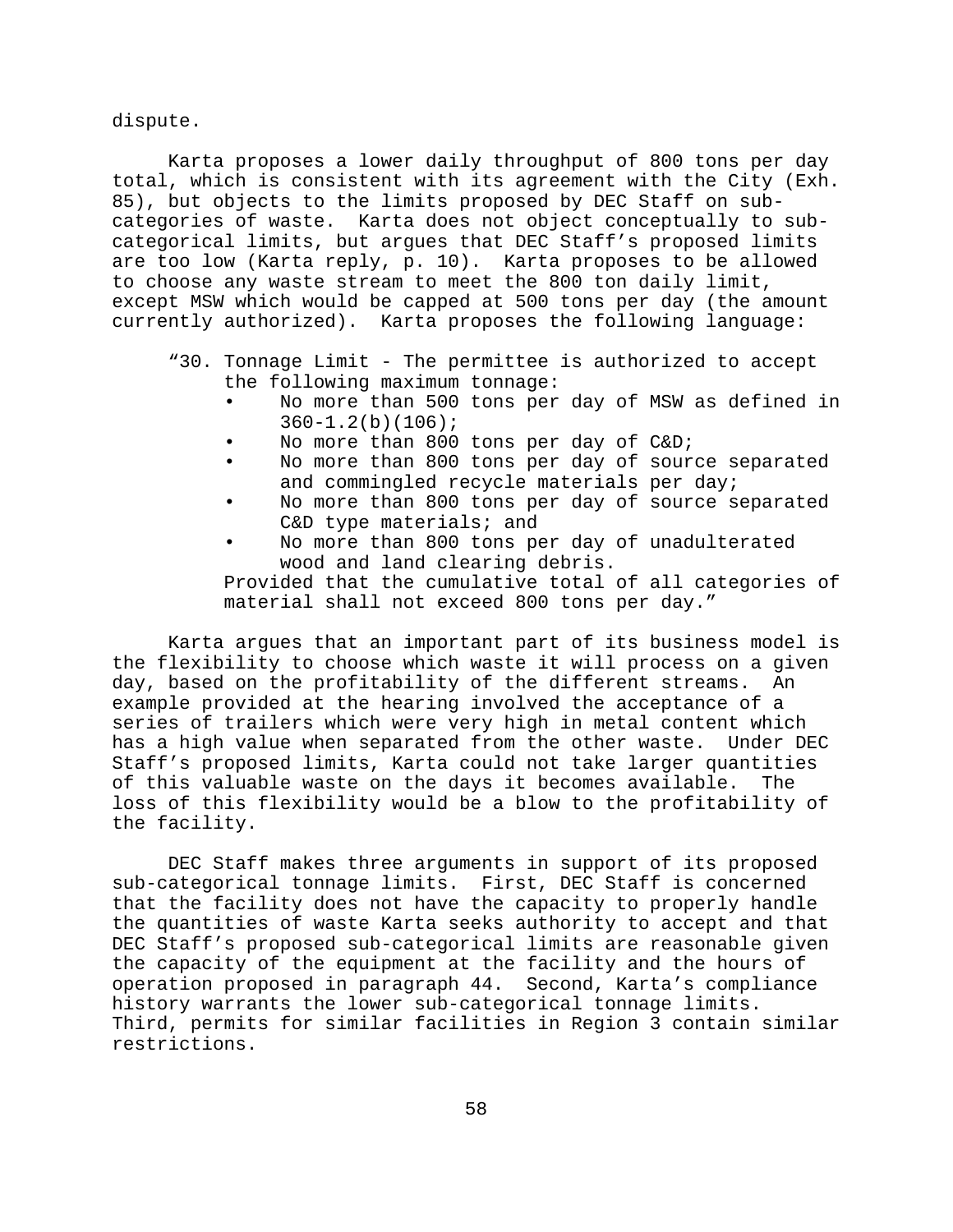Regarding DEC Staff's first argument that the facility does not have the capacity to properly handle larger amounts of waste, DEC Staff witness Pollock testified that the tonnage limits were included in the draft permit to ensure that the facility could actually receive, process and remove waste in appropriate time frames (t. 886). If too much waste were to be accepted, it could remain onsite for long periods of time causing problems such as odors, vectors and leachate (t. 889). The sub-categorical tonnages included in DEC Staff's draft permit were developed by several members of DEC Staff familiar with the operations of Karta (t. 1179). An analysis of what could be handled by the facility was done, although Mr. Pollock did not know if this analysis was in writing (t. 1179). Once DEC Staff evaluated the tonnage the facility could handle, it then developed the proposed operating hours (t. 1324). At the hearing, DEC Staff provided no quantitative analysis to justify the individual sub totals of tonnages but rather described qualitative factors in arriving at its decision. DEC Staff also considered the capability of the management and personnel of the facility in developing these subcategories (t. 1195).

Karta disputes DEC Staff's assertion that the facility cannot properly handle the quantities of waste it seeks authorization to accept and provided detailed quantitative analyses at the hearing. The discussion of capacity is dealt with in the following paragraphs regarding the individual subcategories. It should be noted that, while the applicant's consultant sent DEC Staff a detailed series of calculations regarding operating capacities at the facility (Exh. 15) in early March 2004, these calculations were not reviewed by DEC Staff prior to its formulation of the sub-categorical limits in the draft permit in May 2004 (t. 1178).

Regarding DEC Staff's second argument, that the compliance history of the facility justifies these limits, DEC Staff points to the violations shown in the record. There are two parts to this argument: (1) the overall number of violations justifies the sub-categorical limits in total; and (2) that individual violations regarding each of the sub-categories justify the subtotals. Regarding the overall argument, DEC Staff has presented evidence of approximately three hundred violations between August 2001 and October 2004. DEC Staff states in its brief that only by limitation of hours and tonnages and close supervision by environmental monitors, can the DEC Staff ensure that this Applicant will obey the laws applicable to all (DEC brief, p. 23). Arguments relating to individual violations and a specific sub-categorical limit are discussed in the separate discussions below.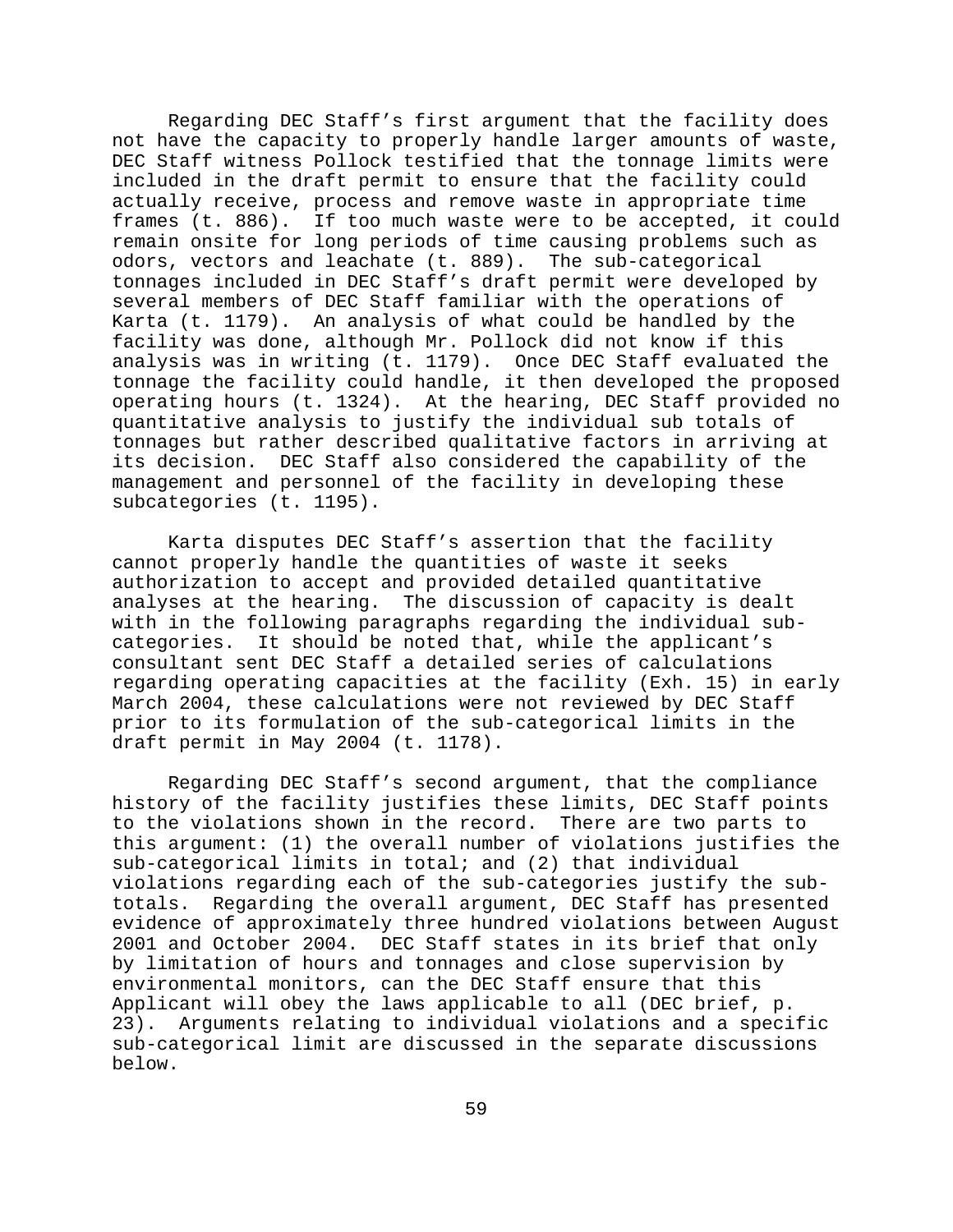Regarding DEC Staff's third argument, that because it is the practice in Region 3 to have sub-categorical tonnage limits in the permits of facilities like Karta, Karta's permit should have them included, DEC Staff offered the testimony of Mr. Pollock. He testified that these tonnage limitations are commonly used in other permits in Region 3 (t. 890) and that most if not all of Karta's competitors in Region 3 have sub-categorical tonnage limits (t. 888). He did acknowledge that no other facility in Region 3 accepts all five waste streams that Karta accepts. Other facilities which receive multiple waste streams (including waste streams not accepted by Karta), all have sub totals for each waste stream within their permits (t. 1199). Karta disputes this and states that its current permit and registration do not have subcategory limits and neither does a Waste Management facility in Kingston, NY (DEC permit #3-5154-00081/00003-0). The Waste Management facility permit nor is any information regarding this facility is not in the record.

Each waste stream and its proposed tonnage limit is discussed below.

### **Municipal Solid Waste (MSW)**:

Karta's consultant Kenneth Gelting testified that MSW would be processed in the southern portion of building 6, where loads containing high recyclable content are negatively sorted (picked over by hand to remove recyclables) and the residual waste is baled for removal (t. 379). The facility has two balers with a maximum capacity of 33 tons per hour each (t. 383), so in order to bale 500 tons of MSW would take approximately eight hours. Loads with high recyclable content can also be placed on the ERINS system to be sorted. If the ERINS system were not utilized to process MSW, Mr. Gelting estimated that 50 tons an hour would be the high end for negatively sorting (t. 386).

DEC Staff witness Pollock acknowledged that the balers could handle approximately 400 tons during an eight hour shift, but that DEC Staff was concerned about adequate storage for this quantity of waste and whether adequate personnel would be available (t. 1190). He testified that past violations and failure to timely remove MSW from the facility were factors in lowering this limit (t. 1203). The facility is authorized to receive 500 tpd of MSW presently and according to Mr. Pollock has had difficulty removing it in a timely fashion (t. 1223) due to insufficient trucking. Bales have been observed remaining on site for longer than 3 weeks (t. 896, 1224). This has been a running concern of DEC Staff, as bales have been left longer than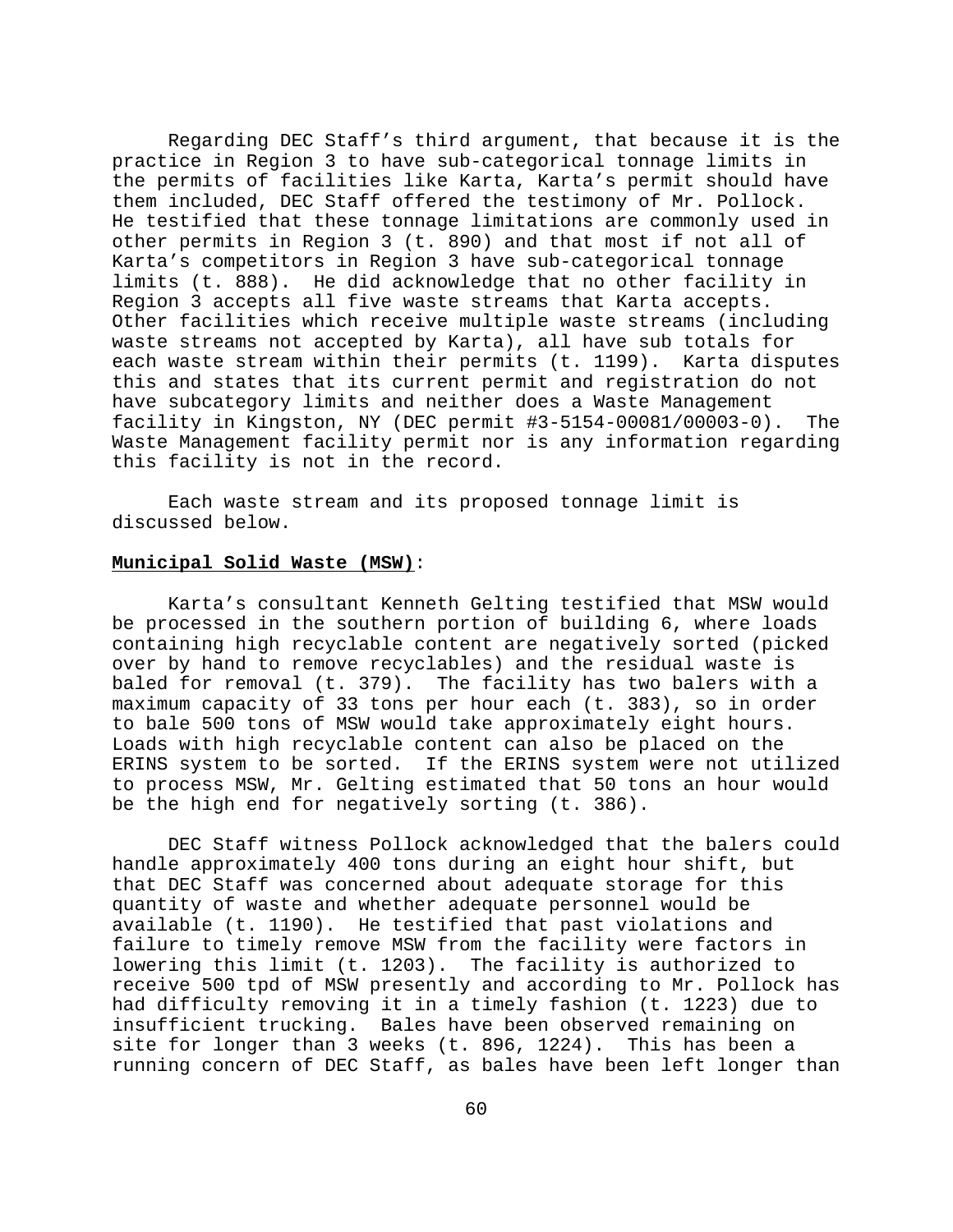seven days onsite and not removed from floors as required (t. 1226). DEC Staff introduced evidence of several violations related to the failure to timely remove solid waste from the facility on four dates May 10, 2004 (Exh. 29), June 3, 2004 (Exh. 29), July 12, 2004 (Exh. 9) and July 21, 2004 (Exh. 10). This evidence seems to contradict Karta's argument that the failure to remove solid waste was an isolated incident that occurred when baled solid waste was not removed on a first-in, first-out basis (Karta's reply, p. 6).

Another factor relevant to this discussion is the activities that will occur in building 6 after the final permit is issued. If Karta's proposed canopy cannot be approved on the information submitted, all open top loading must be done inside building 6 (see paragraph 36), limiting the space available for MSW processing operations.

DEC Staff has shown a rational basis for the inclusion of a sub-categorical limit of 100 tons per day including past violations relating to the timely removal of MSW at the higher, 500 ton per day limit and the new requirement that top loading occur entirely within building 6. This would not preclude Karta from seeking to increase this limit at a later date, for example after leachate issues have been addressed and approvable plans for a canopy in front of building 6 have been approved.

#### **Construction and Demolition (C&D)**

Regarding DEC Staff's proposed limit of 320 tons per day of C&D, Mr. Pollock testified that an analysis was done involving several members of DEC Staff to derive this limit. Factors considered in developing this limit included: the ability of incoming vehicles to dump in building 3, the ability to load equipment and the throughput of the various machines (t. 1180) as well as the ability to store incoming and outgoing material (t. 1182). Past violations relating to C&D, including the placement of piles of material outside approved areas factored into this limit (t. 1204). He also testified that the sub-categorical limit on C&D was based on a concern that at the end of the processing line there is insufficient area in building 6 to load larger amounts of material and store it there without it sitting in a leachate pond in the building (t. 1213). Karta has been cited by DEC Staff for allowing leachate to pond inside building 6 in violation of 360-1.14(b)(2), 360-16.3(f)(2) and 360-16.4(g) (see finding of fact 55.D, above). DEC Staff did not dispute Karta's assertion that, once the permit modification is issued and all tipping of C&D occurs within building 3, there would be increased area to process C&D and it would improve operations at the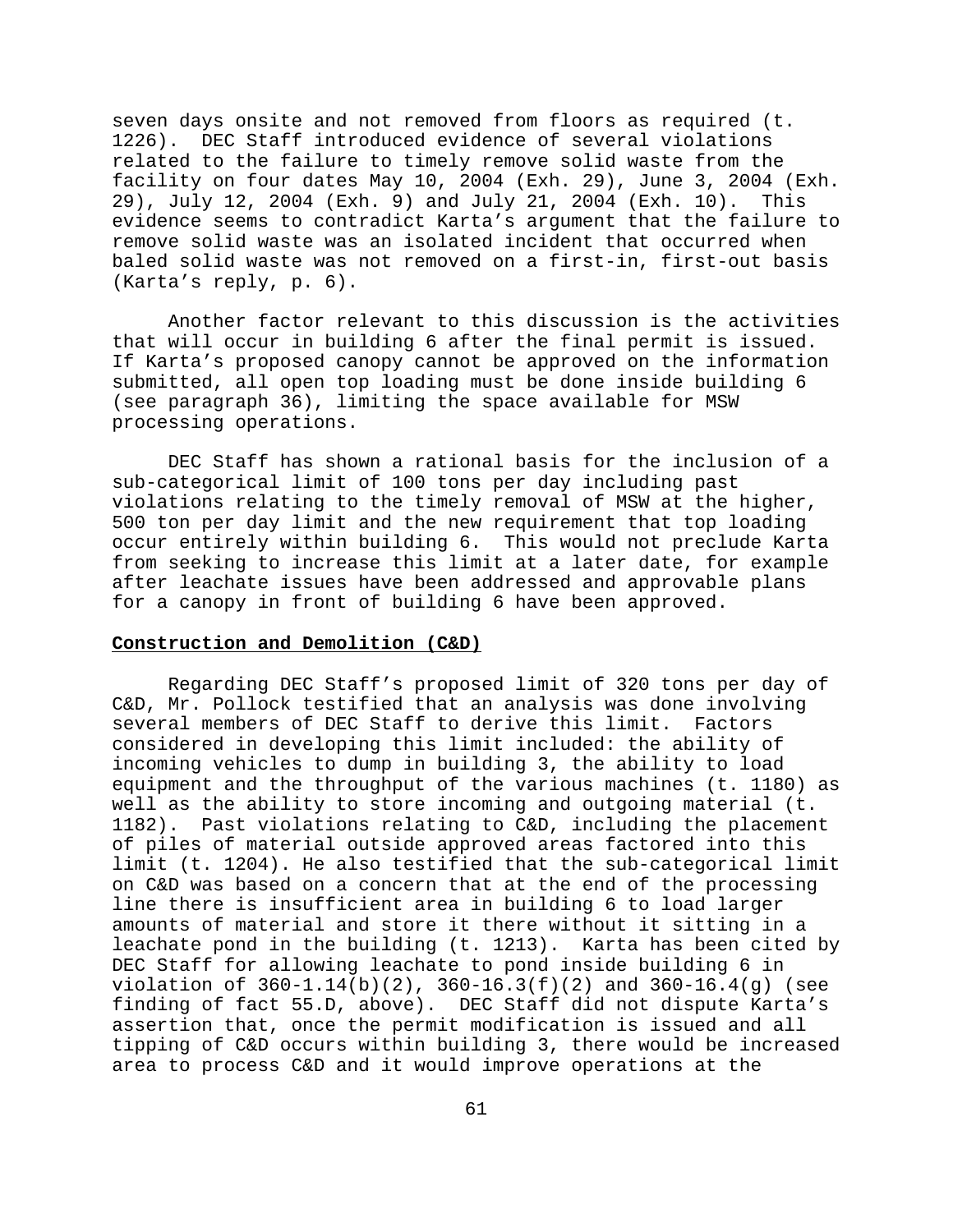facility (t. 1208).

Karta's consultant, Kenneth Gelting, testified that after the modified permit is issued, C&D will be tipped in Building 3, pre-sorted to the extent feasible, and then fed on to the ERINS conveyor belt system for sorting and processing in building 6 (t. 358). Mr. Gelting testified that a reasonable capacity for the ERINS system and other associated pieces of equipment was 50-75 tons per hour (t. 363) and using the lower estimate, it would take 16 hours to process 800 tons, or two eight hour shifts (t. 367). Typically, maintenance in the industry is done in offhours (t. 368). Obviously, the amount of C&D that could be processed at the facility is a function of the amount of time the facility is authorized to operate (see discussion of paragraph 44). If DEC Staff's proposal of nine hours on weekdays and five hours on weekends is included in the final permit, the facility could not process 800 tons per day of C&D. However, if Karta's proposed hours were included, seventeen hours on weekdays and fourteen hours on weekends, 800 tons of C&D could be processed on weekdays.

The record contains dozens of violations that have occurred at the facility involving C&D, including managing C&D outside approved areas; failure to inspect incoming loads of C&D, piles of C&D in excess of 20 feet; storing C&D too close to property lines; failure to cover C&D stored outside; storing C&D off-site at an unauthorized location; as well as violations related to dust and leachate. Karta argues that since the C&D operations will be moved indoors, these violations will not recur.

One factor to be considered depends upon the definition of "aggregate" (see discussion of paragraph 29). If the categorical BUD does not authorize Karta to produce NYSDOT item #4, this may substantially reduce the market for Karta's C&D product, until such time as Karta applies for and is granted a case specific BUD. With a more limited market for its crushed C&D product, Karta may not need the larger sub-categorical limit. This would not preclude Karta from seeking a higher limit after it has received its case specific BUD.

Based upon the above, the record includes evidence to support DEC Staff's proposed sub-categorical limit for C&D in the final permit.

# **Source separated and comingled recylable materials:**

Karta's consultant Gelting did not testify regarding the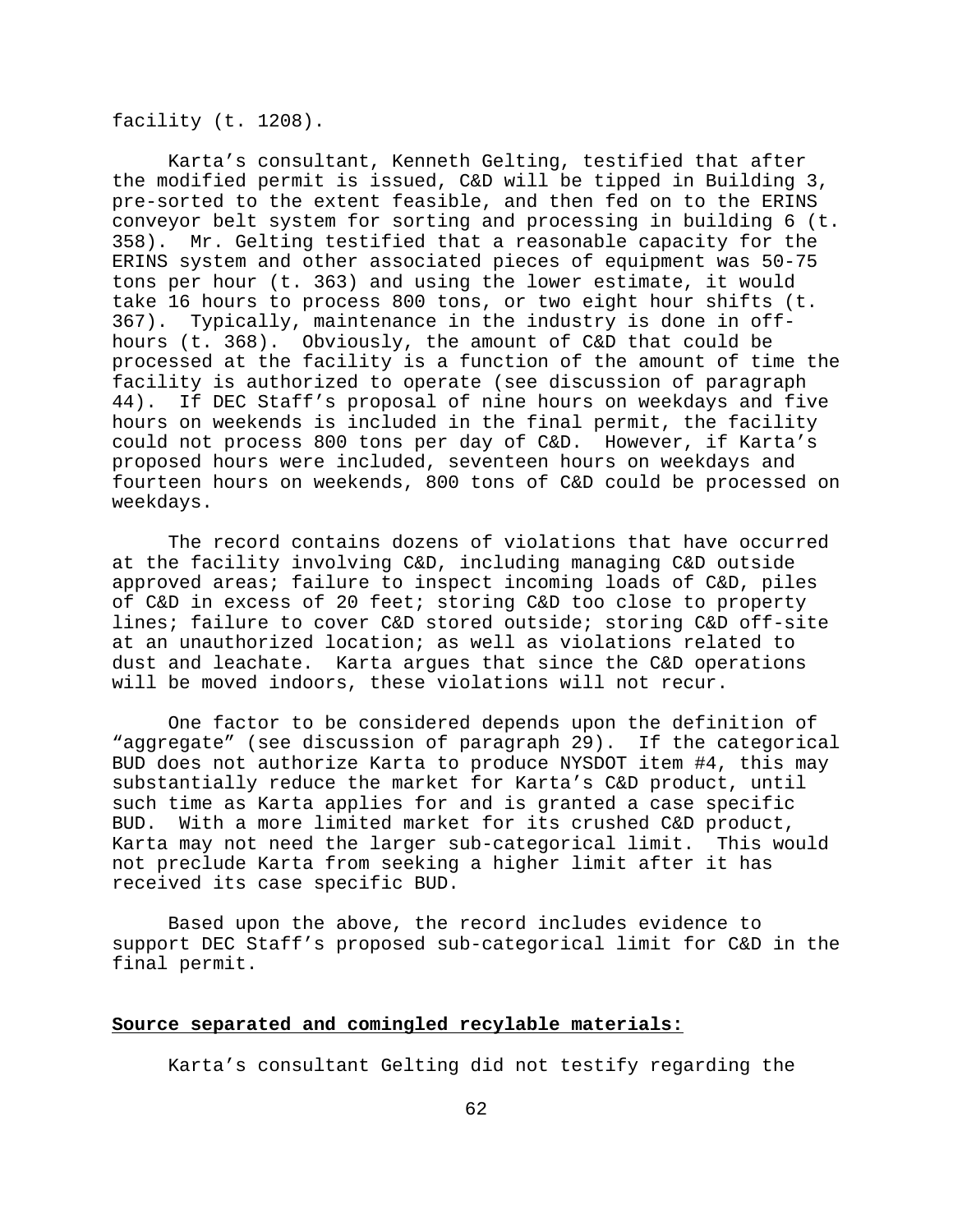capacity of the facility to process these wastes but his March 3, 2004 letter to DEC Staff did address this issue (Exh. 15). In his letter, he estimated that the facility could process: 3.5 tons per hour of metal in building 2; 1 ton per hour of aluminum in building 2; 38 tons per hour of newspaper in building 6; 24 tons per hour of cardboard in building 6; and one ton per hour of commingled recyclables in building 6 (Exh. 15, p. 7-9). It is unclear if these are maximum throughput estimates or if they have been adjusted to reflect typical operating conditions at the facility. Mr. Gelting testified that the facility does not handle much of this type of waste (t. 388).

Regarding source separated and commingled recyclable materials, DEC Staff stated that the 50 ton limit was arrived at by considering factors including the ability of vehicles to dump and load in the building and hours of operation (t. 1194).

Given the fact that Karta's expert testified that Karta does not handle much of this waste and other evidence in the record cited above, a rational basis exists to include DEC Staff's proposed sub-categorical limit in the final permit.

### **Source separated C&D**

Mr. Gelting testified that source separated C&D is also received in building 3 and it is then run through a rock crusher and screener in this building (t. 372). The design capacity of the rock crusher is 320 tons per hour, so 800 tons of this material could be processed in less than three hours (t. 377). Therefore, it is reasonable to conclude that adequate processing capacity exists for this material using either DEC Staff's proposed hours of operation or those proposed by Karta.

The restricted space for processing C&D in building 6 is not an issue because source separated C&D is not processed there. However, the discussions above, regarding past violations relating to C&D and the potential loss of the market for the processed material (until Karta obtains a case-specific BUD and/or approval to produce ADC) are relevant and provide a reasonable basis to include DEC Staff's proposed 320 ton per day limitation in the final permit.

#### **Unadulterated Wood and Land Clearing Debris:**

Unadulterated wood is tipped and processed in building 3. Wood is also recovered from C&D in building 6 and processed in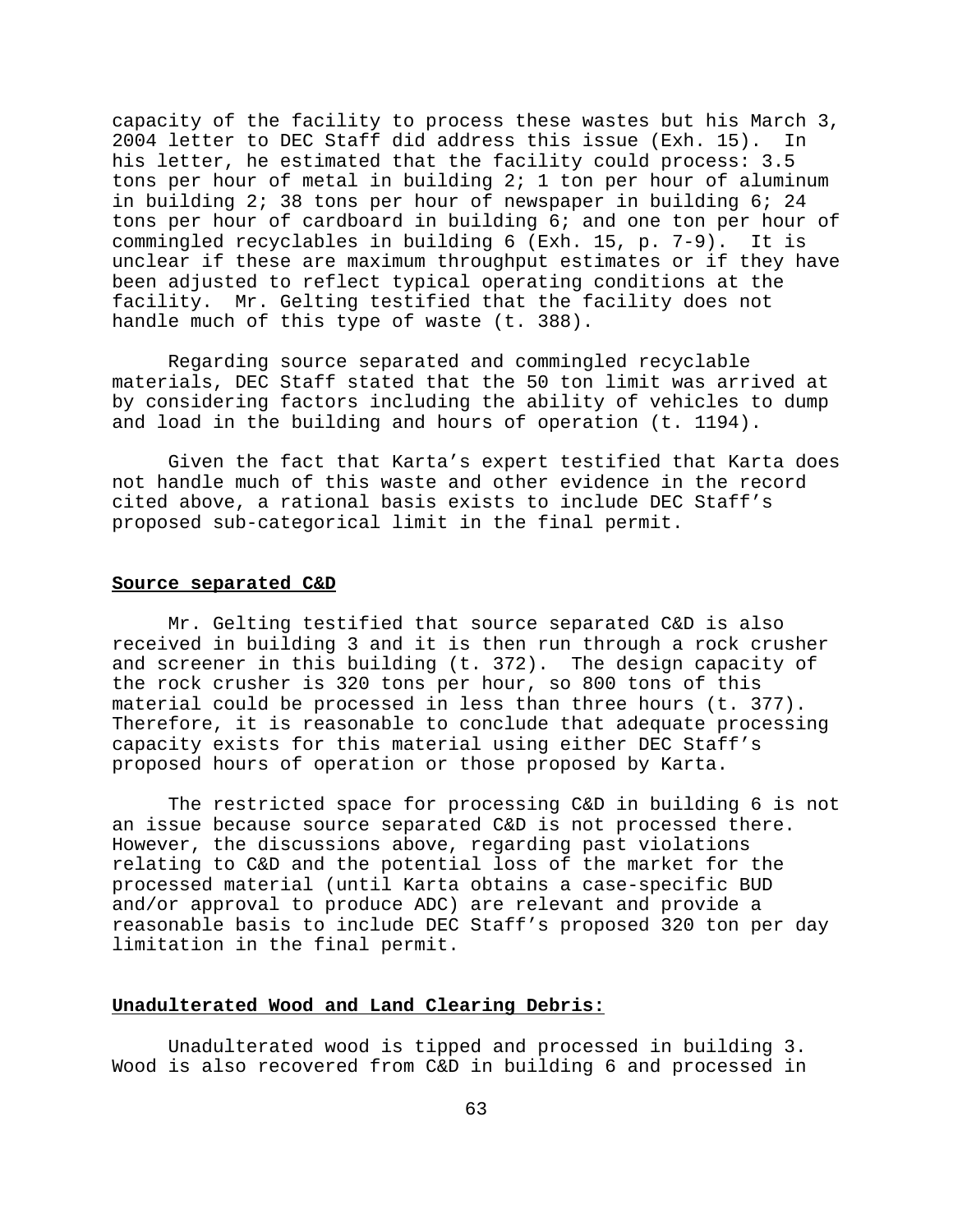building 3. Mr. Gelting testified that the facility used a grinder to process this material into mulch and that the capacity of this grinder was 50 tons per hour. This material is then dyed and sold as mulch. Therefore, in two eight hour shifts, the facility could process up to 800 tons per day of unadulterated wood and land clearing debris (t. 393). Again, the throughput of this facility depends on how many hours the facility is authorized to operate.

DEC Staff has introduced evidence of a number of violations related to this operation. On at least five occasions, Karta included contaminated wood (plywood, pressure treated wood, stained wood, painted wood, etc.) in this operation; December 30, 2003 (Exh. 36), March 24, 2004 (Exh. 31), April 19, 2004 (Exh. 31), May 10, 2004 (Exh. 29), and June 3, 2004 (Exh. 29). In addition, on July 12 and 21, 2004, Karta was cited for excessively large storage piles of wood (Exh. 9 & 10). Also, the tub grinder, which can be used to process this wood was operated outside, in violation of the August 2003 consent order on three occasions: December 3 & 12, 2003 (Exh. 37), and March 25, 2004 (Exh. 29 & 34).

Given the problems with wood processing in the past at the facility, there is a rational basis to include DEC Staff's proposed language in the final permit.

## **Paragraph 31** - *Status: issue raised and unresolved*.

An issue regarding this paragraph was raised by Karta regarding the height of piles allowed at the facility and the storage limits proposed by DEC Staff (Exh. 3, p. 5). At the beginning of the adjudicatory hearing, DEC Staff agreed to modify this paragraph to increase the maximum height from 15 to 20 feet for items such as C&D, topsoil and mulch, and separated recyclables. At the first day of the adjudicatory hearing, Karta's counsel stated that this amendment addressed all issues regarding this paragraph (t. 17).

DEC Staff proposed (amended to reflect the agreement on 20 foot pile heights):

"31. The facility shall only store within the buildings as defined in special permit condition #29 no more than 1,400 cubic yards of incoming C&D debris, no more than 535 cubic yards of mulch and topsoil, no more than 1,500 cubic yards of source separated recyclables, and 830 cubic yards of source separated C&D as defined in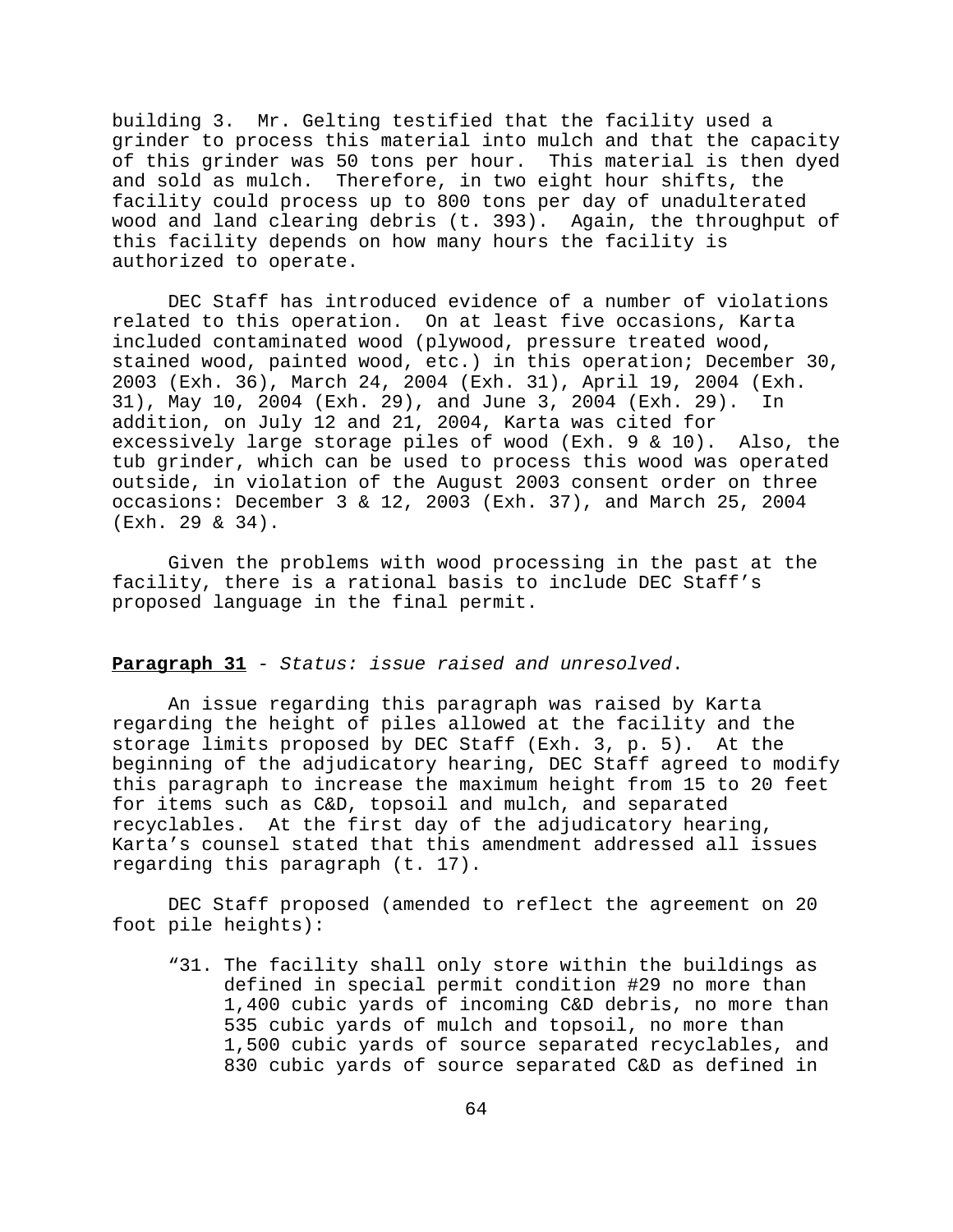special condition #30 above. The pile height within each building shall be no more than 20 feet unless such additional height has been pre-approved in writing by the Department."

DEC Staff witness Pollock testified that the purpose of this paragraph was to place a limit on the amount of materials stored at the facility. He stated that these limits were based on what seemed reasonable by departmental standards considering the amounts that could be properly handled and processed in the various segments of the facility and safety concerns (t. 903).

 In its closing brief, Karta asserts that an issue remains regarding the quantities of materials limited by this paragraph. Karta proposes:

- "31. The facility shall only store within the buildings as defined in special permit condition #29 in designated areas and subject to the following storage limits:
	- incoming construction and demolition debris 3,750 cubic yards;
	- mulch and topsoil  $-$  555 cubic yards;
	- source separated and commingled recyclables 4,700 cubic yards (includes metals, aluminum, newspaper, OCC and commingled residential recyclables, but not including tires which are subject to the limitations specified in paragraph 41);
	- source separated  $C\&D 2,400$  cubic yards includes ("rock, brick, concrete, asphalt, soils, and direct incoming uncontaminated wood and similar materials")

The pile height shall be no more than 20 feet unless the Department shall approve a greater height in writing."

To support these higher storage limits, which it states are recalculations based upon the revised pile height, Karta includes a series of calculations in its brief. These calculations are based on calculations performed by its expert Mr. Gelting which were included in a March 3, 2004 letter to DEC Staff (Exh. 15) detailing the amount of storage available at the facility. However, these recalculations are more than simply substituting a new pile height. For example, in Exhibit 15's discussion of C&D Processing Areas, Mr. Gelting assumed a working area of 65' by 75', of which an area of 65' by 35' would be 10' high for loading the pan feeder and an area of 65' by 40' would be 1.5' high for presorting. The calculations in Karta's brief assume the entire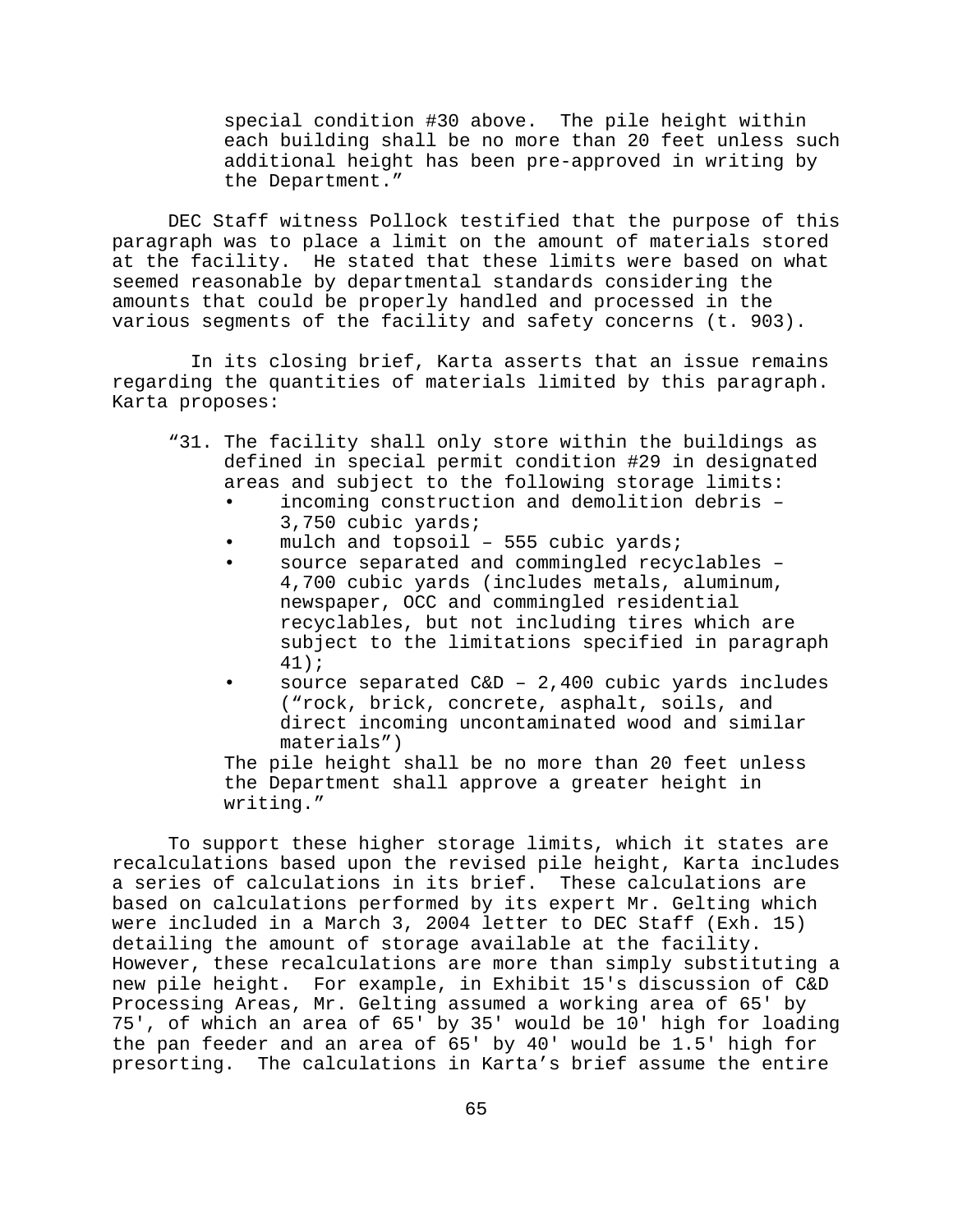65' by 75' area would be 20' high with no description of how presorting or pan feeding would be accomplished. Other recalculations increase pile heights from 3' in Exhibit 15, to 20' in Karta's brief with no explanation as to why the 3' pile height was originally chosen and what effect a 20' pile height would have on the operations of the facility.

DEC Staff does not note that the issue of storage quantities was not proposed or advanced to adjudication and does not point to the statement by Karta's counsel that following agreement to change the pile height that all issues regarding this paragraph were resolved. Karta did not disclose that an issue existed regarding storage capacity until its closing brief. Karta now claims that DEC Staff's proposed storage limits have no basis in the record.

DEC Staff in its brief, attacks the calculations in Karta's brief stating in its brief on the basis that Karta's new calculations are based upon vertical slope and the fact there are no apparent push walls against which the material can be pushed against (DEC brief, p. 14). DEC Staff also states that it used factors including the space needed to load and dump trucks indoors, equipment movement inside and triangular or trapezoidal shaped piles to calculate a reasonable capacity (DEC brief, p. 15). Karta responds that the assumptions behind Karta's calculations are not unrealistic.

If one looks past the procedural problems regarding Karta's challenge to DEC Staff's proposed storage limits, it would be reasonable to conclude that Karta has not met its burden of proof regarding its proposed, higher limits. Karta implicitly acknowledges this with the inclusion of factual data in its closing brief. This information is not simply recalculations, but also unexplained adjustments to underlying assumptions. This forced DEC Staff to address this data in DEC Staff's brief. Karta's new calculations are in the form of evidence which should have been introduced during the hearing, when cross-examination could have helped to resolve these factual issues.

There is a reasonable basis to include DEC Staff's proposed paragraph 31 in the final permit.

**Paragraph 32** - *Status: issue raised and unresolved*.

DEC Staff's draft permit reads:

"32. The facility shall operate with the doors closed at all times except when a truck delivering waste is entering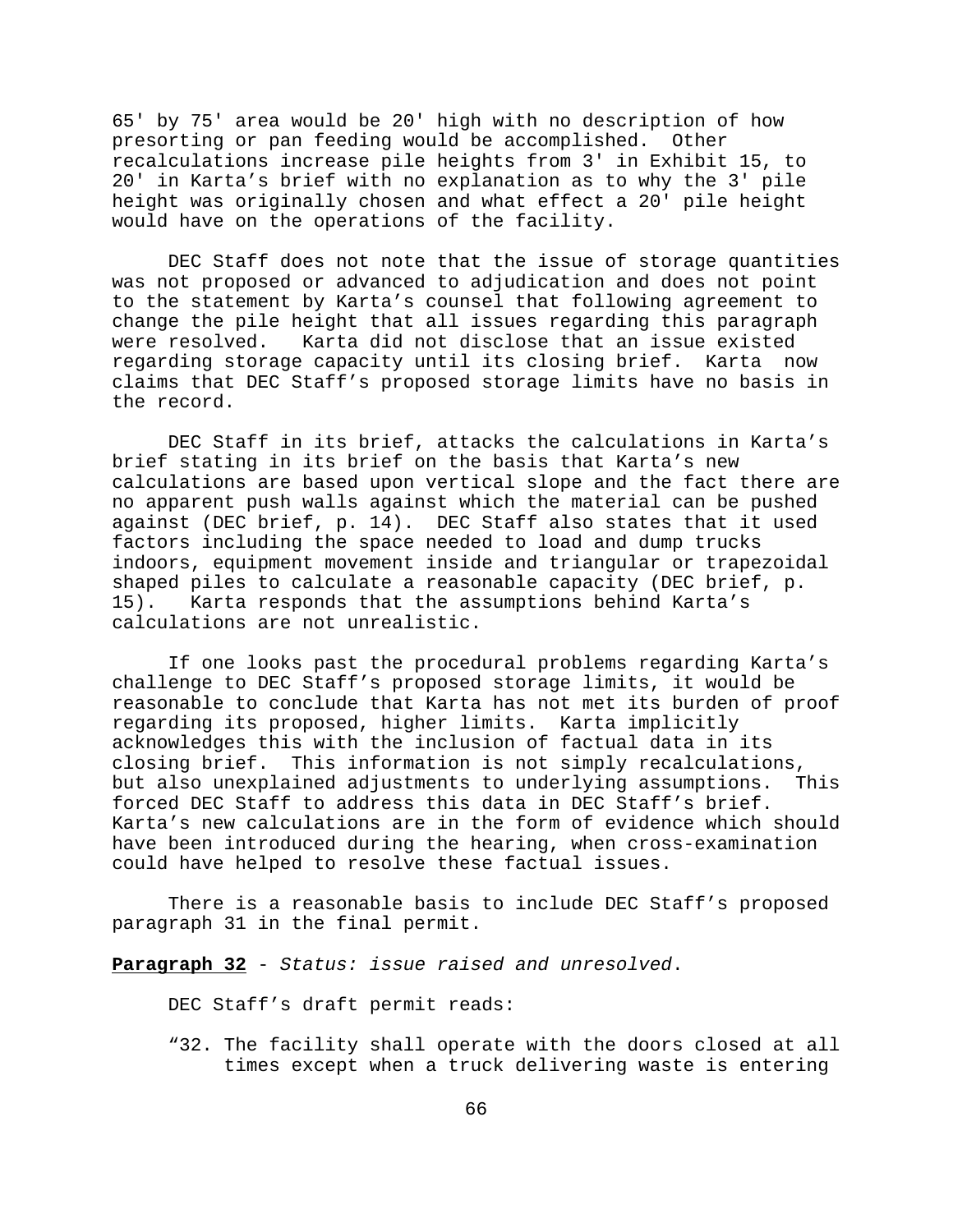or leaving a building. The doors must be closed while dumping is taking place and immediately after the transit movement has been completed."

DEC Staff acknowledges that operations behind closed doors are not required by the regulations, however, such operations assist in the control of vectors, dust and odors (DEC brief, p. 25). At the hearing, DEC Staff witness Pollock clarified that the language in this paragraph would allow for the doors to be opened and closed to let forklifts and other equipment in and out of the building (t. 905).

Karta agrees to operate with doors closed from 7 p.m. until 6 a.m. to minimize noise, but seeks to operate with doors open at other times. Karta proposes:

"32. The facility shall operate with the doors closed from 7 p.m. until 6 a.m. except when a truck delivering waste is entering or leaving a building."

Waste is received in buildings 1, 2, 3 and 6 (Exh. 15, drawing 7). Karta did object to this proposed requirement as it related to "buildings" on the site in its letter identifying issues (Exh. 3, p. 5), and Karta's proposed paragraph 32, above, seems to apply to all buildings. Karta introduced testimony regarding this provision as it applies to buildings 3 & 6. There is nothing in the record regarding buildings 1 & 2. In its brief and reply, Karta only makes arguments relating to building 6.

DEC Staff witness Pollock testified that the purpose of this provision is to limit the effects of tipping, including dust, odors and noise and proposes the installation of metal doors (t. 904). However, on cross examination he stated that he was unaware of any complaints related to having the doors open on building 6 (t. 1250).

Mr. Pollock also testified that other facilities are not all required to operate with their doors closed all the time. All facilities similar to Karta's have metal doors which can be closed, except one which is currently facing an enforcement action by DEC Staff seeking installation of doors (t. 1253-4). The nearby solid waste incinerator is not required to operate with its doors open because it is operated under negative air pressure (t. 1301).

### **Building 6**

Building 6 is approximately 24,000 square feet and the ERINS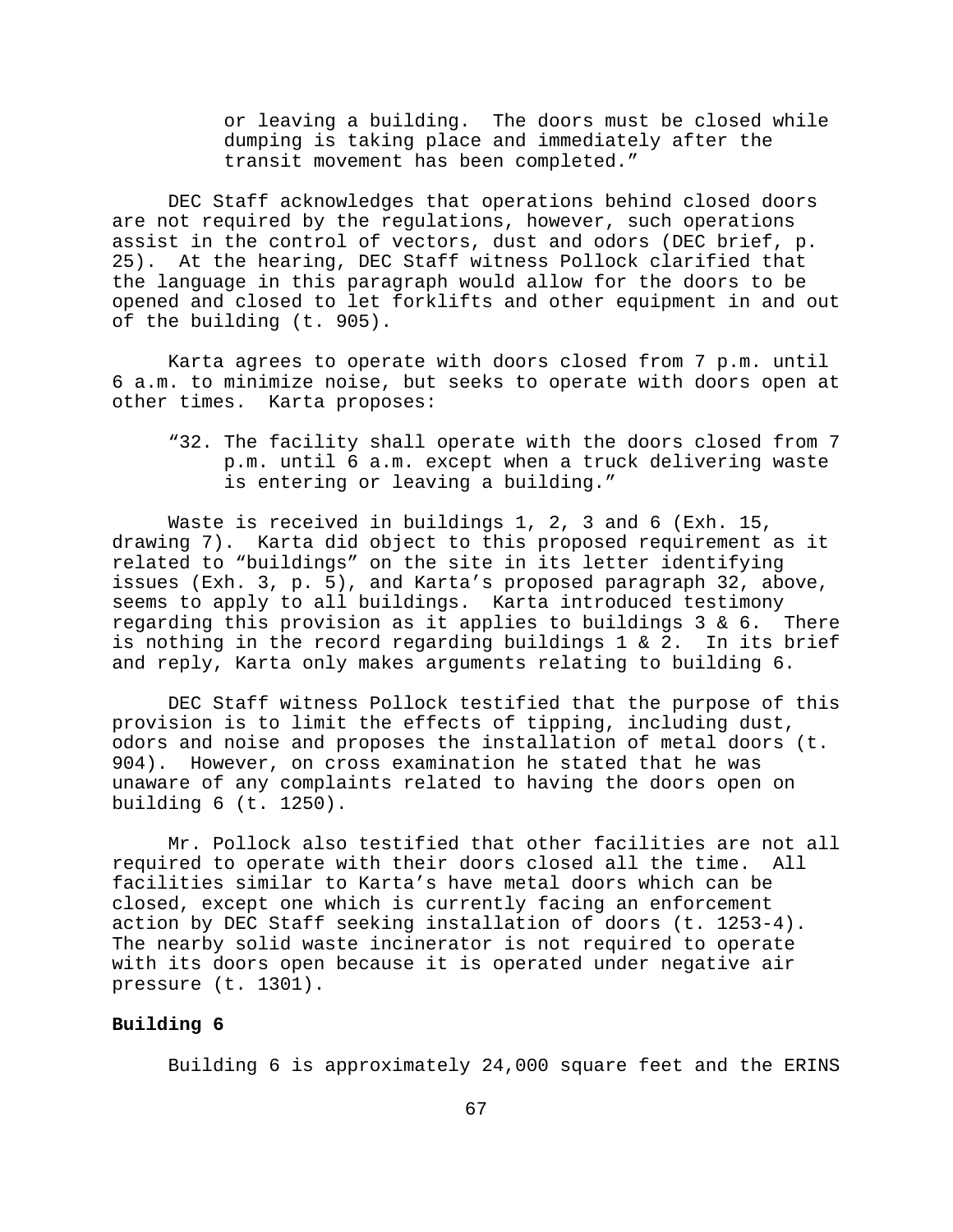system occupies between one third and one half of the floor space (t. 1206). There are five doors on Building 6, all facing toward Lower South Street. Mr. Cartalemi testified that the doors on building 6 have not been closed more than twice since 1989 and never while operations have been ongoing (t. 130). DEC Staff witness Pollock testified that in the six or so years he has been familiar with the facility, he has never seen the doors on building 6 closed (t.1250). As can be seen from the site plan, the doors of building 6 do not open onto a public street and are set back more than 200 feet from the road. Mr. Cartalemi testified that the doors on building 6 are a constant maintenance problem and are difficult to close and open (t. 129). DEC Staff responds that the assertion that the doors cannot be opened and closed often is not based on meaningful evidence and speaks to poor planning and workmanship in the construction of the facility that occurred largely without DEC oversight. In addition, DEC Staff notes that other industrial facilities have large doors that open and close often (DEC brief, p. 25-6).

Additionally, Karta argues that it is physically impossible for a truck to tip inside building 6 with the doors closed (t. 128) and that the doors on building 6 are not designed for continuous opening and closing (t. 129). As discussed above regarding DEC Staff's motion to include additional evidence, DEC Staff stated in its brief that it had photographs of trucks tipping inside building 6 which were not introduced at the hearing. When DEC Staff was given an opportunity to produce such photos, DEC Staff only submitted photos of trucks inside building 6, and no photos of these trucks tipping were provided.

Karta argues that the nature of its operations requires the doors to be open because the material deposited in building 6 is positively picked to remove valuable recyclables, which are aggregated in building 6 and then moved to other areas of the facility. Karta's expert testified that, due to the inherent nature of the operations at the facility, trucks moving in and out and materials being moved by other mobile pieces of equipment, it would not be feasible to operate with the doors closed (t. 395).

Evidence regarding whether or not it is physically possible to tip waste in building 6 with the doors closed is unclear. Karta's expert Gelting did state that it was physically possible to dump inside building 6 with the doors closed but that it could cause significant problems in terms of clearances, etc. (t. 395). This statement seems to contradict the assertion by Mr. Cartalemi that it would be impossible for a garbage truck to tip inside building 6 and pull away from the load with the doors closed (t.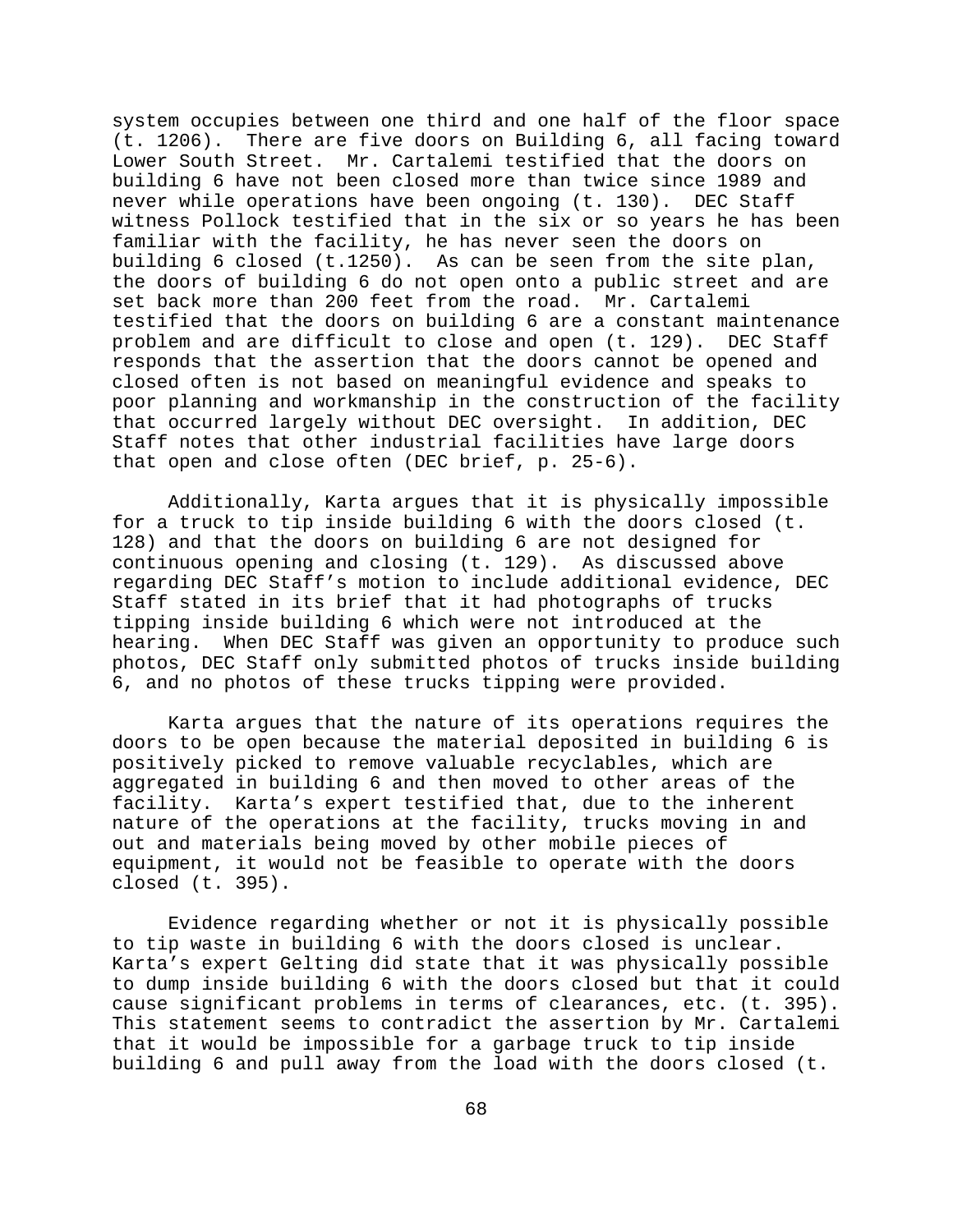128). DEC Staff witness Pollock testified that in his professional view there is space in building 6 for tipping, and that the application materials do not indicate that such indoor tipping is impossible (t. 904-5). In its brief, DEC Staff asserted that "DEC Staff have observed and photographed rolloff trucks and compactor trucks dumping inside of building 6 with sufficient room for the doors to be closed" (DEC brief, p. 24). However, there is no statement in the record from a DEC Staff member that such observation has occurred. Further, when provided with an opportunity to present the photographs of trucks dumping inside building 6, DEC Staff only produced photographs of trucks operating inside the building, not actually dumping (see discussion of DEC Staff's motion above). Perhaps the best analysis of these conflicting statements is that it may be possible to tip a garbage truck inside building 6 with the doors closed, however, given the nature of the sorting activities ongoing inside, it would be very difficult.

Since no regulatory requirement for the doors on building 6 to be kept closed exists, DEC Staff's argument rests on the rationale that the doors should be kept closed due to violations related to vectors, dust and odor (DEC brief, p.25). However, DEC Staff witness Pollock testified he was unaware of any complaints related to the having the doors open on building 6 (t. 1250). Mr. Pollock also testified that other facilities are not all required to operate with their doors closed all the time and that some facilities do and others don't, so this doesn't appear to be a policy applied consistently throughout Region 3. Accordingly, DEC Staff have not identified a valid reason why the doors on building 6 should be kept closed and Karta should be allowed to operate with its doors open on building 6.

# **Building 3**

Building 3 is a 26,500 square foot L-shaped building with 14 doors (Exh. 14, drawing 1). Mr. Cartalemi testified that building 3 was not designed to have trucks tip inside with the doors closed and because it is only 100 feet deep where the pan feeder for the ERINs system is located, it would not be possible to store material, process it and tip (t. 131). DEC Staff did not challenge this testimony or offer evidence that tipping is possible within building 3 with the doors closed.

The record contains no violations related to odors on the registered portion of the site, where building 3 is located. Three instances of dust violations were noted on April 9 (Exh. 29), July 12 (Exh. 9), and July 21, 2004 (Exh. 10). Three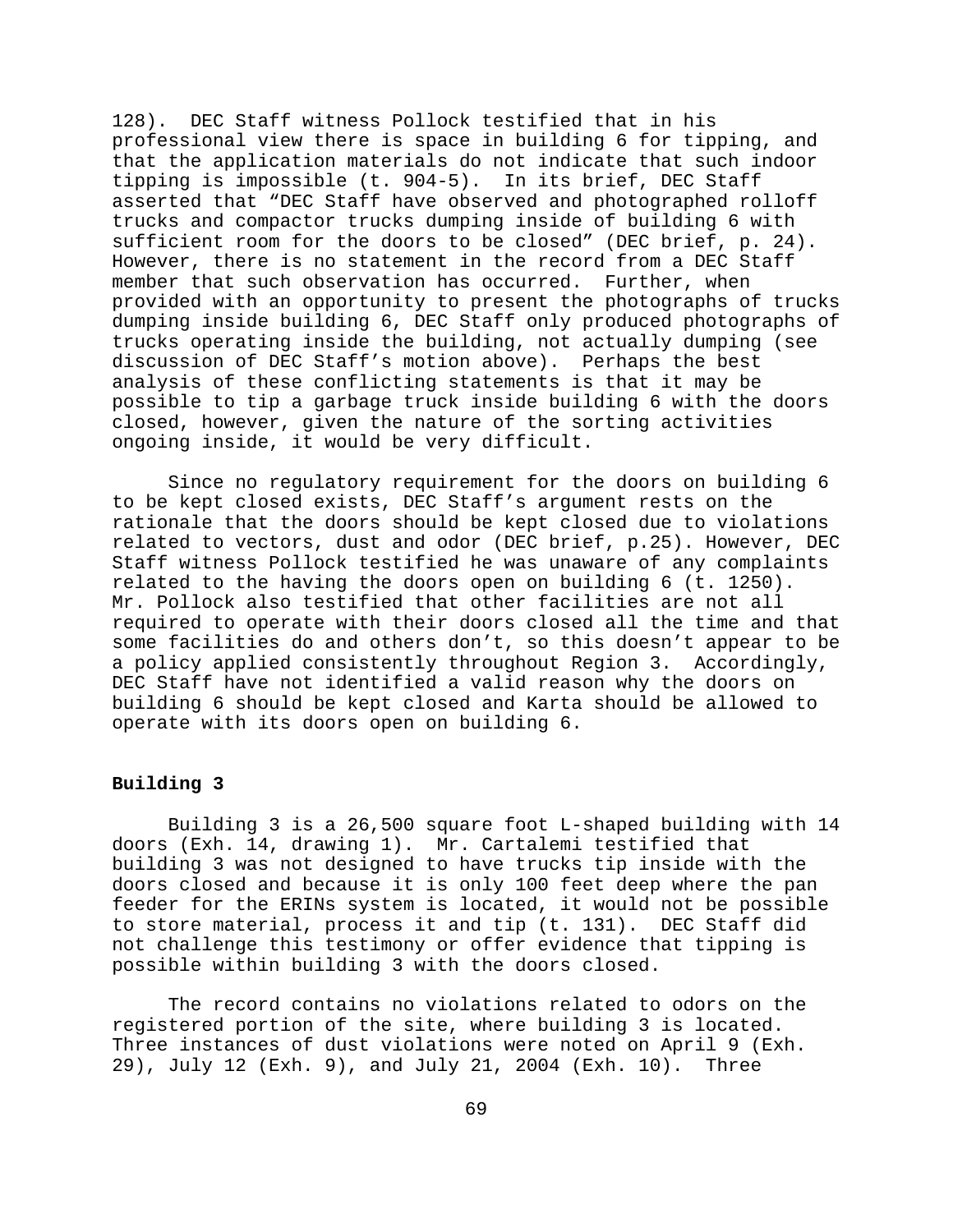instances of violations related to vectors are also contained in the record on July 12 (Exh. 9), July 21 (Exh. 10), and October 27 (Exh. 89). The violations noted in documents in the record do not mention building 3, specifically, so it is impossible to discern whether these violations relate to operations in building 3. DEC Staff does not offer any specific violation related to the need to close the doors on building 3.

There is no regulatory requirement to operate with doors closed, and it does not appear to be a policy of Region 3 to require all similar facilities operate with their doors closed. Moreover, there is no specific information in the record involving violations related to building 3 that would be cured by operating with the doors closed, and Mr. Cartalemi testified that it would be impossible to tip material in building 3 with other planned operations ongoing. Therefore, DEC Staff's proposed language requiring building 3 operate with its doors closed should not be included in the final permit.

### **Buildings 1 & 2**

There is very little in the record regarding these buildings. Building 1 is a 15,800 square foot building with eight doors where soil, commingled recyclables and material to be screened is accepted. Building 2 is a 16,000 square foot building with seven doors that accepts aluminum and metal. I find nothing in the record regarding why DEC Staff seek to have the doors closed on these buildings during operations, other than the general statement regarding odor, vector and dust control. No specific violations are noted. Karta also offers no information regarding these buildings.

Using reasoning applicable to building 3 above, DEC Staff's proposed language relating to these two buildings should not be included in the final permit.

# **Paragraph 33** *- Status: issue raised and unresolved*.

This paragraph deals with stormwater at the facility and is closely linked to paragraph 20. DEC Staff originally proposed in its draft permit (Exh. 1):

"33. No stormwater shall be allowed to run onto the site. All water on the site that contains a pollutant is considered leachate. All leachate generated on-site shall be collected and treated at an authorized sewage treatment plant. This may be accomplished through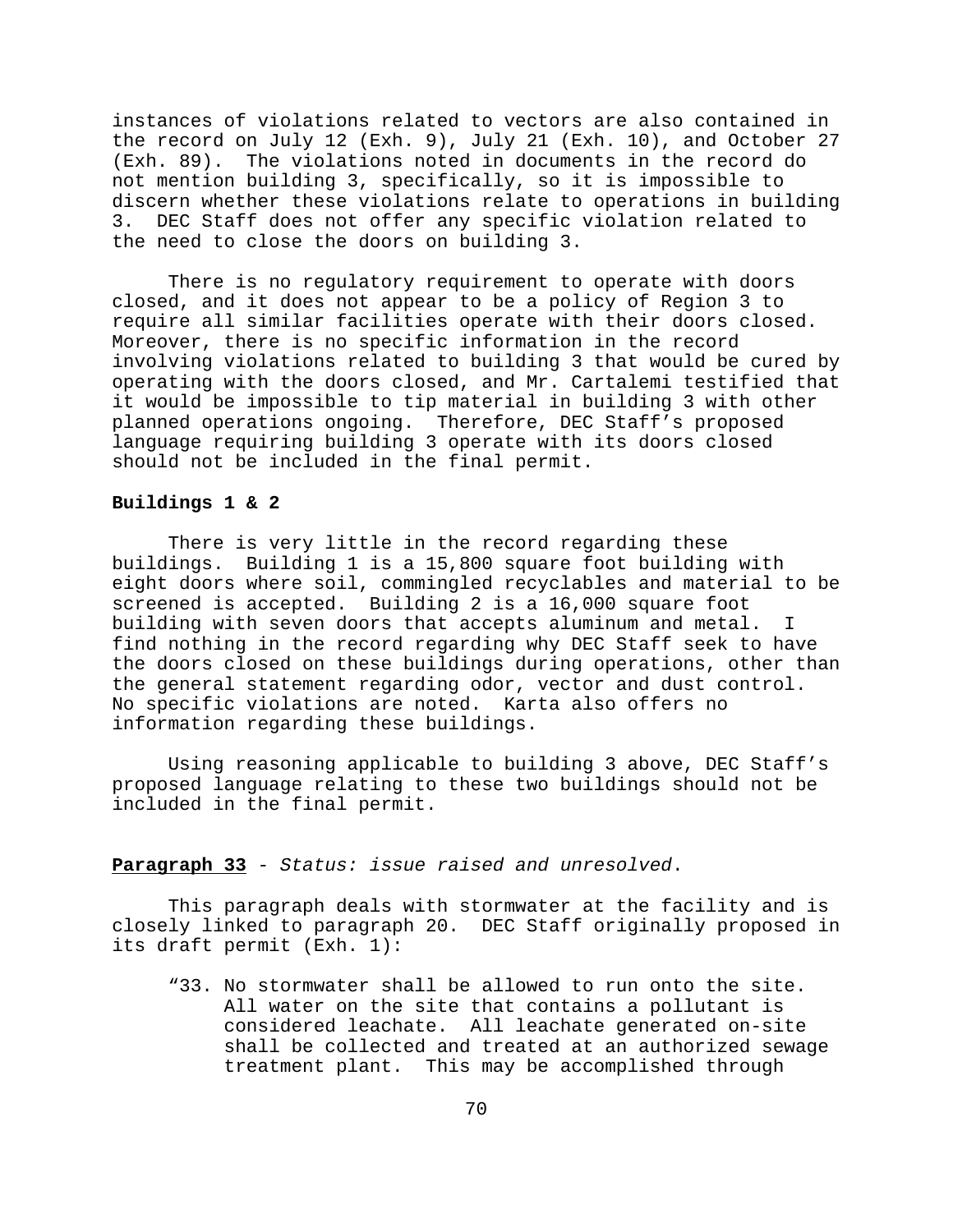collection and trucking to said plant and/or through direct discharge to a sewage collection system which ultimately leads to a sewage treatment plant. The permittee must get all necessary approvals from the agency having jurisdiction over the sewage treatment plant and provide copies of said approval to the Department before operating the facility. See also special condition #4 above."

In the revised draft of its proposed permit the second sentence is deleted (Exh. 90).

Karta objected and argued that there are no regulations prohibiting stormwater from running onto a site. DEC Staff did not identify any regulatory authority for this provision.

Karta also argued that the facility's drainage system is fully recognized and authorized by the City of Peekskill Site Plan Approval actions and further, that the facility's drainage system is specifically authorized by the DEC via coverage under DEC's SPDES General Permit for Stormwater Discharges associated with Industrial Activity except Construction Activity (Permit No. GP-98-03), including specific DEC review and approval of the facility's Storm Water Pollution Prevention Plan (SWPPP) and Storm Water Management Plan (SWMP). These arguments are similar to Karta's arguments in Paragraph 20 above.

 Karta proposed deleting the first and last sentences of DEC Staff's draft permit and inserting two new sentences at the beginning of the paragraph so it would read:

"33. Stormwater drainage from the site shall comply with the facilities approved Stormwater Management Plan. All water on site that comes into contact with solid waste is considered leachate. All leachate generated on-site shall be collected and treated at an authorized sewage treatment plant. This may be accomplished through collection and trucking to said plant and/or through direct discharge to a sewage collection system which ultimately leads to a sewage treatment plant. The permittee must get all necessary approvals from the agency having jurisdiction over the sewage treatment plant and provide copies of said approval to the Department before operating the facility."

DEC Staff responded in footnote 2 of its brief (p. 29), and now proposes amending the first sentence of this paragraph to read: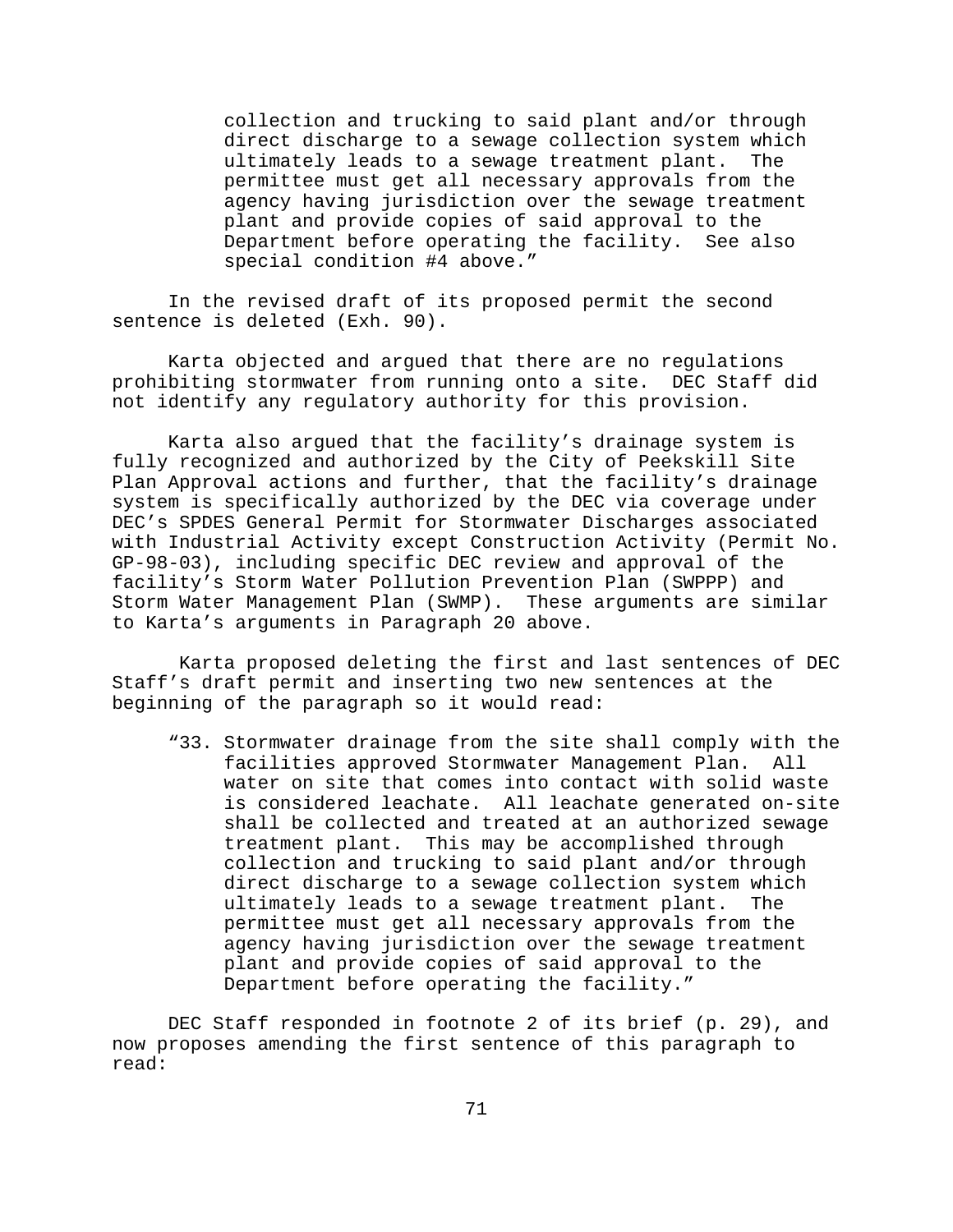"33. The permittee shall take all reasonable steps, including the placement of berms, to prevent stormwater from entering the site from neighboring properties. In addition, all stormwater that comes into contact with piles of waste, including but not limited to: dyed mulch, concrete/asphalt, etc. is considered leachate and must be disposed of at an authorized facility. This may be accomplished through collection and trucking to said plant and/or through direct discharge to a sewage collection system which ultimately leads to a sewage treatment plant. The permittee must get all necessary approvals from the agency having jurisdiction over the sewage treatment plant and provide copies of said approval to the Department before operating the facility. See also special condition #4 above."

Karta responds that to the extent that this imposes any obligation on Karta to undertake any additional measures to prevent stormwater from flowing onto the site from other properties, it is not supported by substantial evidence in the record. Karta asserts there is no evidence in the record that there have been issues relating to poor stormwater management at the facility, particularly with respect to stormwater entering the facility from other properties.

At the hearing, DEC Staff member Pollock testified that the purpose of this paragraph was to minimize the generation of leachate and to ensure its proper disposal (t. 906). Contrary to Karta's assertion that there was no evidence regarding stormwater entering the facility from neighboring properties, DEC Staff witness Pollock stated that given the configuration of the site, stormwater may be running onto the site from Route 9 (which is uphill from the facility) and that this may be running into some of the buildings on the site (t. 908). He also stated that stormwater has been observed entering Building 6 through the back wall (t. 860), which is down hill from Route 9. Karta's expert testified that it is physically feasible to prevent stormwater from running onto the site (t. 396) but that it was typically not done.

DEC Staff's rewrite of this paragraph in a footnote in its closing brief suffers from a series of problems. First, it introduces the concept of placing berms on the site to control stormwater running on to the site. This is the first time this subject has been proposed and was not discussed at the hearing. Many factual questions remain, such as where these berms would be placed, what they would be constructed of, the size of these proposed berms and if it is physically possible to place berms on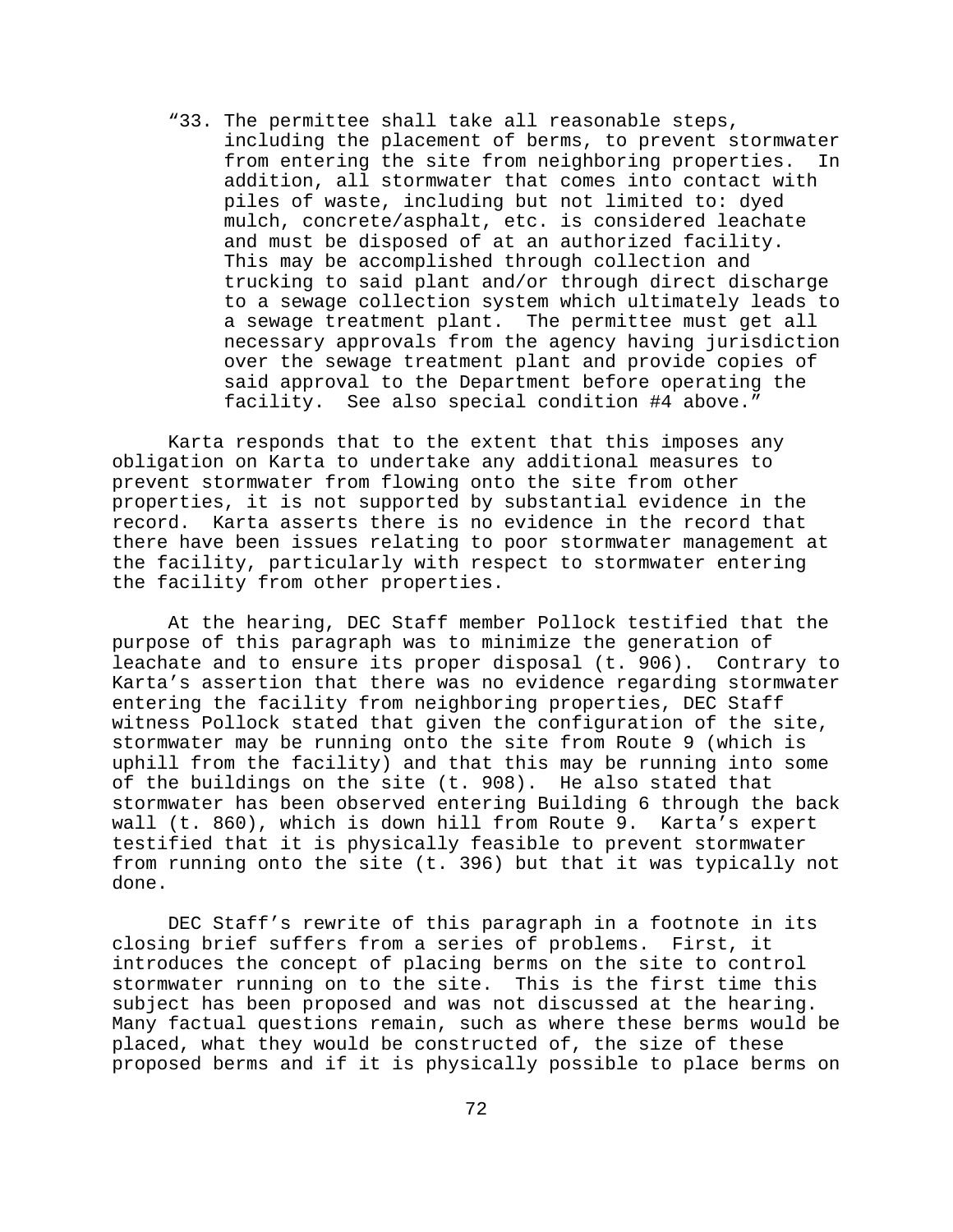the site to accomplish the goal of reducing or eliminating stormwater run on. Second, DEC Staff have not identified a regulatory requirement prohibiting run on. Third, DEC Staff fail to explain why this provision is necessary, given the requirements included in its proposed paragraph 20, above. Fourth, there is nothing in the record regarding problems of stormwater coming into contact with mulch.

Given the problems above with DEC Staff's newly proposed paragraph 33 and the provisions of paragraph 20 (above), a reasonable basis for DEC Staff's proposed language does not exist. Therefore, Karta's proposed language should be included in the final permit.

**Paragraph 34** - *Status: issue raised and unresolved*.

DEC Staff proposes:

"34. In addition to being swept down and washed at the end of each day, the facility tipping floors shall be emptied at least quarterly of all material, swept and/or washed as appropriate, and inspected by Department personnel to determine the condition of the same. This process shall be done one building at a time, however, if all floors are not done within each quarter, the Department reserves the right to have all floors done at the same time. The Department reserves the right to have the facility clean off any tipping floor at any other time for inspection if it is suspected that the integrity of the floor might be questionable. These quarterly inspections shall be documented along with photographs for each inspection, in a log book to be maintained by the facility, and available for viewing by regulatory personnel from any agency having jurisdiction over the facility. The Department must be notified in writing no later than five (5) working days in advance of each quarterly inspection in writing to allow the on-site Environmental Monitor, or other appropriate Department staff, the opportunity to be present during an inspection. This condition does not supercede the requirement to have all Municipal Solid Waste (MSW) tipping and sorting areas clean on a daily basis (see special condition #35)."

DEC Staff witness Pollock testified that the purpose of this paragraph is to ensure that the facility's equipment and floors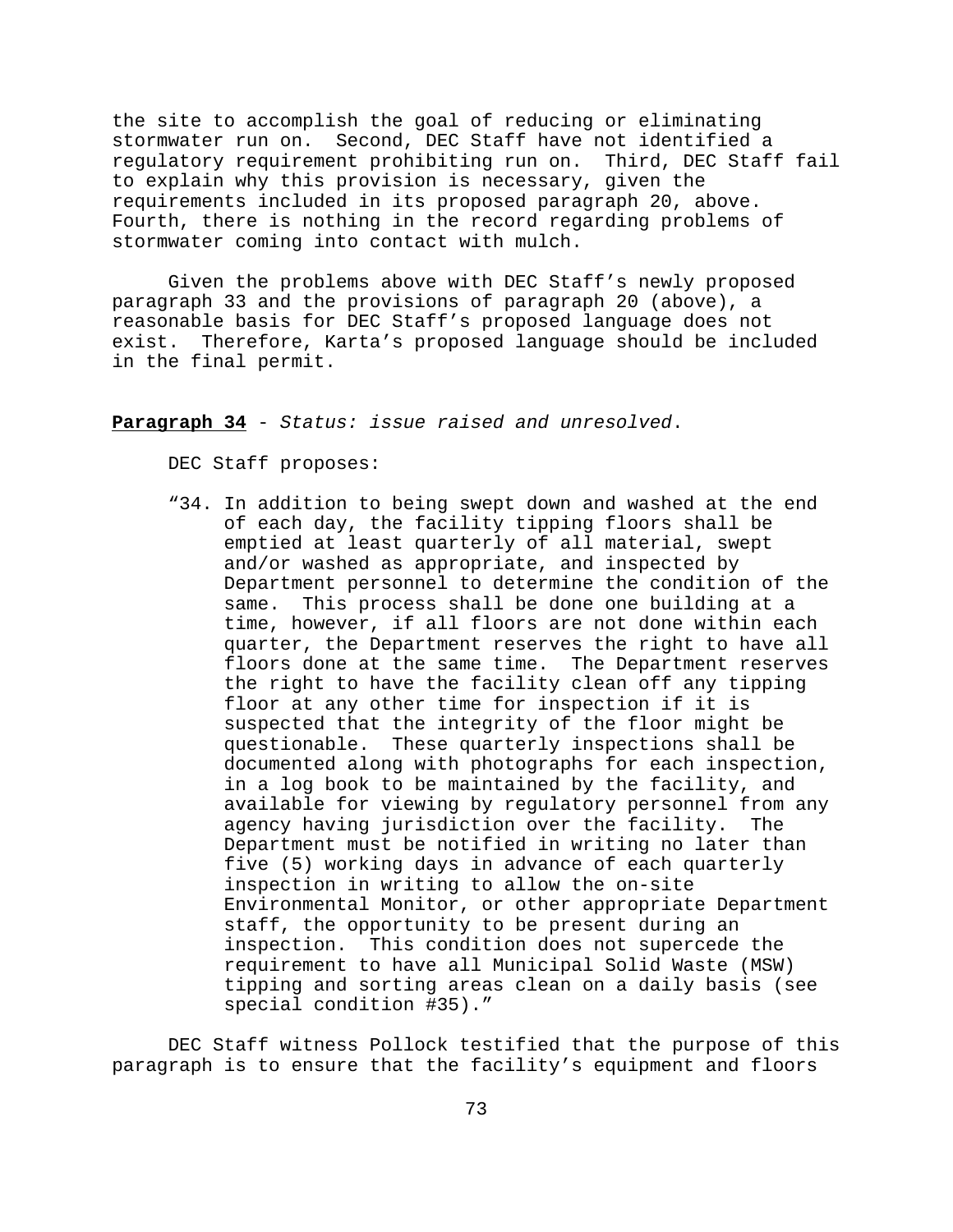are not compromised. He continued that frequently at these types of facilities damage can occur that allows the release of contaminants from the facility through the floor into the subsoil. The only way to prevent this is to have the entire area clean for an inspection by both DEC Staff and facility employees (t. 910). He testified that similar permit conditions are also found in the permits of other facilities in Region 3 (t. 912), but these permit conditions are not in the record of this proceeding. These provisions are being included in the latest round of permit revisions for facilities in Region 3 as the standards for these facilities evolve (t. 912).

Karta raises two issues regarding this paragraph: (1) that there is no regulatory mandate which requires tipping floors used for C&D to be cleaned every day; and (2) that while it agrees to quarterly inspections, inspections of half a building at a time would cause less disruption to the business while providing adequate opportunity for inspections.

Karta proposes:

"34. The facility tipping floors shall be emptied at least quarterly of all material, swept and/or washed as appropriate, and inspected by Department personnel to determine the condition of same. The inspection process shall be done by inspecting one half of each building floor at a time, except that the Department may require that two buildings be inspected on the same day. However, ... (resume DEC Staff's proposed text in line 7, above).

Regarding the first dispute, involving the first part of the first sentence which would require all tipping floors to be cleaned each day, Karta argues that only tipping floors where MSW is received should have to be cleaned each day (360-11.4(n)(3)). Karta pointed to the testimony of DEC Staff witness Pollock who stated that daily cleaning requirement only applies only to MSW and that DEC Staff would not object to clarifying that this requirement applied only to tipping floors where MSW was processed (1257-8). Karta's own expert testified he knew of no requirement that C&D tipping floors be washed every 24 hours (t. 402). However, in its final draft permit, DEC Staff have not clarified that the first phrase of the first sentence applies only to MSW. This is probably an oversight. Since the issue of when tipping floors must be cleaned is dealt with in paragraph 35, this phrase should be deleted from the final permit, as Karta has suggested.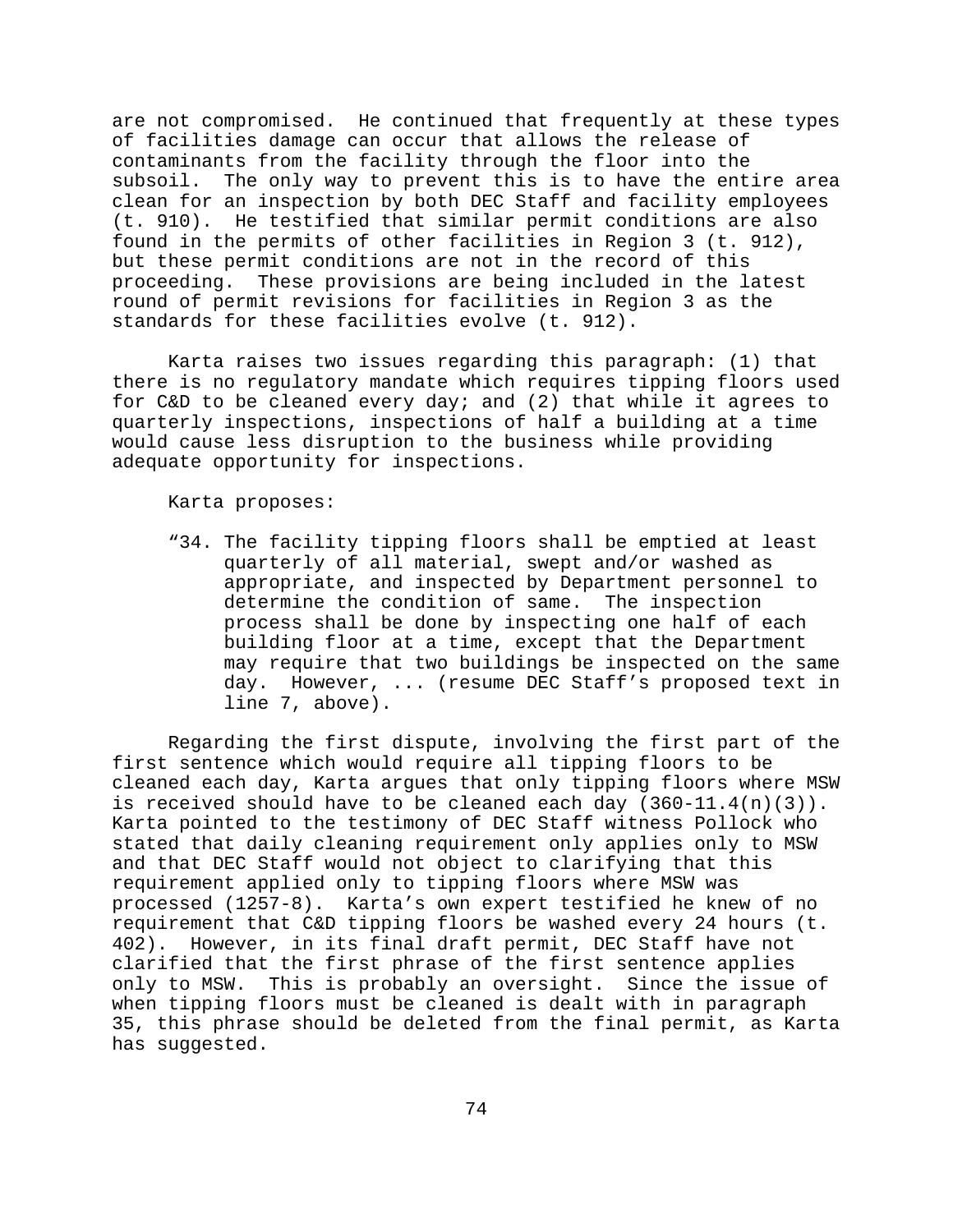Regarding the second dispute, whether quarterly inspections should be done for an entire building at once or just half a building, Karta does not object to these inspections, but seeks to have half a building inspected at a time, to reduce the disruption of business activities at the facility. Karta would be willing to have more than one building inspected at a time, so as not to increase the total number of inspections. Karta points to the testimony of DEC Staff witness Pollock who stated that the quarterly inspections could be done half a building at a time (t. 1262-4). In its brief, DEC Staff stated it wants a plan for how the inspections would work before approval (DEC brief, p. 31). Karta replies "should DEC Staff view it as necessary that Karta submit a detailed plan for approval with respect to how its proposal for quarterly inspections would work, DEC could impose as a permit condition the approval of such a plan rather than foreclosing the possibility of this method altogether" (Karta's reply brief, p. 23).

 Karta's point is well taken. DEC Staff's proposed language on this point should be incorporated in the final draft permit, with the addition of language that would allow Karta to submit a plan for inspections of half a building at a time to DEC Staff, that, if approved by DEC Staff, would supercede the requirement that building floors be entirely emptied each quarter.

**Paragraph 35** *- Status: issue raised and unresolved*.

DEC Staff proposes:

"35. All MSW shall be removed from the tipping floor, bailer, conveyors and the temporary bail storage area (in the south end of building #6) and loaded into appropriate trucks/trailers by the end of each operating day. The MSW tipping floor must be free of waste and cleaned at the end of each operating day. No waste shall be left in the incoming vehicles over night. All waste shall be removed from the site as soon as truck/trailers are full or as soon as is practicable, but in no event shall loaded trailers or waste bails remain at the site more than 72 hours. All trucks/trailers shall be loaded until full prior to loading the next. Regardless, no MSW shall remain onsite longer than seven (7) days."

Karta raises three issues regarding DEC Staff's proposed language. First, Karta objects to the requirement that all waste be removed from the tipping floor in building 6 at the end of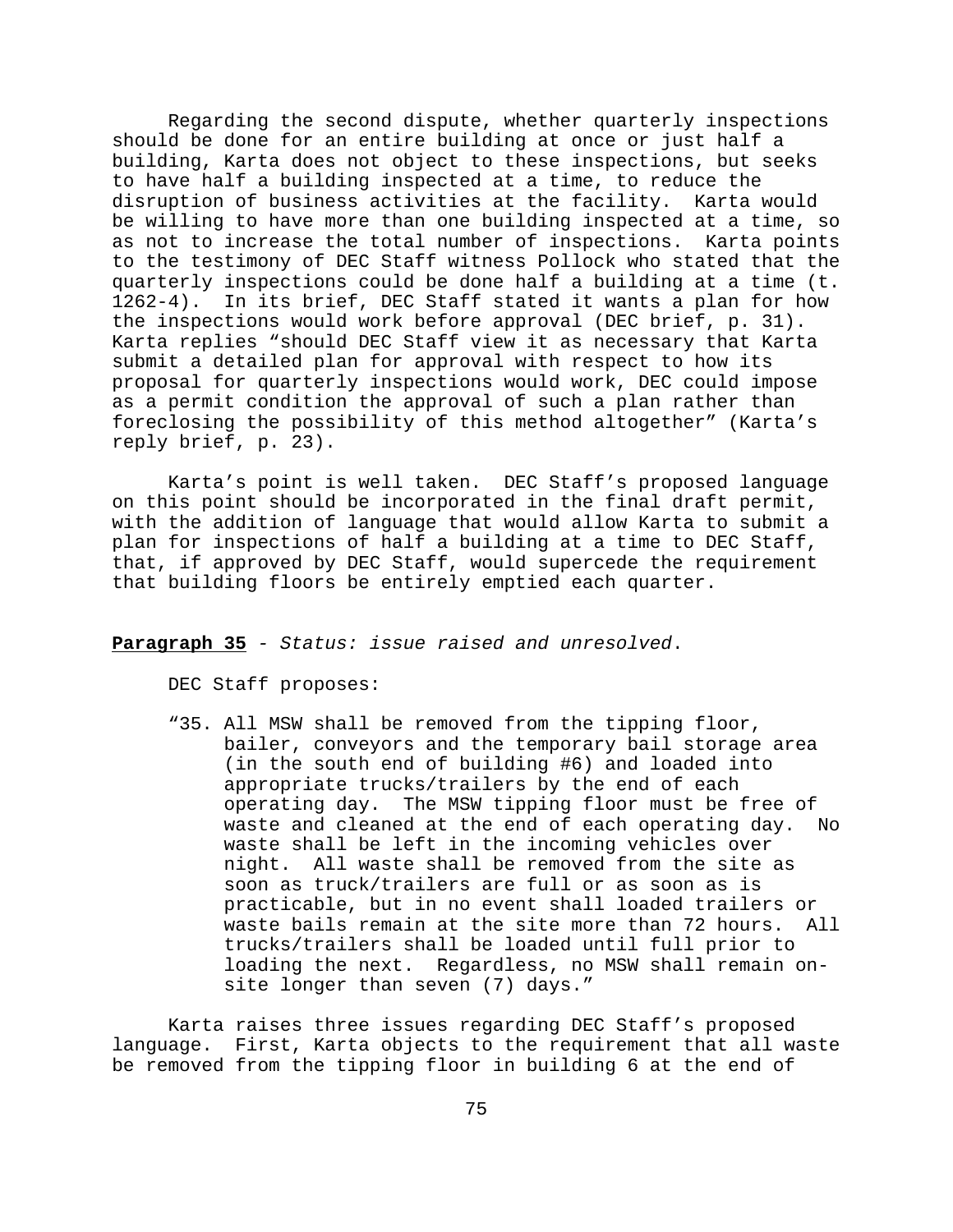each day. Second, Karta objects to cleaning the entire tipping floor at one time. Third, Karta objects to the requirement that trucks full of waste be removed the day they are filled. Karta proposes:

"35. All MSW, other than material with a high recyclable content which has not been sorted to recover recyclables, shall be removed from the tipping floor, bailer, conveyors and the temporary bail storage area (in the south end of building #6) and loaded into appropriate trucks/trailers by the end of each operating day. The tipping floor must be cleaned every 24 hours. No waste shall be left in the incoming vehicles over night. All waste shall be removed from the site as soon as truck/trailers are full. All trucks/trailers shall be loaded until full prior to loading the next. Regardless, no MSW shall remain onsite longer than seven (7) days."

Karta's objects to having to remove all wastes from the tipping floor at the end of each day. Karta argues that the regulations do not require this. Karta instead proposes to remove all MSW (other than MSW which consists of high recyclable content) from the floor at the end of each day, but proposes that MSW with high recyclable content (a term it does not define) be allowed to remain on the tipping floor for up to 72 hours (Karta brief, p. 10). Karta argues that the nature of its business, the dumping of loads of MSW with high recycled content and the subsequent negative sorting by hand of this material requires additional time and requests a holding period of 72 hours for MSW with high recyclable content while all other MSW would be removed from the tipping floor at the end of the day. Karta does not state how the different types of MSW would be distinguished or by whom. Karta states that if it is not allowed to operate as requested, it would have the effect of discouraging recycling.

DEC Staff responds that the waste Karta receives is no different from that received by other facilities which do not need 72 hours to separate recyclables (DEC brief, p. 32). DEC Staff witness Pollock testified that both DEC Region 2 and 3 require an hour when the floor is clean with no waste on the floor (t. 1248). The removal of the waste from the floor allows for cleaning which allows the facility to control vectors and odors. He also testified that this provision is standard at all facilities (t. 911) and, according to DEC Staff's interpretation, required by the regulations (t. 915). He also testified that Region 3 staff interprets the regulations to require the removal of all waste from the floor at the end of each day and its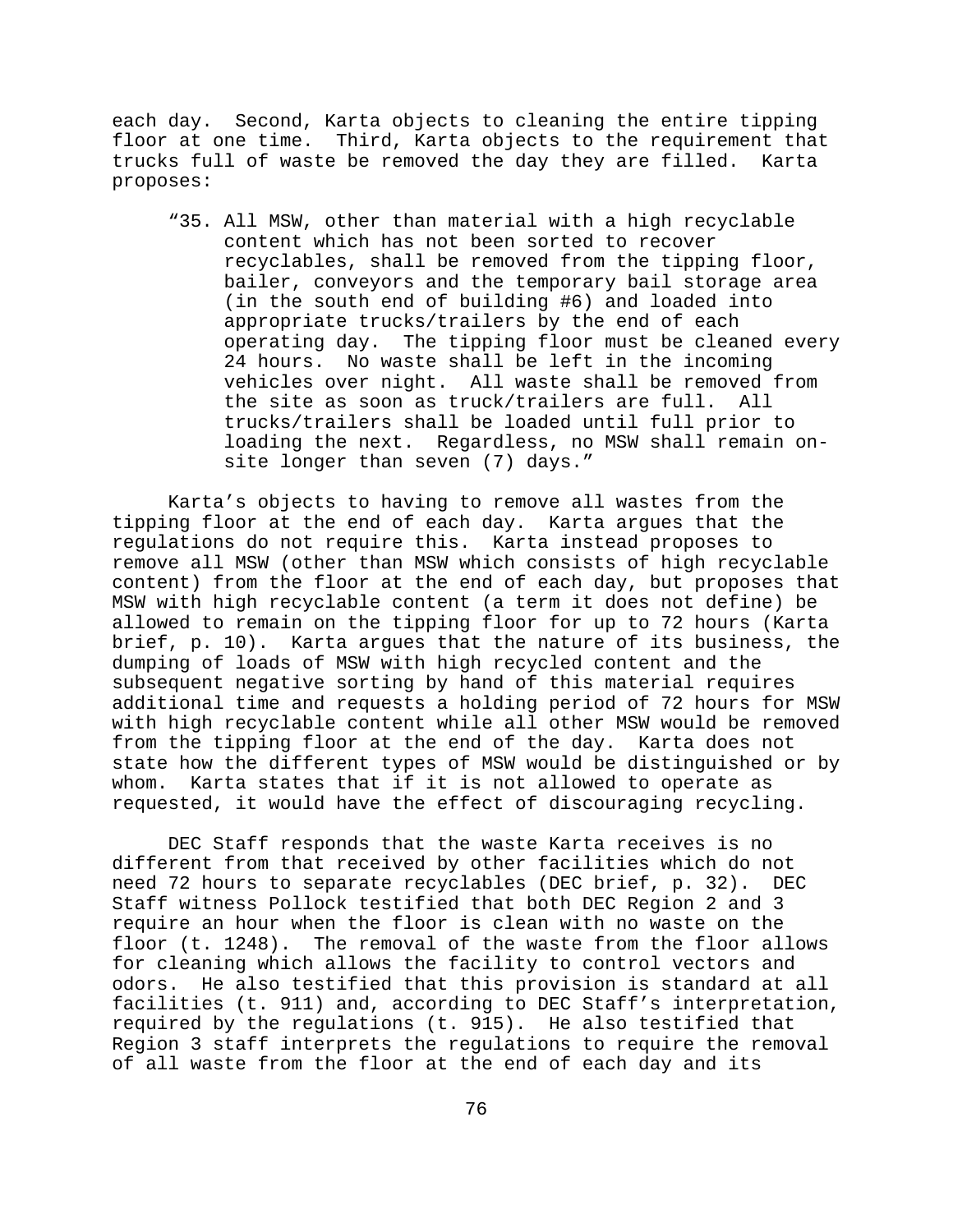placement on a truck.

This dispute centers on the application of section 360- 11.4(n)(3) to this facility, which reads:

"(3) Facility maintenance. The facility processing area must be cleaned each day by washing or other appropriate method to prevent odors and other nuisance conditions with all residuals properly removed and disposed."

This regulation, which applies to transfer stations receiving more than 12,500 tons per year, applies to Karta's facility. It clearly requires that all residuals must be properly removed and disposed of at the end of each day. Karta's request to be allowed to keep certain solid waste on the tipping floor for up to 72 hours must be rejected as contrary to this regulation.

 Karta also objects to having to clean the entire tipping floor each day and proposes to clean half the floor at a time and designate two separate 30 minute periods when one half of the tipping floor must be free of waste at which time that half floor would be swept and washed. DEC Staff takes the position that the entire floor has to be emptied and cleaned. The unprocessed material does not have to be removed from the facility, it could be moved to another part of the facility, but the floor must be clean at the end of each day (t. 2057).

DEC regulation section  $360 - 11.4(n)(3)$ , reproduced above, states that tipping floors must be cleaned each day by washing or other appropriate method to prevent odors and other nuisance conditions. Karta's proposal, to wash half the floor, then push the solid waste on the floor on the clean half and then wash the other half, never results in an entirely clean floor, which a reasonable reading of the regulation requires. In addition, Karta does not describe how under its proposal, it would prevent odors and other nuisance conditions, and therefore, Karta has failed to meet its burden of showing that it meets permit issuance standards.

Karta's third objection to this paragraph involves the requirement that full trailers of waste be required to be removed when filled. Karta argues that it typically disposes of its wastes at out-of-state facilities and that it is more economical to use brokers to secure trucks to back haul the waste. This can lead to delays in removing trucks full of waste. Karta seeks authorization to keep outgoing MSW on trucks at the facility up to 72 hours (Karta brief, p. 65). Karta claims that the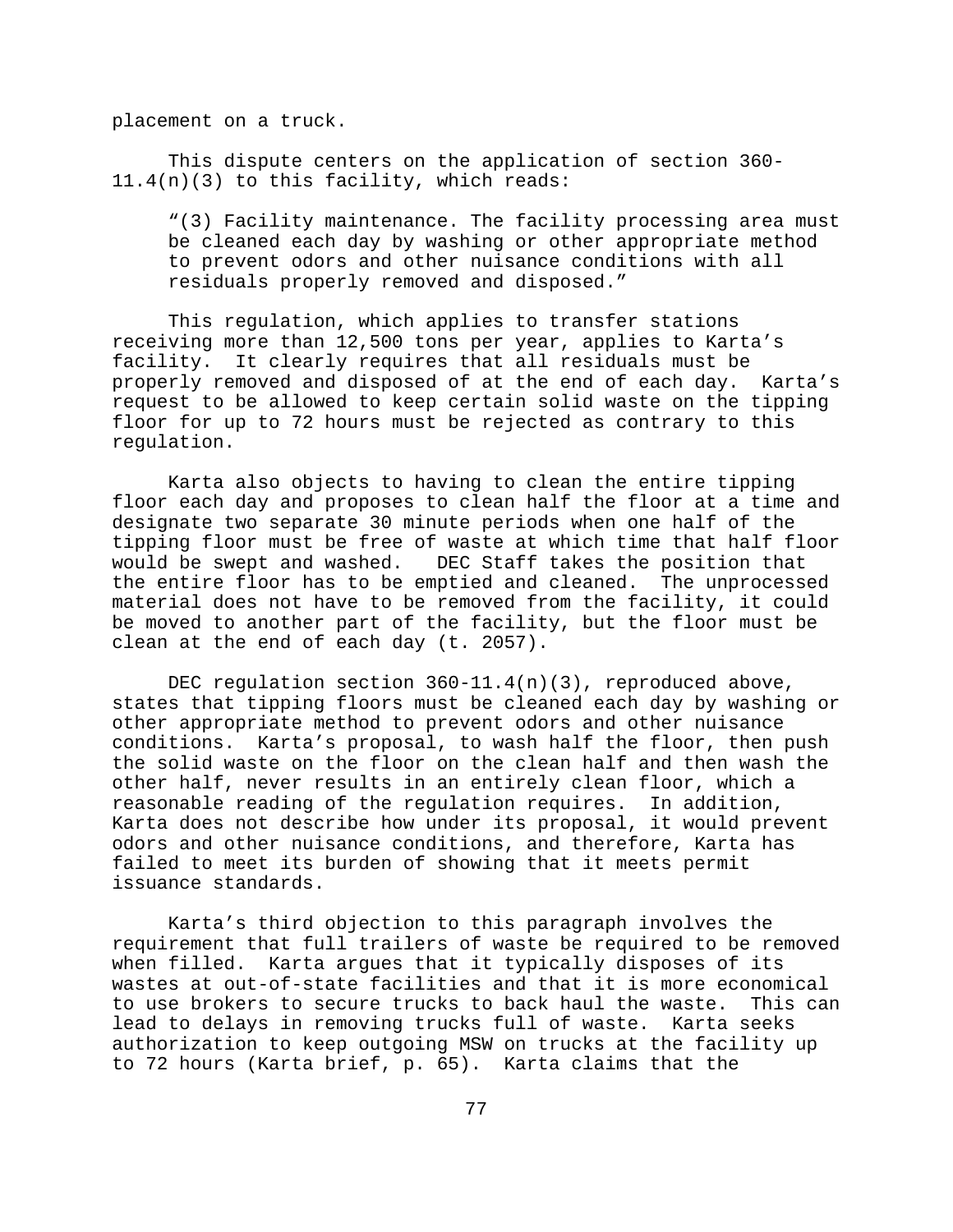regulations only require the removal of solid waste within seven days. However, section 360-11.4(l) reads:

"(l) *Removal of waste.* All putrescible solid waste must be removed from the transfer station whenever transfer containers are full, or within seven days of receipt, whichever comes first."

DEC Staff responds that Karta's suggestion is unacceptable and contrary to the regulations. DEC Staff argues that other facilities in Region 3 remove trucks once full. DEC Staff witness Pollock testified that a truck may remain onsite until it is full, then must be removed (t. 1228).

The regulations on this point are unambiguous. Putrescible solid waste must either be removed when a container is full, or if the container is not full, then must be removed within seven days. The regulations do not permit Karta to keep trucks full of waste at the site. A reasonable basis exists to include DEC Staff's draft permit language in the final permit.

**Paragraph 36** -*Status: issue raised and unresolved*.

DEC Staff proposes:

"36. No open top loading of MSW is authorized unless wholly contained within Building #6 south of door #3."

DEC Staff states that the regulations only allow open-top loading of MSW in an enclosed or covered area (6 NYCRR 360-  $11.4(n)(1)$  and that at present open top loading occurs at the facility outside (t. 913, 1307). No facilities are authorized by DEC to perform open top loading of MSW outdoors (t. 915). DEC Staff interprets this regulation to require that top loading occur indoors and is currently involved in an enforcement action against another facility in Region 3 which uses a covered area for open top loading of waste to get that facility to enclose the area where such loading occurs (t. 1311). Open top loading has lead to violations related to MSW being spread on the ground when the loader spills MSW it is loading (t. 1374, Exh. 29, paragraph (a)(3)).

DEC Staff's proposed language would seem to be consistent with the permit application which states that mixed solid waste destined for off-site disposal would be either baled and loaded on trucks, or in the alternative "processing of mixed solid wastes within Building No. 6 would include at-grade loading of open topped transfer trailers" (Exh. 2, p. 22). Mr. Cartalemi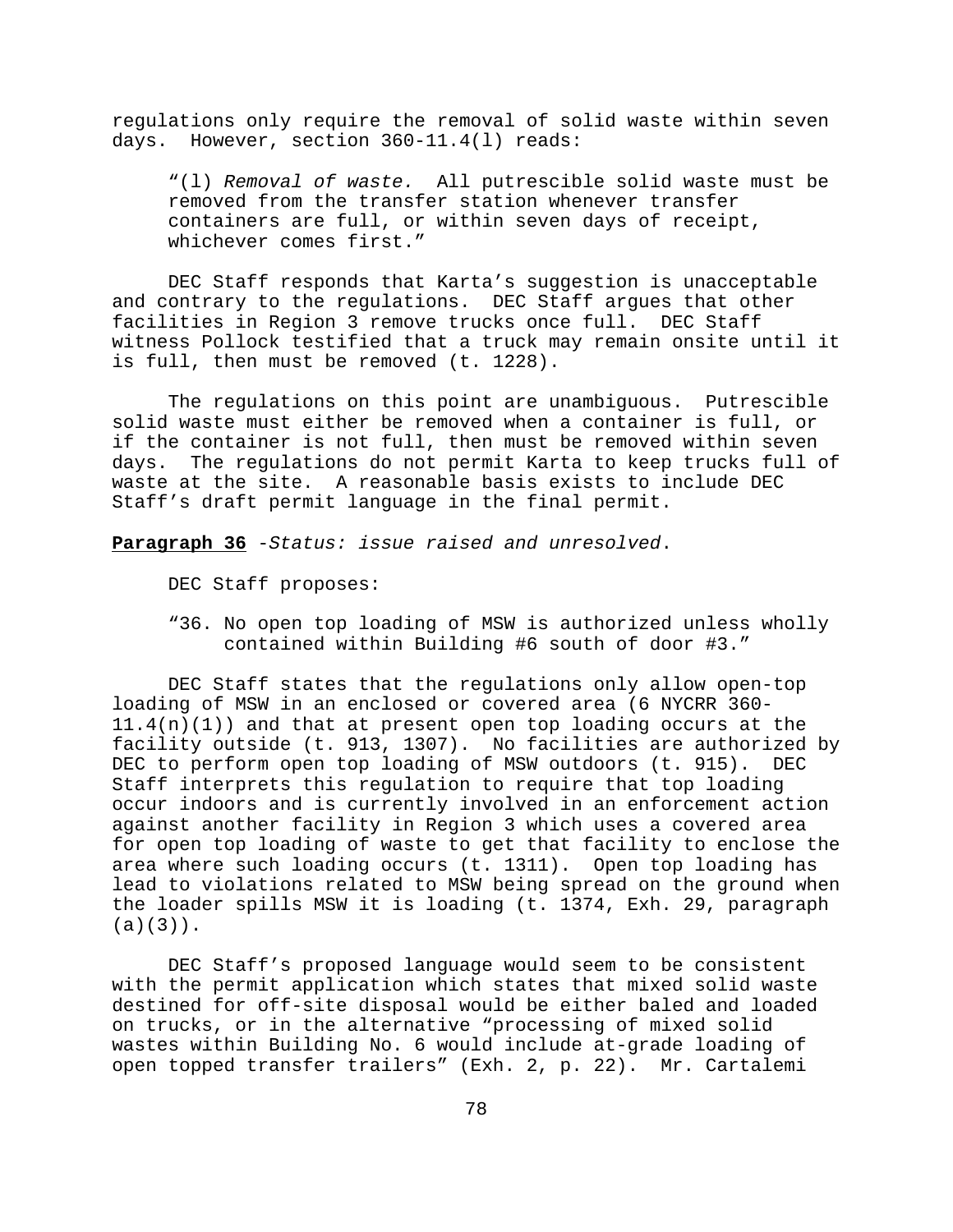testified that there was insufficient room inside building 6 to allow the open-top loading of trucks (t. 138, 190) while DEC Staff testified that there was (t. 1310). Either way it doesn't matter because the regulations prohibit open-top loading outside.

Karta does not dispute the legal requirement that open-top loading occur indoors or under cover, however, it does seek additional language and proposes:

"36. No open top loading of MSW is authorized unless wholly contained within Building #6 south of door #3 or under an approved canopy attached to Building 6."

As discussed above in paragraph 20, Karta's proposed permit modification application has been evolving since being originally proposed in August of 2001. In its listing of issues for hearing, Karta identified this paragraph and stated "to comply with this requirement, permittee will require authorization to build an enclosed loading dock" (Exh. 3, p. 6). This idea evolved into a proposed canopy or "roof extension" along the front of building 6 (see Exh. 14, drawing 1 completed one week before the hearing). Also as discussed above, many details remain unknown about this proposed canopy, including the spacing of supports, whether it would have sides, and if so, their dimensions and the height of the canopy.

As discussed in paragraph 20, because Karta has not submitted design specifications for the canopy, DEC Staff cannot evaluate it to determine whether the canopy would sufficiently protect the solid waste from intrusion by water, as testified to by Mr. Pollock (t. 1311-2). Therefore, because the regulations require open top loading only in enclosed or covered areas and the only area to do this at present is inside building 6, DEC Staff's proposed language should be included in the final permit. As discussed above, the applicant may seek approval from DEC Staff after issuance of the permit for construction of the canopy at which time the permit may be amended to allow for open top loading in this area.

# **Paragraph 37** – *Status: issue raised and resolved*.

The parties agreed to modify this paragraph regarding storage of materials so that it would state that solid waste would only be stored at the permitted facility or at another location which is otherwise authorized for storage of waste ((t. 19).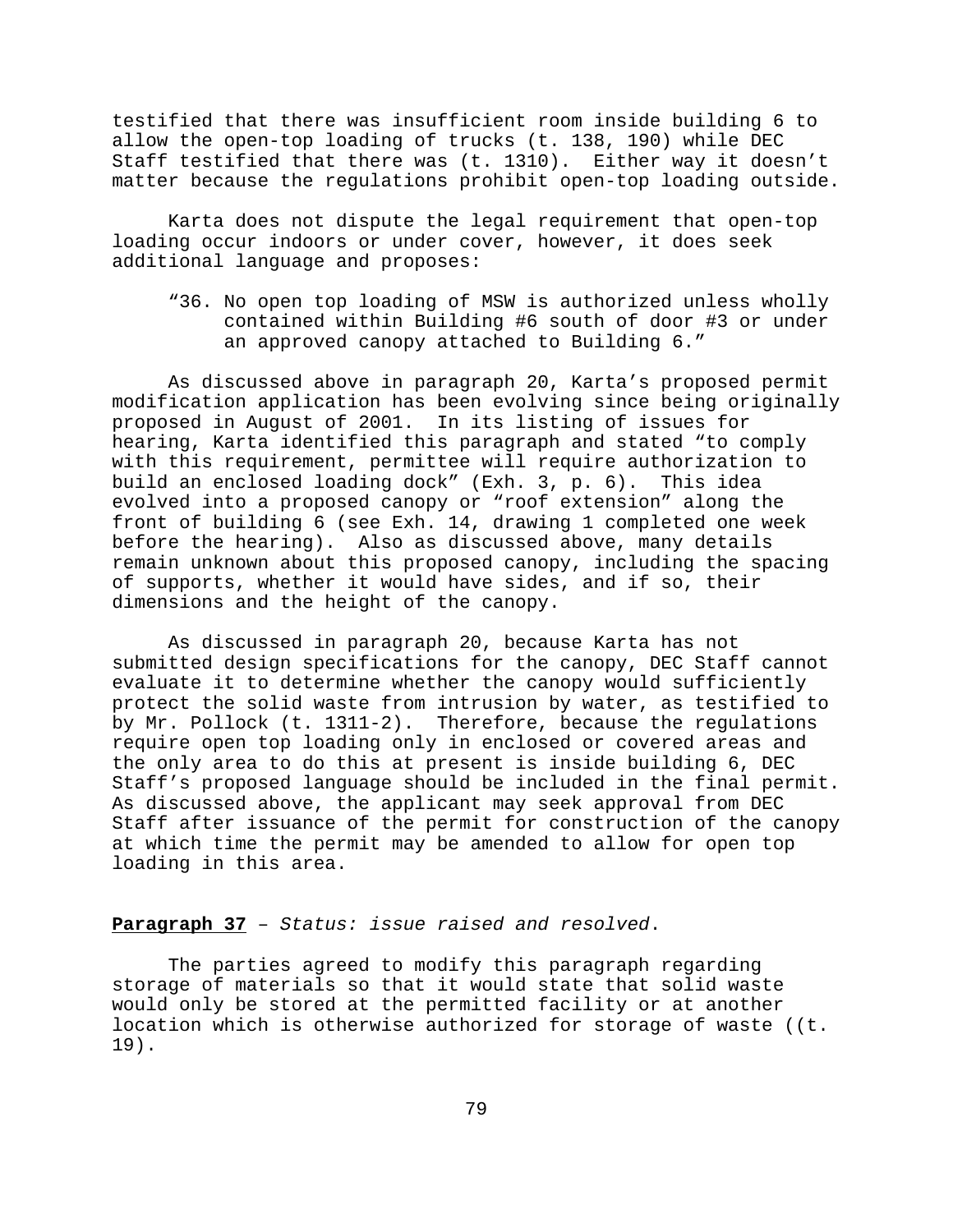**Paragraph 38** – *Status: issue raised and unresolved.*

DEC Staff originally proposed:

38. Unacceptable Wastes. The permittee is prohibited from accepting household hazardous waste, liquid waste, sewage sludge or septage, chemical or explosive wastes, bulk tires, or industrial wastes as defined in 6NYCRR Part 360 or Part 371, infectious or medical wastes as defined in 6NYCRR Part 364, or asbestos, and all other waste/recyclables not specifically authorized in special condition #39 below. Also prohibited is the acceptance of motor vehicles until such time as the facility can adequately demonstrate to the Department and has received written approval from the Department that the procedures for proper handling of all potential byproducts of automobiles are in place, that there is sufficient room in a building on-site to dismantle vehicles, and that all other appropriate permits are in place to receive and dismantle motor vehicles.

No issue regarding this paragraph was raised initially by Karta in response to DEC Staff's original draft permit (Exh. 3) However, following the close of the adjudicatory hearing and before the record closed, DEC Staff proposed amending this paragraph to include the following sentence:

".... The facility is not authorized to receive any waste tanks at the premises other than hot water and water pressure tanks. All other tanks that are found in incoming loads must be removed by the transporter for proper disposal. The permittee shall take all appropriate measures to educate persons/companies using the facility as to the policy regarding tanks, including but not limited future denial of the use of the facility. All such actions shall be documented and included in the facilities (sic) weekly report (see condition #11 above)."

DEC Staff also sought to amend this paragraph to include this additional requirement:

(b) Unacceptable Waste Recognition Training. Within thirty (30) days of the effective date of this permit, all staff shall be trained in their respective primary language as to what are acceptable and unacceptable wastes. The staff shall be trained in and instructed to follow all waste inspection procedures found in section 3 of the facility's O&MM dated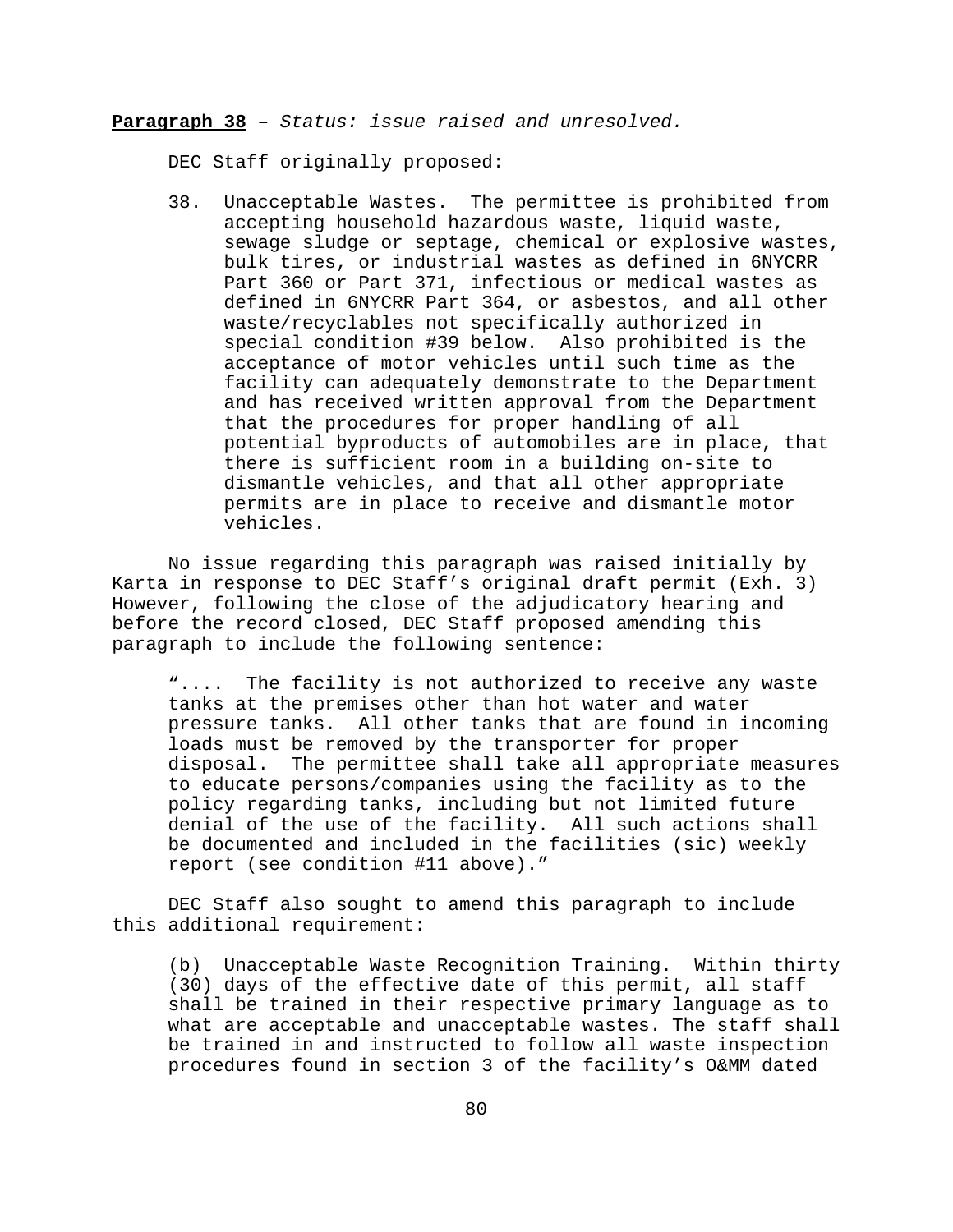October 2003. Special attention shall be given to the identification of the various waste tanks and regulated medical/biohazard waste, whether or not the regulated medical/biohazard/infectious waste is properly marked and in a red bag, or any potential hazardous/unauthorized waste. Department staff shall be present at such training. The training shall occur at a mutually agreed upon time. All new staff must be trained before starting work.

DEC Staff seeks this language to be included based upon an accident that occurred at the facility on October 4, 2004 in which one worker was killed and a second was badly injured (DEC Staff brief p.33). The workers were apparently using a welding torch to cut a steel backhoe bucket in half when a large metal tank nearby exploded (Exh. 92, p.3). DEC Staff argues that this incident and other examples of the mishandling of tanks containing flammable materials warrants the banning of tanks, other than hot water and water pressure tanks, from being processed at the facility. DEC Staff states that this condition is necessary to protect human life and the environment (brief, p.34).

Karta objects to the inclusion of this condition on a number of grounds. First, Karta argues the provision should not be included in the final permit because it was not included in the list of adjudicable issues advanced to hearing. While this is true, Karta itself has attempted to adjudicate issues not advanced to adjudication (see discussion of paragraph 31). In this case, the hearing process has been flexible to allow the parties to continue exchanging proposed new language regarding issues. In some cases, this new language has resolved disputes (see discussion in paragraph 59) and in some case it has not (see discussion in paragraphs 28 and 33). Given the flexibility of the hearing process and the fact that Karta is employing exactly the same tactics regarding the quantity of materials to be stored at the site (paragraph 31, the discussion is based on the merits) that it complains of here, Karta's argument must fail.

Karta also claims that the late inclusion in DEC Staff's proposed permit denied Karta the right to challenge this permit condition through testimony and cross-examination (Karta brief, p.67). However, all the evidence relevant to this discussion was either previously in the record or entered into the record after Karta was on notice of this proposed change by DEC Staff. Karta does not specify who it would seek testimony from nor who it would seek to cross examine. Again this argument must fail.

Karta's argument that there is no evidence in the record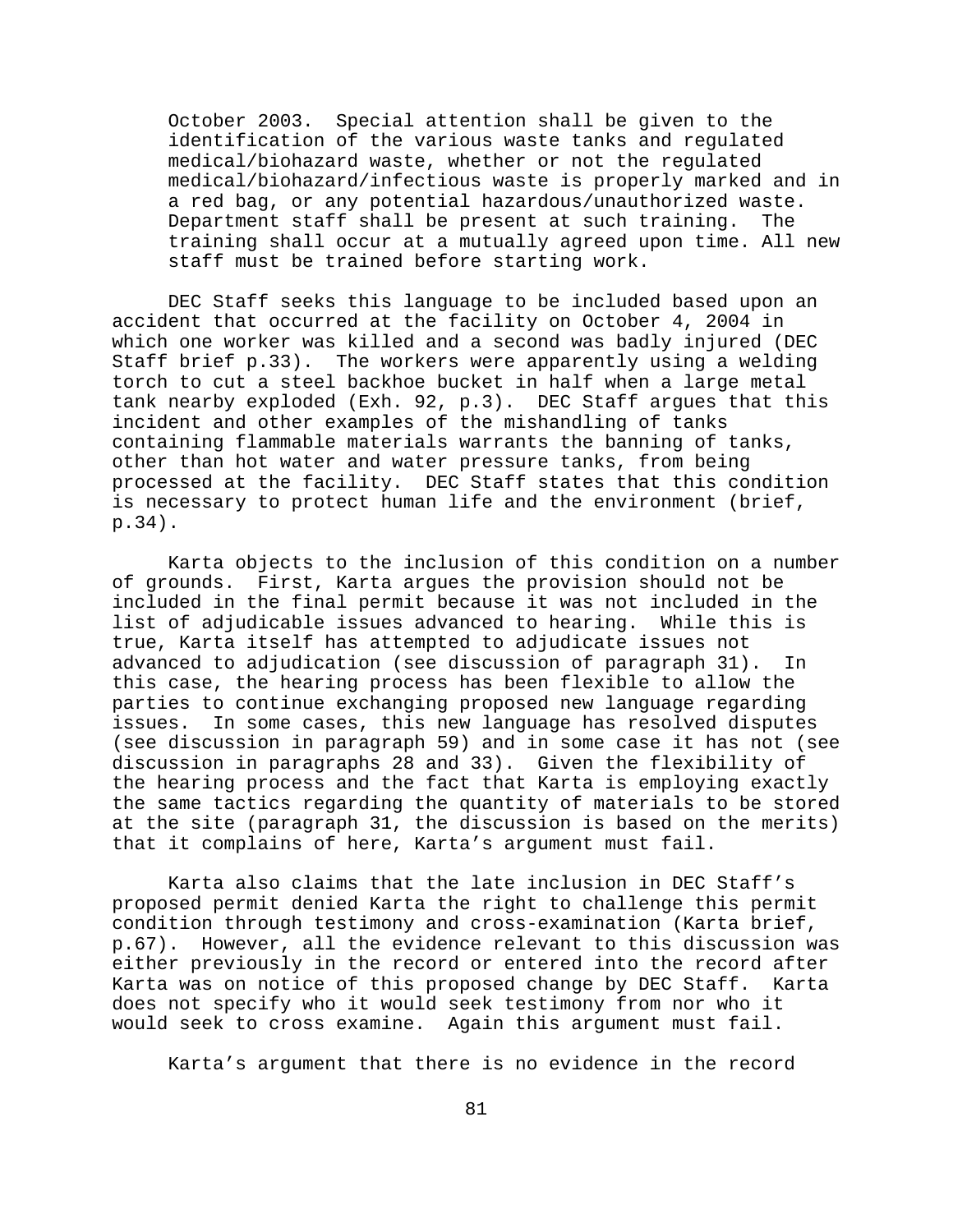regarding the improper handling of tanks containing flammable materials is not correct. Karta states in its brief (without reference to any material in the record) that it has routinely handled large tanks, deemed unsuitable for use, that have been opened and pre-cleaned by propane distributors and contractors and these tanks do not present a fire hazard. However, evidence in the record contradicts these assertions. In the 2003 consent order (Exh. 8, appendix A, p. 2)), Karta admitted to violations involving the improper handling of tanks on August 16, 2002 (propane), September 5, 2002 (propane and oxygen), September 18, 2002 (propane), and October 16, 2002 (propane). In addition, an inspection report from October 27, 2004 (Exh. 89) and from July 21, 2004 (Exh. 10) documents the improper handling of a propane tanks. Also, DEC Staff member Donald Weiss, an on-site monitor at the facility, testified that he had seen Mr. Cartalemi stop a worker at the facility from attempting to cut a propane tank<br>several years ago (t. 1888). This evidence taken together y This evidence taken together with the information regarding the October 2004 accident which Karta has not objected to including in the record are all relevant to the Commissioner's decision on this proposed permit condition and form the basis for the conclusion that a rational basis exists for its inclusion in any final permit.

Karta states that, following the accident, it instituted new procedures that require the inspection of all incoming loads, the segregation in a designated area of all tanks that may have contained explosive substances, and the prohibition on the use of torches near these tanks. Karta states it would not object to the inclusion of permit conditions which included the above. Karta has not indicated that these procedures are in written form, nor has it moved to include these procedures in the record. The description of Karta's new procedures is insufficient. It fails to detail where tanks will be segregated and how the prohibition of the use on torches in these areas will be implemented.

Regarding the second proposed paragraph relating to training, the record contains many instances of mishandled tanks. In its brief, DEC Staff states that this proposed permit condition is there to protect human life and the environment (DEC brief, p.34). Karta's brief speaks only to the tank prohibition (Karta's brief, p. 68) as does its reply brief (Karta's Reply brief, p. 27). Thus, it is not clear that Karta objects to the specific training requirements.

DEC Staff have shown that the proposed permit condition restricting the types of tanks that may be accepted and implementing training requirements for staff at the facility will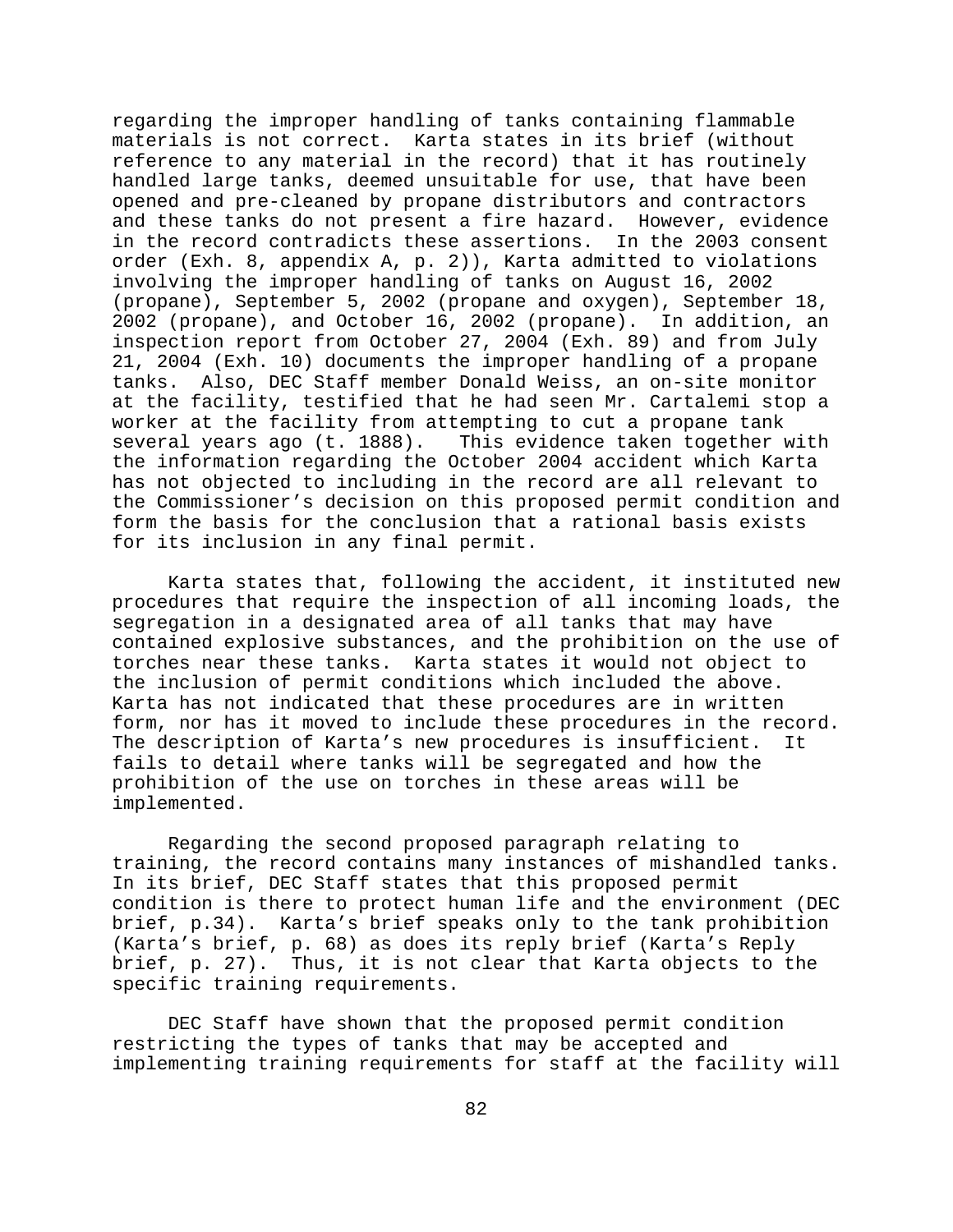protect human health and the environment. Accordingly, DEC Staff's proposed permit language should be included in the final permit.

**Paragraph 39** – *Status: issue raised and resolved*.

DEC Staff agreed to include tires in the category of waste that may be accepted at the facility, provided that there may not be more than 1,000 tires onsite at one time.

**Paragraph 40** – *Status: no issue raised.*

**Paragraph 41** – *Status: issue raised and unresolved.*

DEC Staff proposes:

"41. The facility may accept an incidental number of tires (1-2 tires in a load of waste) contained in loads, provided that no more than 1,000 such tires are stored onsite at any given time. The permittee is not authorized to process said tires and storage must be inside a building or within an enclosed tractor trailer box. Provisions must be provided for storage of these tires to prevent vector breeding areas as determined solely by the Department. Acceptance of bulk loads of tires is prohibited until such time as the facility can show its capability to handle same under the provisions of 6 NYCRR part 360 regulations, and has received a permit modification to do so. If in the sole discretion of the Department, storage of incidental tires is not properly controlled, the permittee shall correct such violation and/or remove the tires to an authorized facility immediately. The Department in its sole discretion, reserves the right to revoke such approval upon written notification."

The purpose of this provision, according to DEC Staff, is to ensure the proper management of bulk loads of tires at the facility (t. 916). DEC Staff states that it is willing to consider a request from Karta to handle bulk loads of tires. Such request would include: the location of storage areas for tires, stormwater management details, and processing locations (t. 918, 1316). The application materials lacked sufficient information for DEC Staff to approve the acceptance of bulk loads of tires (t. 919).

Karta proposed in its draft permit (Exh. 87) the following language: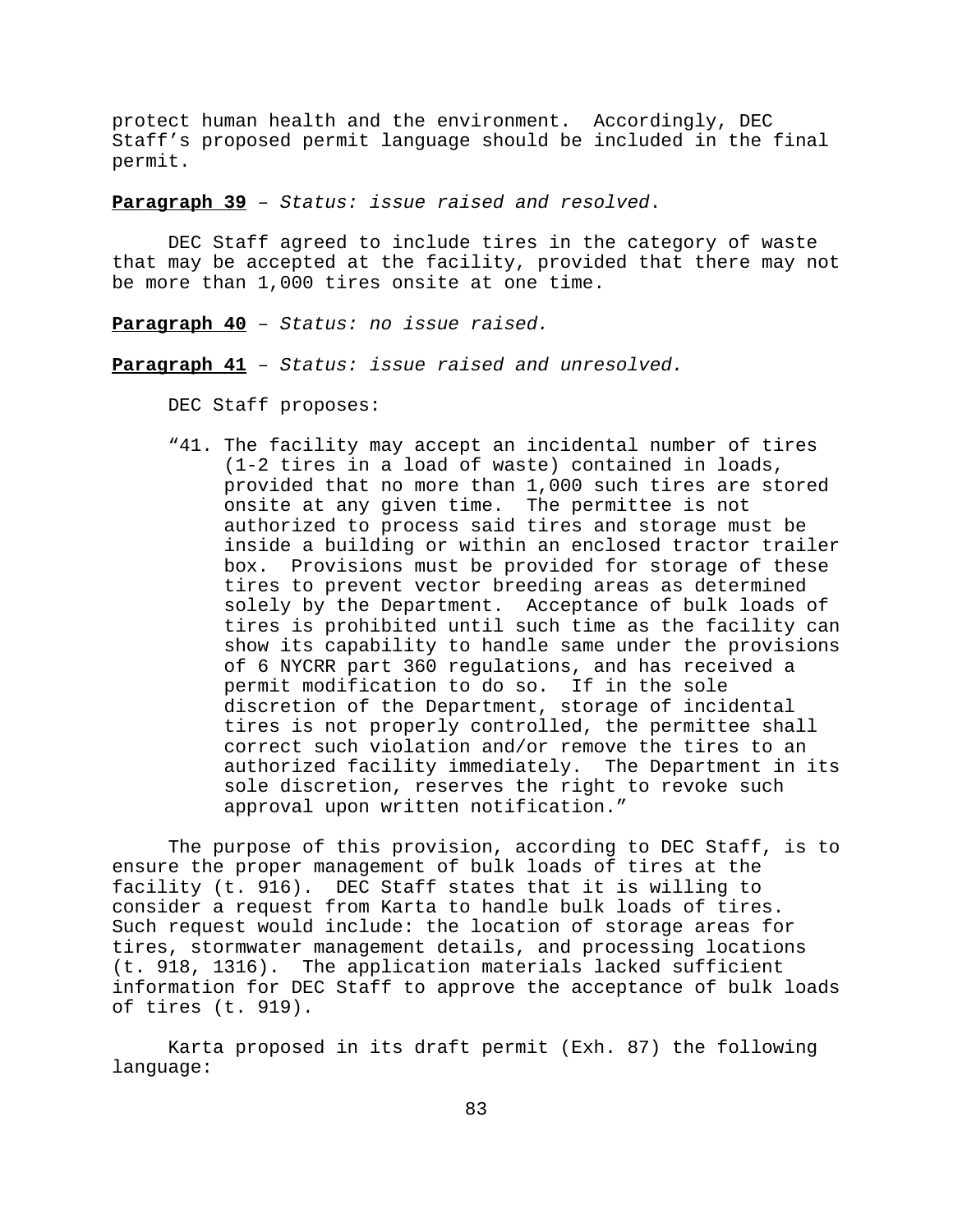"41. The facility may accept an incidental number of tires (1-2 tires in a load of waste) contained in loads, provided that no more than 1,000 such tires are stored onsite at any given time. Provisions must be provided for storage of these tires to prevent vector breeding areas as determined solely by the Department. If the storage of tires is not properly controlled, the permittee shall correct such violation and/or remove the tires to an authorized facility immediately. The Department in its sole discretion, reserves the right to revoke such approval upon written notification."

Karta then changed this proposed language in its brief (p. 73) and now proposes:

"41. Acceptance of bulk loads of tires is prohibited until such time as the facility can show its capability to handle the same under the provisions of 6 NYCRR part 360 regulations through submission of a supplemental operating plan to the Department addressing processing of bulk tires, and the Department approves such plan. If in the sole discretion of the Department, storage of incidental tires is not properly controlled, the permittee shall correct such violation and/or remove the tires to an authorized facility immediately. The Department in its sole discretion, reserves the right to revoke such approval upon written notification."

Two major differences between DEC Staff's and Karta's proposals: (1) whether the incidental tires that Karta is authorized to accept may be processed onsite; and (2) what form should Karta's application to accept bulk tires take.

Karta does not include the following sentence from DEC Staff's draft permit: "the permittee is not authorized to process said tires and storage must be inside a building or within an enclosed tractor trailer box". Karta provides no explanation for this change in its brief (Karta's brief, p. 68). DEC Staff witness Pollock stated that while the revised floor plan for the facility (Exh. 14) shows the location of a tire shredder and a storage container where tires would be stored prior to shredding that additional information was necessary to permit processing of tires, including an engineer's narrative of how processing would occur demonstrating compliance with applicable regulations, where processed tires would be stored and contingency plans (t. 1314- 1317). Accordingly, Karta has not met its burden of demonstrating that it meets applicable permit issuance standards.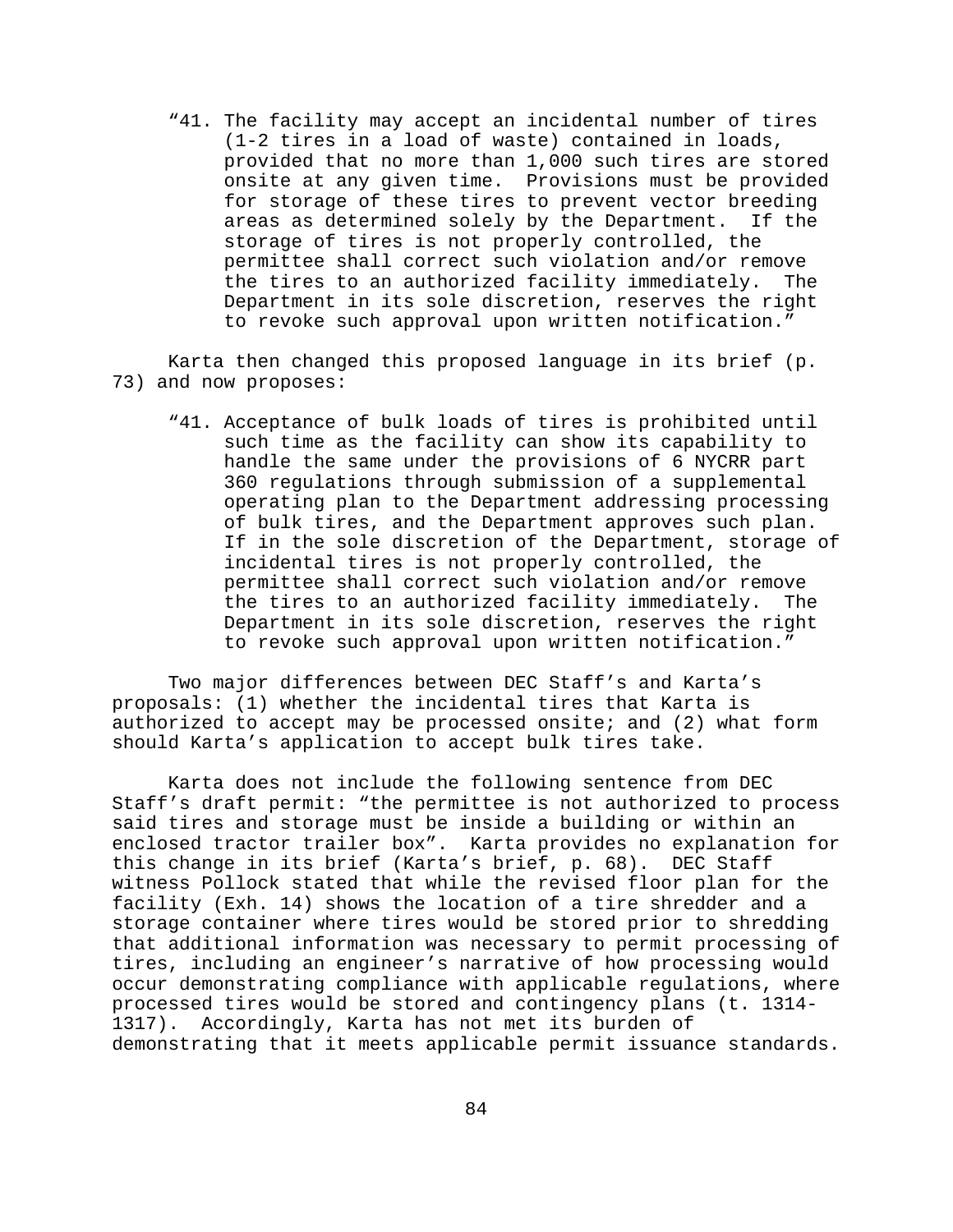Both DEC Staff and Karta agree that additional information needs to be submitted to authorize the acceptance of bulk loads of tires. The dispute remains regarding the form of DEC Staff approval for this, DEC Staff seeking a formal permit modification and Karta seeking another, unspecified form of approval for its supplemental operating plan. Since the prohibition on processing waste tires should be included in the permit (see paragraph above), a permit modification would be necessary to eliminate or modify this language.

Based on the above, DEC Staff's proposed language should be included in the final permit.

**Paragraph 42** – *Status: issue raised and unresolved.*

DEC Staff proposes:

"42. Recyclables recovered from the C&D debris may not be stored onsite for more than sixty (60) days."

DEC Staff states that this is a requirement found in the regulations  $(360-16.4(f)(4))$ , which reads:

"(4) Recyclables recovered from the C&D debris may be stored up to 60 calendar days. Recyclables may be stored for a longer period of time with prior written department approval if the department finds that:

> (i) there is a demonstrated need to do so (such as a market agreement with terms of receipt based on greater than 30-day intervals or volumes that may take longer than 30 days to acquire); (ii) there is sufficient department-approved storage area; (iii) an inventory methodology, which states the maximum time material will be stored, is used to ensure that the recyclables do not remain on the facility site for longer than specified; (iv) the inventory methodology is approved in writing by the department before storage begins; and (v) it is demonstrated that the storage will not affect the quality of the recyclables."

These five criteria were not addressed in the application materials (t. 921). Karta does not argue this point but proposes: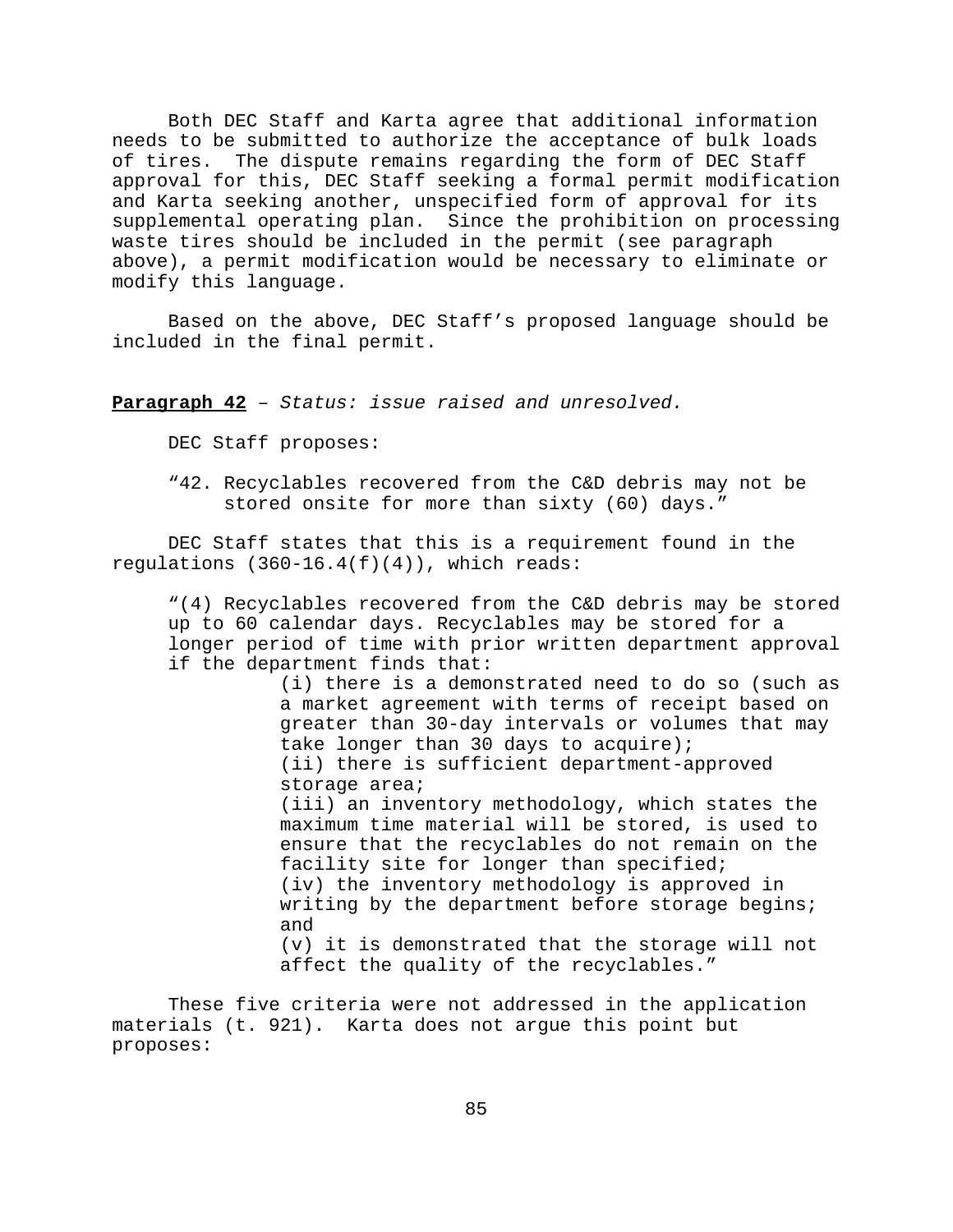"42. Recyclables recovered from the C&D debris may not be stored onsite for more than sixty (60) days, except that aggregate, mulch and other commodities used in construction or landscaping may be stored for up to six months, upon submission of documentation, reasonably acceptable to the Department, that demonstrates that such additional storage time is necessary to address market demand for such materials."

Karta's language does not address the five criteria found in the regulations and should not be adopted. Karta is free to make a submission to DEC Staff requesting storage terms longer than 60 days, but must do so in accordance with the regulations. DEC Staff's language should be included in the final permit.

### **Paragraph 43** – *Status: issue raised and resolved.*

In its original draft permit (Exh. 1) and its revised draft permit (Exh. 90), DEC Staff proposed:

"43. All recovered recycle materials as defined in special condition #30 shall be removed to the appropriate market or disposal site within seven days after sufficient material to constitute a truck load is generated. In no case shall the recycled materials be stored on site for more than sixty days (see special condition #42)."

Karta objected and seeks to have this paragraph deleted. Karta argued that: (1) there was no regulatory requirement to remove recyclables in seven days; (2) Karta needed to maintain an inventory of recyclables at the facility; and (3) this paragraph was inconsistent with the sixty day limit found in paragraph 42 (Karta brief, p. 70).

In response DEC Staff proposes changing this paragraph to read (DEC Staff brief p. 36):

"43. All recovered recycling material and source separated recyclables may be stored on-site for no more than 60 days provided adequate approved storage areas are available. Storage areas are to be consistent with special condition 29 of this permit. If adequate storage is not available, the permittee shall begin removal of recyclables to an appropriate market immediately. A department approved inventory system must be maintained on a daily basis of all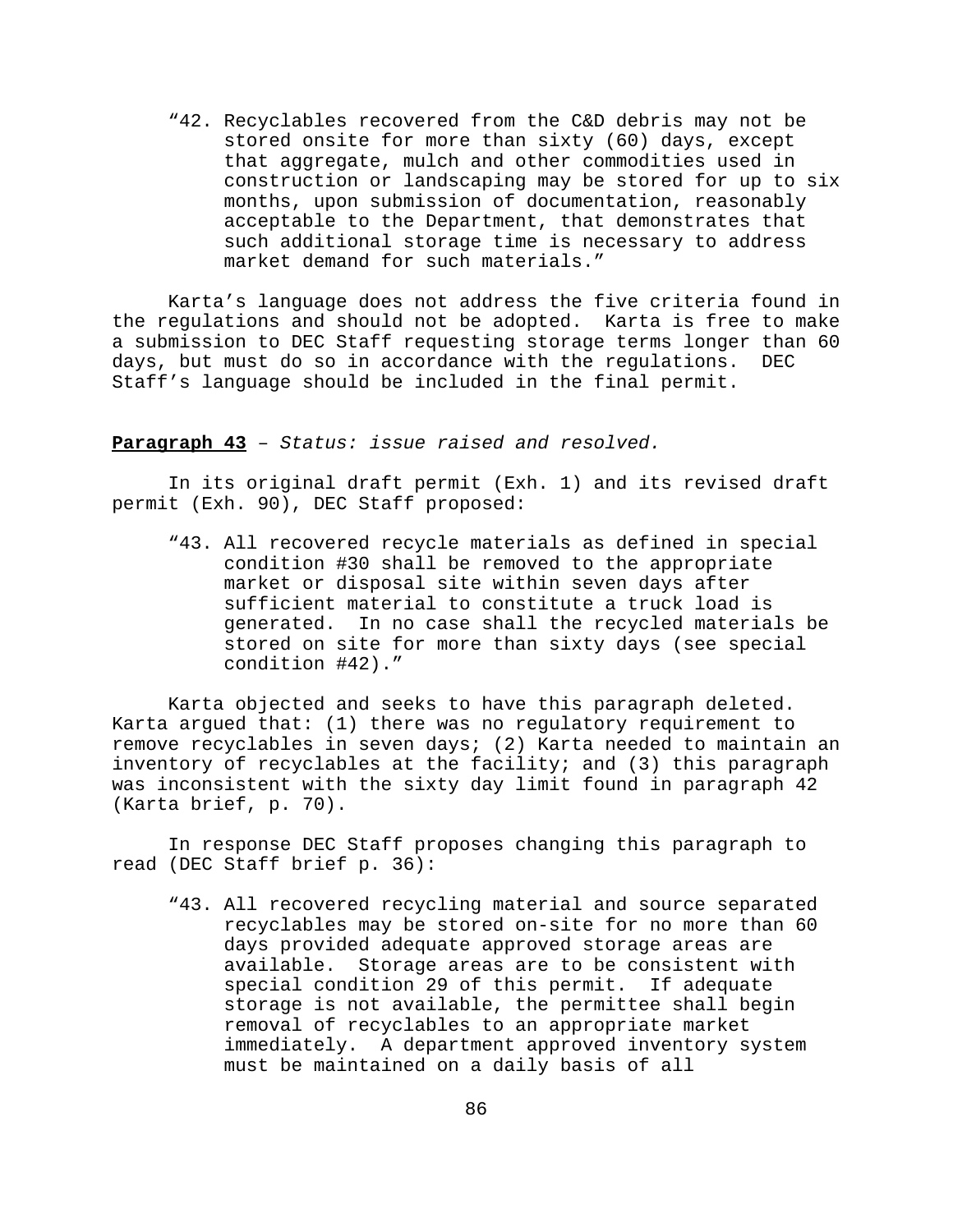recyclables."

Karta does not object (Karta's reply, p. 29) and DEC Staff's revised language should be included in the final permit.

**Paragraph 44** – *Status: issue raised and unresolved.*

DEC Staff proposed the following:

"44. The facility shall receive waste only between 7:00 AM to 4:00 PM Monday through Friday and from 7:00 AM to 12:00 PM on Saturdays. All operations shall end by 5:00 PM daily (1:00 PM Saturday), except those of a facility maintenance nature. All facility maintenance activities shall be limited to those of a nature that do not constitute an off site nuisance, as determined in the Department's sole discretion. No Sunday operations are allowed. The facility shall not operate on the following Legal Holidays: New Year's Day, Memorial Day, Independence Day (July  $4<sup>th</sup>$ ), Labor Day, Thanksgiving Day, and Christmas."

There are several sub-issues in this paragraph and some are not disputed. The parties agree that the facility shall not operate on Sundays or on the following legal holidays: New Year's Day, Memorial Day, Independence Day (July  $4<sup>th</sup>$ ), Labor Day, Thanksgiving Day and Christmas.

In addition, it is agreed that facility maintenance activities may occur at the site outside of the hours of operation, provided that the activities are limited to those of a nature that do not constitute an off-site nuisance. DEC Staff seeks to include language that it, alone, would have the discretion to determine when an off-site nuisance occurs.

Two central disputes regarding this paragraph remain regarding the hours when the facility may accept waste and the hours during which the facility may process waste at the facility.

DEC Staff states that most waste transfer facilities have similar hours of operation (t. 922) and that it tries to treat similar facilities equally (t. 925). Some facilities, such as incinerators, are allowed to operate for up to 24 hours a day (t. 923). DEC Staff estimates that the hours of operation proposed are adequate to handle the amount of waste proposed in paragraph 30, above (t. 925). DEC Staff evaluated the tonnage the facility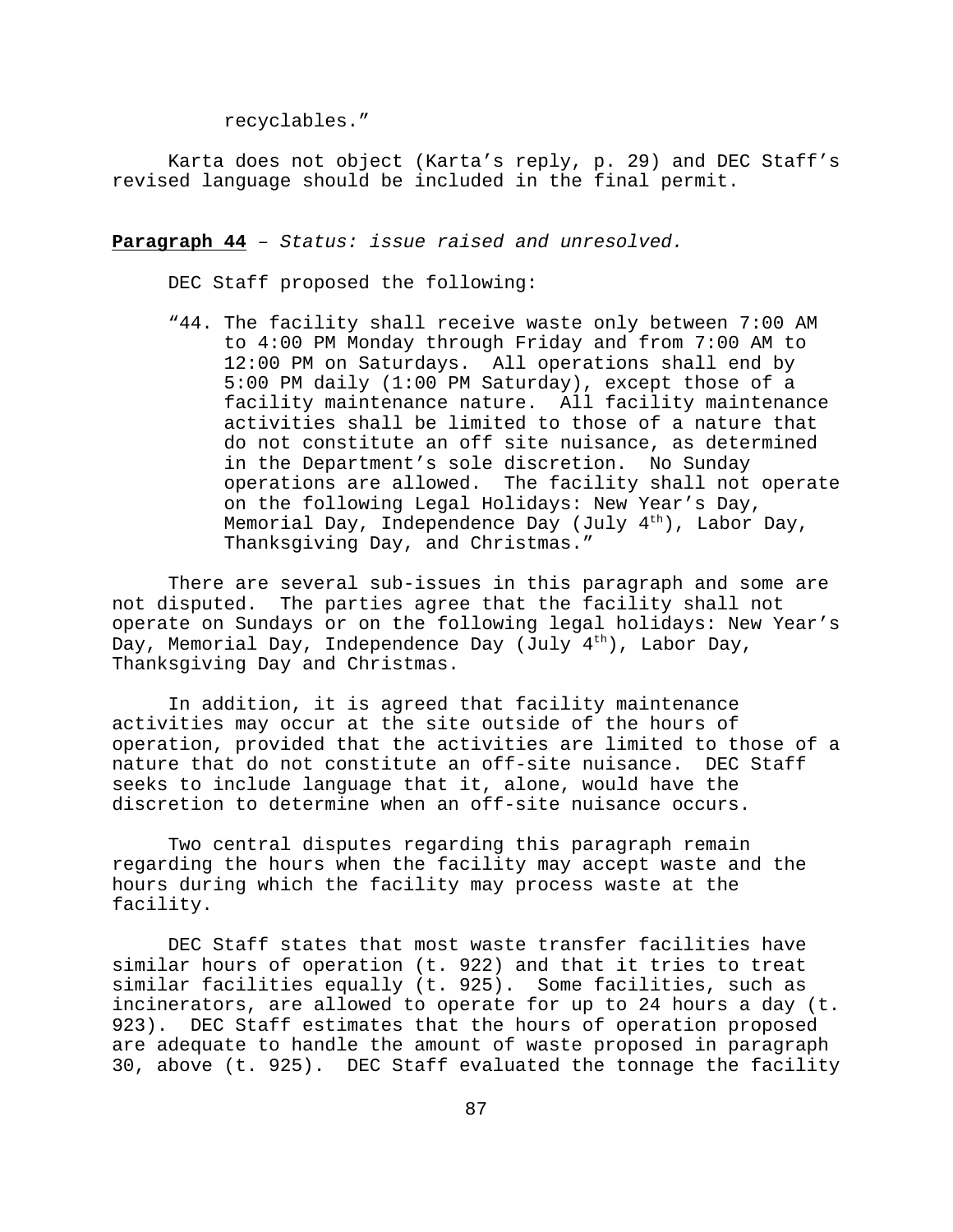could handle and then developed the proposed operating hours (t. 1324).

As discussed in paragraph 30, DEC Staff has provided a rational basis for its proposed tonnage limits for the subcategories of waste in the permit. Based on the information provided by Karta's expert, the hours of operation proposed by DEC Staff are adequate to process the amount of waste proposed by DEC Staff. However, should those proposed by Karta be accepted, additional hours of operation would be necessary to process the waste. It is unclear whether or not Karta would wish to be authorized to operate for longer hours with the tonnages proposed by DEC Staff in paragraph 30.

Karta proposes:

"44. The facility shall receive waste only between 6:00 AM to 7:00 PM Monday through Friday and from 6:00 AM to 5:00 PM on Saturdays, at the 1011 Lower South Street Parcel and from 4:00 AM to 9:00 PM, Monday through Friday and from 4:00 AM to 6:00 PM, Saturday, at the 1017 Lower South Street Parcel. All outside operations shall end by 7:00 PM daily (5:00 PM, Saturday) except those of a facility maintenance nature. All facility maintenance activities shall be limited those of a nature that do not constitute an off site nuisance, as determined in the Department's sole discretion. No Sunday operations are allowed. The facility shall not operate on the following Legal Holidays: New Year's Day, Memorial Day, Independence Day (July  $4^{\text{th}}$ ), Labor Day, Thanksgiving Day, and Christmas. In addition the following restrictions shall apply to specific operations: (i) the rock crusher in Building 3 shall not operate from the hours of 7:00 PM to 9:00 AM; (ii) the CBI wood grinder shall not operate from 9:00 PM until 7:00 AM; and (iii) the Erin system in Building 6 shall only be used for processing paper and cardboard between the hours of 9:00 PM and 7:00 AM. Non-impact crushing of concrete, brick, and asphalt may only occur between the hours of 8:00 AM and 5:00 PM Monday through Saturday."

DEC Staff explained its rationale for the hours of operation that it proposed as being based upon the compliance history of the facility and its "dismal track record as a persistent and consistent violator of environmental laws" (DEC brief p. 21). "Only by limitation of hours and tonnages and close supervision by environmental monitors, can the DEC assure that this Applicant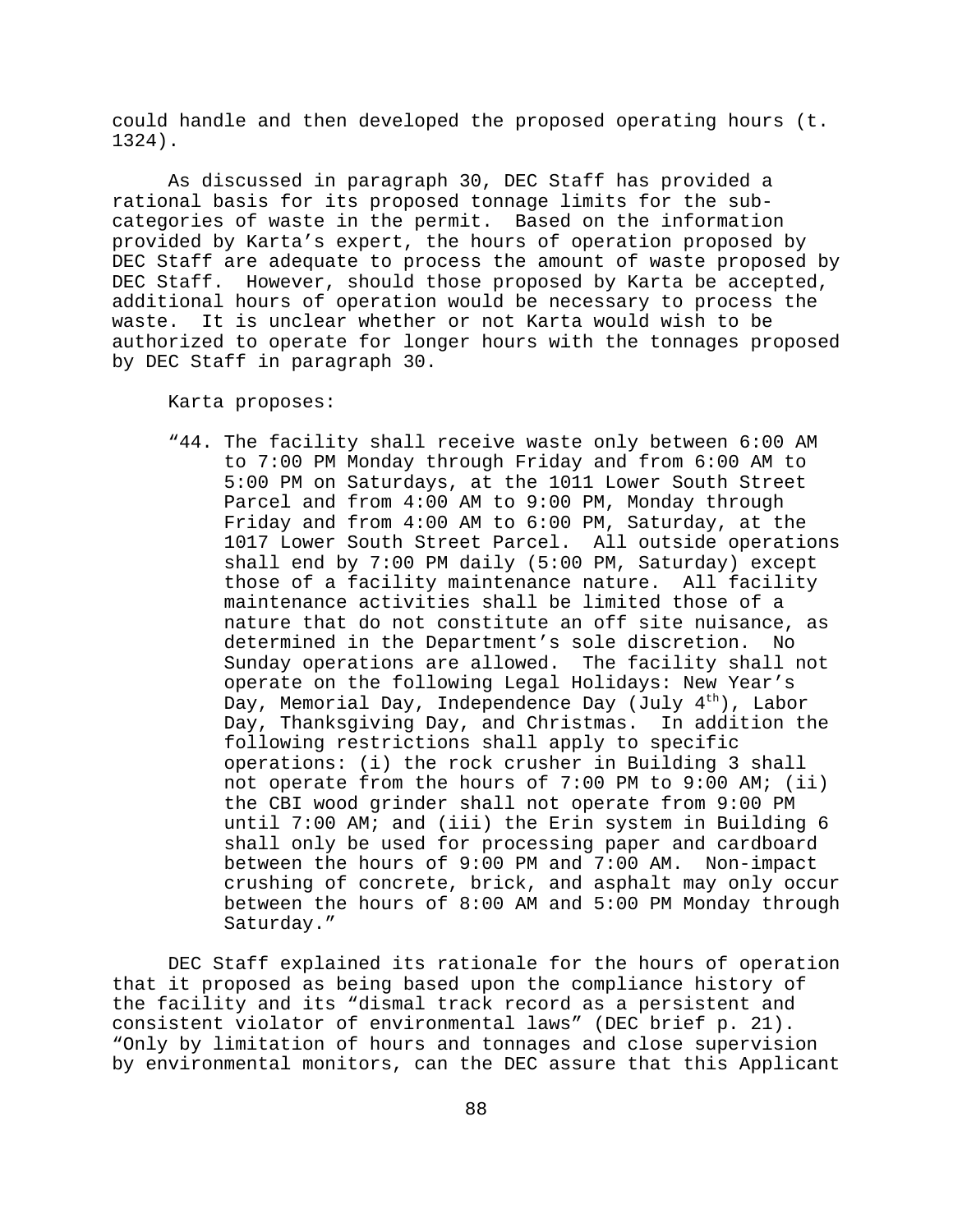will obey the laws applicable to all" (DEC brief, p. 23). DEC Staff witness Pollock testified that DEC Staff arrived at the proposed hours of operation based upon the amount of time it estimated it would take the facility to process the amounts of waste it proposes in paragraph 30 (t. 1324).

Karta argues that if the sub-categorical tonnage limits in paragraph 30 are adjusted in accordance with its position, the hours of operation should be similarly adjusted to allow the processing of waste at the facility.

Karta points out that in the settlement agreement with the City, the City has agreed to authorize the hours of operation sought by Karta. DEC Staff counters that Karta's agreement with the City is in no way binding upon DEC. It should be noted that the hours of operation proposed by DEC Staff are a significant reduction in currently authorized hours of operation.

In an effort to meet its burden of proof and demonstrate that its proposal will be in compliance with all applicable laws and regulations administered by the department (as required by  $624.9(b)(1)$ , Karta presented evidence that its proposal would meet applicable noise standards. DEC Staff did not request a noise analysis as part of the permit application (t. 1467). However, paragraph 66, which is not at issue in this case, states:

"66. Within sixty (60) days of the issuance of this permit, the permittee shall conduct a noise evaluation study in accordance with Part  $360 - 1.14(p)$ . Within thirty (30) days of said study, the permittee shall submit the results of the study to the Department. If the facility is found to be in non-compliance, the study shall include what measures will be implemented to correct the violations of Part 360 including a schedule for implementation. The Department reserves the right to require changes to any proposed corrective measures or schedules. Also included in the study shall be a proposed schedule for follow up studies to ensure compliance."

Karta does not challenge DEC Staff's proposed paragraph 66. At the hearing Karta presented the testimony of Mr. Fang Yang, a Project Manager and Senior Environmental Scientist with Earthtech, one of Karta's consultants (Exh. 22). Mr. Yang prepared a Noise Impact Assessment (Exh. 20) and a Supplemental Noise Impact Assessment (Exh. 83) for the purpose of demonstrating that the noise impacts from longer facility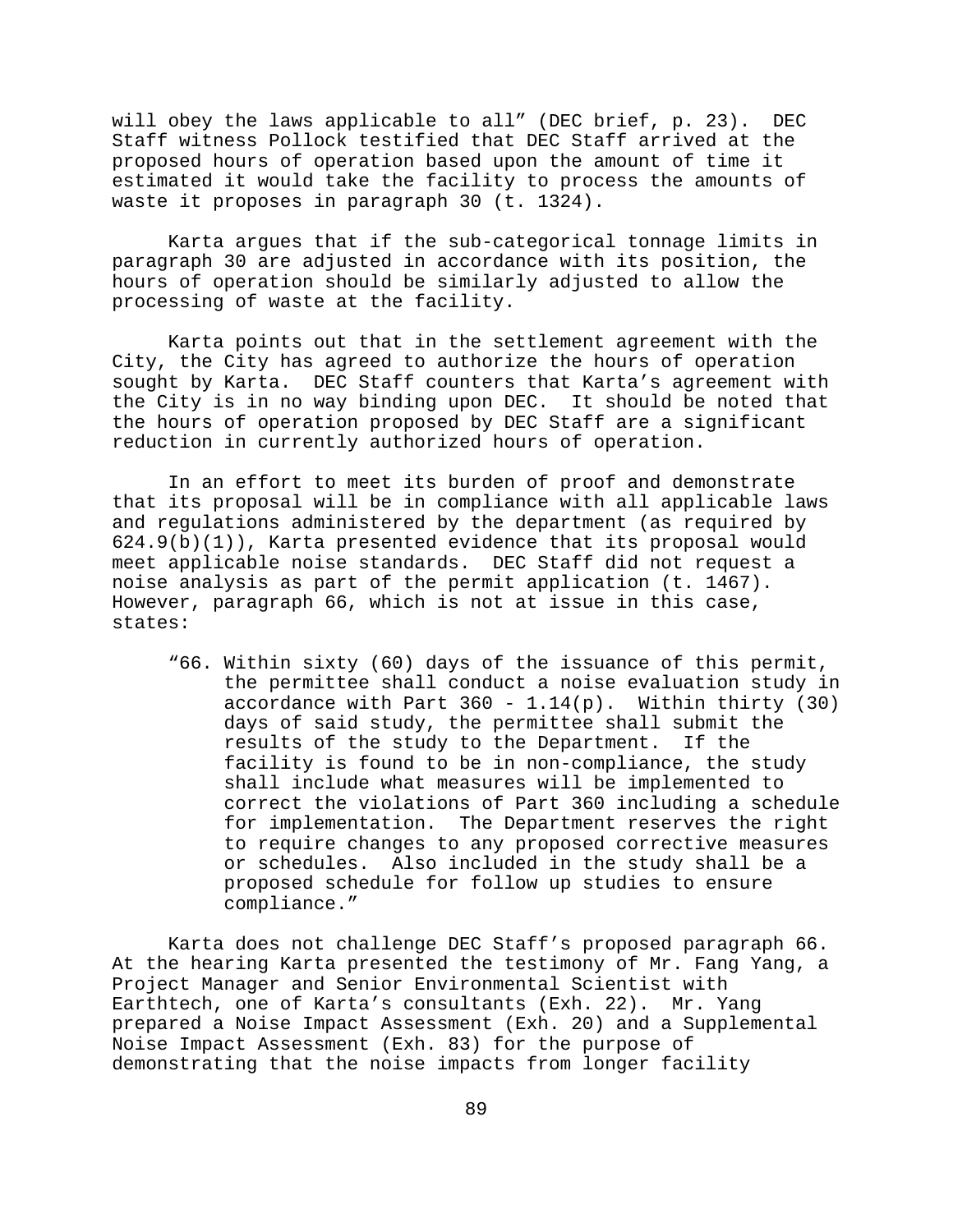operation would be in compliance with applicable noise regulations administered by DEC. The applicable noise regulations are found at 6 NYCRR  $360-1.14(p)$ , which reads:

"(p) Noise levels. Noise levels resulting from equipment or operations at the facility must be controlled to prevent transmission of sound levels beyond the property line at locations zoned or otherwise authorized for residential purposes to exceed the following Leq energy equivalent sound levels:

Character of Community Leq Energy Equivalent Sound Levels

7 a.m. – 10 p.m. 10 p.m. – 7 a.m. Rural 57 decibels (A) 47 decibels (A) Suburban 62 decibels (A) 52 decibels (A) Urban 67 decibels (A) 57 decibels (A)

"The Leq is the equivalent steady-state sound level which contains the same acoustic energy as the time varying sound level during a one-hour period. It is not necessary that the measurements be taken over a full one-hour time interval, but sufficient measurements must be available to allow valid extrapolation to a one-hour time interval.

"(1) If background residual sound level (excluding any contributions from the solid waste management facility) exceed these limits, the facility must not produce an Leq exceeding that background.

"(2) The sound level must be the weighted sound pressure level measured with the slow metering characteristic and Aweighted.

"(3) Measuring instruments must be Type 1 general purpose sound level meters, Type 2, or corresponding special sound level meters Type S1A or S2A.

"(4) Mufflers are required on all internal combustionpowered equipment used at the facility. Sound levels for such equipment must not exceed 80 decibels at a distance of 50 feet from the operating equipment."

Mr. Yang testified that he supervised the collection of noise data on July 28, 29 and August 5, 2004 which he based his "Noise Impact Assessment" upon (Exh. 20). Mr. Yang testified that a Type 1 meter had been used to collect his data (t. 583) and that the data had been collected at three residences located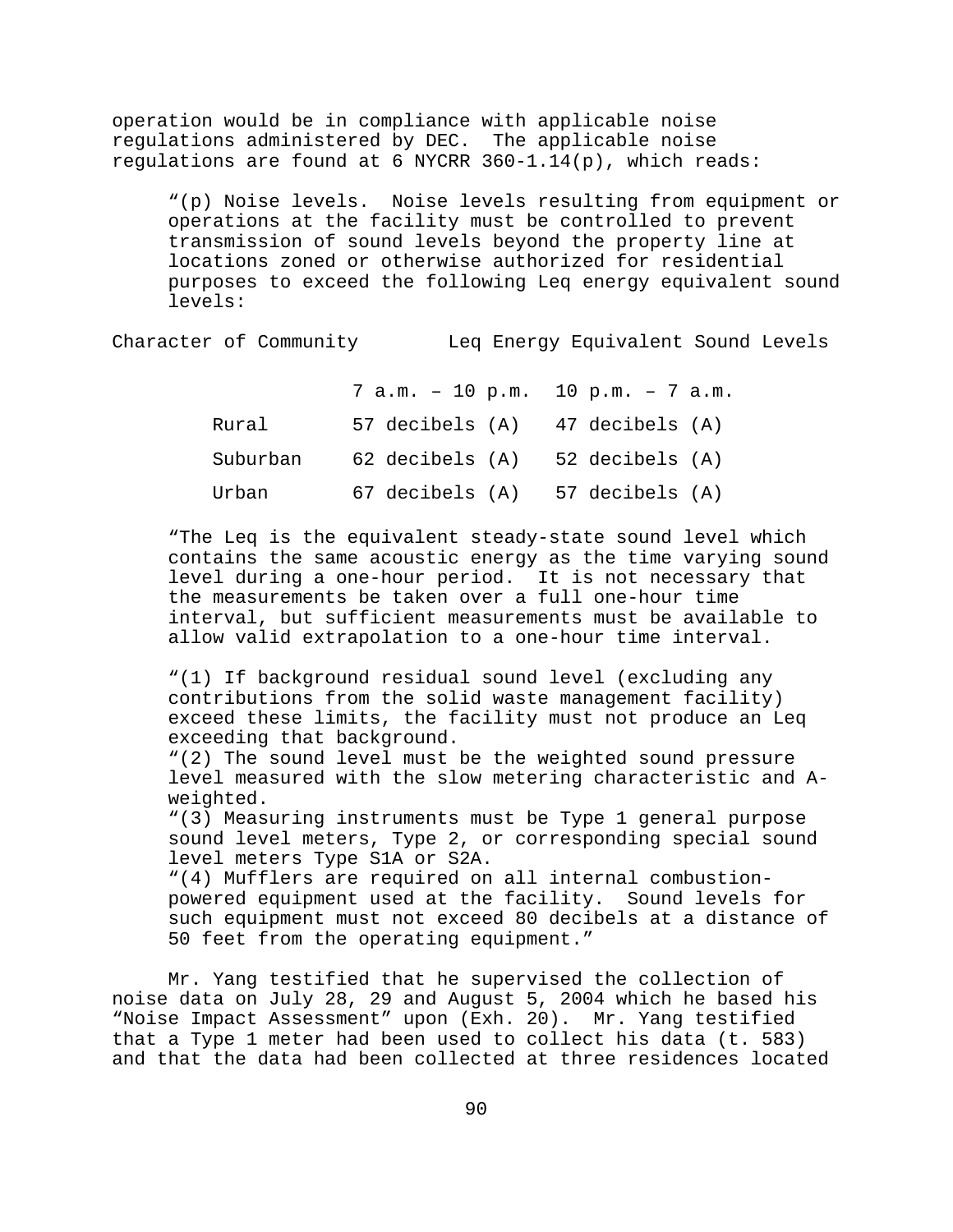near the facility in areas zoned residential (t. 637). The three residences used in this analysis are: 838 McKinley Street (which is the closest to the facility on a hill overlooking it), 642 Mountain View Street (the closest house to the north) and 820 McKinley Street. To conduct his analysis Mr. Yang used the suburban limits from 360-1.14(p) which are 62 decibels during the day and 52 decibels at night. Mr. Yang stated he thought the use of suburban standards was conservative, considering the facility is located in an industrial area in the City of Peekskill and that he knew of no DEC guidance as to when to use the rural, suburban and urban categories (t. 1950).

Background noise was sampled during seven different time periods during the day and the facility was shut down during this sampling time. The results are presented in Exh. 20 and showed that: at 838 McKinley Street the background noise exceeded the levels in 360-1.14(p) both during the day and night, at 642 Mountain View Street the background noise levels exceeded the levels in 360-1.14(p) between 6:00 a.m. and 7:00 a.m., and at 820 McKinley Street the background noise exceeded the levels in 360- 1.14(p) both during the day and night. The dominant noise source at these receptors was found to be Route 9A, which borders the site to the East.

Mr. Yang then identified eight noise sources (including excavator/loaders, a rock crusher, a wood chipper, conveyor belt, C&D sorting machine, ventilation fans, and trucks) at the site and the exact location on the site and noise levels from these sources. With this information, Mr. Yang then predicted the noise impacts on these three residences. Mr. Yang testified that his predictions were based on conservative worst-case scenarios and that actual noise impacts would be expected to be lower than those predicted.

The results of this assessment predicted that at the noise impacts of the facility would be less than 3 decibels(A) for all times of the day at all three receptors. Mr. Yang testified that the less than 3 decibel(A) increase over background noise was acceptable under the regulations which read "(1) if background residual sound level (excluding any contributions from the solid waste management facility) exceed these limits, the facility must not produce an Leq exceeding that background" (6 NYCRR  $360-1.14(p)(1)$ . Mr. Yang testified that due to the logarithmic nature of the decibel scale, whenever two noise sources with identical decibel readings are placed together, the result is a 3 decibel increase.

On cross-examination, Mr. Yang admitted that this 3 decibel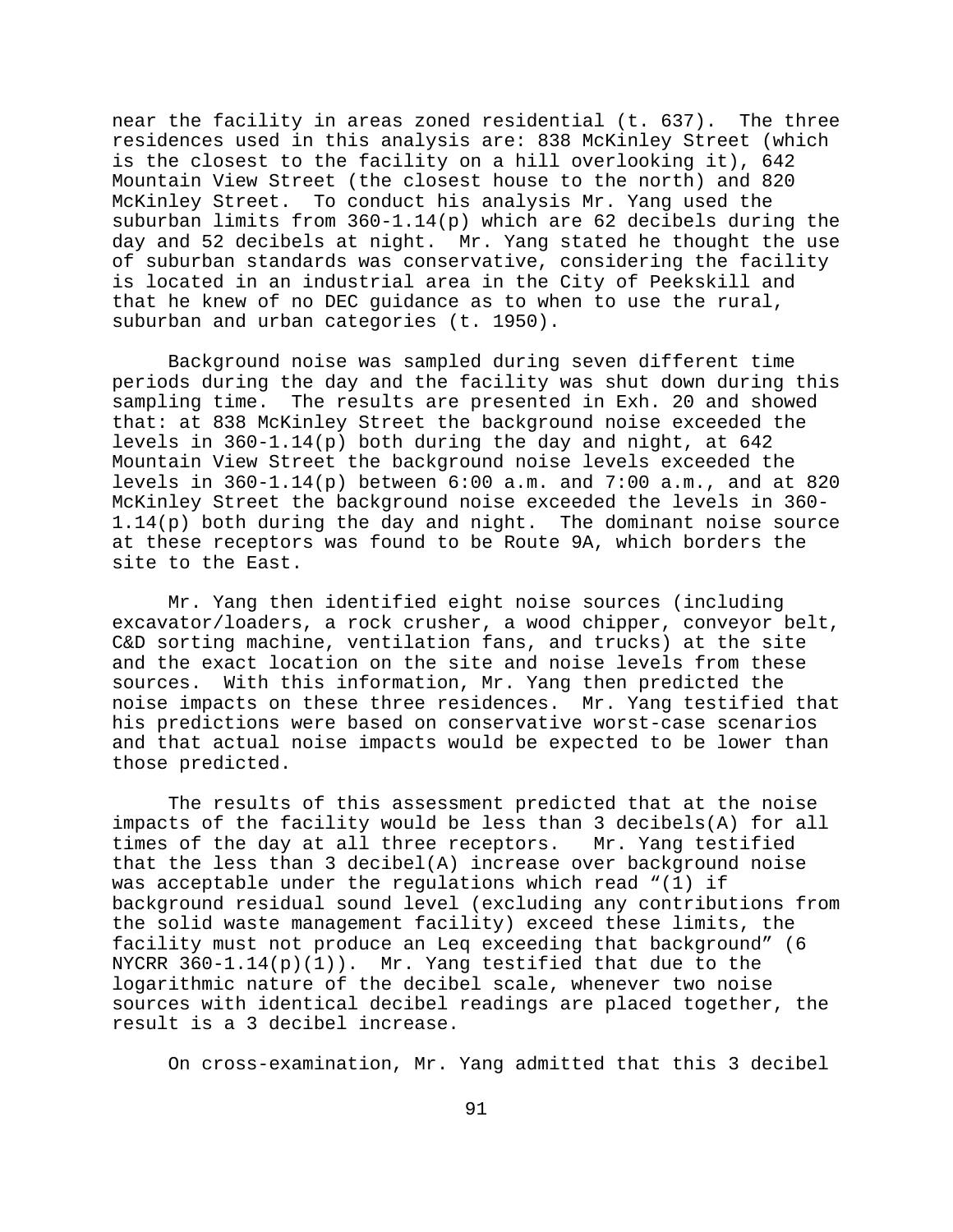increase was not noted in the regulations. However, he noted that, if his reading was not correct, DEC could never issue a permit to a solid waste facility where the background noise levels exceed the standards because it would be physically impossible for a facility emitting noise not to increase sound levels above background (t. 1958). Mr. Yang also noted that the City of Peekskill's regulations pertaining to Recycling Facilities noise impacts (Exh. 24), Code of the City of Peekskill 300-38.1(4)(a)(7), which states "the applicant shall demonstrate that the ambient noise level shall not be increased as measured at any property line" would be impossible to meet if any noise at all was made at the site (t. 725).

Also on cross examination, Mr. Yang admitted that there were other residential properties within the industrial zone closer to the facility. He also stated that he had not considered these properties because they were not zoned residential. DEC Staff argued that these properties were "otherwise authorized for residential purposes" and that the analysis was incomplete.

Mr. Yang was called as a rebuttal witness and presented his "Supplemental Noise Impact Assessment" (Exh. 83). During his testimony regarding this supplement, Mr. Yang explained that he had driven around the neighborhood surrounding the facility and identified three residences closer to the facility than those in his original assessment. He identified three occupied buildings at 1001, 1012, and 1018 Lower South Street but chose to analyze the sound impacts from 1001 and 1012 Lower South Street because the impacts at 1012 would be greater or similar than those at 1018 based on the proximity of 1012 to 1018 and the facility, in his professional opinion.

Mr. Yang then repeated the procedures used for his original analysis. He began by taking background noise measurements and then noise measurements with the facility operating. These measurements showed that during the hour between 6 a.m. and 7 a.m. the urban standards in 360-1.14(p) were exceeded at 1012 Lower South Street, all other measured levels were in compliance with the urban standards. $^5$  Had the suburban standards been used,

<sup>&</sup>lt;sup>5</sup>In this supplemental analysis, Mr. Yang used the urban standards from  $360-1.14(p)$  which he believed appropriate (t. 1951). He based his opinion on his experience, personal views and his reading of the New York City Noise Code and the City of Yonkers Noise Code which establish higher noise levels for industrial areas (which he used to interpret DEC's "urban" standard (Exh. 84). The original "Noise Impact Assessment" was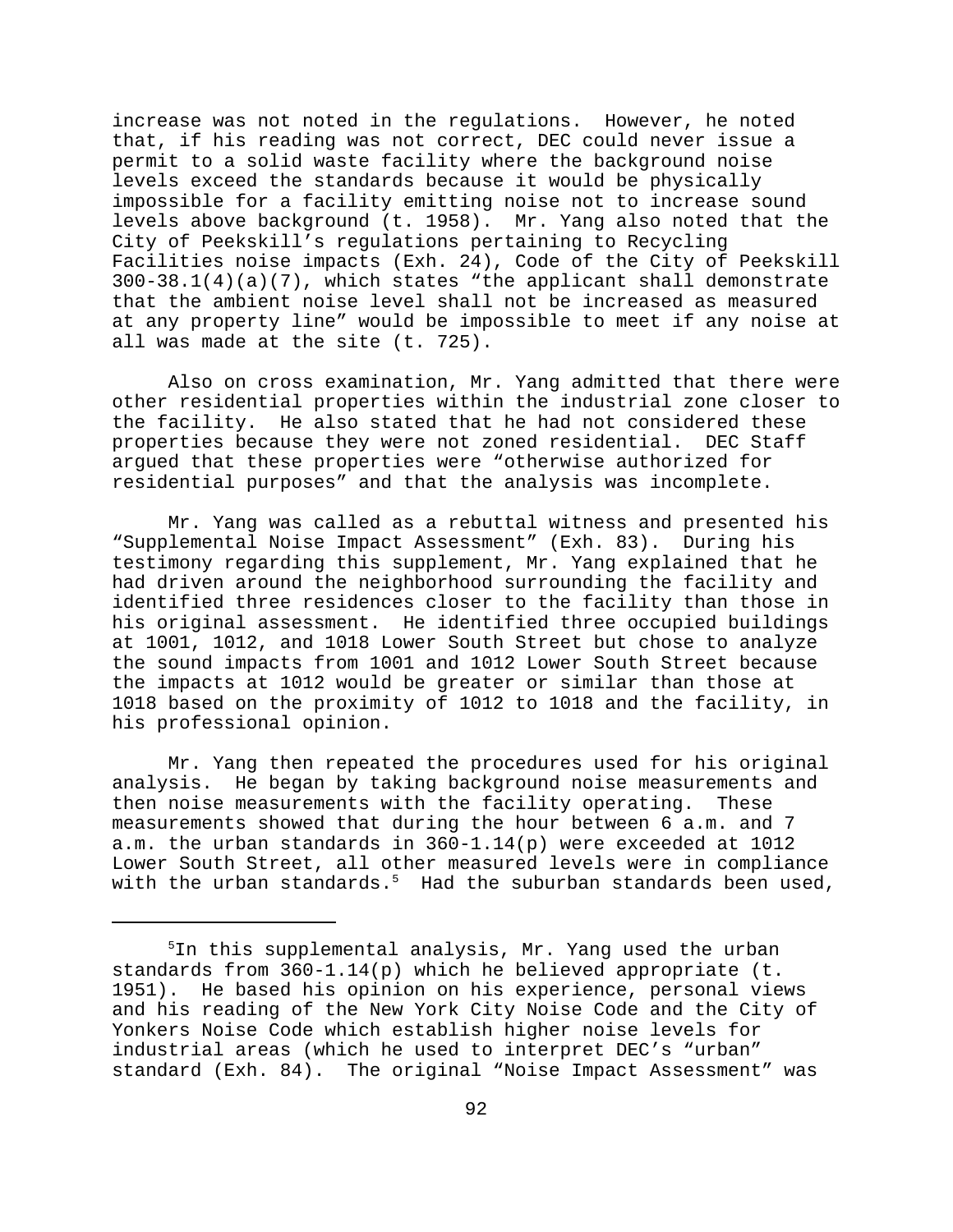the existing Karta operations would have violated the noise regulations at 1012 for all hours of operation (Exh. 83, p. 5).

Next Mr. Yang used the measurements of equipment used on the site from his original assessment and added one other source, a fork lifter/bob cat used for tipping and baling in Building 6 and then recalculated his results assuming the ERINS conveyor belt was only using used for paper and cardboard (as opposed to C&D material in the original assessment).<sup>6</sup>

Mr. Yang then used this data to predict the noise impacts at these locations during the extended hours of operations. This prediction also altered the assumptions about truck traffic at the site, as compared to the original analysis. This alteration was characterized as a refinement and is certainly more detailed regarding the size of truck, the length of time on the property, the frequency of trips, etc. (t. 1965-70). Again, whether these revised truck traffic assumptions would materially impact the assessment of the noise impacts on the three properties evaluated in the original study is unclear.

Mr. Yang's predictions showed that Karta's proposed hours of operation would not violate noise standards at 1001 Lower South Street if either suburban or urban noise standards were imposed. However, for 1012 Lower South Street exceedences of DEC noise standards would occur during evening hours if urban standards were used and at all times if suburban standards were used.

Mr. Yang then changed his assumptions so that the facility would not operate the C&D sorting operations and wood chipper operations between 9 p.m. and 7 a.m., a modification to the permit modification application agreed to by the facility operator (t. 1977). The results of the noise impacts from the facility predict that there would be no violation of the urban noise standards in 360-1.14(p). However, if suburban standards are used, the facility would be in violation of the standard for the following time periods: 4:00 a.m. – 6:00 a.m.; 7:00 a.m. – 9:00 a.m.; 11:00 a.m. – 1:00 p.m.; and 4:00 p.m. – 6:00 p.m.

Mr. Yang concluded that based on his assessment and interpretation of the applicable noise regulations that the

based upon suburban standards.

 $^6$  It is unclear from this record whether not including the noise of the forklifter/bob cat in the original assessment would have a material impact on its results.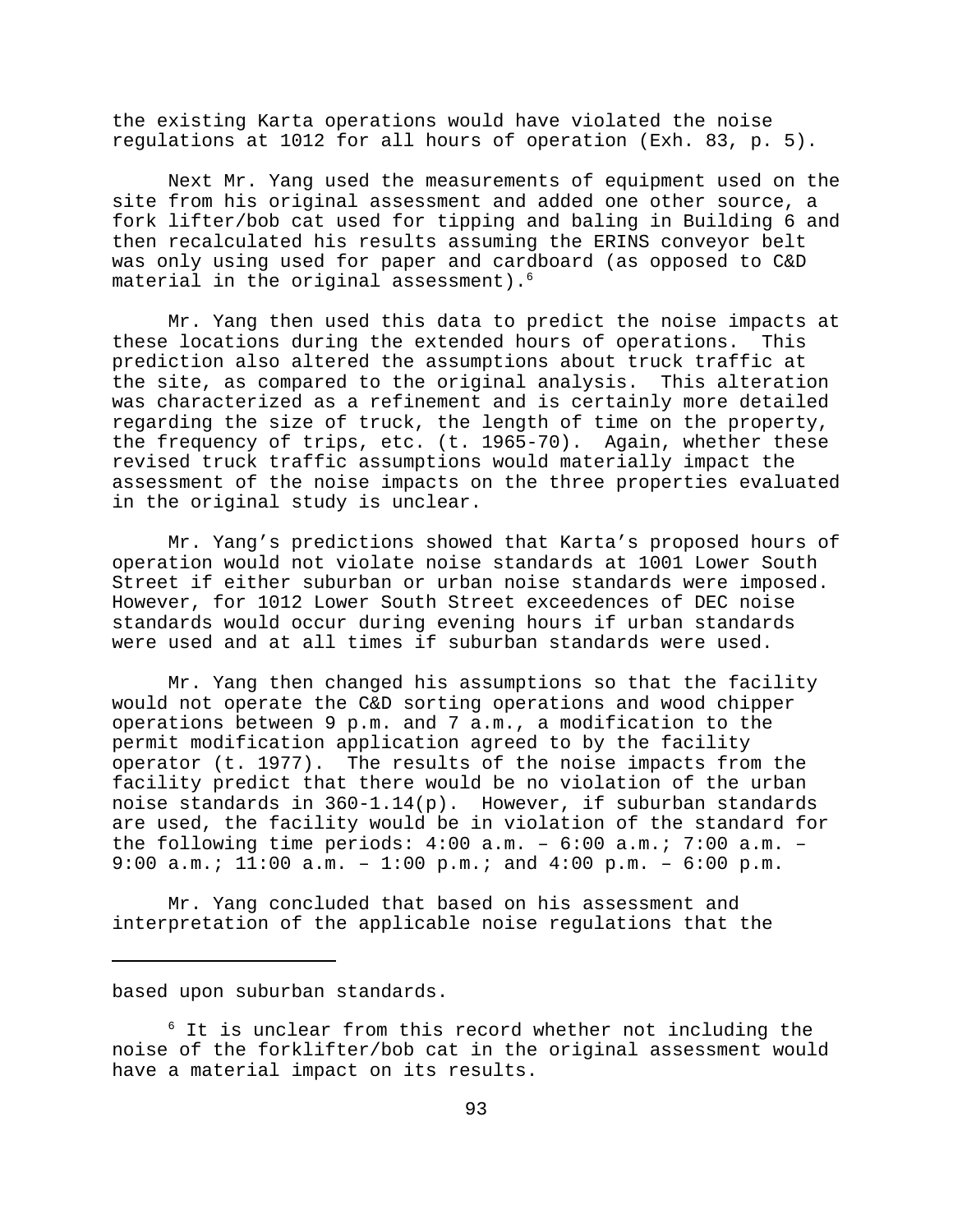facility met those standards. Obviously, his use of urban standards in his supplemental assessment is critical, because if the appropriate standard to be applied is the suburban standard, the applicant has failed to meet permit issuance standards and this application must be denied.

The noise analyses were not part of the application materials submitted to DEC Staff and this material was not shared with DEC Staff prior to the hearing. DEC Staff did not have a noise expert available at the hearing but reserved the right to call a rebuttal witness (t. 689), which it did not. DEC Staff did cross examine Mr. Yang on a number of points of his testimony. First, DEC Staff questioned whether Mr. Yang had chosen the proper receptors and whether other houses along Lower South Street should have been chosen. Mr. Yang stated that as he drove along Lower South Street the other houses suggested by DEC Staff appeared abandoned, but he did not get out of his car, nor did he know if these houses could be inhabited in the future (t. 1990). DEC Staff also asked why the house on the site (located on Travis Lane, which is apparently unoccupied but used by the facility owner) was not included as a receptor. Mr. Yang responded that since it was part of the site, it was not an appropriate site to analyze (t. 1991). However, Mr. Yang did not know of any reason why this house could not be rented out in the future. DEC Staff questioned whether the regulations required noise levels to be measured at the property line of the facility or at the receptor. Mr. Yang responded the receptor (t. 2001).

In its brief, DEC Staff did not challenge Mr. Yang's interpretation of the noise standard or any other specific section of Mr. Yang's analysis. DEC Staff does call Mr. Yang's analysis "questionable" in the one fleeting reference in its brief (p. 23), however, on what grounds this statement is based is not elaborated. DEC Staff do not assert that Karta's proposed hours of operation would not be in compliance with an applicable law or regulation. Based on the above, it can be reasonably concluded that Karta has met permit issuance standards for noise and these noise studies will be reviewed by DEC Staff following permit issuance.

Even without consideration of the noise issue, DEC Staff has provided a rational basis for its proposed shorter hours of operation, specifically the hundreds of violations at the facility over the past few years. In addition, DEC Staff has shown a rational basis for its tonnage limits in paragraph 30 and shown that its proposed hours of operation are adequate to process this tonnage. Therefore, it is reasonable to conclude that a rational basis exists for DEC Staff's proposed hours of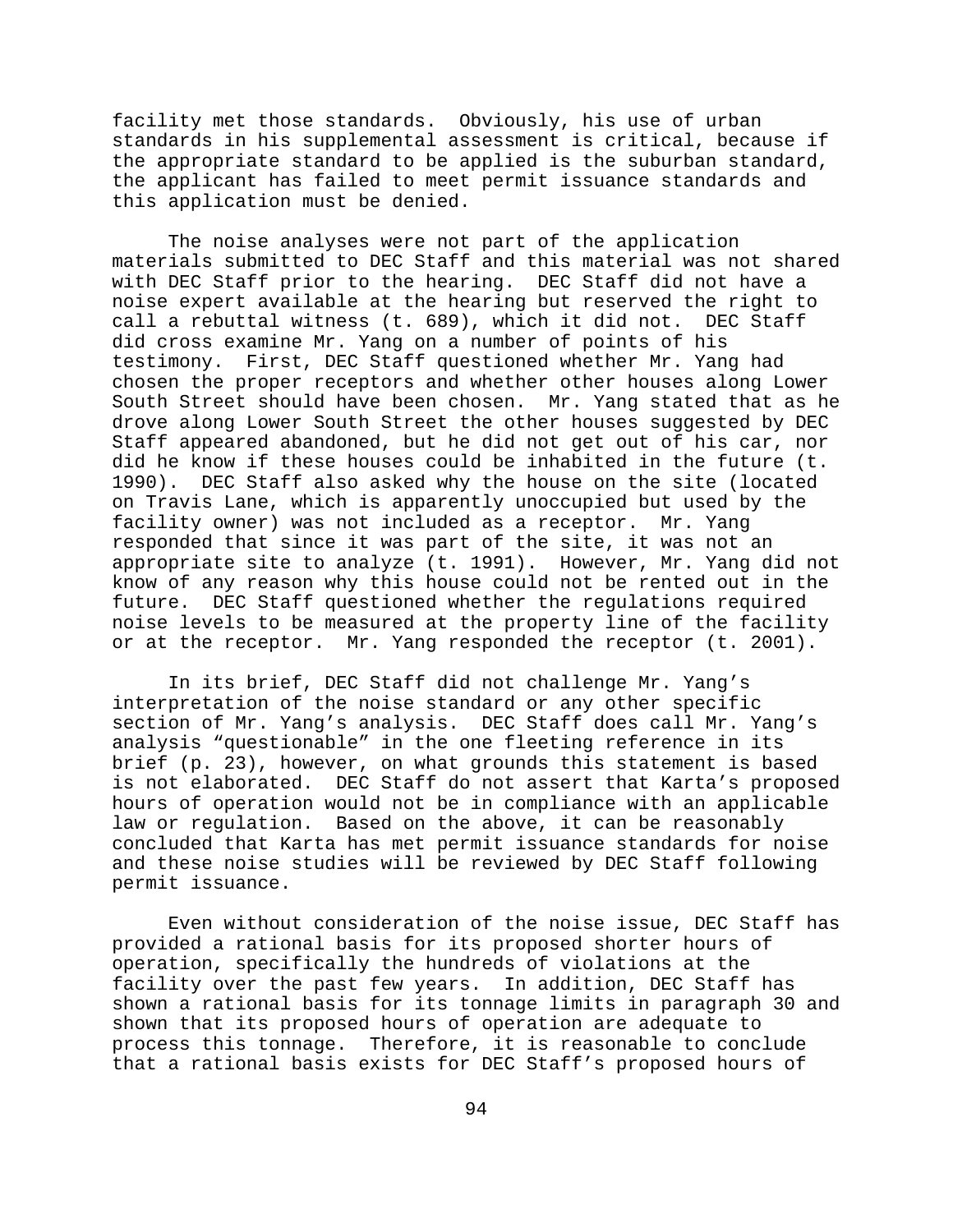operation.

**Paragraphs 45, 46, 47 & 48** – *Status: no issues raised.*

**Paragraph 49** – *Status: issue raised and unresolved.*

DEC Staff originally proposed (Exh. 1):

"49. Unless otherwise stated in this permit, processed and unprocessed C&D storage piles within Building #3 shall not exceed 15 feet in height, and the area of the storage piles at the base of the pile shall not exceed 5,000 square feet. No material including, but not limited to C&D, BUD material, or waste of any kind shall be stored outside of any building."

In its letter identifying issues for the adjudicatory hearing, Karta stated that this paragraph was duplicative (Exh. 3, p. 7). In its proposed language Karta suggests:

"49. Unless otherwise stated in this permit, processed and unprocessed C&D storage piles within Building #3 shall not exceed 20 feet in height, unless the department shall approve a greater height in writing, and the area of the storage piles at the base of the pile shall not exceed 5,625 square feet.

There are three disputes regarding this paragraph: (1) the height of piles in building 3; (2) the size of the base of the piles; and (3) outside storage of waste.

The issue of pile height is also addressed in paragraph 31. As discussed above, DEC Staff agreed to increase the maximum pile height from 15 to 20 feet in paragraph 31 (t. 17). Twice in the record, DEC Staff confirms that the pile heights in this paragraph should also be adjusted to 20 feet (t. 21, 1327). However, DEC Staff has not amended the language of its original draft permit (above) to reflect the agreement. I conclude that this is likely an oversight and that the paragraph should be amended to substitute "20" for "15" in the first sentence.

The issue of the area of the base of the pile was raised for the first time by Karta when it submitted its draft permit on November 1, 2004. Karta's counsel stated at the hearing that after DEC Staff's agreement on pile height all issues related to this paragraph had been resolved (t. 21). Since this issue was not raised in Karta's June 16, 2004 letter setting forth issues it was not advanced to adjudication. It is unclear where Karta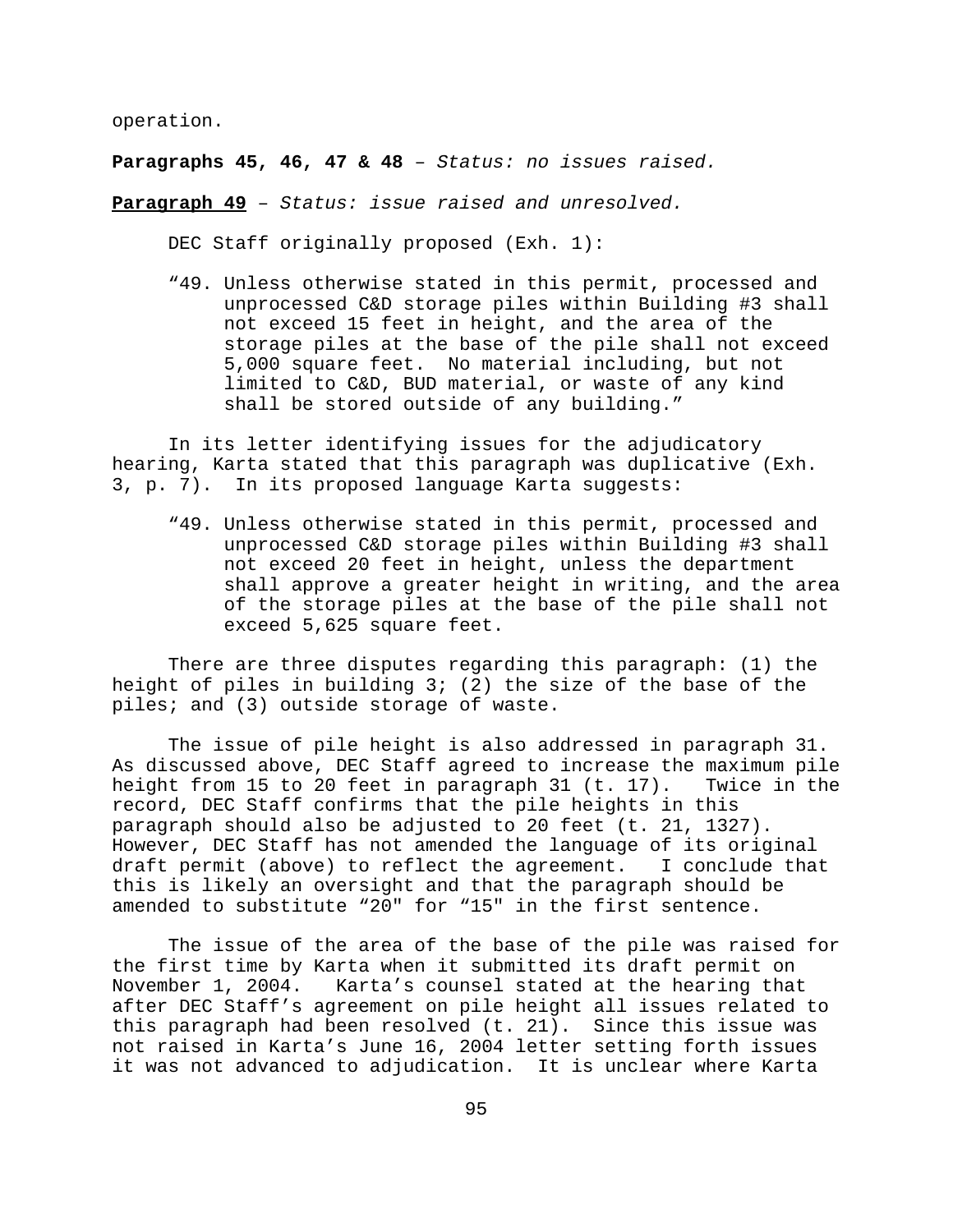derives its 5,625 square foot calculation for the base of the piles (it seems to be referring to a pile 75' x 75'). In Exhibit 15, which set forth calculations regarding operations inside building 3, the area for tipping and processing C&D is 65' x 75' or 4,875 square feet, the aggregate processing area is 50' x 30' or 1,500 square feet, the material storage area is 200' x 20' or 4,000 square feet, and the building 3 storage area is 50' x 25' or 1,250 square feet. Even Karta's revised calculations included in its closing brief note no piles larger than those described in Exhibit 15. Accordingly, DEC Staff's restriction on the size of piles within building 3 of 5,000 square feet should be included in the final permit.

The final issue, relating to outside storage of materials and waste at the facility, is addressed extensively in paragraph 24 of the draft permit, above, and therefore, this sentence should not be included in this paragraph. Accordingly, DEC Staff's proposed paragraph should be included in the final permit, with an adjustment to reflect the agreement regarding pile height.

**Paragraphs 50, 51, 52, 53, 54, 55, 56 & 57** – *Status: no issues raised.*

**Paragraph 58** – *Status: issue raised and resolved*.

DEC Staff clarified that it sought a desk and 100 square feet of office space for the on-site environmental monitor (with access to a telephone). With this clarification, Karta withdrew its objection to this paragraph (t. 21).

**Paragraph 59** – *Status: issue raised and resolved*.

In its draft permit, DEC Staff proposed the following language regarding an on-site environmental monitor:

"59. The permittee shall fund a minimum 75% on-site environmental monitor for the approved hours of operation in condition 44."

After DEC Staff clarified that this paragraph would require Karta to fund an onsite environmental monitor for 75% of the time the facility is authorized to operate, Karta withdrew its substantive concerns regarding this paragraph (t. 22). However, Karta does propose language which is clearer on this point.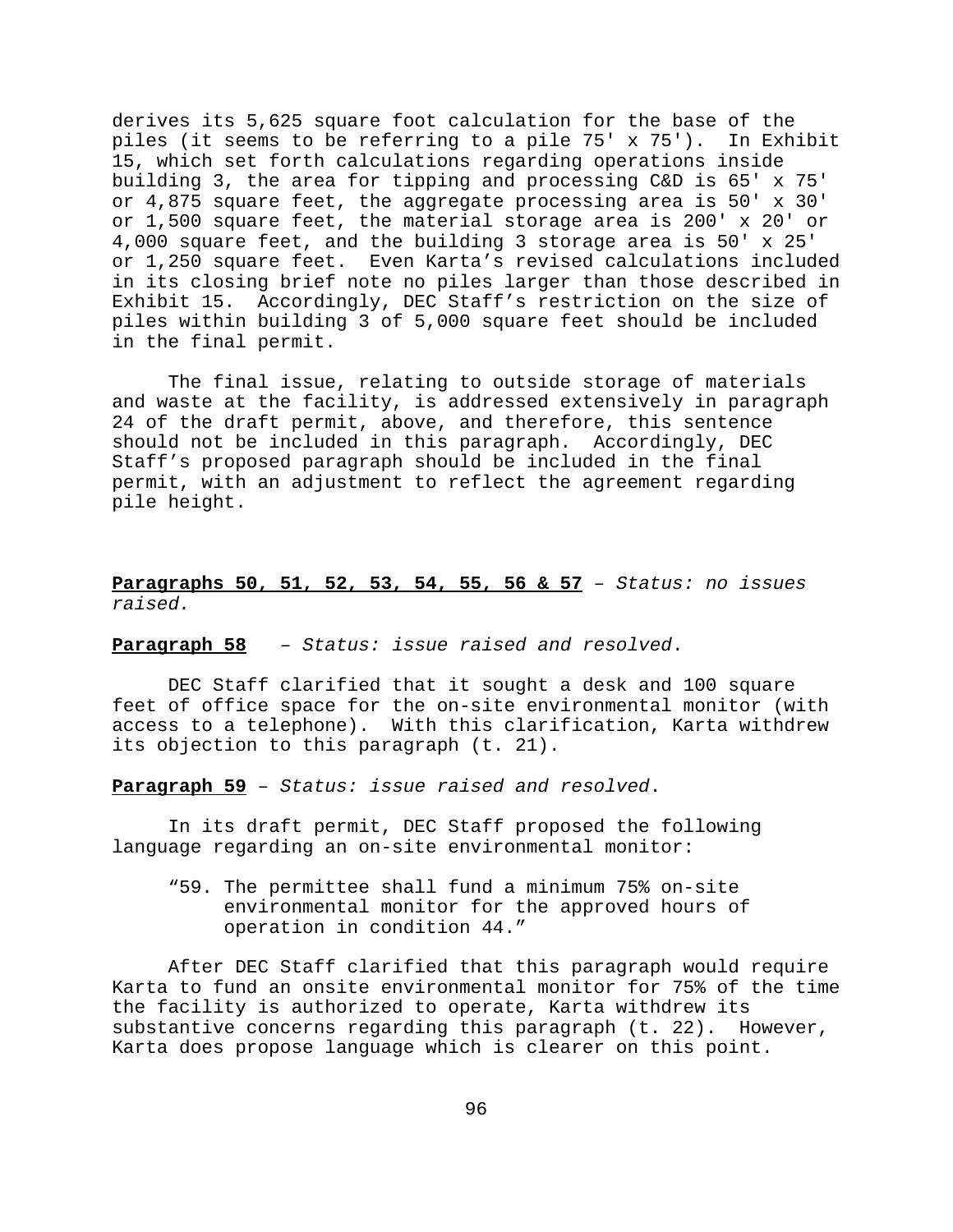"59. The permittee shall fund an on-site environmental monitor for a minimum of 75% of the approved hours of operation in condition 44."

DEC Staff subsequently accepted this change (brief p. 35) and Karta's language should be included in the final permit.

**Paragraphs 60, 61, 62, 63, 64, 65, 66 and 67** – *Status: no issue raised.*

## **RECOMMENDATIONS**

The Commissioner should direct DEC Staff to issue a final permit to Karta that contains the following special conditions. All other uncontested portions of the draft permit should be included in the final permit.

Special Conditions 1 - 18 are uncontested and should read as set forth in Exhibit 90.

Special Condition 19 should read as follows:

- "19. All construction shall be in strict conformance with the provisions of:
	- a) 6 NYCRR Part 360 regulations and any revisions hereafter promulgated; and
	- b) General and Special Conditions of this permit."

Special Condition 20 should read as follows:

"20. Within ninety days of the issuance of this permit, the facility will repair and/or upgrade all drainage for the facility to prevent infiltration of storm water(s) into any and all buildings on-site. The storm water system must be depicted on the as-built plans referenced in special condition #7".

Special Condition 21 should read as follows:

"21. Prior to use of the conveyor system between buildings #3 and 6, the permittee shall first submit plans to the Department for a cover system prepared by a PE, receive approval for those plans from the Department, construct the cover system in accordance with the approved plans, have a PE certify that the construction was performed in accordance with the approved plans, and receive written approval of the certification from the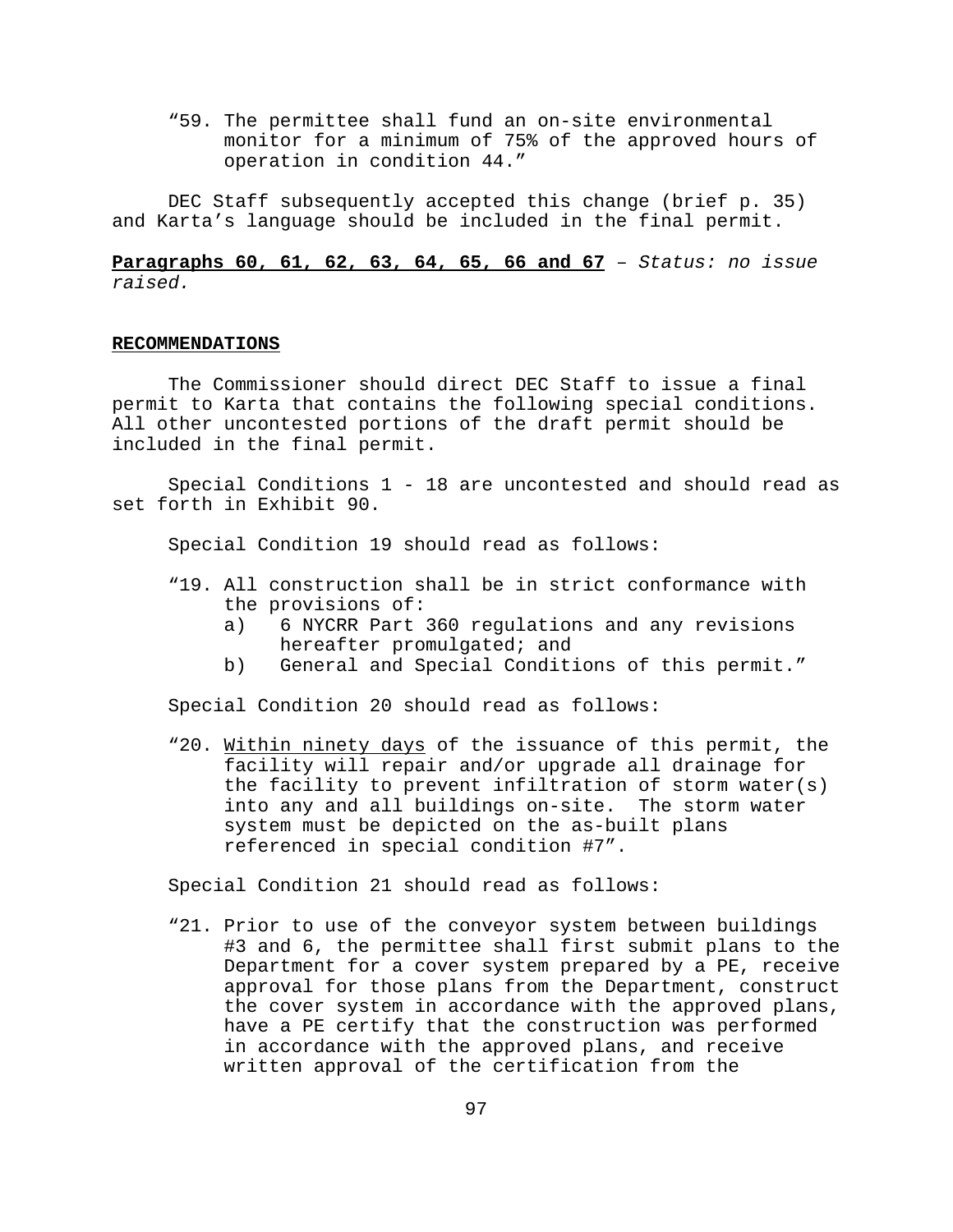Department."

Special Condition 22 should read as follows:

"22. Within thirty (30) days of the issuance of this permit, the permittee shall complete construction and repair of buildings 1,2,3, and 6. This shall include, but shall not be limited to, walls, doors, floors, push walls, etc."

Special Condition 23 is uncontested and should read as set forth in Exhibit 90.

Special Condition 24 should read as follows:

"24. There shall be no tipping, storage, or processing of waste/recyclables and/or BUD materials outside of a building without prior written approval from the Department. Outside storage for this purpose will be defined as any area without a structure over same containing a roof, sufficient flooring, and four walls sufficient to confine stored material, dust, odors, leachate, etc. from leaving the structure."

Special Condition 25 is uncontested and should read as set forth in Exhibit 90.

Special Condition 26 should read as follows:

"26. No tipping/storage/loading will be allowed in the area located between buildings #'s 3 and 6, however, following the construction of a cover system described in paragraph 21 of this permit, the permittee may submit a plan for tipping, storage and/or loading in this area and such activity shall only be authorized following receipt of written authorization by the department."

Special Condition 27 should read as follows:

"27. Construction and demolition debris fines resulting from the processing/crushing of concrete, brick, stone, soil, and asphalt pavement shall be disposed of at an authorized solid waste management disposal facility. Fines shall be considered as any portion of the waste stream that does not meet the definition of aggregate in special condition #29 below."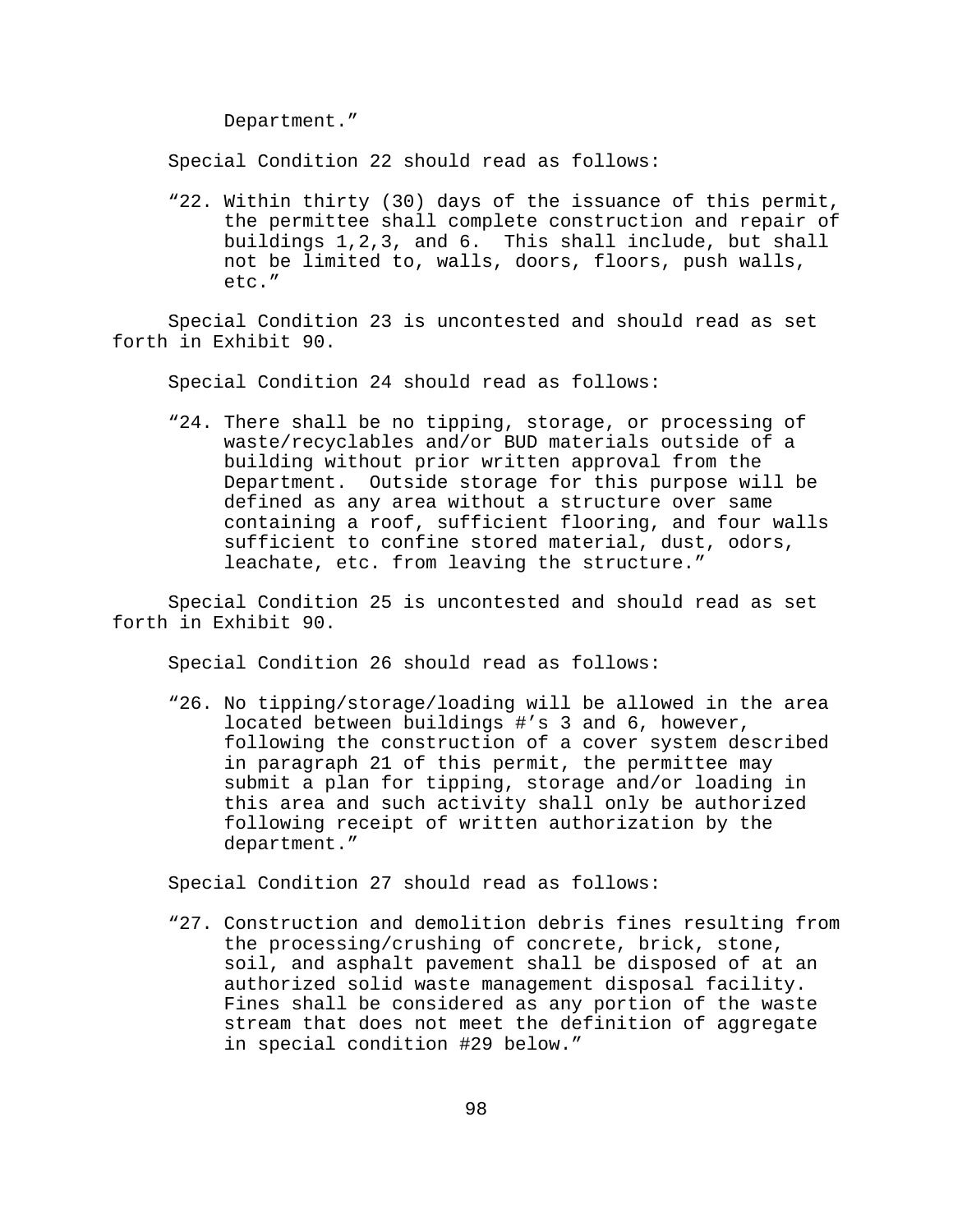Special Condition 28 should read as follows:

"28. The permittee is not an authorized facility to produce alternative daily cover (ADC). The permittee may submit a permit modification to become reauthorized, however, the submittal shall also contain, in addition to what is required pursuant to Part 360 and SEQRA, a testing protocol consistent with the information provided by the Region 3 office in a letter of December 29, 1997 to Sullivan County in which the permittee was copied."

Special Condition 29 should read as follows:

"29. The receipt and processing of material will only occur with the following on-site buildings (buildings are numbered in accordance with the site plans of Attachment "A"):

Building  $#1$  – South end – uncontaminated, non urban soils; North end – commingled recyclables (bottles, cans, plastics). Building  $#2$  – North end – source separated aluminum; South end – source separated metals (no vehicles or vehicle parts for dismantling, etc.); Center (between doors #2 and #5) – mulch and topsoil. Building #3 – Within doors numbered 16 and 17 – (easterly side) - unadulterated wood (any loads containing adulterated wood must be taken into the building via doors 18 – 21 for proper sorting); (westerly side) – trees, stumps, pallets; within doors numbered 12, 13, 14, 15, and 22 – rock, concrete, brick, aggregate, or aggregate substitute. (Aggregate as referenced here means sand or gravel added to cement to make concrete or added to asphalt to make asphalt pavement); within doors numbered 18, 19, 20, 21 – C&D. Building #4 – No waste, products, or recyclables. Building  $#6$  - North of door  $#2$  - construction and demolition debris processing; between doors #2 and #3 – source separated newspaper and OCC (old corrugated cardboard); south of door #3 – Municipal Solid Waste (MSW).

All waste and product areas within the buildings referenced above must be clearly delineated by white or yellow lines painted on the floor that are clearly visible at any and all times.

Special Condition 30 should read as follows: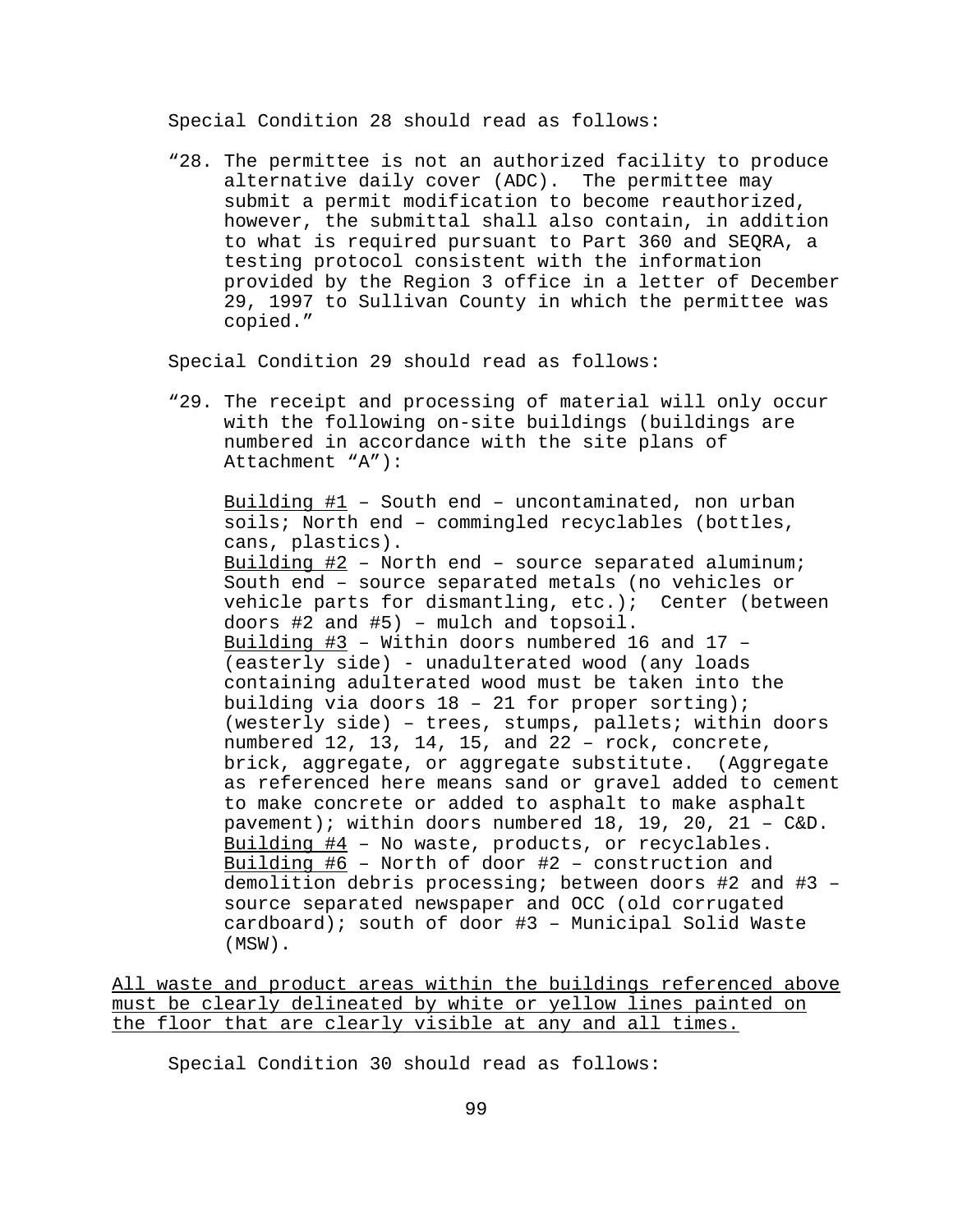- "30. Tonnage Limit The permittee is authorized to accept the following maximum tonnage:
	- No more than 100 tons per day of MSW as defined in  $360 - 1.2(b)(106);$
	- No more than 320 tons per day of C&D;
	- No more than 50 tons of source separated and commingled recycled materials per day;
	- No more than 350 tons per day of source separated C&D type materials; and
	- No more than 80 tons per day of unadulterated wood and land clearing debris."

The uncontested footnotes to this special condition should be included as they appear in Exhibit 90.

Special Condition 31 should read as follows:

"31. The facility shall only store within the buildings as defined in special permit condition #29 no more than 1,400 cubic yards of incoming C&D debris, no more than 535 cubic yards of mulch and topsoil, no more than 1,500 cubic yards of source separated recyclables, and 830 cubic yards of source separated C&D as defined in special condition #30 above. The pile height within each building shall be no more than 20 feet unless such additional height has been pre-approved in writing by the Department."

Special Condition 32 should be deleted from the permit.

Special Condition 33 should read as follows:

"33. Stormwater drainage from the site shall comply with the facilities approved Stormwater Management Plan. All water on site that comes into contact with solid waste is leachate. All leachate generated on-site shall be collected and treated at an authorized sewage treatment plant. This may be accomplished through collection and trucking to said plant and/or through direct discharge to a sewage collection system which ultimately leads to a sewage treatment plant. The permittee must get all necessary approvals from the agency having jurisdiction over the sewage treatment plant and provide copies of said approval to the Department before operating the facility."

Special Condition 34 should read as follows: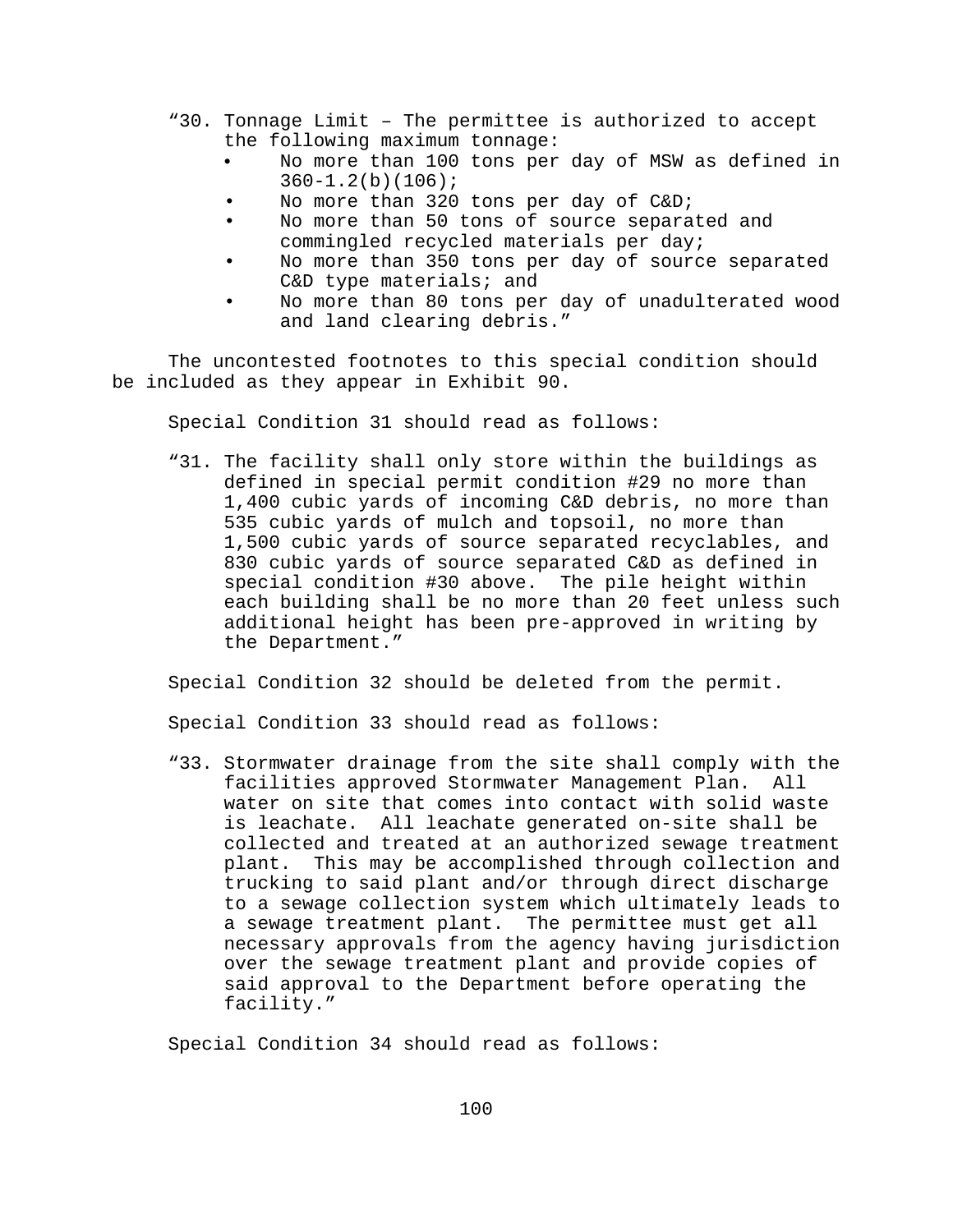"34. The facility tipping floors shall be emptied at least quarterly of all material, swept and/or washed as appropriate, and inspected by Department personnel to determine the condition of the same. Karta may submit a plan to the Department proposing that these quarterly inspections of tipping floors be done partially, so as to minimize business operations, however, only upon written approval by Department Staff shall such partial inspections be permitted. This process shall be done one or more buildings at a time, however, if all floors are not done within each quarter, the Department reserves the right to have all floors done at the same time. The Department reserves the right to have the facility clean off any tipping floor at any other time for inspection if it is suspected that the integrity of the floor might be questionable. These quarterly inspections shall be documented along with photographs for each inspection, in a log book to be maintained by the facility, and available for viewing by regulatory personnel from any agency having jurisdiction over the facility. The Department must be notified in writing no later than five (5) working days in advance of each quarterly inspection in writing to allow the on-site Environmental Monitor, or other appropriate Department staff, the opportunity to be present during an inspection. This condition does not supercede the requirement to have all Municipal Solid Waste (MSW) tipping and sorting areas clean on a daily basis (see special condition #35)."

Special Condition 35 should read as follows:

"35. All MSW shall be removed from the tipping floor, bailer, conveyors and the temporary bail storage area (in the south end of building #6) and loaded into appropriate trucks/trailers by the end of each operating day. The MSW tipping floor must be free of waste and cleaned at the end of each operating day. No waste shall be left in the incoming vehicles over night. All waste shall be removed from the site as soon as truck/trailers are full. All trucks/trailers shall be loaded until full prior to loading the next. Regardless, no MSW shall remain on-site longer than seven (7) days."

Special Condition 36 should read as follows: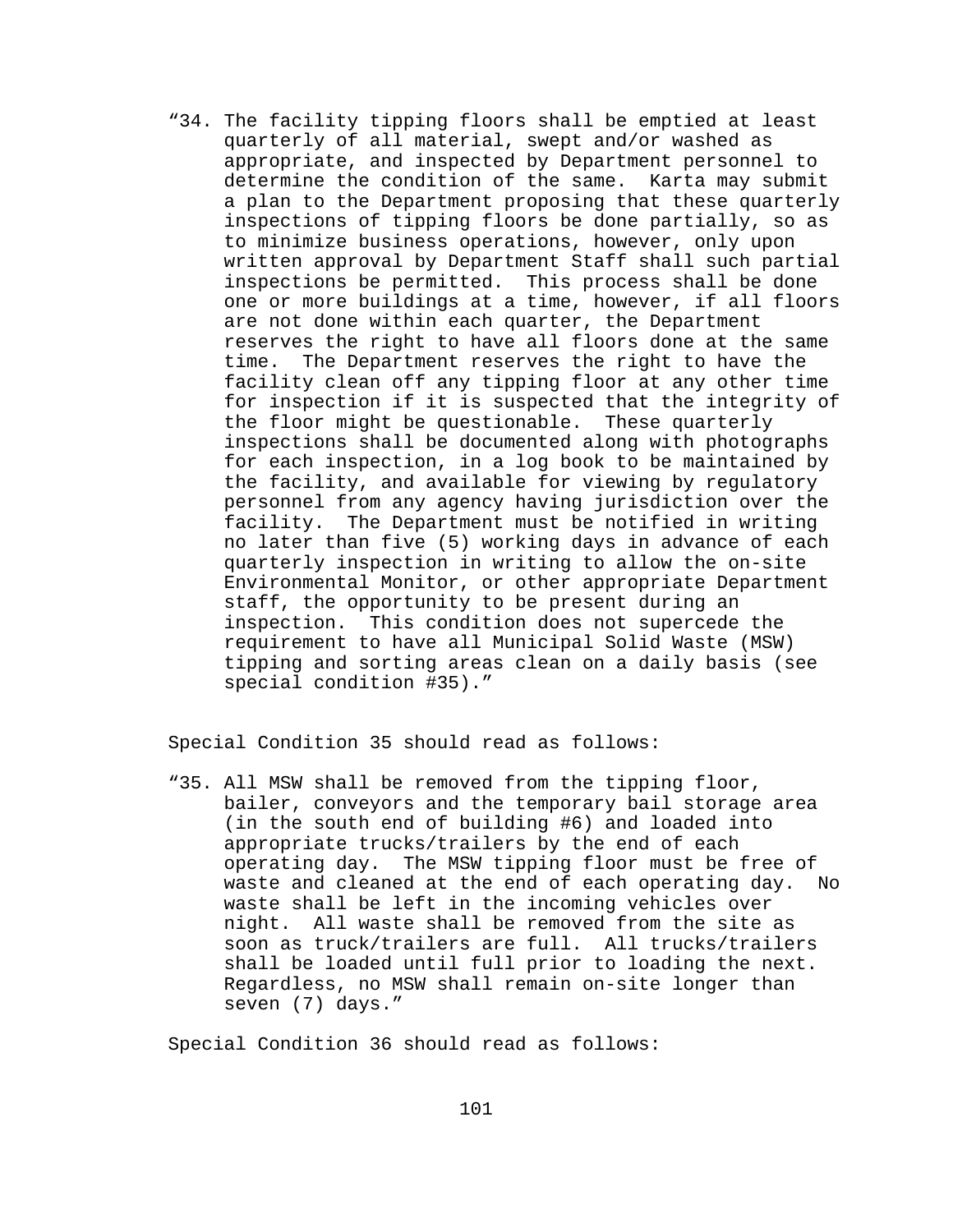"36. No open top loading of MSW is authorized unless wholly contained within Building #6 south of door #3."

Special Condition 37 is uncontested and should read as set forth in Exhibit 90.

Special Condition 38 should read as follows:

38. Unacceptable Wastes. (a) The permittee is prohibited from accepting household hazardous waste, liquid waste, sewage sludge or septage, chemical or explosive wastes, bulk tires, or industrial wastes as defined in 6 NYCRR Part 360 or Part 371, infectious or medical wastes as defined in 6 NYCRR Part 364, or asbestos, and all other waste/recyclables not specifically authorized in special condition #39 below. Also prohibited is the acceptance of motor vehicles until such time as the facility can adequately demonstrate to the Department and has received written approval from the Department that the procedures for proper handling of all potential byproducts of automobiles are in place, that there is sufficient room in a building on-site to dismantle vehicles, and that all other appropriate permits are in place to receive and dismantle motor vehicles. The facility is not authorized to receive any waste tanks at the premises other than hot water and water pressure tanks. All other tanks that are found in incoming loads must be removed by the transporter for proper disposal. The permittee shall take all appropriate measures to educate persons/companies using the facility as to the policy regarding tanks, including but not limited to future denial of use of the facility. All such actions shall be documented and included in the facility's weekly report (see condition #11 above)."

(b) Unacceptable Waste Recognition Training. Within thirty (30) days of the effective date of this permit, all staff shall be trained in their respective primary language as to what are acceptable and unacceptable wastes. The staff shall be trained in and instructed to follow all waste inspection procedures found in section 3 of the facility's O&MM dated October 2003. Special attention shall be given to the identification of the various waste tanks and regulated medical/biohazard waste, whether or not the regulated medical/biohazard/infectious waste is properly marked and in a red bag, or any potential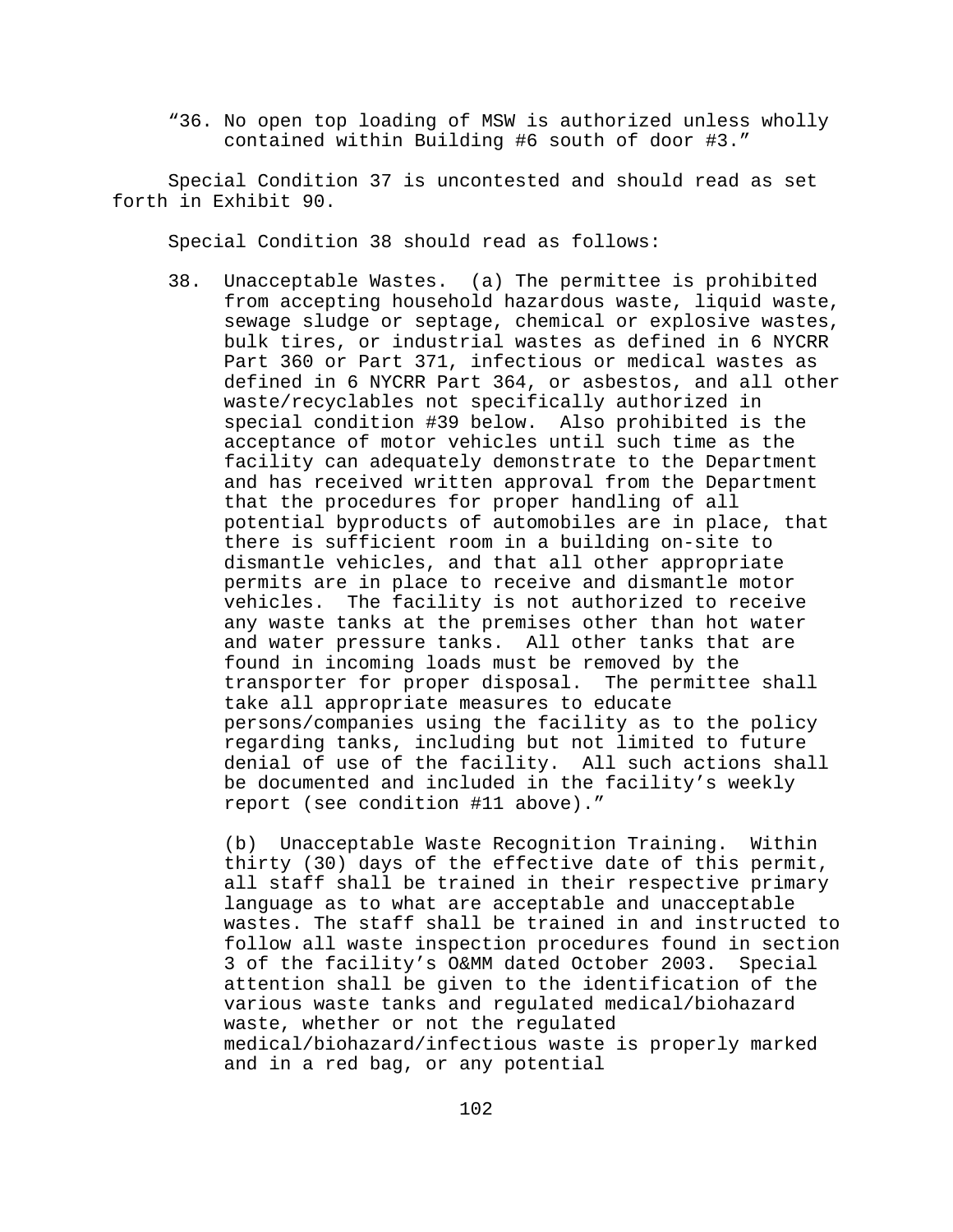hazardous/unauthorized waste. Department staff shall be present at such training. The training shall occur at a mutually agreed upon time. All new staff must be trained before starting work.

Special Conditions 39 and 40 are uncontested and should read as set forth in Exhibit 90.

Special Condition 41 should read as follows:

"41. The facility may accept an incidental number of tires (1-2 tires in a load of waste) contained in loads, provided that no more than 1,000 such tires are stored onsite at any given time. The permittee is not authorized to process said tires and storage must be inside a building or within an enclosed tractor trailer box. Provisions must be provided for storage of these tires to prevent vector breeding areas as determined solely by the Department. Acceptance of bulk loads of tires is prohibited until such time as the facility can show its capability to handle same under the provisions of 6 NYCRR part 360 regulations, and has received a permit modification to do so. If in the sole discretion of the Department, storage of incidental tires is not properly controlled, the permittee shall correct such violation and/or remove the tires to an authorized facility immediately. The Department in its sole discretion, reserves the right to revoke such approval upon written notification."

Special Condition 42 should read as follows:

"42. Recyclables recovered from the C&D debris may not be stored onsite for more than sixty (60) days."

Special Condition 43 should read as follows:

"43. All recovered recycling material and source separated recyclables may be stored on-site for no more than 60 days provided adequate approved storage areas are available. Storage areas are to be consistent with special condition 29 of this permit. If adequate storage is not available, the permittee shall begin removal of recyclables to an appropriate market immediately. A department approved inventory system must be maintained on a daily basis of all recyclables."